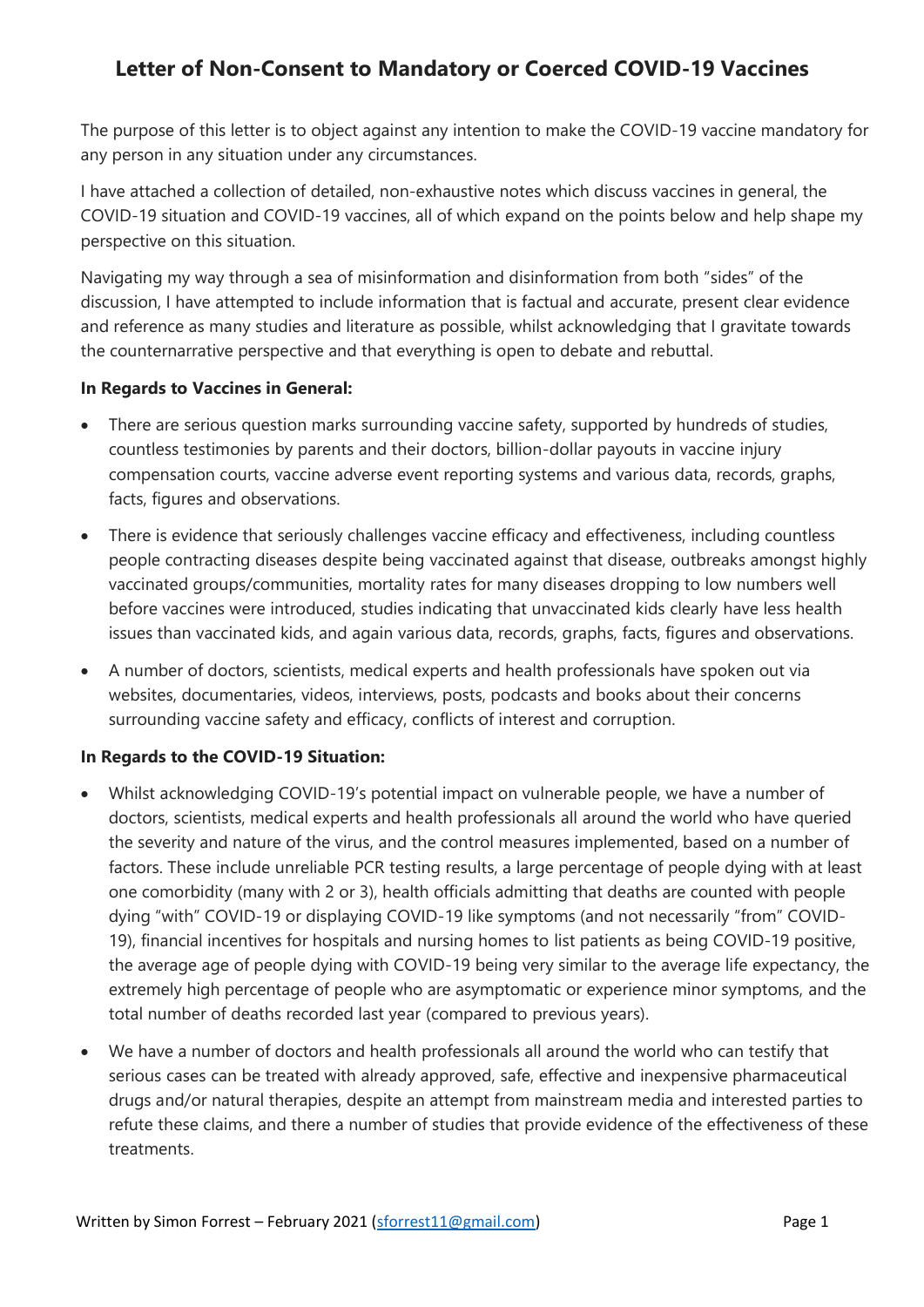#### **In Regards to the COVID-19 Injection (Vaccine) Rollout:**

- We have an experimental, genetically manipulating (not necessarily modifying) biological agent using new mRNA/DNA technology that has been rushed, never been tested (or at least no published data) on animals, never been independently tested for safety, efficacy or quality (like all vaccines – only independently reviewed), never been proven to be safe and not (at the time of writing this) proven to be effective at providing individual protection nor stopping transmission (albeit various "efficacy" rates have been claimed by the pharmaceutical companies, many of which have a long history of fraud, illegal marketing, bribing doctors and falsifying data, resulting in lawsuits and settlements).
- The pharmaceutical companies producing the COVID-19 vaccine are 100% shielded from liability, hence they have no legal accountability for any deaths, injuries and adverse reactions resulting from the vaccines. Even seeking compensation through the government, which will be different in each country, will be a challenging process.
- We have a number of doctors, scientists, medical experts and health professionals all around the world who are extremely concerned with the potential short-term and long-term adverse effects including anaphylaxis, Bell's palsy, auto-immune disorders, inflammatory diseases, breaking down of lung tissue and even death. Already, there have been several reported deaths and reactions reported through social media, news reports and government vaccine reporting systems, and a high percentage of frontline healthcare workers overseas are refusing the vaccine. As of February 26<sup>th</sup>, 2021, VAERS (a passive reporting system in the USA that captures less than 1 to 2% of actual events) had already recorded 1,265 deaths and 2,743 hospitalisations resulting from the COVID-19 vaccine.

#### **A Philosophical View:**

I'm proposing that we need to embrace a more wholistic view on the situation, a better acceptance and understanding of viruses and the role they play, and perhaps even viewing viruses as more of a biological/immunity software upgrade for the large majority of people. We need to focus more on bettering our environment, improving our inner health, creating a healthy gut microbiome and strengthening our immune systems. This alone would reduce an already low mortality rate to a very negligible one and would save or prolong countless lives, as would the administering of safe and effective treatments already available. As Dr Raymond Obomsawin states "If we relate to the natural world properly and treat it properly, we will have health". And with reference to 'Pasteur versus Bechamp', we would benefit from looking at our terrain more so than the germ, creating an internal environment that supports health and discourages disease.

#### **A Final Word:**

• Given that there is currently no clear evidence nor any expectations that the COVID-19 vaccines will prevent transmission, it really just comes down to personal protection and hence no-one should be coerced or forced to take the vaccine to so called "protect others". If people believe the vaccine will offer some form of protection and reduce their chances of hospitalization or death, then that is their choice. Likewise, if people do not believe it will, or feel that the risks associated with taking the vaccine outweigh the risks of refusing the vaccine, then that is also their choice. This is all about medical freedom, informed consent, and the right to say no without being punished, coerced, marginalized, discriminated against and denied the rights to go about your everyday life including going to work, travelling, attending events and participating in various social activities. In four words, I do not consent. It's my body and hence my choice. Likewise, it's your body and hence your choice.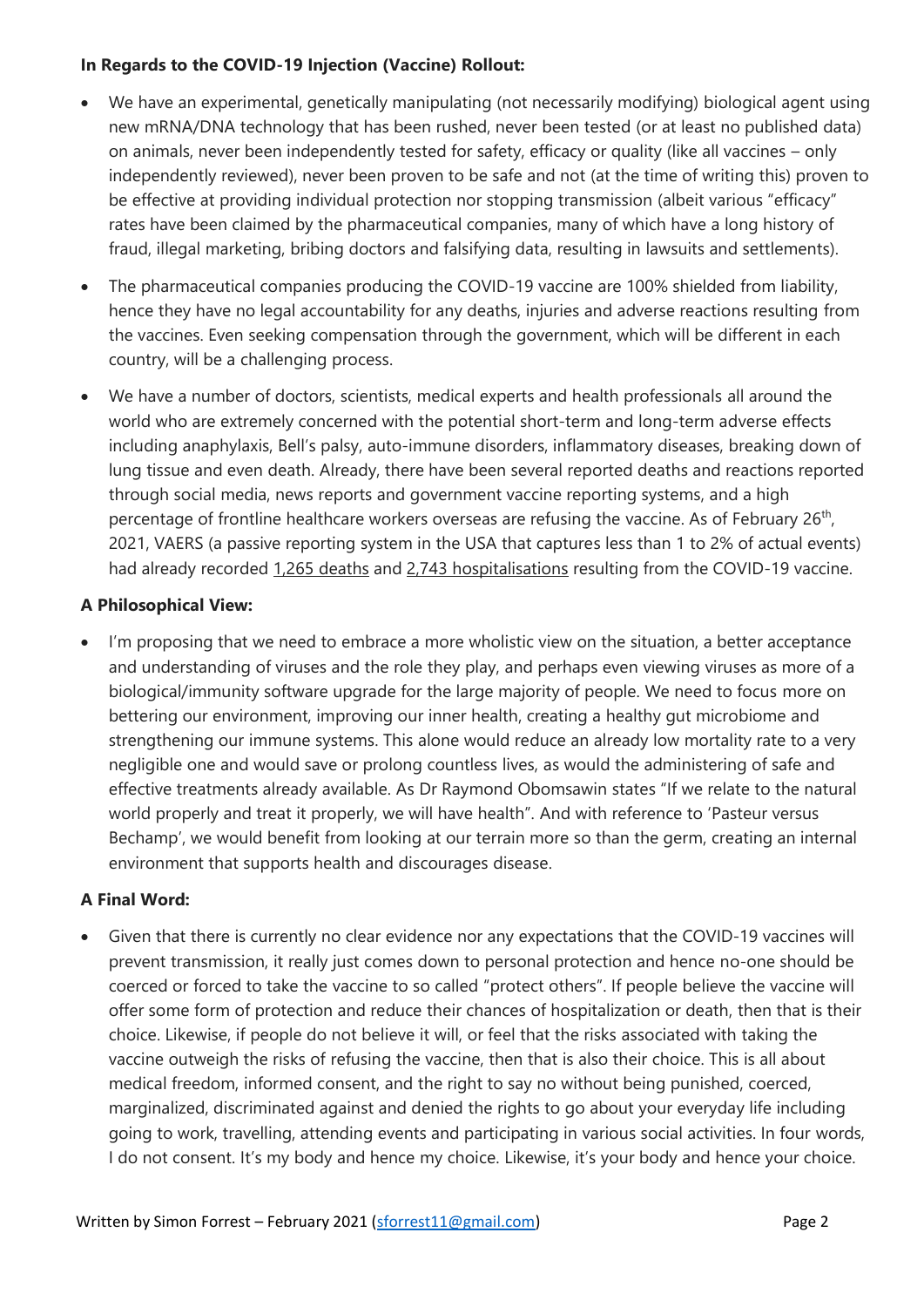# **COVID-19 DISCUSSIONS**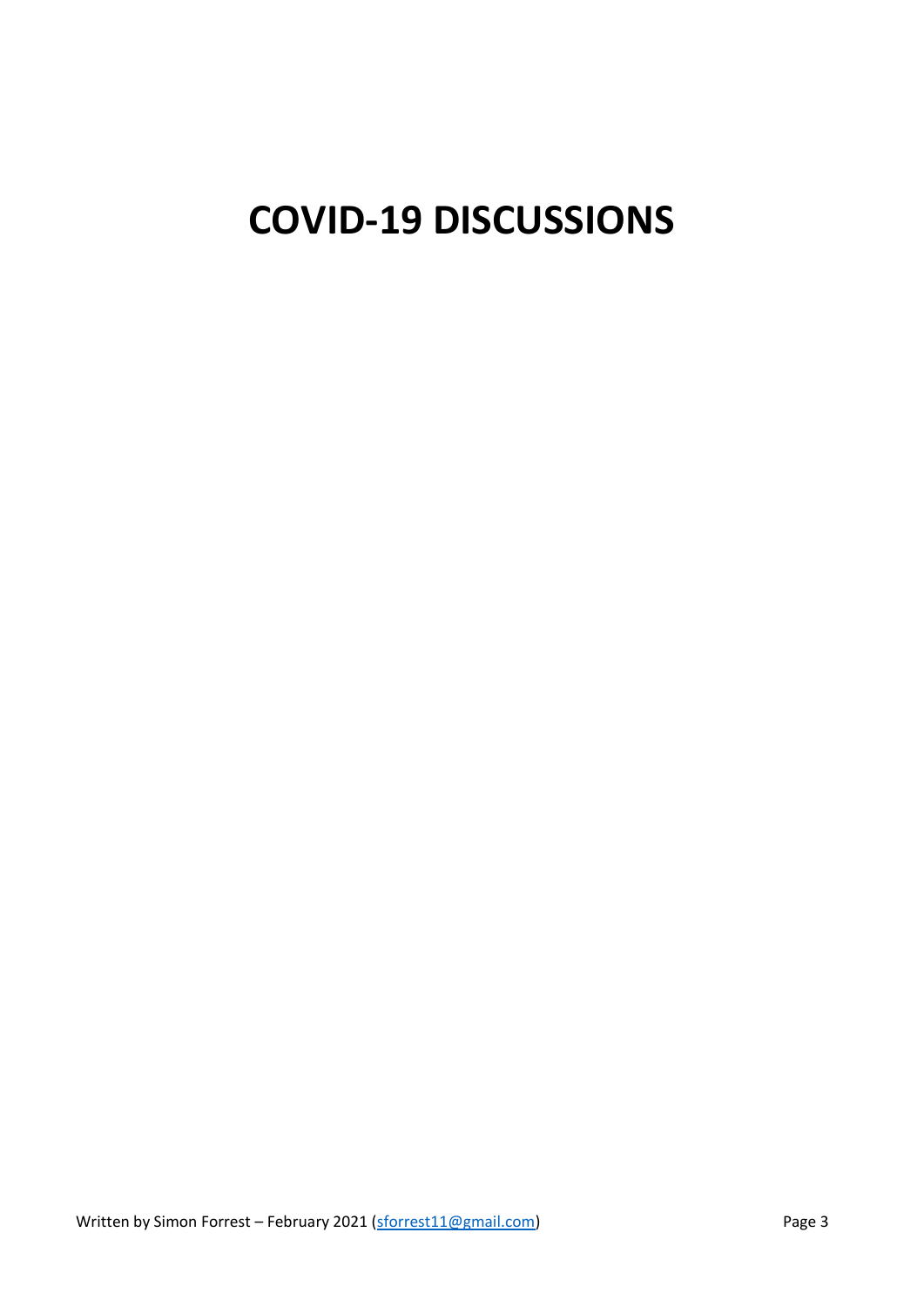## **COVID-19: VACCINE DISCUSSIONS**

#### **Vaccine Provisional Approval/Emergency Authorisation**

- Here in Australia, the TGA has given only "provisional" approval for both the **Pfizer** and **AstraZeneca** COVID-19 vaccines (for the following 2 years). Note that, as for all vaccines, there is no independent efficacy, safety and quality testing. The TGA just review the submissions from what they call the "sponsor" (the drug company) and then rubber stamp it.
- Note that in the USA, the Pfizer-BioNTech COVID-19 vaccine has not been approved or licensed by the U.S. Food and Drug Administration (FDA), but has been authorised for emergency use by FDA under an Emergency Use Authorization (EUA).

#### **What are the Ingredients in the COVID-19 Vaccine?**

- **Pfizer:** According to Pfizer's website and following the link to more product information, it contains "BNT162b2 (mRNA), ((4-hydroxybutyl)azanediyl)bis(hexane6,1-diyl)bis(2-hexyldecanoate) (ALC0315), 2-[(polyethylene glycol)-2000]-N,Nditetradecylacetamide (ALC-0159), Distearoylphosphatidylcholine (DSPC), cholesterol, potassium chloride, monobasic potassium phosphate, sodium chloride, dibasic sodium phosphate dihydrate, sucrose and water for injections."
- **AstraZeneca:** According to the package insert, it contains: "Recombinant, replication-deficient chimpanzee adenovirus vector encoding the SARS-CoV-2 Spike glycoprotein. Produced in genetically modified human embryonic kidney (HEK) 293 cells. This product contains genetically modified organisms (GMOs). The other excipients are L-histidine, L-histidine hydrochloride monohydrate, magnesium chloride hexahydrate, polysorbate 80, ethanol, sucrose, sodium chloride, disodium edetate dihydrate, water for injections."

#### **Exposing the History of COVID-19 Vaccine Manufacturers**

• The two companies who are manufacturing the vaccines for Australia's first rollout are Pfizer and AstraZeneca. These companies have faced lawsuits involving some of their most popular drugs plus they have agreed to settle cases involving claims of illegal marketing, bribery and health care fraud. Here are a few examples:

#### **Pfizer**

- In 2009, in the largest health care fraud settlement in history, Pfizer had to pay \$2.3 billion to resolve criminal and civil allegations that the company illegally promoted uses of four of its drugs (refer: [https://www.justice.gov/opa/pr/justice-department-announces-largest-health-care-fraud](https://www.justice.gov/opa/pr/justice-department-announces-largest-health-care-fraud-settlement-its-history)[settlement-its-history\)](https://www.justice.gov/opa/pr/justice-department-announces-largest-health-care-fraud-settlement-its-history).
- In 2012, Pfizer agreed to pay a total of \$60.2 million in penalties to settle the documented charges of bribery (refer: [https://corpwatch.org/article/pfizer-admits-bribery-eight-countries\)](https://corpwatch.org/article/pfizer-admits-bribery-eight-countries).
- In 2016, Pfizer said it has reached a \$486 million settlement of litigation accusing it of causing big losses for shareholders by concealing safety risks associated with its Celebrex and Bextra painrelieving drugs (refer: [https://www.reuters.com/article/us-pfizer-lawsuit-idUSKCN10D1D8\)](https://www.reuters.com/article/us-pfizer-lawsuit-idUSKCN10D1D8).

Pfizer has also had to recall some of its popular products due to quality issues and poor packaging. Effexor XR and Prempro are two products affected by recalls. More recently, the company recalled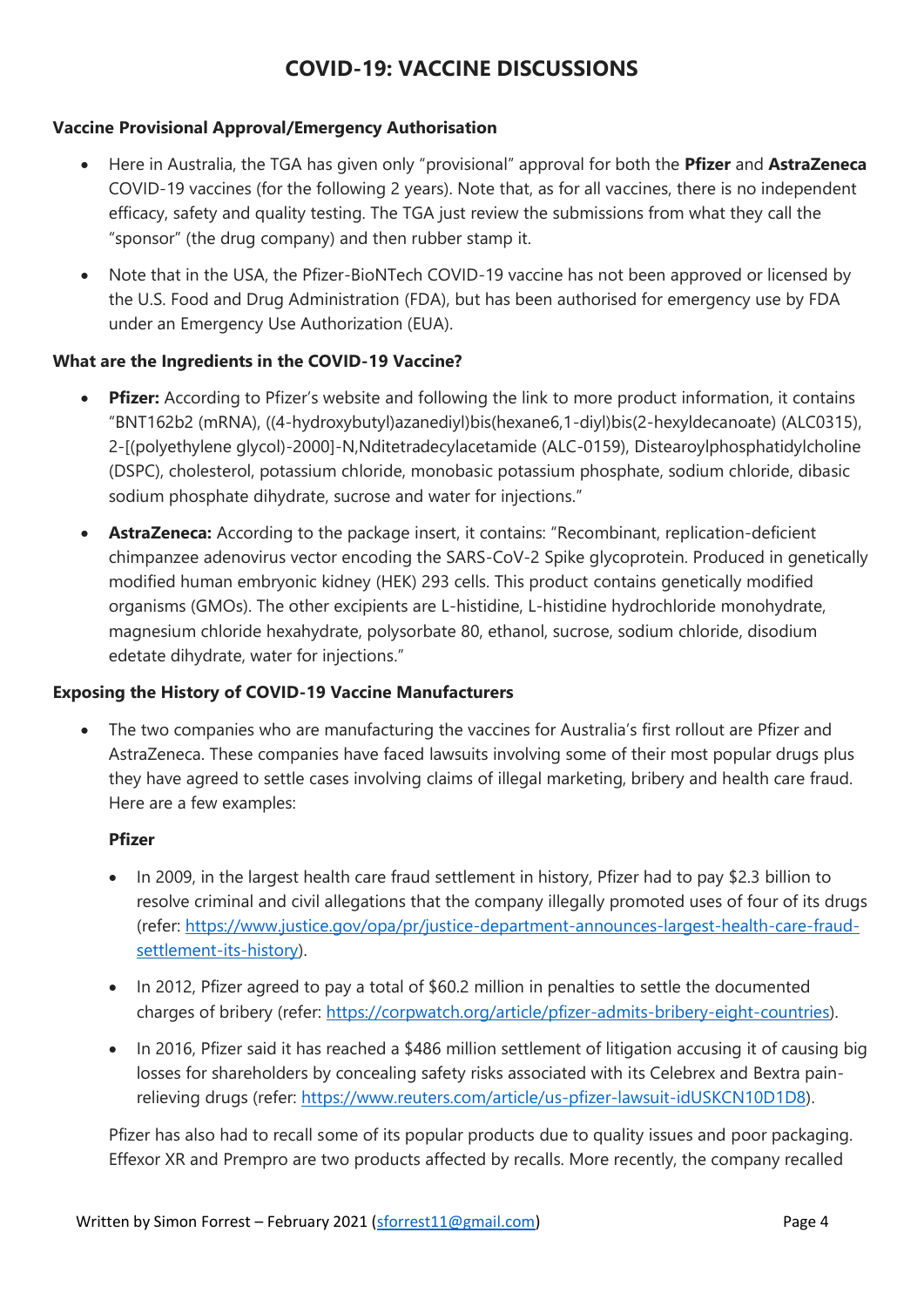two lots each of Relpax in 2019 and Duavive in 2020 (refer: [https://www.drugwatch.com/manufacturers/pfizer/\)](https://www.drugwatch.com/manufacturers/pfizer/).

#### **AstraZeneca**

- In 2010, AstraZeneca paid a \$520 million fine brought by the U.S. Department of Justice for promoting Seroquel for unapproved uses (refer: [https://www.justice.gov/opa/pr/pharmaceutical](https://www.justice.gov/opa/pr/pharmaceutical-giant-astrazeneca-pay-520-million-label-drug-marketing)[giant-astrazeneca-pay-520-million-label-drug-marketing\)](https://www.justice.gov/opa/pr/pharmaceutical-giant-astrazeneca-pay-520-million-label-drug-marketing).
- In 2011, AstraZeneca paid \$647 million to settle 28,461 lawsuits that claimed the drug maker failed to warn the public that Seroquel could cause diabetes (refer: [https://www.drug](https://www.drug-injury.com/drug_injury/seroquel/)[injury.com/drug\\_injury/seroquel/\)](https://www.drug-injury.com/drug_injury/seroquel/).
- In 2016, AstraZeneca paid \$5.5 million for bribing doctors in China and Russia (refer: [https://www.statnews.com/pharmalot/2016/08/31/astrazeneca-bribes-china-russia/\)](https://www.statnews.com/pharmalot/2016/08/31/astrazeneca-bribes-china-russia/).
- In 2018, AstraZeneca agreed to pay \$110 million to settle two lawsuits brought by the state of Texas claiming that it fraudulently marketed the antipsychotic drug Seroquel and Crestor for high cholesterol (refer: [https://www.reuters.com/article/us-astrazeneca-texas-lawsuits](https://www.reuters.com/article/us-astrazeneca-texas-lawsuits-idUSKBN1KT0Q9)[idUSKBN1KT0Q9\)](https://www.reuters.com/article/us-astrazeneca-texas-lawsuits-idUSKBN1KT0Q9).

#### **Concerns with Vaccine Trials & Adverse Events**

- **Pfizer:** 50% of those aged 18 to 55 in Pfizer's trial had adverse events. No second dose of the highest dose vaccine was given due to "unsatisfactory tolerability by trial participants (refer: [https://www.medrxiv.org/content/10.1101/2020.08.17.20176651v2.full.pdf\)](https://www.medrxiv.org/content/10.1101/2020.08.17.20176651v2.full.pdf).
- **AstraZeneca:** The trials were initially temporarily suspended due to three severe adverse events (refer: There has been one death reported, one participant developed MS and another developed transverse myelitis (refer: [https://www.statnews.com/2020/09/09/astrazeneca-covid19-vaccine-trial](https://www.statnews.com/2020/09/09/astrazeneca-covid19-vaccine-trial-hold-patient-report/)[hold-patient-report/](https://www.statnews.com/2020/09/09/astrazeneca-covid19-vaccine-trial-hold-patient-report/) and [https://www.nbcnews.com/health/health-news/volunteer-astrazeneca](https://www.nbcnews.com/health/health-news/volunteer-astrazeneca-covid-19-vaccine-trial-dies-brazil-n1244166)[covid-19-vaccine-trial-dies-brazil-n1244166\)](https://www.nbcnews.com/health/health-news/volunteer-astrazeneca-covid-19-vaccine-trial-dies-brazil-n1244166).

#### **Previous Attempts at Using this Technology Failed:**

- In 2004, a study published in the *Journal of Virology* (refer: [https://jvi.asm.org/content/78/22/12672.abstract\)](https://jvi.asm.org/content/78/22/12672.abstract) showed that ferrets vaccinated with rMVA-S and exposed to SARS-CoV had elevated levels of an enzyme that indicates liver damage. Examination of liver sections showed that the ferrets had severe hepatitis. The Canadian researchers urged caution for other investigators developing and testing SARS vaccines (refer: [https://www.cidrap.umn.edu/news-perspective/2004/12/sars-vaccine-linked-liver-damage-ferret](https://www.cidrap.umn.edu/news-perspective/2004/12/sars-vaccine-linked-liver-damage-ferret-study)[study\)](https://www.cidrap.umn.edu/news-perspective/2004/12/sars-vaccine-linked-liver-damage-ferret-study)
- For a study in 2012 (refer: [https://pubmed.ncbi.nlm.nih.gov/22536382/\)](https://pubmed.ncbi.nlm.nih.gov/22536382/) four candidate SARS coronavirus vaccines for humans were chosen (from 35 in total) and tested on ferrets. The vaccines were given to ferrets (closest to humans). The ferrets initially had a good immune response but when they exposed them to the wild virus, the vaccinated ones (especially the ones with a strong anti-body response) got much sicker than the unvaccinated ferrets and many died (from inflammation throughout the body).
- It has been reported that the scientists in the above study then remembered that in the 1960's they also tried an RSV vaccine (similar to coronavirus) on 35 kids and the same thing happened. The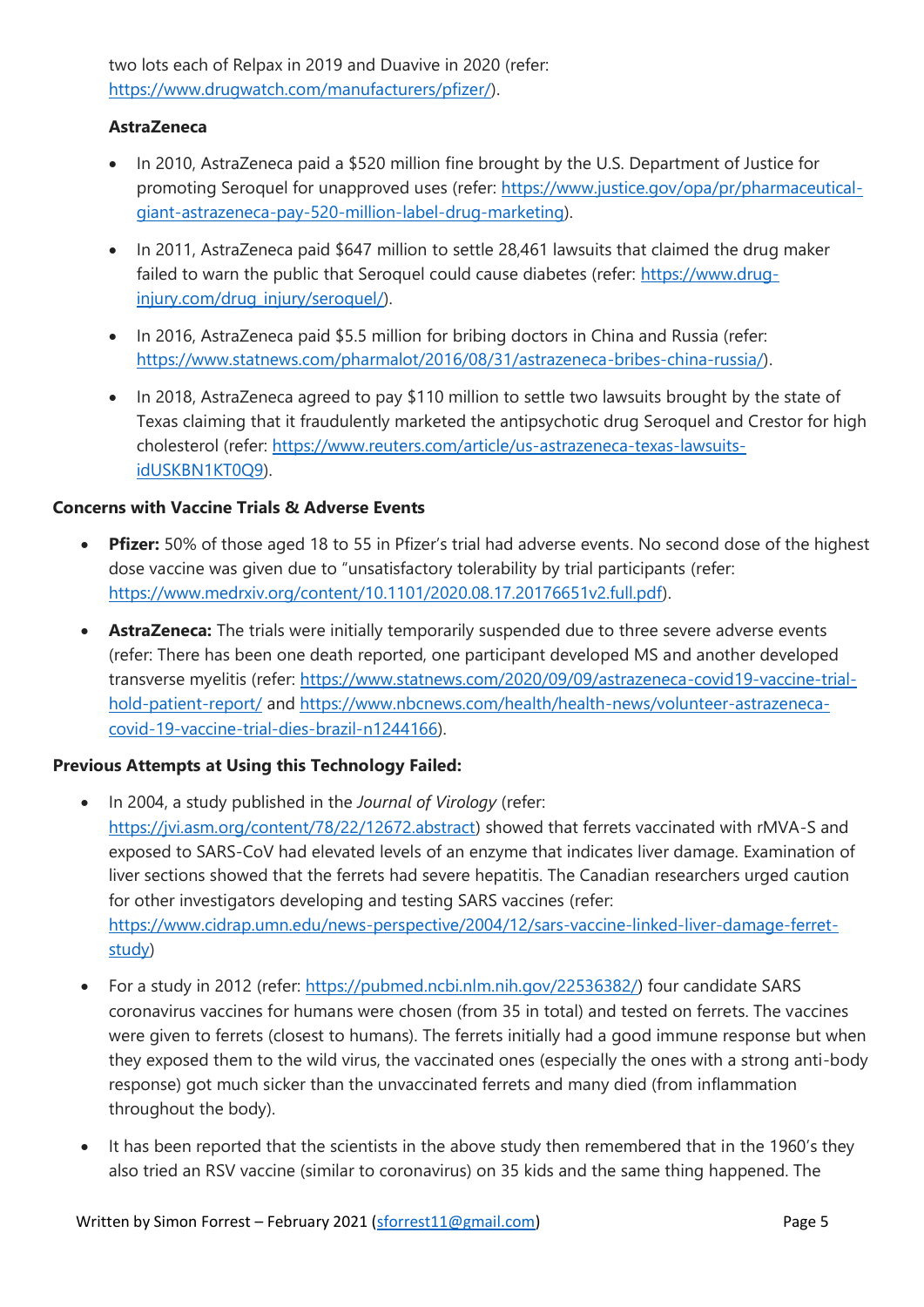vaccinated kids had positive anti-body response but a worse response to the wild virus than the unvaccinated. Two of the 35 kids died (refer: [https://cvi.asm.org/content/23/3/189\)](https://cvi.asm.org/content/23/3/189). Therefore, they decided to stop coronavirus vaccine experiments.

• Note: In 2014 the FDA helped develop a dengue vaccine and saw similar signals in clinical trials but they ignored them and sent the vaccine to the Philippines with disastrous results (this is discussed in 'Vaccines General Discussion' Section).

#### **COVID-19 Injection: Is This A Vaccine?**

• Many medical experts have questioned whether this is actually a vaccine or more of a genetic manipulation tool, based on the usual criteria of how a vaccine is defined.

#### **Questioning the Effectiveness of the COVID-19 Vaccines:**

- With reference to the Pfizer vaccine (and Moderna), mRNA technology has never before been used successfully to make vaccines. Despite efficacy test results claimed by the vaccine makers, it is my understanding that (at the time of writing this) we currently have no evidence:
	- o if an mRNA injection will provide antibody immunity to any kind of virus or bacterium which would make the vaccine effective.
	- o that an mRNA technology can offer protection from getting any viral or bacterial infection.
	- o whether an mRNA technology will reduce the number of deaths from a viral or bacterial infection.
	- o whether an mRNA injection will reduce the circulation of the viruses or bacteria against which we vaccinate.
	- o whether an mRNA will reduce the transmission or spread of any kind of virus or bacteria against which we vaccinate from one person to the next.
- It is also my understanding that (at the time of writing this) none of the vaccine manufacturers have made any claims about their products creating immunity or preventing transmission. The best they can offer is that it is expected to lessen symptoms.
- Moderna Chief Medical Officer Tal Zaks actually stated "They (the trial results) do not show that they prevent you from potentially carrying this virus transiently and infecting others" (refer: [https://www.independent.co.uk/news/world/americas/coronavirus-vaccines-moderna-transmission](https://www.independent.co.uk/news/world/americas/coronavirus-vaccines-moderna-transmission-rates-b1761236.html)[rates-b1761236.html\)](https://www.independent.co.uk/news/world/americas/coronavirus-vaccines-moderna-transmission-rates-b1761236.html)
- A study in *The New England Journal of Medicine* in December 2020 stated that "As of this writing, no correlate of protection from SARS-CoV-2 has been established." (refer: [https://www.nejm.org/doi/full/10.1056/NEJMoa2028436\)](https://www.nejm.org/doi/full/10.1056/NEJMoa2028436)

#### **Possible Mechanisms of Injuries from COVID-19 Vaccines (according Dr Sherri Tenpenny):**

- Short Term:
	- o Apart from the usual vaccine side effects such as headaches, fatigue, myalgia, fever, chills and injection-site pain, anaphylaxis (which can lead to death) is a major concern. Many of the anaphylaxis reactions have been attributed to an additive called polyethylene glycol. Facial asymmetry (Bell's Pausy) is another concern.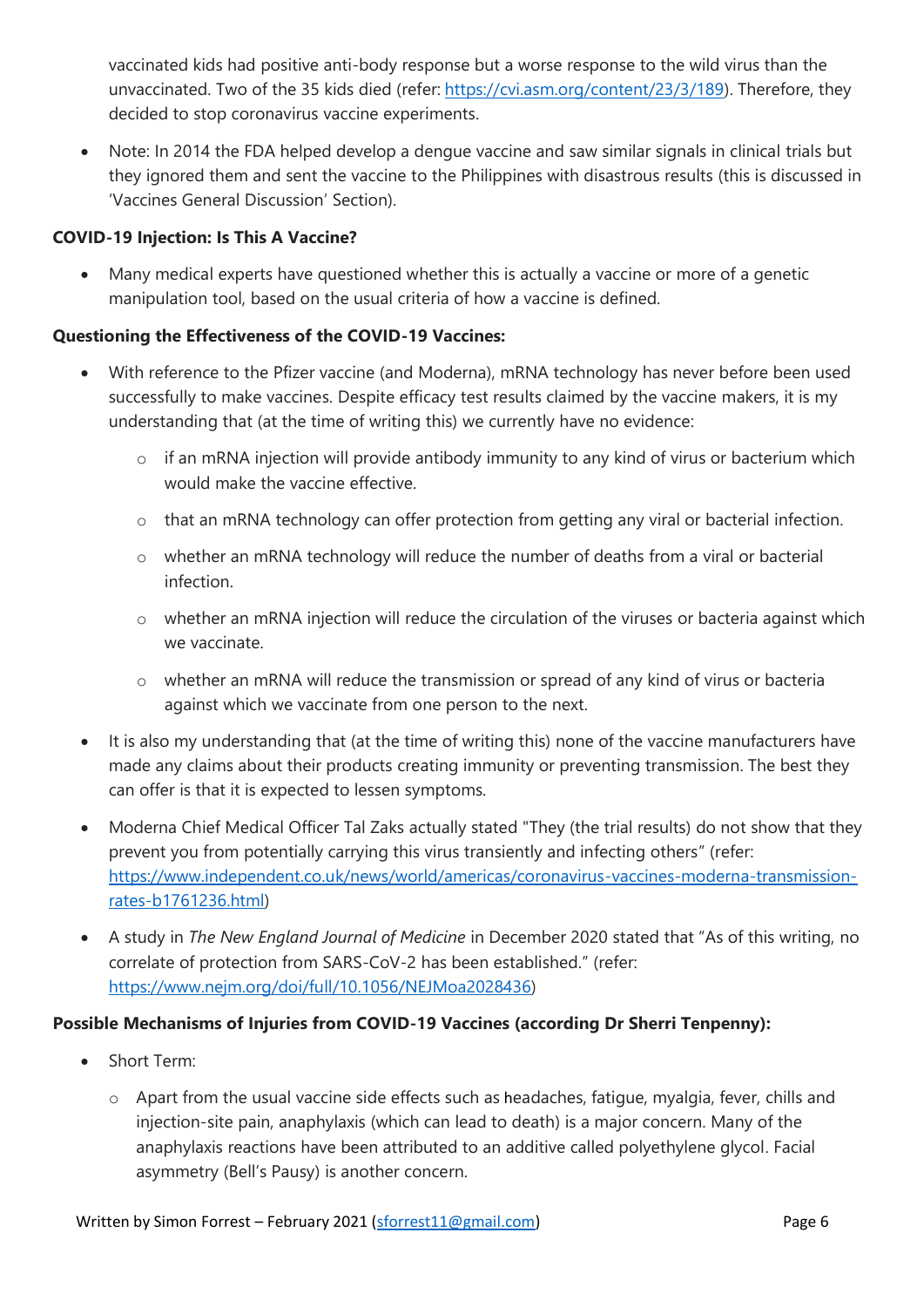- Long Term:
	- o The direct adverse effect of the anti-spike immunoglobulins…the antibody that's supposed to protect you is actually going to attack you and particularly attack your lungs.
	- o As that antibody floats around in your system and you get re-exposed to coronaviruses that are out in circulation, that's when the accelerated autoimmune reactions happen.
	- o If you've had a flu shot prior to getting a coronavirus vaccine, that you have an accelerated risk of developing a much more severe side effect and reaction because of the influenza viruses themselves and because of the antibodies that are made for when you get a flu shot.
	- o Antibody-dependent enhancement (or "The Trojan Horse" phenomenon). Basically, the acceleration of the disease and the type of infection that you get far supersedes anything that you would get if you contracted a coronavirus infection without previously being vaccinated.
	- o With this anti-spike immunoglobulin has a direct modification of M2 macrophages. (when they sacrificed the animals that have had this infection and had a vaccine, what they found was that their lungs were full of M1 macrophages and no M2 macrophages were found at all, which is very disturbing).
	- o The anti-spike immuno-antibodies cross-react with human tissue, establishing a mechanism for multi-system autoimmune disorders.
- The above points are predominately based on the following studies/references:
	- <https://pubmed.ncbi.nlm.nih.gov/30830861/>
	- <https://www.cdc.gov/mmwr/volumes/70/wr/mm7004e1.htm>
	- <https://www.cdc.gov/mmwr/volumes/70/wr/mm7002e1.htm>
	- <https://pubmed.ncbi.nlm.nih.gov/24451328/>
	- <https://www.frontiersin.org/articles/10.3389/fimmu.2020.617089/full>
- The following study, entitled "Pathogenic priming likely contributes to serious and critical illness and mortality in COVID-19 via autoimmunity" also raises some concerns:
	- <https://www.ncbi.nlm.nih.gov/pmc/articles/PMC7142689/>

#### **Already Reported Adverse Events, Injuries & Deaths:**

- As of February 26<sup>th</sup>, 2021, VAERS (a passive reporting system in the USA that practically captures less than 1 to 2% of actual events – as verified in my 'Vaccine General Discussions' Section) had already recorded 1,265 deaths, 2,743 hospitalisations, 4,930 urgent care responses, 3,889 office visits, 240 cases of anaphylaxis and 278 cases of Bell's Palsy (refer:<https://www.openvaers.com/covid-data> for latest figures).
- There has been a number of COVID-19 adverse events, injuries & deaths reported via social media forums and news articles, and whilst it is virtually impossible to verify all of these reports, the numbers are concerning.

#### **Risks of Taking the Vaccine Versus Not Taking The Vaccine:**

• A study published in October 2020 in *The International Journal of Clinical Practice* (refer: [https://onlinelibrary.wiley.com/doi/10.1111/ijcp.13795\)](https://onlinelibrary.wiley.com/doi/10.1111/ijcp.13795) stated: "Based on the published literature, it should have been obvious to any skilled medical practitioner…that there is a significant risk to vaccine research subjects [*and vaccine recipients*] that they may experience severe disease once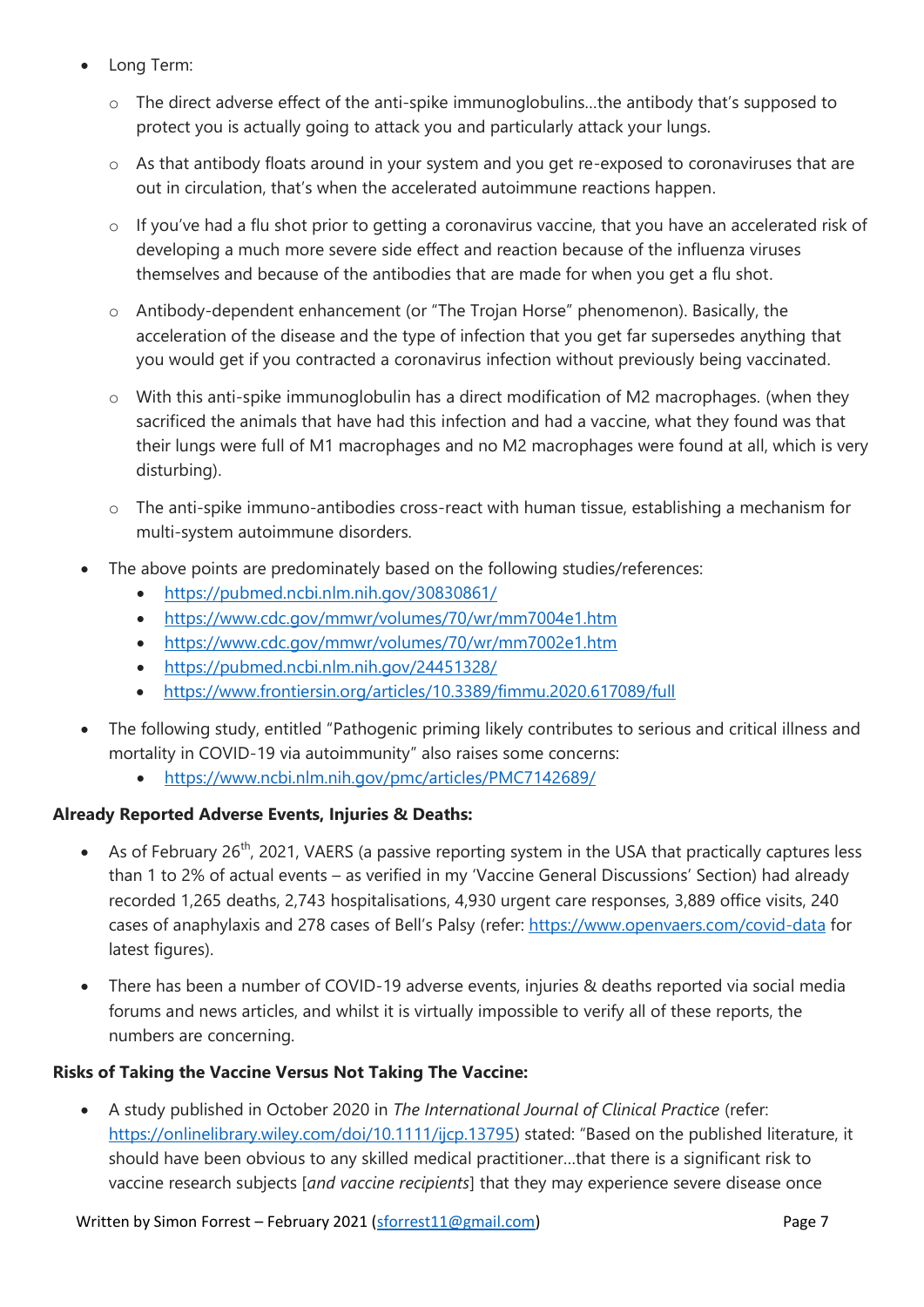vaccinated, while they might only have experienced a mild, self‐limited disease if not vaccinated. The consent should also clearly distinguish the specific risk of worsened COVID‐19 disease from generic statements about risk of death and generic risk of lack of efficacy of the vaccine."

#### **COVID-19 Vaccine Lawsuit:**

• In December 2020, a world leading vaccine risk analyst, Dr. Leonard G. Horowitz, filed a COVID-19 vaccine lawsuit in the United States District Court for the Middle District of Florida to oppose the FDA's approval of Pfizer and Moderna vaccines until the companies, alleged to have falsely advertised safety, perform tests on the genetic impacts admittedly neglected by the companies (refer: [https://medicalveritas.org/wp-content/uploads/2020/12/Horowitz-v-Pfizer-Moderna-](https://medicalveritas.org/wp-content/uploads/2020/12/Horowitz-v-Pfizer-Moderna-Complaint-12-2-20.pdf)[Complaint-12-2-20.pdf\)](https://medicalveritas.org/wp-content/uploads/2020/12/Horowitz-v-Pfizer-Moderna-Complaint-12-2-20.pdf).

#### **Many Health Care Workers Are Refusing the COVID-19 Vaccine:**

- Many news articles have suggested that a large percentage of health care workers are refusing the vaccine. A few examples are below:
	- NBC news reported that a large percentage of front-line workers in hospitals and nursing homes have refused to take the COVID-19 vaccine…about 50 percent of workers in California's Riverside County…along with 60 percent of nursing home staff in Ohio" (refer: [https://www.nbcnews.com/news/us-news/many-frontline-workers-refuse-covid-19-vaccines](https://www.nbcnews.com/news/us-news/many-frontline-workers-refuse-covid-19-vaccines-distribution-rollout-struggles-n1252617)[distribution-rollout-struggles-n1252617\)](https://www.nbcnews.com/news/us-news/many-frontline-workers-refuse-covid-19-vaccines-distribution-rollout-struggles-n1252617).
	- The Guardian reported that up to 40% of frontline workers in LA county were refusing the COVID-19 vaccine (refer: [https://www.theguardian.com/world/2021/jan/10/coronavirus-covid-19](https://www.theguardian.com/world/2021/jan/10/coronavirus-covid-19-vaccine-hesitancy-us-health-workers) [vaccine-hesitancy-us-health-workers\)](https://www.theguardian.com/world/2021/jan/10/coronavirus-covid-19-vaccine-hesitancy-us-health-workers).

#### **Examples of Safe & Available Treatments**

- **Hydroxychloroquine** (administered with azithromycin and/or zinc):
	- o Many doctors around the world have indicated they have had very successful results with treating patients with the drug, usually combined with zinc
	- o In a peer-reviewed study published in the *International Journal of Antimicrobial Agents* in December 2020, comparing 141 treated patients with 377 untreated patients, it was found that low-dose hydroxychloroquine combined with zinc and azithromycin was an effective therapeutic approach against COVID-19. There were significantly reduced hospitalisation rates in the treated group (fewer than 3% compared to over 15% for the untreated group) and reduced mortality rates in the treated group (0.7% versus 3.4%). (refer: [https://www.sciencedirect.com/science/article/pii/S0924857920304258\)](https://www.sciencedirect.com/science/article/pii/S0924857920304258).
	- o In April 2020, a study of 1,061 COVID-19 patients found that over 90% were cured within 10 days using a combination of hydroxychloroquine and azithromycin (refer: [https://www.mediterranee](https://www.mediterranee-infection.com/wp-content/uploads/2020/04/Abstract_Raoult_EarlyTrtCovid19_09042020_vD1v.pdf)[infection.com/wp](https://www.mediterranee-infection.com/wp-content/uploads/2020/04/Abstract_Raoult_EarlyTrtCovid19_09042020_vD1v.pdf)[content/uploads/2020/04/Abstract\\_Raoult\\_EarlyTrtCovid19\\_09042020\\_vD1v.pdf\)](https://www.mediterranee-infection.com/wp-content/uploads/2020/04/Abstract_Raoult_EarlyTrtCovid19_09042020_vD1v.pdf).
	- o In April 2020, *The Lancet* published a study indicating that hydroxychloroquine did not help to curb COVID-19 and might cause death in patients. This study was based on data and analysis provided by Surgisphere Corporation. The *New England Journal of Medicine* also published studies based on this data. Based on these studies, the WHO stopped hydroxychloroquine trials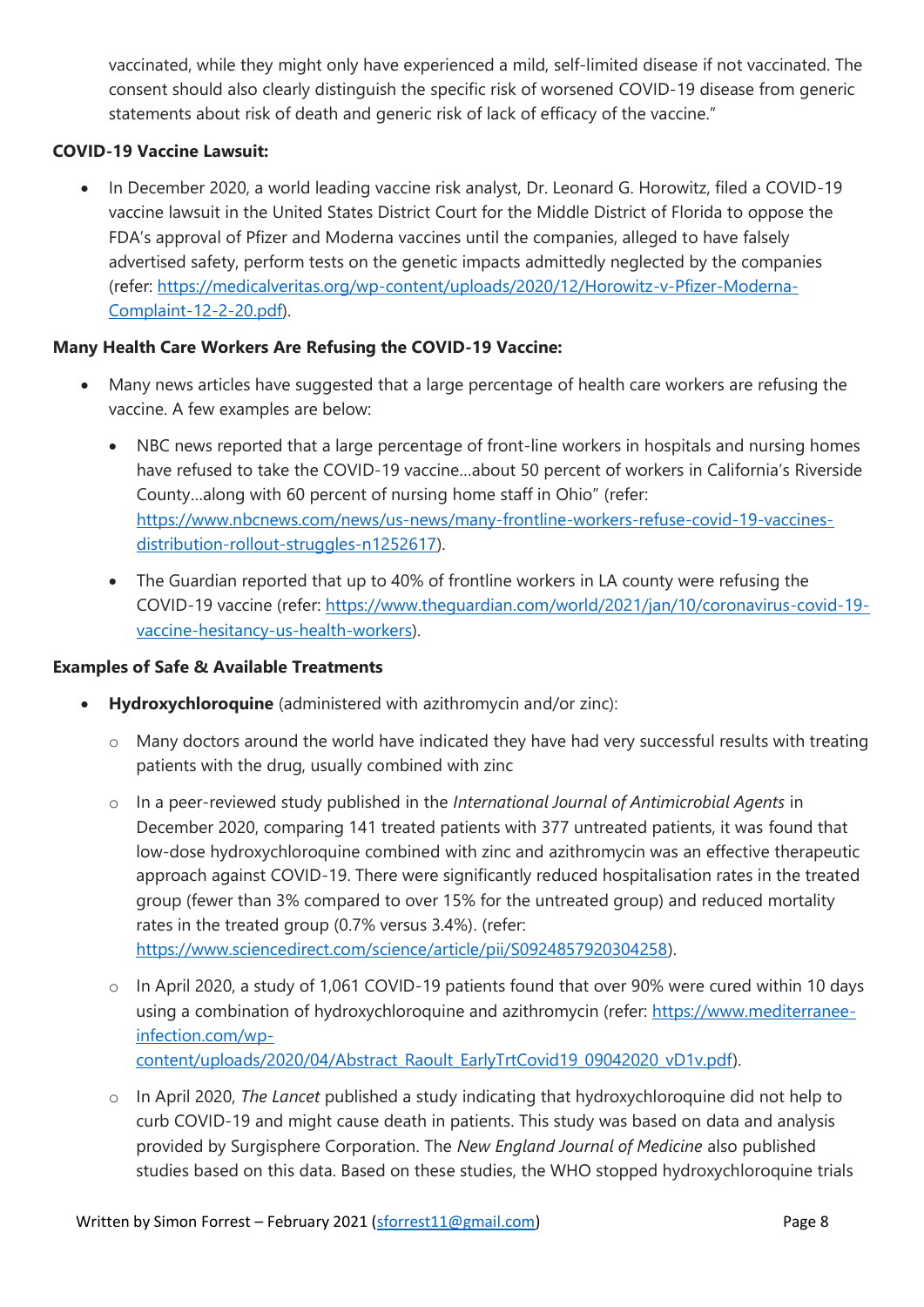across the world and the European Union stopped allowing hydroxychloroquine. There was group of independent doctors couldn't believe this information and suspected it was fraudulent based on their experiences and got together and challenged the information. *The Guardian* also exposed the company and the flawed data (refer:

[https://www.theguardian.com/world/2020/jun/03/covid-19-surgisphere-who-world-health](https://www.theguardian.com/world/2020/jun/03/covid-19-surgisphere-who-world-health-organization-hydroxychloroquine)[organization-hydroxychloroquine\)](https://www.theguardian.com/world/2020/jun/03/covid-19-surgisphere-who-world-health-organization-hydroxychloroquine). *The Lancet* ended up retracting the paper. It is interesting to note that the co-authors of this study are all linked to the pharmaceutical industry. *The Lancet's* response was "Our independent peer reviewers informed us that Surgisphere would not transfer the full dataset, client contracts, and the full ISO audit report to their servers for analysis as such transfer would violate client agreements and confidentiality requirements" (refer: [https://www.webmd.com/lung/news/20200605/lancet-retracts-hydroxychloroquine-study\)](https://www.webmd.com/lung/news/20200605/lancet-retracts-hydroxychloroquine-study).

- In June 2020, the Association of American Physicians and Surgeons (AAPS) filed a lawsuit against Department of Health and Human Services and the FDA for "irrational interference" by the FDA with timely access to hydroxychloroquine (refer: [https://aapsonline.org/aaps-news-june-2020](https://aapsonline.org/aaps-news-june-2020-aaps-sues-fda/) [aaps-sues-fda/\)](https://aapsonline.org/aaps-news-june-2020-aaps-sues-fda/). Then in December 2020, the AAPS again sued the FDA, this time to end its arbitrary restrictions on hydroxychloroquine (refer: [https://aapsonline.org/hcqsuit/\)](https://aapsonline.org/hcqsuit/). According to an article in *Gateway Pundit* "Never in history have we seen such a determined effort by the scientific community and pharmaceutical industry to downplay and lie about the use of a successful drug to treat a deadly disease. Hydroxychloroquine is the first choice in a study of 6,000 doctors treating the coronavirus. In the field and in independent testing hydroxychloroquine displayed amazing results in treating the COVID-19 virus." (refer: [https://www.thegatewaypundit.com/2020/06/association-american-physicians-surgeons-sues](https://www.thegatewaypundit.com/2020/06/association-american-physicians-surgeons-sues-fda-irrational-interference-access-life-saving-hydroxychloroquine/)[fda-irrational-interference-access-life-saving-hydroxychloroquine/\)](https://www.thegatewaypundit.com/2020/06/association-american-physicians-surgeons-sues-fda-irrational-interference-access-life-saving-hydroxychloroquine/).
- o Note: In June 2020, *The New England Journal of Medicine* published the results of a randomized controlled trial of hydroxychloroquine on outpatients that found no effect. However, it did not include zinc or azithromycin in its study.
- o A few quotes regarding this treatment:
	- Dr Anthony Cardillo: "What we are finding clinically, with our patients, is that it really only works in conjunction with zinc. Hydroxychloroquine opens the zinc channel, the zinc goes into the cell, it then blocks the replication of the cellular machinery…Every patient I have prescribed it to has been very, very ill. And within 8 to 12 hours, they were basically symptom free. And so clinically, I am seeing a resolution that's near to what we saw in the French study and other studies worldwide."
	- Dr Ivette Lozano: "Every patient that I treated serious, moderate has had resolution of symptoms within 24 hours, they are improved with 5 hours, the fevers are gone within 2 days. The lung restriction, which is the most important, resolves within about 4 to 5 hours. You see dramatic improvement. It's incredible; I'm surprised myself."
	- **•** From the America's Frontline Doctors Website: "Our physicians know that HCQ and Zinc are effective both prophylactically and when used early"
- o In September 2020, researchers from Hospital Del Mar in Barcelona reported that among 249 patients studied, those who survived COVID had higher zinc levels in their plasma (an average of 63.1 mcg/dl) than those who died (43mcg/dl). (refer: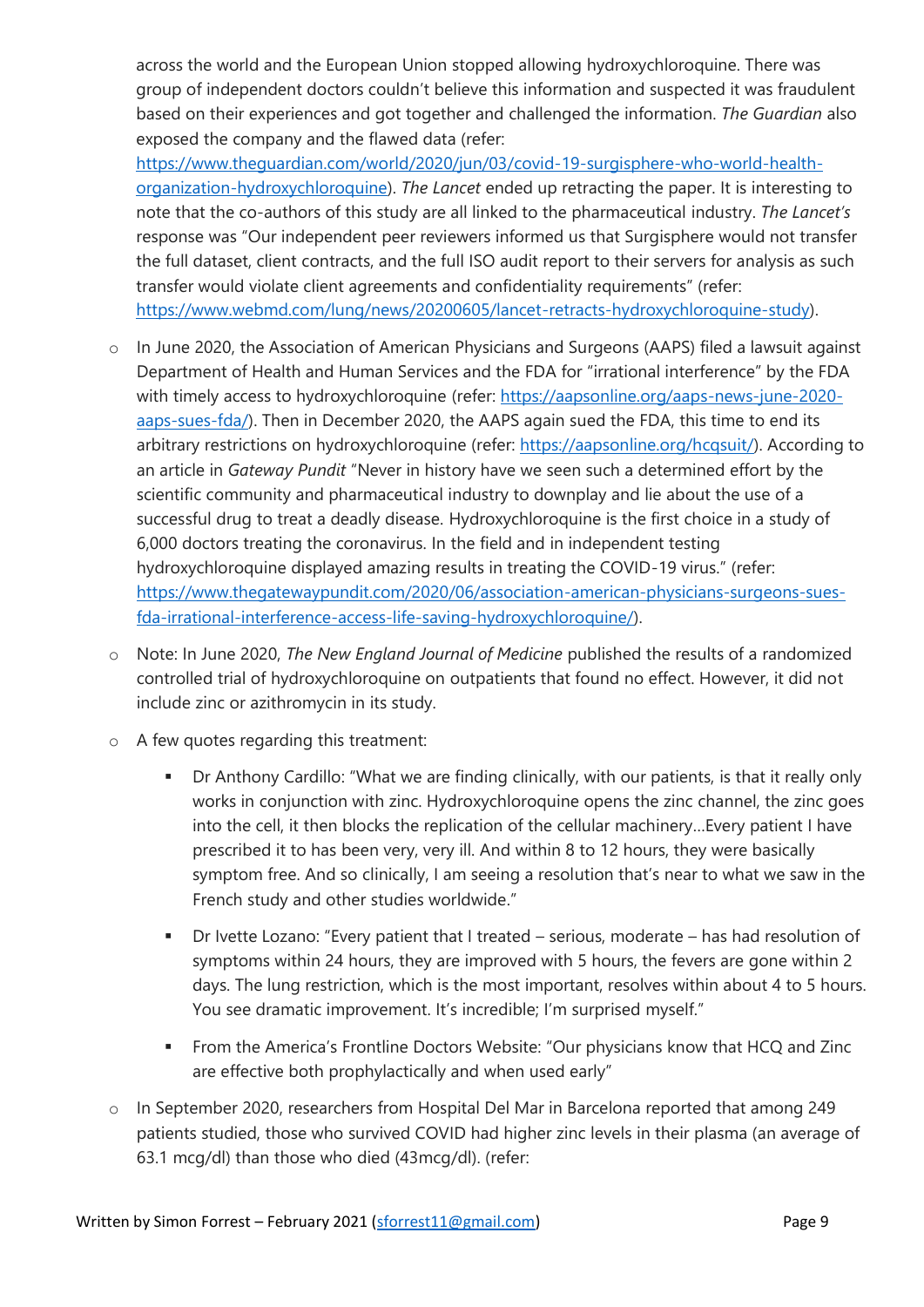[https://www.univadis.co.uk/viewarticle/eccvid-2020-lower-plasma-zinc-levels-associated-with](https://www.univadis.co.uk/viewarticle/eccvid-2020-lower-plasma-zinc-levels-associated-with-increased-risk-of-death-in-covid-19-patients-729760)[increased-risk-of-death-in-covid-19-patients-729760](https://www.univadis.co.uk/viewarticle/eccvid-2020-lower-plasma-zinc-levels-associated-with-increased-risk-of-death-in-covid-19-patients-729760) )

#### • **Vitamin D:**

- o The following studies demonstrate a relationship between vitamin D levels and influenza/respiratory illnesses:
	- A study of almost 10,000 patients over 15 years (refer: [https://pubmed.ncbi.nlm.nih.gov/32824839/\)](https://pubmed.ncbi.nlm.nih.gov/32824839/) found that "statistically…41% of the variability in respiratory mortality during this 15 year follow-up period was independently associated with 25(OH)D levels<50 nmol/L"
	- A study published in the *British Medical Journal* (refer: [https://www.bmj.com/content/356/bmj.i6583\)](https://www.bmj.com/content/356/bmj.i6583) looking at 25 eligible randomised controlled trials found that vitamin D supplementation reduce the risk of acute respiratory illnesses.
	- A study in Japan (refer: [https://pubmed.ncbi.nlm.nih.gov/20219962/\)](https://pubmed.ncbi.nlm.nih.gov/20219962/) on 334 school children found that those subjects that received the vitamin D supplementation only had a 10.8% prevalence of influenza A whereas those that got a placebo had an 18.6% incidence of influenza A.
- o In relation to COVID-19 specifically:
	- **■** In a study in 2020 (refer: [https://pubmed.ncbi.nlm.nih.gov/32640463/\)](https://pubmed.ncbi.nlm.nih.gov/32640463/) looking at over 17 million patients and over 10,000 COVID-19 deaths showed that people who (a) were higher in age (b) had a higher obesity class and (c) were of darker skin colour were all more susceptible to COVID-19 deaths and these are the same factors associated with vitamin D deficiency.
	- A study in 2020 (refer: <https://pubmed.ncbi.nlm.nih.gov/32311755/>) concluded that "when mortality per million is plotted against latitude, it can be seen that all countries that lie below 35 degrees North have relatively low mortality. 35 degrees North also happens to be the latitude above which people do not receive sufficient sunlight to retain adequate vitamin D levels during winter. This suggests a possible role for vitamin D in determining outcomes from COVID-19."
	- Another study in 2020 (refer: [https://pubmed.ncbi.nlm.nih.gov/32377965/\)](https://pubmed.ncbi.nlm.nih.gov/32377965/) looking at COVID-19 cases and mortality rates in 20 European countries found an inverse relationship showing the higher vitamin D levels, the lower the COVID-19 cases and also the lower the COVID-19 mortality rates.
	- A study in 2020 published in *Nutrients* (refer: [https://pubmed.ncbi.nlm.nih.gov/32700398/\)](https://pubmed.ncbi.nlm.nih.gov/32700398/) looked at 107 patients in Switzerland that were hospitalised and found that the vitamin D levels in those that tested negative to SARS-Cov-2 had significantly higher vitamin D levels than those that tested positive (\*it is acknowledged that the actual virus could have somewhat lowered the vitamin D levels but studies have shown this is generally modest).
	- **EXECT** There are plenty more studies showing an association/relationship between vitamin D levels and COVID-19 positivity/infection rates, hospitalisation/intensive care rates, recovery rates and mortality rates, including: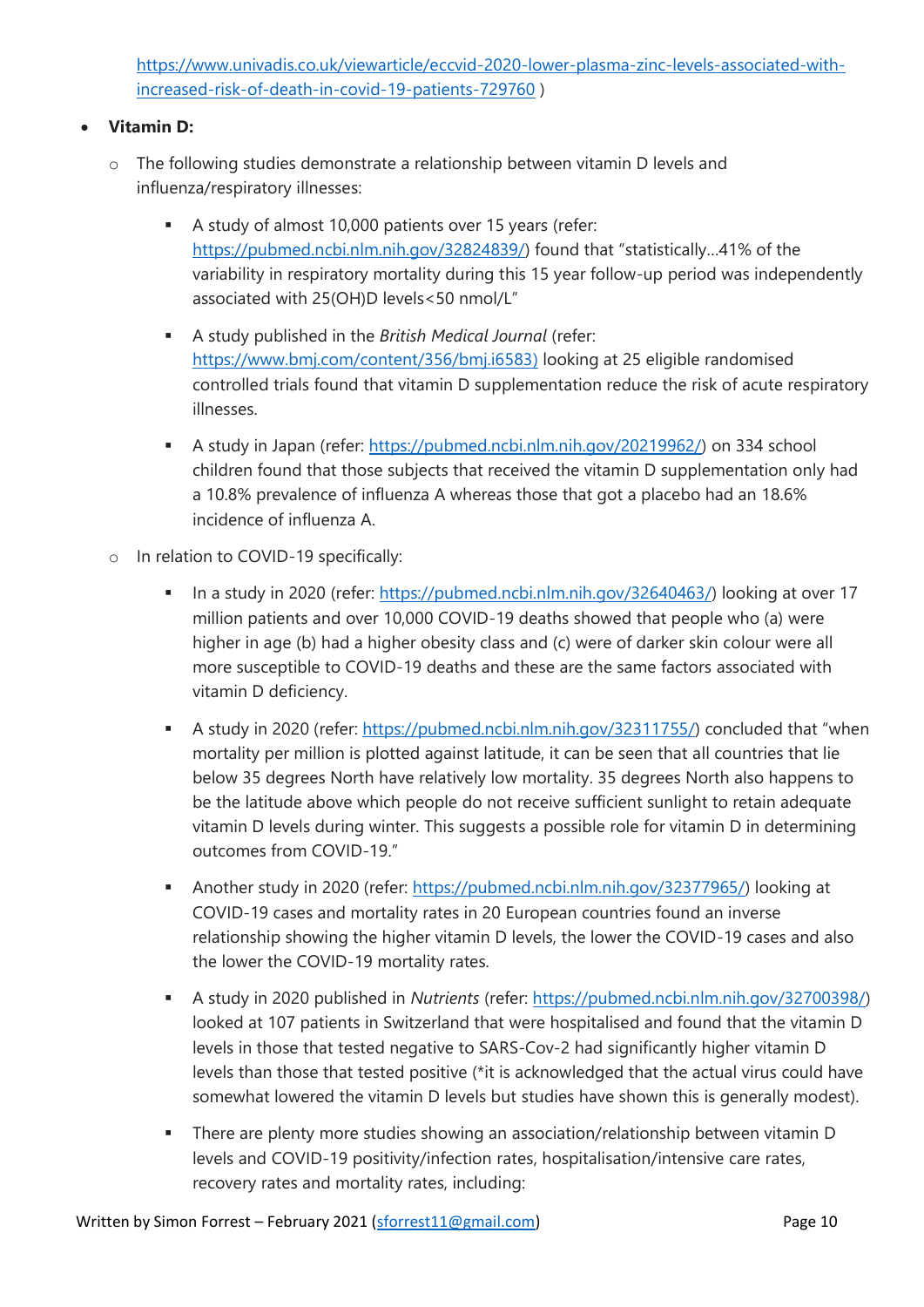- <https://www.medrxiv.org/content/10.1101/2020.09.04.20188268v1>
- <https://pubmed.ncbi.nlm.nih.gov/32941512/>
- <https://pubmed.ncbi.nlm.nih.gov/32855214/>
- <https://pubmed.ncbi.nlm.nih.gov/32927735/>
- <https://pubmed.ncbi.nlm.nih.gov/32871238/>
- <https://pubmed.ncbi.nlm.nih.gov/33065275/>
- <https://www.medrxiv.org/content/10.1101/2020.11.16.20232397v1>
- <https://pubmed.ncbi.nlm.nih.gov/33184146/>
- <https://pubmed.ncbi.nlm.nih.gov/33214648/>
- <https://pubmed.ncbi.nlm.nih.gov/33142828/>
- o Dr Peter Lewis stated "There are now close to 30 or so studies demonstrating that having optimal blood levels of 25(OH)-vitamin D (75-150 nmol/L) reduces COVID-19 risks: reduced risk of infection; reduced risk of severe disease; reduced risk of dying. Many researchers now regard the evidence as 'overwhelming'. Despite this, there still will be those who say that we need 'more research', but in the meantime, there is little to be lost (vitamin D supplements are inexpensive and have low risk of toxicity) and a huge amount to gain by recommending a decent daily dose of vitamin D3 (say 1-2,000 IU for children and 4-5,000 IU for adults".
- **Vitamin C:**
	- o There haven't been as many studies done on vitamin C and how it may help COVID-19 patients, but the following study found that "low dose (0.5–2 g/d) vitamin C may have benefits when used early in severe acute respiratory syndrome coronavirus 2 infections" and "vitamin C may also benefit patients with severe late-stage coronavirus disease 2019" (refer: [https://www.sciencedirect.com/science/article/abs/pii/S0899900720302318\)](https://www.sciencedirect.com/science/article/abs/pii/S0899900720302318)
- Interestingly, the FDA can only authorise covered countermeasures when there are no adequate approved and available alternatives. In many countries, effective therapeutic interventions like hydroxychloroquine, Ivermectin, Vitamin D, Vitamin C, zinc and other treatments have been sidelined. Doctors, research articles and news articles advocating these interventions were censored. Could there be a connection between this overt suppression and the need to justify these vaccines as the only available alternatives? This question deserves searching scrutiny.

#### **Vaccine Manufacturers Have No Liability**

• In the words of lawyer Mary Holland (relating to the situation in the USA): "Here are the basics under the PREP Act, if you were to be injured or die. You have to apply to a government administrative program, the Counter Measures Injury Compensation Program, not a court. You have to apply within a year. If your injury appears 366 days after your injection, tough luck. You have to pay your own lawyer. There's no hearing. If you lose, there's no appeal. Everything is on paper, nothing in-person, no witnesses, no experts. There are no published decisions from this program, there's no reserved fund for compensation. And this program will pay people based on compelling, reliable, valid medical and scientific evidence. And just how much of that evidence do you think exists today? Remember, the clinical trials for these products are still ongoing, and both companies have already started to vaccinate the so-called control groups. Will there be any reliable and valid evidence on which to base compensation decisions any time soon? I doubt it."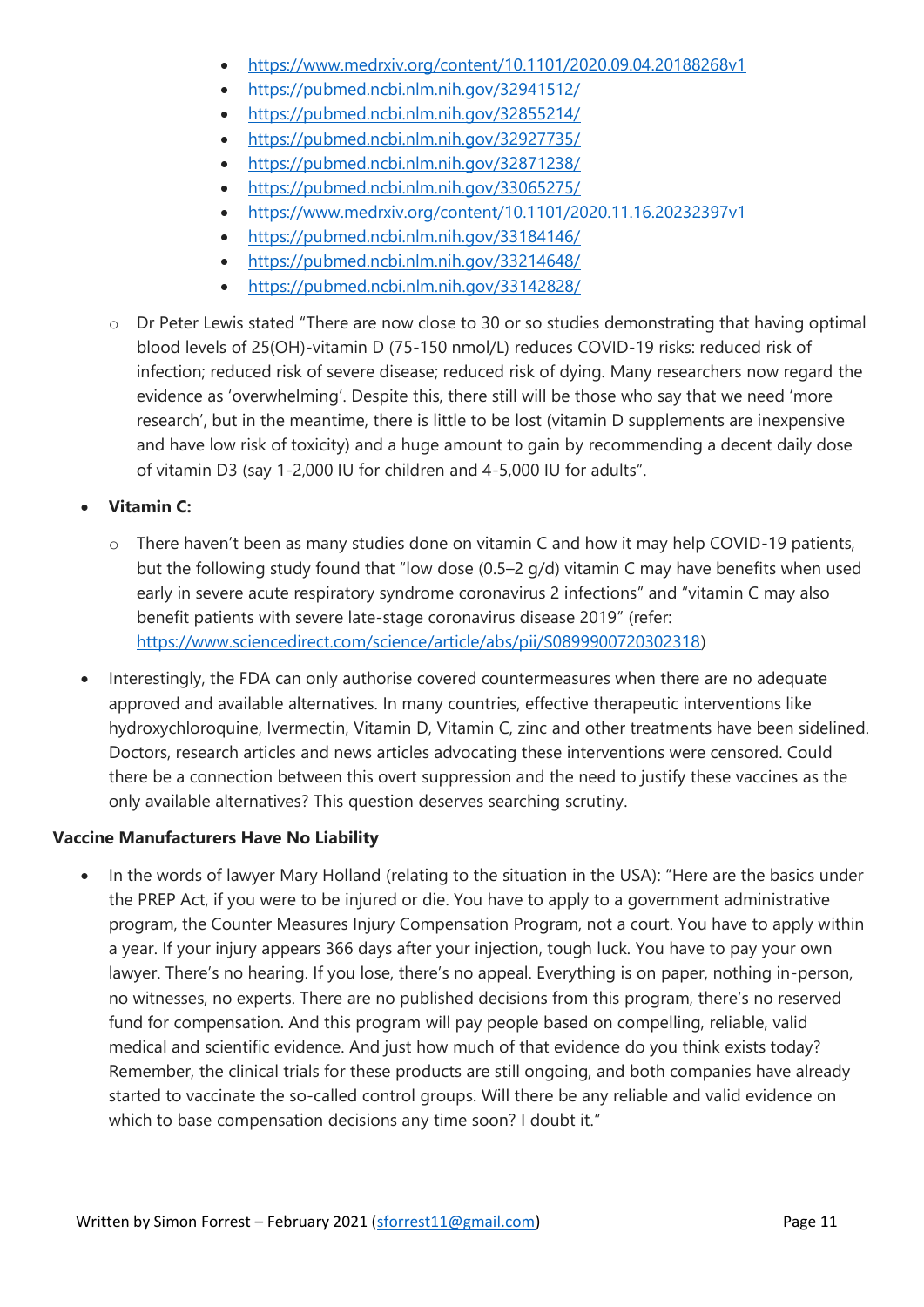#### **Medical Freedoms**

- Forced, coerced and mandated vaccinations are in violation of the Nuremberg Code principals. Article 6, Section 1 states: "Any preventive, diagnostic and therapeutic medical intervention is only to be carried out with the prior, free and informed consent of the person concerned, based on adequate information. The consent should, where appropriate, be express and may be withdrawn by the person concerned at any time and for any reason without disadvantage or prejudice". Article 6, Section 3 states: "In no case should a collective community agreement or the consent of a community leader or other authority substitute for an individual's informed consent".
- In the Australian Government's Immunisation Handbook under Section 2.1.3 Valid Consent, it states that for consent to legally valid "It must be given voluntarily in the absence of undue pressure, coercion or manipulation."
- Mandatory vaccinations are a breach of basic human rights and medical freedoms. We all should have the right to go about our every day life without being forced or coerced into being injected with a vaccine, especially an experimental one using new technology.
- The decision should be made by each individual on their own or in consultation with their medical doctor or health care practitioner. Everyone's body is different and existing medical conditions, predispositions, and other medical history need to be taken into account.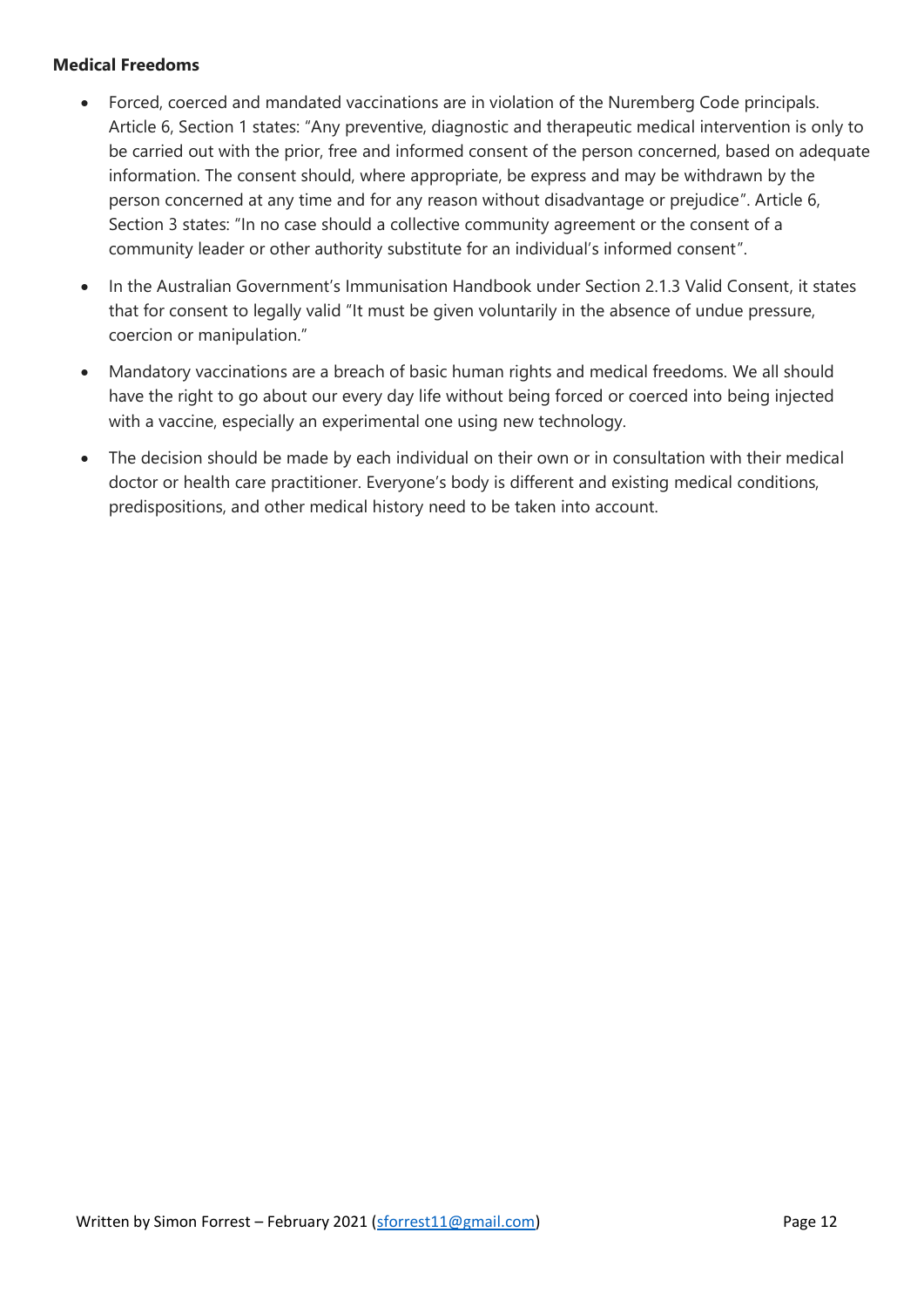#### **COVID-19: GENERAL DISCUSSIONS**

It is not the intent of this document to thoroughly examine the origin and nature of the virus nor the measures implemented to supposedly control or manage the whole COVID-19 situation. But it is relevant to summarise the following points which challenge the popular narrative and are somewhat relevant to the vaccine rollout and my opposition to mandatory vaccinations:

- Many doctors, scientists and other health experts around the world have questioned the severity and nature of COVID-19 based on:
	- o The large majority of people who contract the virus are asymptomatic or experience minor symptoms. This is a widely accepted viewpoint and not just from those who challenge the main stream narrative.
	- o The very small percentage (although potentially high numbers) of people who actually die from the virus. The latest figures on the WHO website (refer: [https://www.who.int/emergencies/diseases/novel-coronavirus-2019\)](https://www.who.int/emergencies/diseases/novel-coronavirus-2019) on February 19th 2021 is 2,424,060 deaths from 109,594,835 confirmed cases which equates to 2.21%, but this number is unquestionably lower due to:
		- A number of epidemiologists who have stated that the number of people who have COVID-19 is probably between 5 and 10 times more than what is reported, hence the number of deaths per COVID-19 case is much lower than the official records.
		- A study from Stanford University in California (refer: [https://www.medrxiv.org/content/10.1101/2020.04.14.20062463v1.full.pdf\)](https://www.medrxiv.org/content/10.1101/2020.04.14.20062463v1.full.pdf) which concluded that "A hundred deaths out of 48,000-81,000 infections corresponds to an infection fatality rate of 0.12-0.2%". Note that when this study was analysed, the principal investigator, Dr. John Ioannidis, responded "There's a kind of mass hysteria at work here that just insists that this must be the end of the world, and it must be that the sky falls on our heads. It's based on speculation and science fiction and an outright attack on studies with data. But rejecting real data in favor of speculation is mind-boggling."
		- Many doctors have come out and publicly said that they have been strongly encouraged or even pressured to write COVID-19 as the cause of death even though it may not necessarily be the cause.
		- **•** The American CDC COVID-19 Guidelines has been quoted as follows "In cases where a definitive diagnosis of COVID-19 cannot be made, but is suspected or likely (e.g. the circumstances are compelling within a reasonable degree of certainty) it is acceptable to report COVID-19 on a death certificate as "probable" or "presumed".
		- **The US COVID-19 Task Force Coordinator Dr Deborah Birx can be quoted as saying** "We've taken a very liberal approach to mortality" and "if someone dies with COVID-19 we are counting that as a COVID-19 death".
		- There are financial incentives for hospitals and nursing homes to list patients as COVID-19 positive (refer: [https://www.factcheck.org/2020/04/hospital-payments-and-the-covid-19](https://www.factcheck.org/2020/04/hospital-payments-and-the-covid-19-death-count/) [death-count/\)](https://www.factcheck.org/2020/04/hospital-payments-and-the-covid-19-death-count/).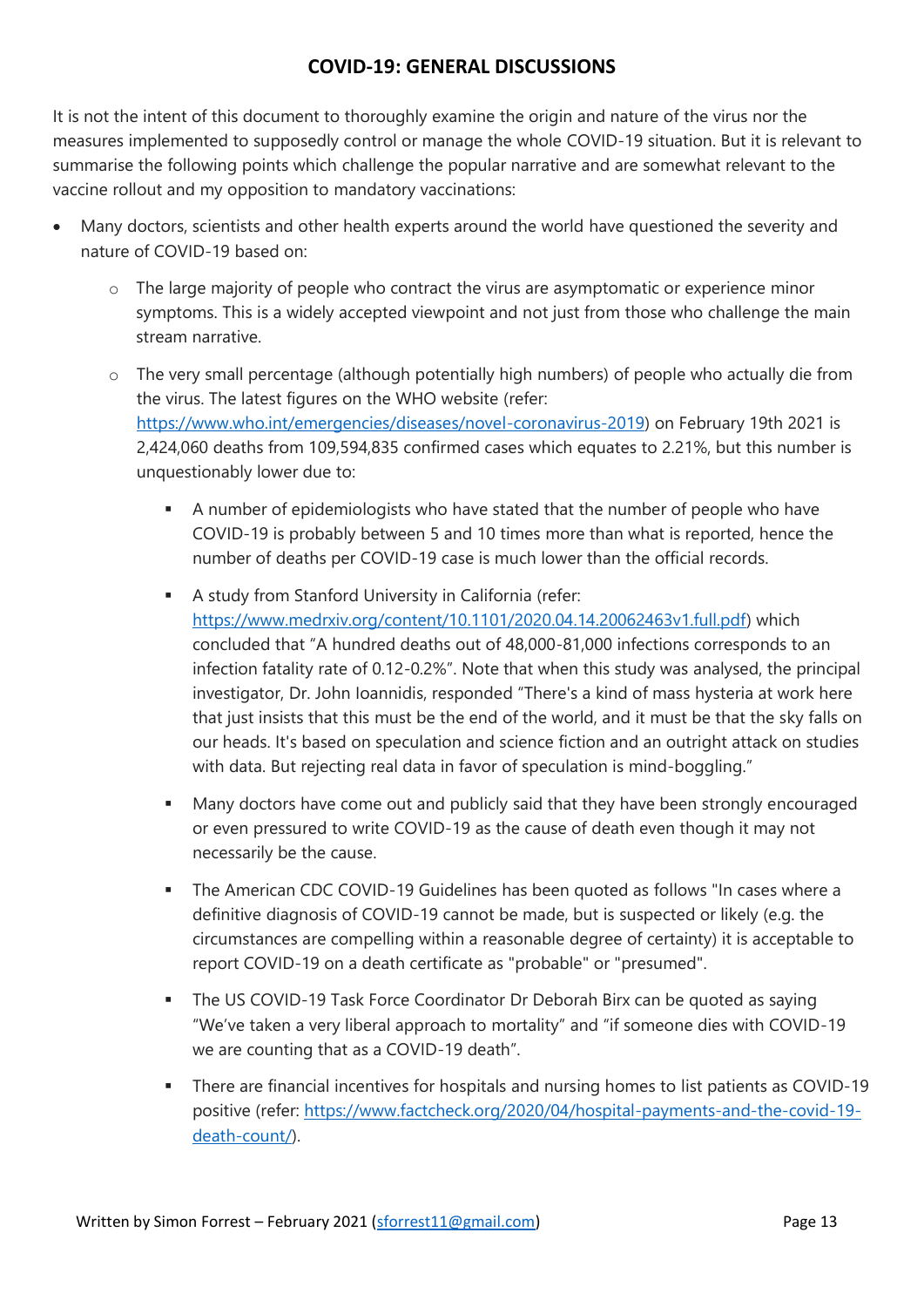- A very high percentage of people who have supposedly died from Covid-19 have had at least 1 or 2 comorbidities. According to a chart released early last year by the ISS Italy National Health Institute regarding 'Italy Coronavirus Deaths by Prior Illnesses', 48.5% of the people that died in Italy had 3 or more pre-existing conditions/illnesses, 25.6% had 2 or more illnesses, 25.1% had 1 other illness and only 0.8% had no other illnesses. Also, the CDC stated on it's website: "For 6% of the deaths, COVID-19 was the only cause [of death] mentioned. For deaths with conditions or causes in addition to COVID-19, on average, there were 2.6 additional conditions or causes per death." I guess for the 94% it's difficult tell exactly how much the virus played a role in the deaths.
- **EXECT** There have been plenty of family members speaking out about the deaths of their beloved ones and the concerns they have had surrounding their death certificates stating they died of COVID-19 when in fact they did not have COVID-19 or they were not aware/informed they "supposedly" had COVID-19.
- In December 2020, two Minnesota lawmakers called for a full audit of all death certificates marked as COVID-19 deaths. Mary Franson and Scott Jensen revealed their own findings after looking over thousands of "death certificate data points" and found that the number of COVID deaths was being inflated by roughly 40 percent. According to Rep. Franson, the investigation uncovered various un-COVID related deaths being counted as COVID deaths, including a freshwater drowning and a vehicle fatality, among others.
- Many doctors, scientists and other health experts around the world have queried the accuracy and appropriateness of using PCR testing to diagnose positive cases. The technology relies on amplifying results many times over. If they are amplified less than a certain value, no-one will test positive. If they are amplified above a certain value, everyone will test positive. Evidence to support the claim that the PCR testing is unreliable includes:
	- o The Corman-Drosten Review Report (refer: [https://cormandrostenreview.com/report/\)](https://cormandrostenreview.com/report/) reveals 10 major scientific flaws at the molecular and methodological level and the consequences for false positive tests.
	- o Medical researcher David Crowe also wrote an article explaining the issues with the PCR testing process (refer: [https://theinfectiousmyth.com/coronavirus/RT-PCR\\_Test\\_Issues.php\)](https://theinfectiousmyth.com/coronavirus/RT-PCR_Test_Issues.php).
	- o Any test with a cycle threshold (CT) above 35 is too sensitive, says Juliet Morrison, PhD, a virologist at the University of California, Riverside. "I'm shocked that people would think that 40 [cycles] could represent a positive...a more reasonable cut off would be 30 to 35".
	- o A Portuguese Court ruled PCR Tests 'Unreliable' & Quarantines 'Unlawful' (refer: [https://principia](https://principia-scientific.com/portuguese-court-rules-pcr-tests-unreliable-quarantines-unlawful/)[scientific.com/portuguese-court-rules-pcr-tests-unreliable-quarantines-unlawful/\)](https://principia-scientific.com/portuguese-court-rules-pcr-tests-unreliable-quarantines-unlawful/)
	- o In a statement released on December 14, 2020 the World Health Organization admitted that the PCR test used to diagnose COVID-19 is a hit and miss process with way too many false positives (refer: [https://principia-scientific.com/who-finally-admits-covid19-pcr-test-has-a-problem/\)](https://principia-scientific.com/who-finally-admits-covid19-pcr-test-has-a-problem/)
	- o Dr Dave Rasnick can be quoted as saying: "It turns out that the most stable sequences of RNA viruses are approximately the same in all members of the viral family, including the family of coronaviruses. The 1% or less of the viral RNA that is amplified by the PCR test is chosen from these relatively stable samples. So, at best, the PCR test is targeting a family of RNA viruses and not a specific virus. Before PCR can be done on the RNA of a coronavirus, a process that is error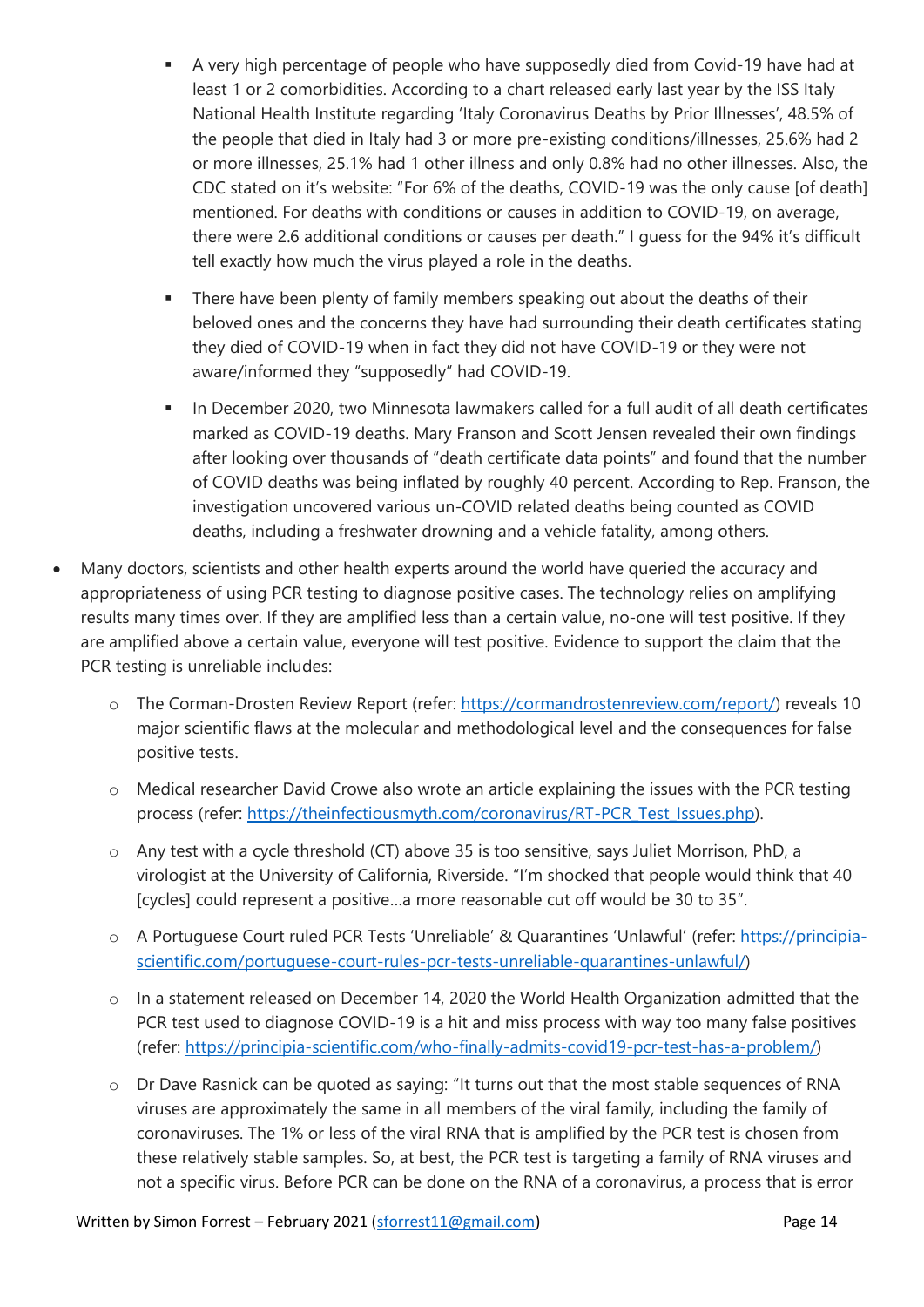prone must first convert the RNA into DNA. By their very nature, the short synthetic sequences of DNA used to initiate each cycle of the PCR test cannot be guaranteed to distinguish between virus and non-virus. This alone makes PCR test highly suspect. However, these technical limitations were not the reason Kary (Mullis) opposed the PCR test. He simply could not accept equating a string of RNA or DNA with actual virus…"

- o Despite attempts from main stream media to try and defend the accuracy of PCR testing, in an interview, the inventor of the PCR test Kary Mullis states:
	- It starts making you believe in the sort of Buddhist notion that everything is contained in everything else. If you can amplify one single molecule up to something you can really measure, which PCR can do, then there is (are) just very few molecules that you don't have at least one single one of in your body."
	- "That could be thought of as a misuse: to claim that it [a PCR test] is meaningful. It tells you something about nature and what is there. To test for that one thing and say it has a special meaning is, I think, the problem. The measurement for it is not exact; it is not as good as the measurement for apples. The tests are based on things that are invisible and the results are inferred in a sense. It allows you to take a miniscule amount of anything and make it measurable and then talk about it."
	- "PCR is just a process that allows you to make a whole lot of something out of something. It doesn't tell you that you are sick, or that the thing that you ended up with was going to hurt you or anything like that."
- With reference to the above two points, I have included a summary of quotes from various physicians questioning COVID-19 and the vaccine rollout. It would be remiss of me not to reference the audio from Dr Roger Hodkinson (refer: [https://vimeo.com/488756559\)](https://vimeo.com/488756559) and Dr Stephen Malthouse (refer: [https://rumble.com/vcesav-brave-reporter-goes-off-script-on-air.html\)](https://rumble.com/vcesav-brave-reporter-goes-off-script-on-air.html) who also question the handling of the whole COVID-19 situation.
- Groups like 'World Doctors Alliance' ([https://worlddoctorsalliance.com/\)](https://worlddoctorsalliance.com/), 'America's Frontline Doctors' [\(https://www.americasfrontlinedoctors.com/\)](https://www.americasfrontlinedoctors.com/), Great Barrington Declaration [\(https://gbdeclaration.org/\)](https://gbdeclaration.org/) and Canadian Frontline Nurses [\(https://www.canadianfrontlinenurses.ca/\)](https://www.canadianfrontlinenurses.ca/) have been formed to question and oppose what is taking place.
- Books such as 'Corona False Alarm?' by Dr Karina Reiss and Dr Sucharit Bhakdi, 'I Do Not Consent My Fight Against Medical Cancel Culture' by Dr Simone Gold and 'COVID-19 and the Agendas to Come (Red-Pilled)' by James Perloff (a registered nurse) have been published, again challenging the main stream narrative.
- I find it interesting that there have been many studies supporting the claims that masks are not effective (whilst acknowledging there are studies around that appear to support the opposite claim that masks are indeed effective). In an article written by Dr Denis Rancourt (refer: [https://www.rcreader.com/commentary/masks-dont-work-covid-a-review-of-science-relevant-to-covide-](https://www.rcreader.com/commentary/masks-dont-work-covid-a-review-of-science-relevant-to-covide-19-social-policy)[19-social-policy\)](https://www.rcreader.com/commentary/masks-dont-work-covid-a-review-of-science-relevant-to-covide-19-social-policy), there are at least 20 studies referenced and the following conclusion is reached "By making mask-wearing recommendations and policies for the general public, or by expressly condoning the practice, governments have both ignored the scientific evidence and done the opposite of following the precautionary principle. In an absence of knowledge, governments should not make policies that have a hypothetical potential to cause harm. The government has an onus barrier before it instigates a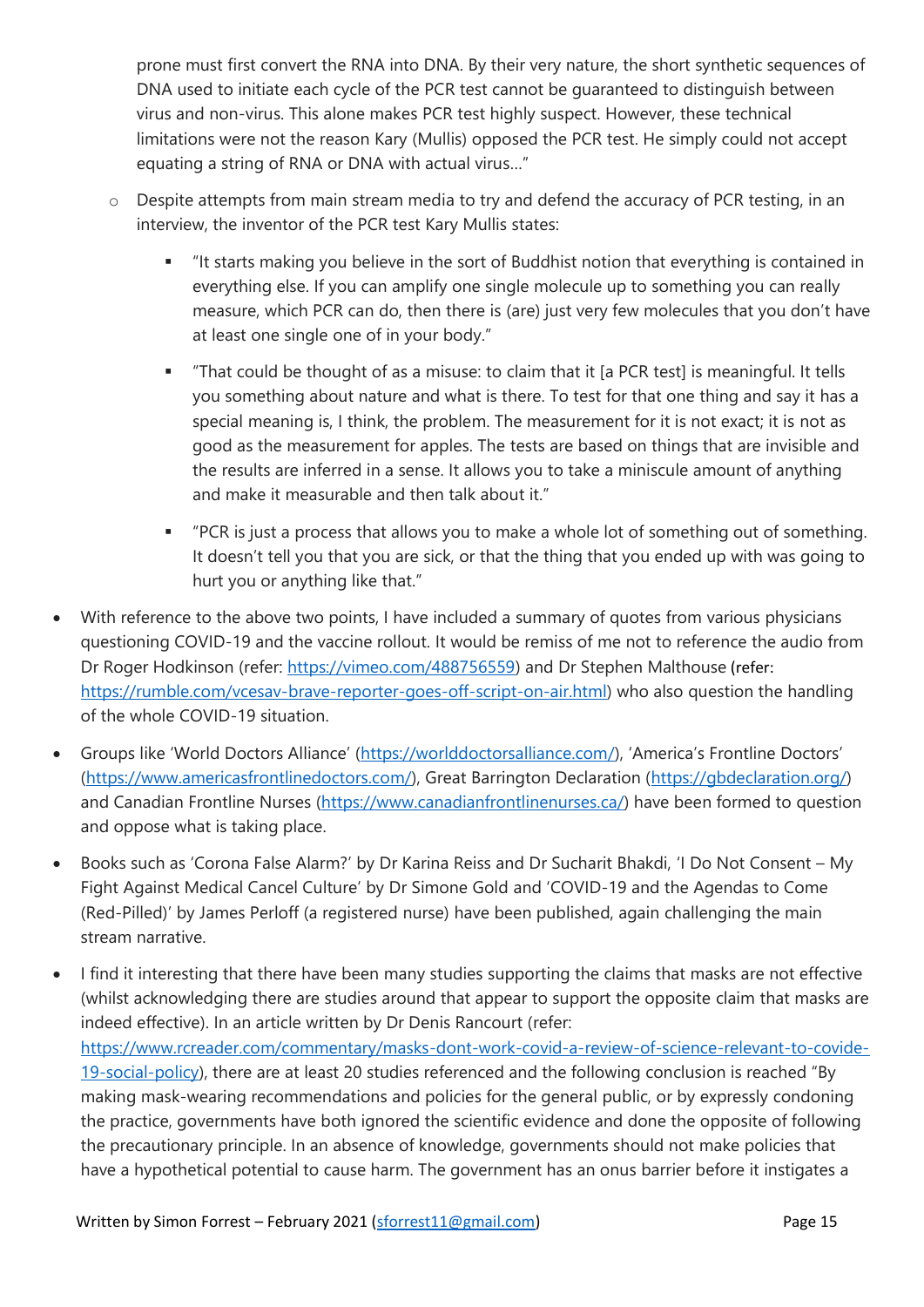broad social-engineering intervention, or allows corporations to exploit fear-based sentiments. Furthermore, individuals should know that there is no known benefit arising from wearing a mask in a viral respiratory illness epidemic, and that scientific studies have shown that any benefit must be residually small, compared to other and determinative factors."

- Further to the above point about masks, at the start of the coronavirus outbreak in the U.S., federal officials told the public they did not need to wear face masks. Dr. Anthony Fauci, director of the National Institute of Allergy and Infectious Disease, said they only made people feel better but were pretty much pointless. U.S. Surgeon General Dr. Jerome Adams even told Americans in a late February tweet that they need to "STOP BUYING MASKS! They are NOT effective in preventing general public from catching coronavirus, but if healthcare providers can't get them to care for sick patients, it puts them and our communities at risk!" Now, masks are required in many countries and there is even talk now of double and triple masking, which I find interesting. Dr. Anthony Fauci endorsed it (double masking) recently because "it just makes common sense".
- Still on the subject of masks, and knowing several people who have experienced headaches, nausea and other symptoms whilst wearing a mask for long periods, I'm concerned that there have been practical demonstrations showing CO2 building up inside your mask to levels well over 10,000ppm within the first 30 seconds to 1 minute. Keep in mind, according to health authorities, anything over 5,000 ppm is considered toxic and oxygen deprivation can occur (noting that 350 to 1,000 is typically found in occupied spaces with good air exchange).
- I'm a little curious as to why a social distancing rule of 1.5m was adopted, despite MIT associate professor Lydia Bourouiba's research claiming that the virus can travel up to 27 feet (just over 8m) and the CDC stating "There is evidence that under certain conditions, people with COVID-19 seem to have infected others who were more than six feet away". The CDC also stated that small droplets can "linger in the air for anywhere from minutes to hours" (refer: [https://nypost.com/2020/10/05/cdc-acknowledges](https://nypost.com/2020/10/05/cdc-acknowledges-covid-19-is-airborne-can-travel-beyond-six-feet/)[covid-19-is-airborne-can-travel-beyond-six-feet/\)](https://nypost.com/2020/10/05/cdc-acknowledges-covid-19-is-airborne-can-travel-beyond-six-feet/).
- I've been surprised by government decisions to enforce social distancing and mask wearing for outdoor areas, and the enforcement of lockdowns, especially when most infectious disease experts suggest that viruses are much more likely to be passed on indoors. Even a Chinese study by MedRxiv recently looked at 318 outbreaks (involving 1245 cases) of SARS–COV-2 of which only 1 outbreak (involving only 2 cases) was in an outdoor environment. Not to mention the positive affect on our immune system and our mental health to be outdoors.
- I'm curious when we get informed about the very contagious nature of the virus (and I'm not necessarily disputing this) but then we hear Dr Maria Van Kerkhove from WHO say "from the data we have, it still seems to be rare that an asymptomatic person actually transmits onward to a secondary individual" (refer: [https://vimeo.com/471271702\)](https://vimeo.com/471271702).
- Why is it that many physicians are declaring that the virus has never been isolated, and what ramifications does this have?
- I'm somewhat bemused by the countless physicians who have spoken about the successful results they have had with treating COVID-19 patients with either pharmaceutical drugs such as Hydroxychloroquine and Ivermectin (combined with zinc) or Vitamin C & D & zinc, and the subsequent suppression and censoring of this information. Despite being labelled "unsafe", Hydroxychloroquine is available over the counter in much of the world and has been FDA approved for over 65 years. I have already discussed the safe and available treatments in my 'COVID-19 Vaccine Discussions' Section.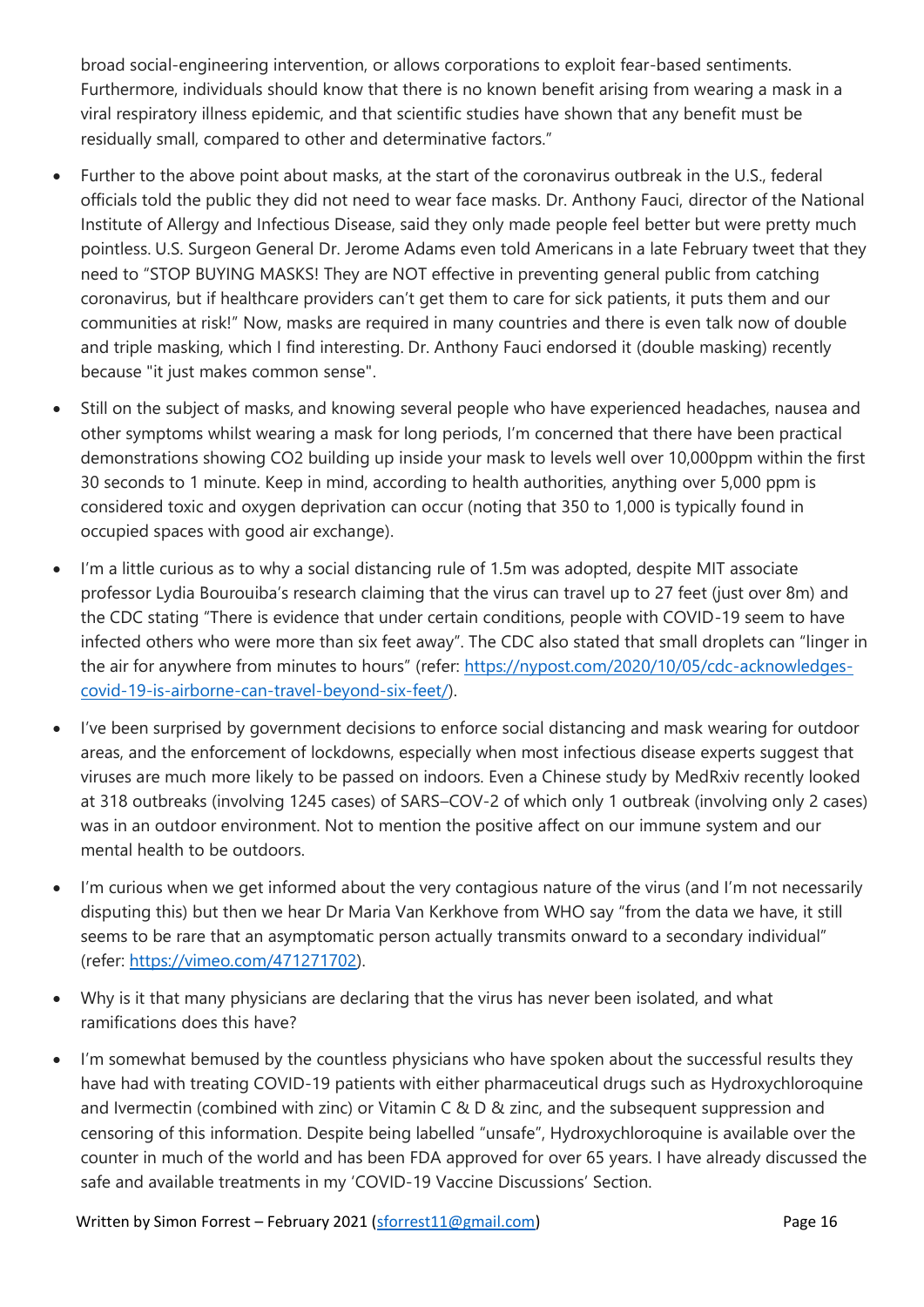- I'm still trying to work out why a national COVIDSafe app was rolled out last year that according to the government's website "helps identify people exposed to coronavirus (COVID-19)" but then we (in South Australia) are then encouraged to download the mySA GOV app "to enhance contact tracing and keep our community COVID safe". There may be a logical explanation, but I haven't heard it yet.
- I'm wondering why we went from a philosophy of flattening the curve to one of eliminating the virus, and enforcing lockdowns (here in Australia) when a handful of cases tested positive.
- Like many others, I have had concerns over the impact of lockdowns including seeing dying patients being isolated and not being able to share their last moments with their loved ones, business closures, income losses and financial hardships, increases suicide rates, more domestic violence, the general impact on people's mental, emotional and physical wellbeing. Interestingly, Dr. David Nabarro from WHO can be quoted as saying "We in the World Health Organization do not advocate lockdowns as the primary means of control of this virus" and there have been several studies showing there is little correlation between government restrictions and lower COVID mortality rates, such as a study published on July 21st 2020 in *The Lancet* (refer: [https://www.thelancet.com/journals/eclinm/article/PIIS2589-](https://www.thelancet.com/journals/eclinm/article/PIIS2589-5370(20)30208-X/fulltext) [5370\(20\)30208-X/fulltext\)](https://www.thelancet.com/journals/eclinm/article/PIIS2589-5370(20)30208-X/fulltext)
- I am also concerned about the impact of social distancing and mask wearing on children's psychological and social development (many examples around the world have surfaced already demonstrating this point and I have perused a number of articles on this).
- According to [https://www.worldometers.info/,](https://www.worldometers.info/) the total worldwide deaths for 2020 was around 58.97M. Previous years, according to (refer: [https://ourworldindata.org/births-and-deaths\)](https://ourworldindata.org/births-and-deaths) were:
	- o 2019 = 58.39M
	- o 2018 = 57.63M
	- $\circ$  2017 = 56.94M
	- o According to my mathematics, the expected figure for 2020 would have been approximately 58.39M (2019) + the average increase (linear) over the past few years (725,000) + an extra 159,535 (given 2020 was a leap year and 159,535 was the average deaths per day) which equals to 59.275M. So, 2020 is actually under the projected figure even though there were 1.81M COVID-19 deaths recorded that year. If we factored in the official COVID-19 deaths, the expected deaths would be 61.085M. And that's not even taking into account an increase in suicides and domestic violence deaths, albeit there would have been a drop in some communicable disease deaths with lockdowns and social distancing implemented in some countries at different times.
- It is not the intention of this letter to explore possible bigger agendas at play, but it can be best summarised in the documentary 'Plandemic Part 2 – Indoctorination' which can be viewed on [https://www.bitchute.com/video/vX35BrzfOFsU/.](https://www.bitchute.com/video/vX35BrzfOFsU/) The documentary discusses Event 201, a global pandemic preparedness simulation held 5 months before the actual pandemic was declared, patents on coronaviruses involving the CDC, the extensive conflicts of interests and corruption involved with government and private organisations, interesting "coincidences" relating to the pandemic and many other points. And whilst I haven't necessarily landed on any definite conclusions regarding this, I am yet to see a convincing rebuttal to the information contained on this video.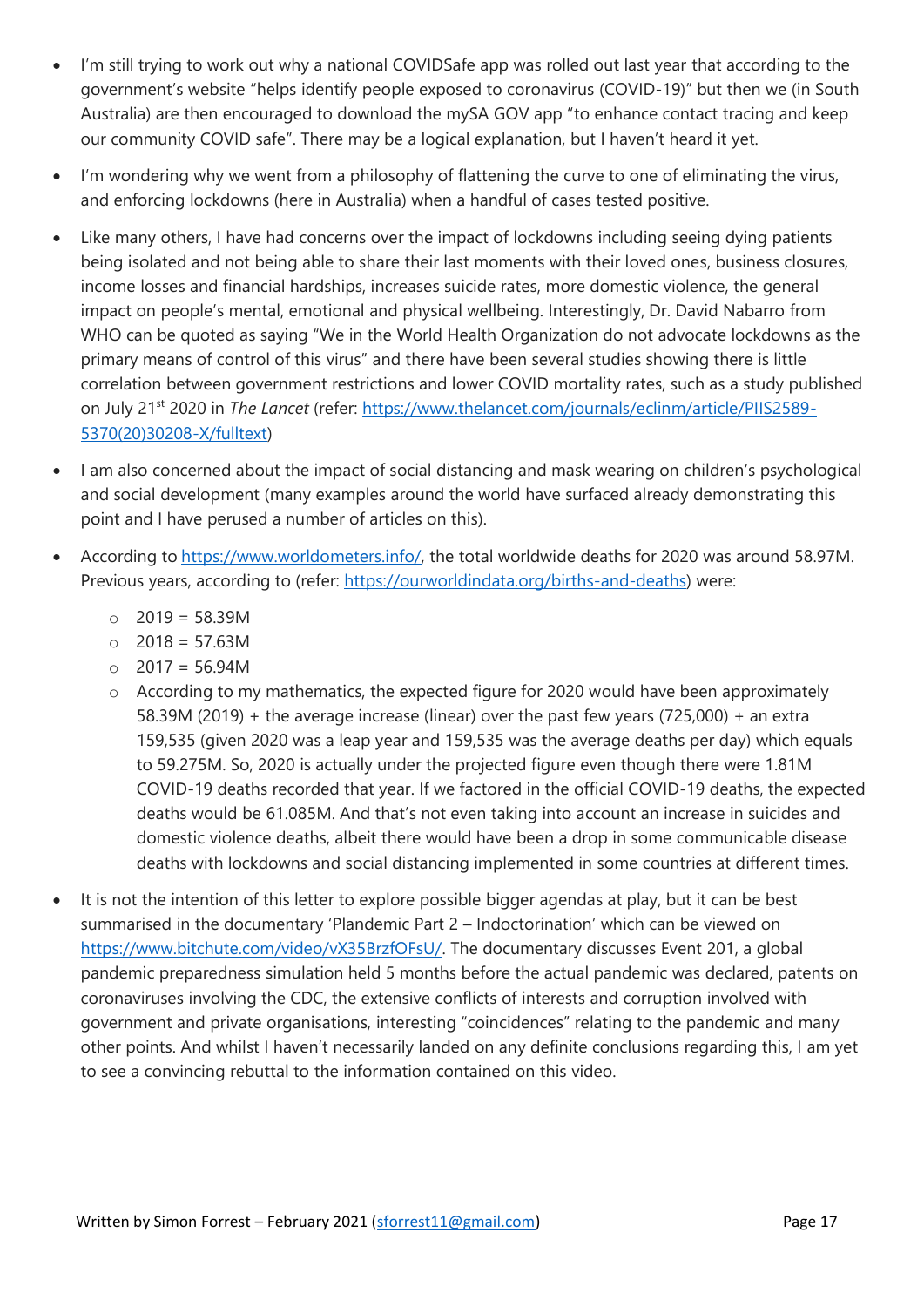## **Quotes from Physicians on COVID-19 and/or COVID-19 Vaccines**

- Professor Klaus Puschel: "This virus influences our lives in a completely excessive way. This is disproportionate to the danger posed by the virus. And the astronomical economic damage now being caused is not commensurate with the danger posed by the virus. I am convinced that the Corona mortality rate will not even show up as a peak in annual mortality. In Hamburg for example, not a single person who was not previously ill had died of the virus. All those we have examined so far had cancer, a chronic lung disease, were heavy smokers or severely obese, suffered from diabetes or had cardiovascular disease. The virus was the last straw that broke the camel's back, so to speak. COVID-19 is a fatal disease only in exceptional cases, but in most cases, it is a predominately harmless viral infection."
- Dr Joel Kettner: "I want to say that in 30 years of public health medicine, I have never seen anything like this, anything anywhere near like this. I'm not talking about the pandemic, because I've seen 30 of them, one every year. It is called influenza. And other respiratory illness viruses, we don't always know what they are. But I've never seen this reaction, and I'm trying to understand why."
- Dr Andrew Kaufmann: "This pandemic is not a real medical pandemic. The COVID-19 vaccine is not proven safe or effective, because there has not been enough time. In addition, there is not a clear definition of any new disease for which it can be tested against. There has not been a virus that has been purified or shown to be the cause of an illness, thus there's no target for a vaccine. However, the bottom line is that since no additional deaths have occurred in relation to a new disease, there is simply no need for a new vaccine". And "Some of the technological strategies that they're using to create these vaccines are quite scary and unprecedented…this is a form of gene therapy, so they would actually be changing the genetic make-up of our own cells in the local area where they're injecting this."
- Dr Hilde De Smet: "The new COVID-19 vaccine is not safe and that there is no global medical pandemic. For almost 20 years the pharmaceutical industry has been trying to develop corona vaccines but never managed because they saw in the animal trials that there were serious side effects, auto immune disorders when the animal was exposed to a new wild virus. These autoimmune disorders are comparable with the complications we have seen in some COVID-19 patients. Now due to the excuse of a global pandemic, the pharma industry has the permission to skip the animal trials. This means that we humans will be the guinea pigs and we might get severe side effects when we are exposed to new viruses"
- Dr Nils R Fosse: "The COVID-19 vaccine has not been proven safe and effective. It's a new technology and it's been tested on a few thousand people in a few months. Please do your own research. This is not a real medical pandemic. The death rates in Norway are not higher than an average year."
- Dr Elizabeth Evans: "The COVID-19 vaccines are not proven to be safe or effective. We believe that this is reckless and unnecessary to roll out these essentially experimental vaccines that are using a completely new mRNA technology to millions of people when there is only limited short-term safety data, no evidence that they will prevent transmission of the virus and no long-term safety data to rule out late onset negative effects like autoimmune diseases, infertility and cancers."
- Dr Vernon Coleman: "The principle of informed consent is essential in medicine, but patients now having vaccines can't give informed consent because they aren't being informed."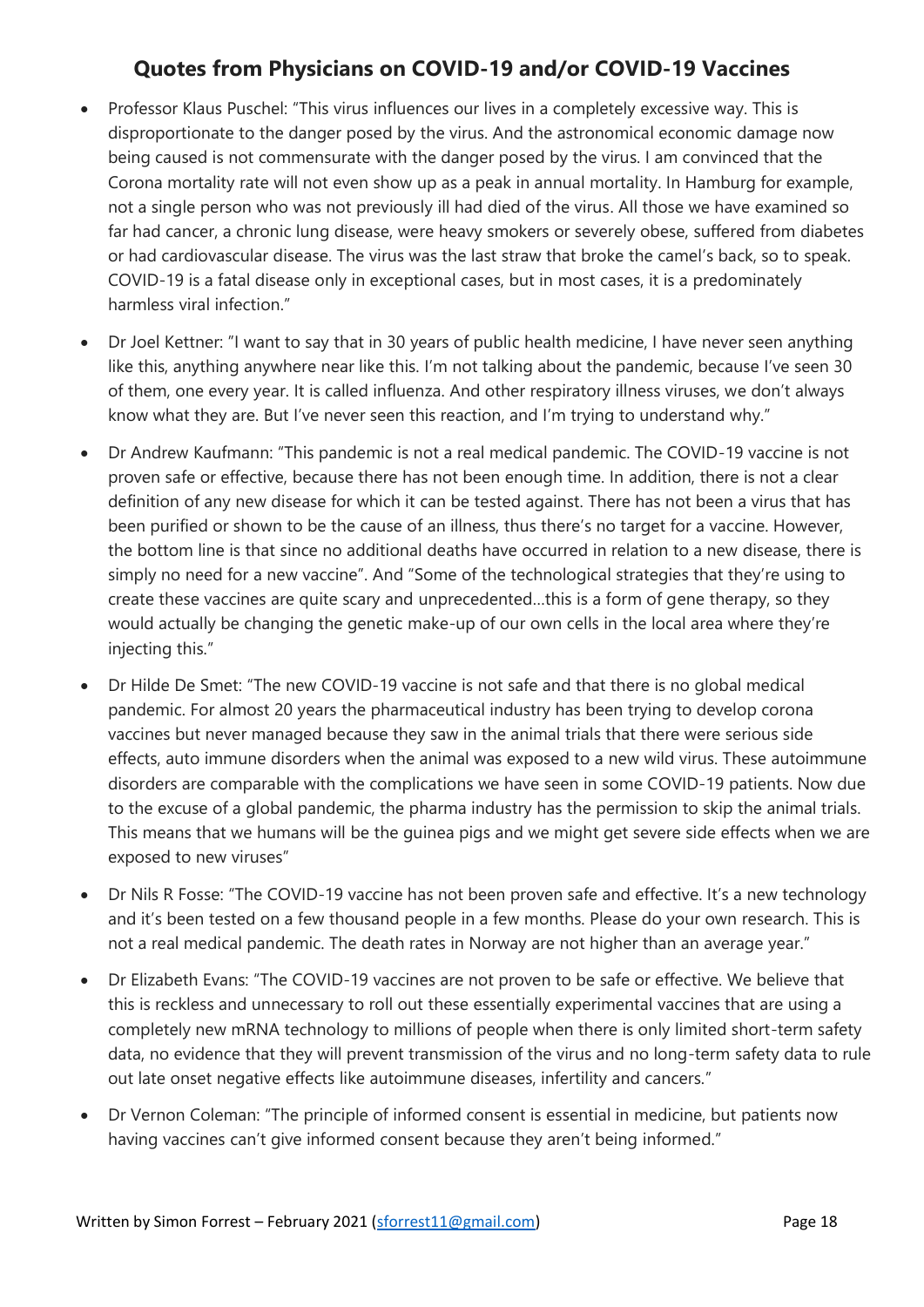- Professor Dolores Cahill: "We know that we can treat the symptoms of COVID-19 very successfully with vitamins C, D and zinc and with very safe medicines. So therefore, the lockdown and the measures like quarantining, social distancing and masks were not necessary, and also a vaccine is then also not necessary. There has never been a licensed RNA vaccine and this is not because there have been many clinical trials, but that in the safety studies, there were significant adverse events and death in the animals that were used in these studies over the past 20 years."
- Dr R Zac Cox: "There is no long-term safety data on any of the COVID vaccines. This means that they are essentially experimenting on us, which is against the Nuremberg Code. I will not be taking the vaccine."
- Dr Anna Forbes: "We (representing the UK Medical Freedom Alliance a growing body of doctors, scientists, academics and lawyers) believe that there has been an overestimation of the public health risk from SARS-CoV-2 due to a misrepresentation of data and inappropriate use of the PCR test. We call for the preservation of informed consent, medical choice and bodily autonomy. As doctors, we believe this is absolutely crucial to maintain."
- Dr Ralf ER Sundberg: "I don't trust this vaccine"
- Dr Johan Denis: "This vaccine is just not proven safe. It has been developed too quickly. We have no idea what the long-term effects will be. It needs much more investigation. There is no hurry or emergency. It might possibly change your DNA. This is irreversible and irreparable for all future generations. An experiment on humanity. I would never give it to myself, my patients or my loved ones. We are no guinea pigs…"
- Dr Anne Fierlafijn: "The COVID-19 vaccine is not proven safe nor effective and I think it's unacceptable that all liabilities have been waived for the companies that are producing it. If pharma doesn't take responsibility for the product they make, how can they expect the doctors to inject them (the products) into their patients without doubt of doing harm. More and more we see that this is really not a medical pandemic. The measures for corona caused far more collateral damage than the virus causes itself. Worldwide we see that the numbers of cases are falsely presented in order to drive the population to obedient behaviour and vaccination."
- Dr Kevin Corbett: "The COVID vaccines are not proven safe or effective. COVID is not a real medical epidemic. The vaccines use synthetic products that will alter your genes, allow monitoring of your vaccination status and produce dangerous chemical reactions. Scientists are therefore demanding all COVID vaccinations be immediately stopped….standard precautions which normally protect the public have been disregarded due to ignorance, hysteria and profits. For example, the vaccines have not undergone proper phase 3 tests, The COVID test, the PCR, is flawed. It was never examined in the standard way by the UK National Health Service and it should never have been used on sick people or those with no symptoms."
- Dr Carrie Madej: "There is no worldwide pandemic for COVID-19. We're using testing mechanisms called PCR that have never been indicated or created to diagnose any infection. This is not the way we should be diagnosing. In addition, hospitals and doctors are getting financial incentives to diagnose COVID-19. On top of that, we have multiple lab errors happening around the world over and over indicating more false positives. I am here to tell you I will not take the COVID-19 vaccine and I will not recommend the COVID-19 vaccine for any of my patients. This vaccine is experimental on the human race because they're proposing to use modified messenger RNA or modified DNA synthetic to the human body. This is the first time ever this will ever be launched on the human race.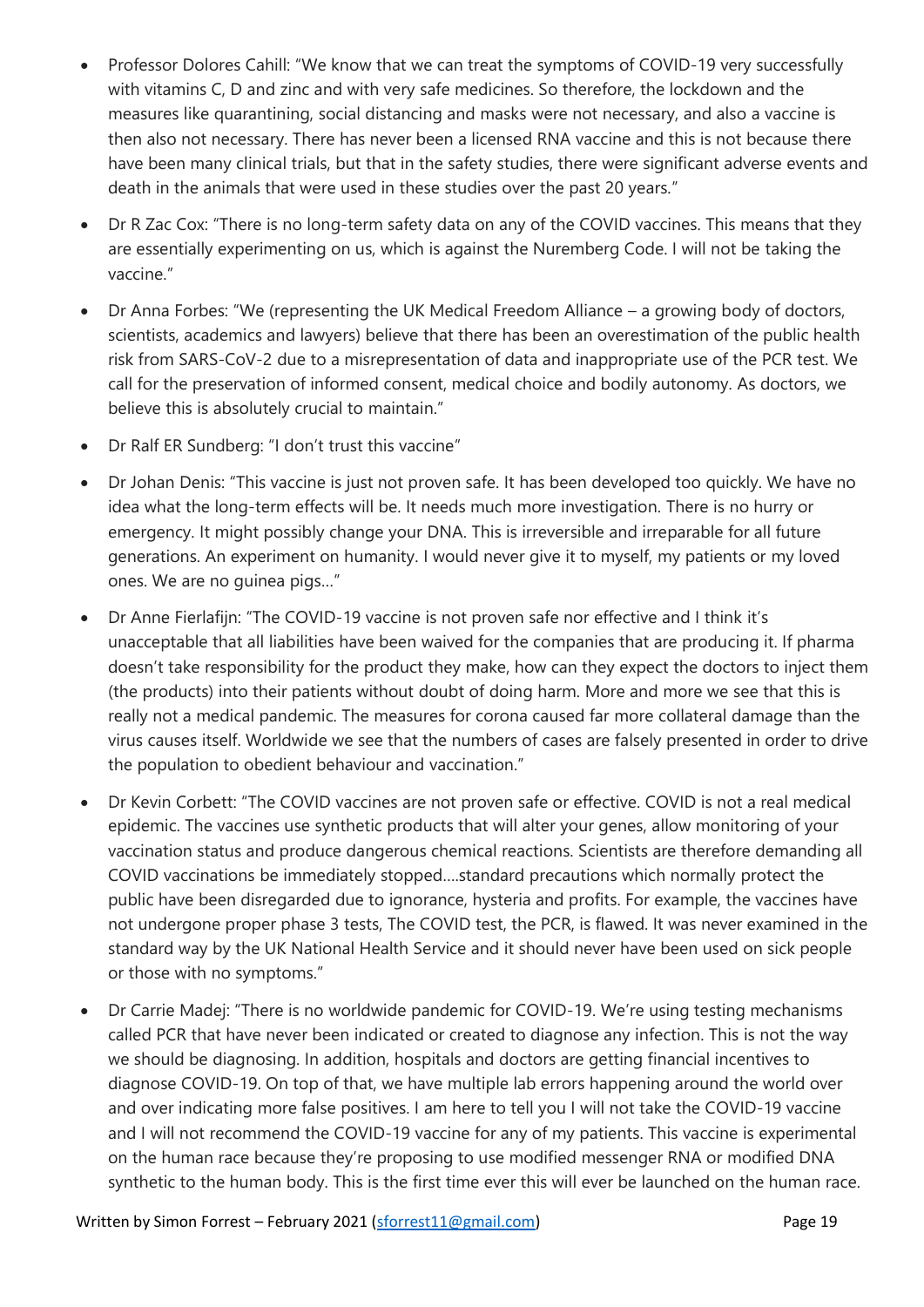We don't know what could happen to us. In addition, they're proposing to use nano lipid technology or nano technology on the human race as well. There are so many different awful things that could happen to us and we need to investigate this before we go forward. This is my alarm call to the world."

- Dr Barre Lando: "I've treated many vaccine damaged children. Due to the lack of proper testing and the spurious conditions surrounding the alleged pandemic, I would highly caution anyone considering taking the COVID-19 vaccine."
- Dr Piotr Rubas: "I strongly disagree to getting vaccinated with this experimental preparation called the corona vaccine. Firstly, each and every new vaccine has to undergo a period of clinical trials which is at least 5 years. Secondly, why should I expose my body to something unknown due to the virus (in) which (the) mortality rate is similar to death of seasonal influenza virus."
- Dr Natalia Prego Cancelo: "The COVID-19 vaccine is not proven safe or effective. This is not a real medical pandemic."
- Dr Nour De San: "The problem is not the principle of the vaccine, rather the problem is that they want us believe that it was possible to develop a new vaccine in less than one year against a new disease, using new adjuvant technologies, and to do so on such a very, very large scale. It's not just the target population that will be vaccinated, they plan to vaccinate nearly every person on Earth. Anyone who has worked on vaccinations knows that it requires time, so that we are able to collect enough data to ensure its efficacy and safety, and properly understand the long-term effects on our health."
- Dr Kelly Brogan: "For the better part of the century, vaccination has relied on corrupt science, propaganda and systematic suppression of true informed consent. But the COVID-19 vaccine - we reach an inflection point where the truth is available for all to see…the COVID-19 vaccine is not proven safe or effective. This is not a real medical pandemic."
- Professor Konstantin Pavlidis: "…the vaccine that is being produced is not proven safe or effective"
- Dr Sherri Tenpenny: "They have been trying to develop a corona virus vaccine since 2002 since we had SARS. And every animal study that they've done, particularly the ferret study, which the ferrets immune system most mimics the human adult immune system, ferret studies, rabbits and rat studies, all the animals ended up with a paradoxical immune response in which the antibody levels, that were every high, actually accelerated the infection and made it much worst and allowed the pieces of the virus go inside the cell and be incorporated into the DNA of the recipient of that vaccine by a process called transduction. That transduction irreversibly puts that snip of virus into your DNA and transforms your cells."
- Dr Heiko Santelmann: "This is not a real medical pandemic and the COVID-19 vaccine is not proven to be safe or effective. I agree with the British Medical Journal that the testing is not done honesty – the claim 90% effective is only really only 0.2% if you study the results."
- Dr Margareta Griesz-Brisson: "Uniform and forceful (medical) measures are unethical and cannot be implemented on a defenceless population neither as tests nor as vaccines. Any medical intervention, testing, treatment or vaccine can only be implemented in an ethical and legal way based on an individual medical consideration, well informed patient consent and clinical evidence of harmlessness beyond doubt."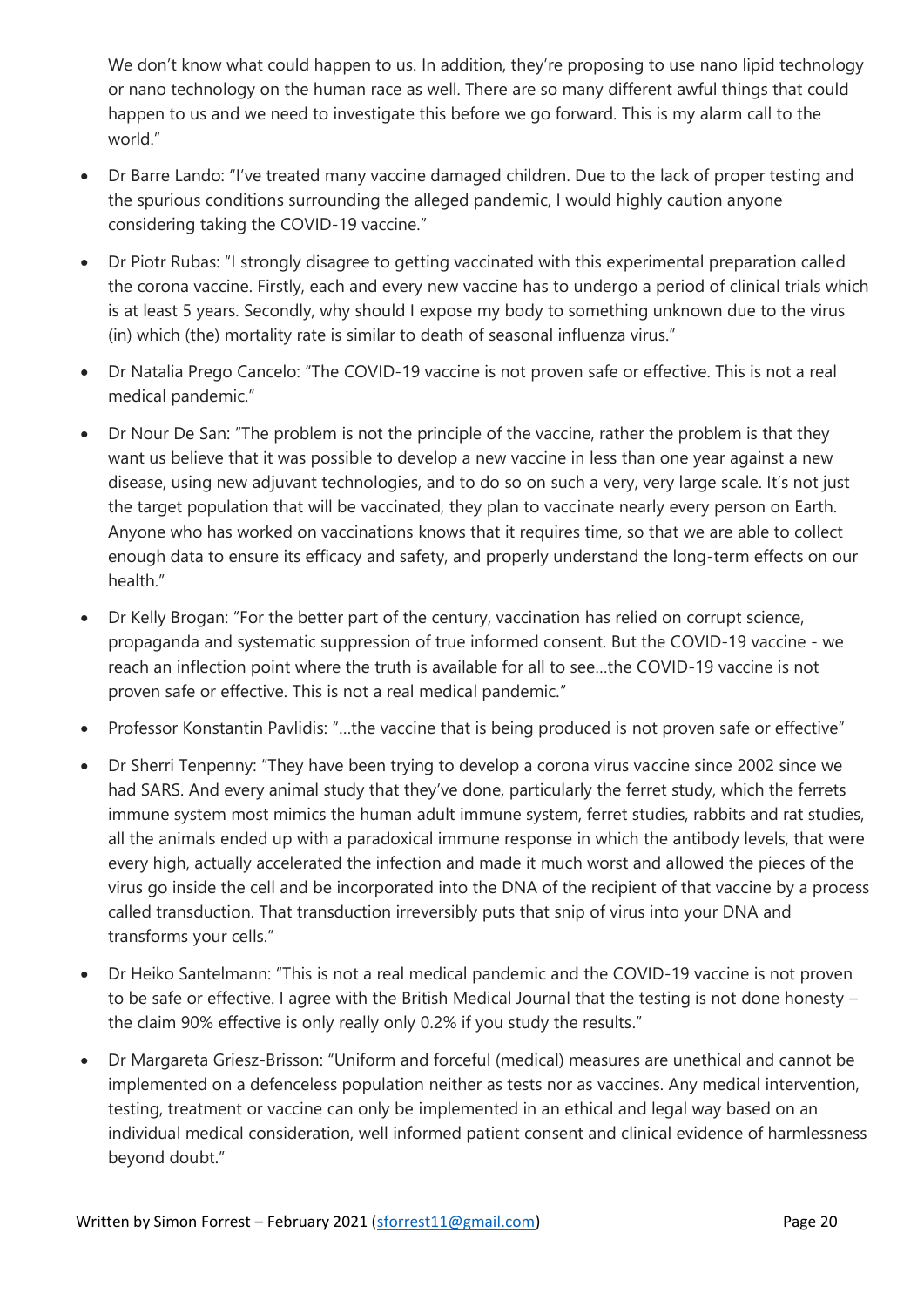- Dr Mikael Nordfors: "There is no pandemic and the vaccine is neither safe nor effective, and to give an untested vaccine to (the) entire humanity and use them as guinea pigs is complete madness and nothing else and they must stop it now. And it's even more madness to give it to children when children don't suffer from COVID-19, no one has died under the age of 15 in my country so far, and then there's all the side effects and risks and costs and that's a waste of money and waste of human life and safety, so stop it now. And I also bet there will never be a vaccine as safe and effective as Vitamin D. It can reduce mortality between 50 and 95%."
- Dr Elke F. de Klerk: "First of all, this vaccine could be sterilising woman and girls. Secondly this vaccine could cause a viral interference, a priming and then it can cause a cytokine storm which is very dangerous for your health. This has been seen in humans and animals/animal testing with other corona vaccines. And thirdly, this vaccine could change your genetic blue print, your genetic code, your DNA forever and we don't know what this is going to bring."
- Dr Simone Gold (on the COVID-19 situation): "I've never seen anything like this where we have groups of physicians, scientists and government bureaucratic agencies essentially lying to the American people and people across the world, I have many, many examples. One brief example I'll give you is that the National Institute of Health right now has as its policy recommendations for patients with Vovid-19 stating that unless you're in the hospital requiring oxygen there's no actual treatment available for you. That is a complete falsehood…in most of the world, non-first world countries, there's plenty of treatment easily available – Hydroxychloroquine, Ivermectin, here in American if you can find a doctor to prescribe it you get those medicines…there's many options. This disinformation is why we (America's Frontline Doctors) came public. There is a senate testimony about a month ago - a bunch of doctors went and testified that the vast majority of deaths in American would not have ever happened (if current safe and available treatments were able to be administered). And "there is corruption at state level and the federal level but we'll save that for another day."
- Dr Simone Gold (on the problems associated with COVID-19 injections): (1) this is brand new technology (mRNA technology)…(2) there's been a tremendous failure of previous coronavirus vaccines…we have not been able to successfully overcome the human bodily hurdles that making a vaccine against the coronavirus has put up…(3) there's no independently published animal studies…there's been a complete rush to put this (the vaccine) to market and you simply cannot do this safely without published data on animal studies because animals often will die at the end and unless we know that we don't know if it's safe to give to humans…(4) known complications – one of the most commonly known complications of vaccines is something called antibody dependent enhancement (immune enhancement/pathogenic priming). What this is, is instead of really causing immunity, it causes a person to overreact in a negative way if they should ultimately be exposed to the virus. This thing called antibody dependant enhancement or pathogen priming is well known to scientists…the biggest problem with antibody dependant enhancement – we see this with prior coronavirus vaccines, so when they were doing to studies with SARS-CoV-1 vaccine back in 2005, they came up with a vaccine and they gave it to the ferrets and it was two dose (like the ones today) and the ferrets did fine…later they exposed them to the coronavirus (SARS-CoV-1) in the wild and the ferrets died. That's why SARS=CoV1 vaccine never came to market."
- Dr Larry Palevsky: "When you have doctors all over the world successfully treating patients who develop the symptoms of COVID-19 being treated successfully with medications, hydroxychloroquine, Ivermectin, zinc with copper, vitamin D with K, vitamin C, liposomal glutathione,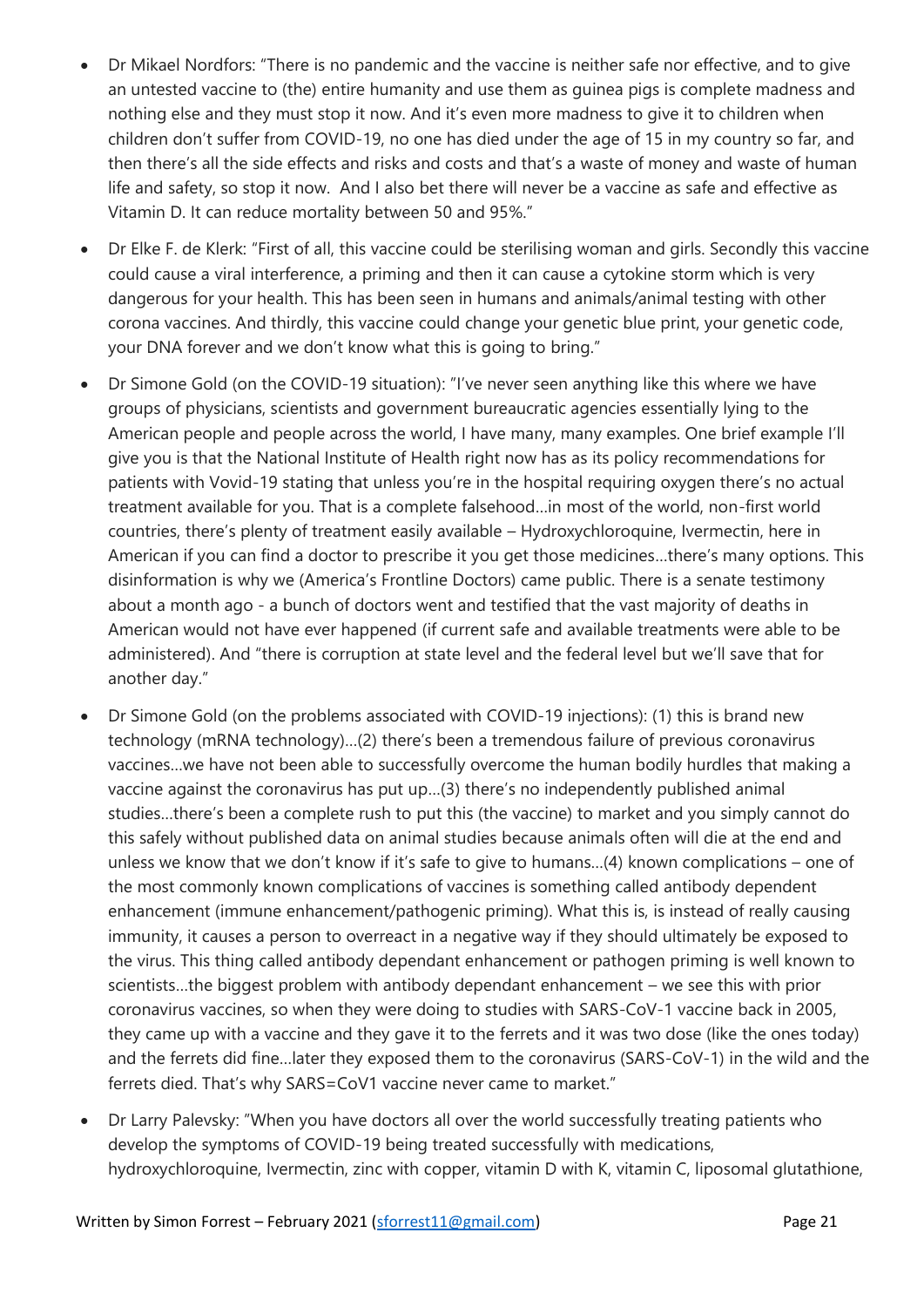ozone therapy, hyperbarics, iodine, and many other supplements, and successfully keeping people from dying and yet, we see that the number of people dying from this injection and the number of serious adverse effects are very, very high, we have to question what this is, what people are being injected with, and why it is that the seriousness of these side effects is being censored and people who are getting seriously ill and are dying, we're not being told about."

- Dr Robert Sears: "That really concerns me that they're using a completely new technique and not just something they're injecting into you but something they're injecting into you that's designed to tell your cells how to start making a viral protein – that is so bizarre to me and so far-fetched" "This new technology – it's really scary." "Your messing with how the genetic mechanism in your cells work, you're competing with what your cells are trying to do on their own and is all that viral messenger RNA somehow going to disrupt your normal cell function but even more so is sometimes viral DNA and viral RNA sometimes will accidently get incorporated into your own cell's genetic code (DNA) and is there going to be some sort of weird interaction between our own natural DNA and RNA and this foreign viral RNA that we are injecting? I'm just very uncomfortable about it. The potential to really screw people up on a genetic level is there."
- Dr Stephen Noble: "I don't think anyone wants to be a guinea pig….at the end of the day, as a man of science, I just want to see what the data show. And give me the full data."
- Dr Scott Jensen: "I sort of got myself in hot water way back in April when I made the comment that I was, as a physician, being encouraged to do death certificates differently with COVID-19 than with other disease entities. For 17 years, the CDC document that guides us as physicians to do death certificates has stood, but this year, we were told, through the Department of Health and the CDC, that the rules were changing if COVID-19 was involved. If it's COVID-19, we're told now it doesn't matter if it was actually the diagnosis that caused death. If someone had it, they died of it".
- Dr Zach Bush: "It takes 2 years for these corona viruses to leave. This (corona) virus will be gone by next Summer. And when "they" come out with a vaccine next year "they" are going to say that the vaccine eliminated the virus. That is physiologically impossible, that is scientifically impossible, and it has never happened with the previous corona viruses that have circulated."
- Dr Michael Yeadon (former vice president and Chief Scientist of Pfizer): "There is absolutely no need for vaccines to extinguish the pandemic. I've never heard such nonsense talks about vaccines. You do not vaccinate people who aren't at risk from a disease. You also don't set about planning to vaccinate millions of fit and healthy people with a vaccine that hasn't been extensively tested on human subjects...something very odd is going on."
- Dr Elizabeth Mumper: "Medical mandates are malpractice because by definition, they do not take into account the individual medical histories, the genetic differences of patients, nutritional choices that they make that might put them at higher risk of side effects." And" the initial studies on COVID mRNA vaccines were done on extremely healthy patients. And mRNA vaccines have an intrinsic inflammatory effect, which could lead to auto-immune events. Both Moderna and Pfizer and BioNTech are using mRNA technology in their vaccines. And these techniques have not been used and approved in the context of widespread use as is being contemplated now. In 1990, the first report of a successful use of In Vitro transcribed mRNA in animals was published. At that time, concerns were raised about the inherent instability of mRNA and the high innate immunogenicity of mRNA vaccines which can be a double-edged sword. There's been a lot of progress since then but mRNA that comes from outside a person is inherently immunostimulatory because your body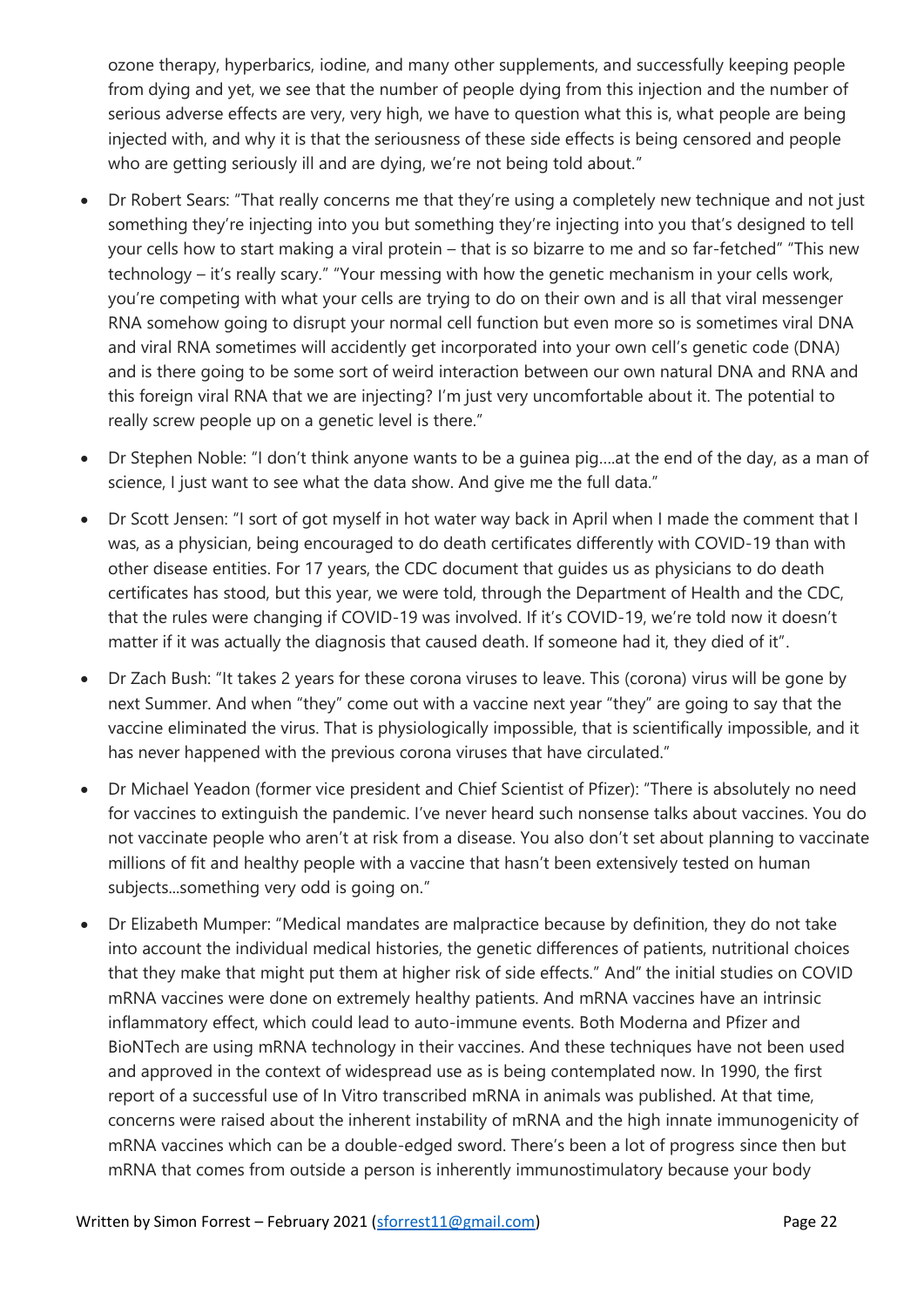recognizes that is foreign. Another concern that I have is that, in order for mRNA vaccines to penetrate into the cell membrane, they have to essentially penetrate by lipid layer, the two layers of fat that surround all our cell membranes. And this can be done through electrical measures or by using carrier proteins. And my question is, do we really want to poke holes in our cell membrane?"

- Dr David Martin: "Let's make sure we are clear…this is not a vaccine. They are using the term "vaccine" to sneak this thing under public health exemptions. This is not a vaccine. This is mRNA packaged in a fat envelope that is delivered to a cell. It is a medical device designed to stimulate the human cell into becoming a pathogen creator. It is not a vaccine. Vaccines actually are a legally defined term under public health law; they are a legally defined term under CDC and FDA standards. And the vaccine specifically has to stimulate both the immunity within the person receiving it and it also has to disrupt transmission. And that is not what this is. They (Moderna and Pfizer) have been abundantly clear in saying that the mRNA strand that is going into the cell is not to stop the transmission, it is a treatment. But if it was discussed as a treatment, it would not get the sympathetic ear of public health authorities because then people would say, "What other treatments are there? The use of the term vaccine is unconscionable for both the legal definition and also it is actually the sucker punch to open and free discourse…Moderna was started as a chemotherapy company for cancer, not a vaccine manufacturer for SARSCOV2. If we said we are going to give people prophylactic chemotherapy for the cancer they don't yet have, we'd be laughed out of the room because it's a stupid idea. That's exactly what this is. This is a mechanical device in the form of a very small package of technology that is being inserted into the human system to activate the cell to become a pathogen manufacturing site. And I refuse to stipulate in any conversations that this is in fact a vaccine issue. The only reason why the term is being used is to abuse the 1905 Jacobson case that has been misrepresented since it was written. And if we were honest with this, we would actually call it what it is: it is a chemical pathogen device that is actually meant to unleash a chemical pathogen production action within a cell. It is a medical device, not a drug because it meets the CDRH definition of a device. It is not a living system, it is not a biologic system, it is a physical technology - it happens to just come in the size of a molecular package. So, we need to be really clear on making sure we don't fall for their game. Because their game is if we talk about it as a vaccine then we are going to get into a vaccine conversation but this is not, by their own admission, a vaccine. As a result, it must be clear to everyone listening that we will not fall for this failed definition just like we will not fall for their industrial chemical definition of health. Both of them are functionally flawed and are an implicit violation of the legal construct that is being exploited. I get frustrated when I hear activists and lawyers say, "we are going to fight the vaccine". If you stipulate it's a vaccine you've already lost the battle. It's not a vaccine. It is made to make you sick. 80% of the people exposed to SARSCOV2 are asymptomatic carriers. 80% of people who get this injected into them experience a clinical adverse event. You are getting injected with a chemical substance to induce illness, not to induce an immuno-transmissive response. In other words, nothing about this is going to stop you from transmitting anything. This is about getting you sick and having your own cells be the thing that get you sick. When the paymaster for the distribution of information happens to be the industry that's doing the distributing, we lose. Because the only narrative is the one that will be compensated by the people writing the check. That goes for our politicians… and our media - it has been paid for - if you follow the money you realize there is no non-conflicted voice on any network"
- Dr Larry Palevsky: "The MRNA codes for a protein on the SARS-CoV-2 virus called the spike protein, and I want to make it clear there is no reported coronavirus in the injection that people are getting.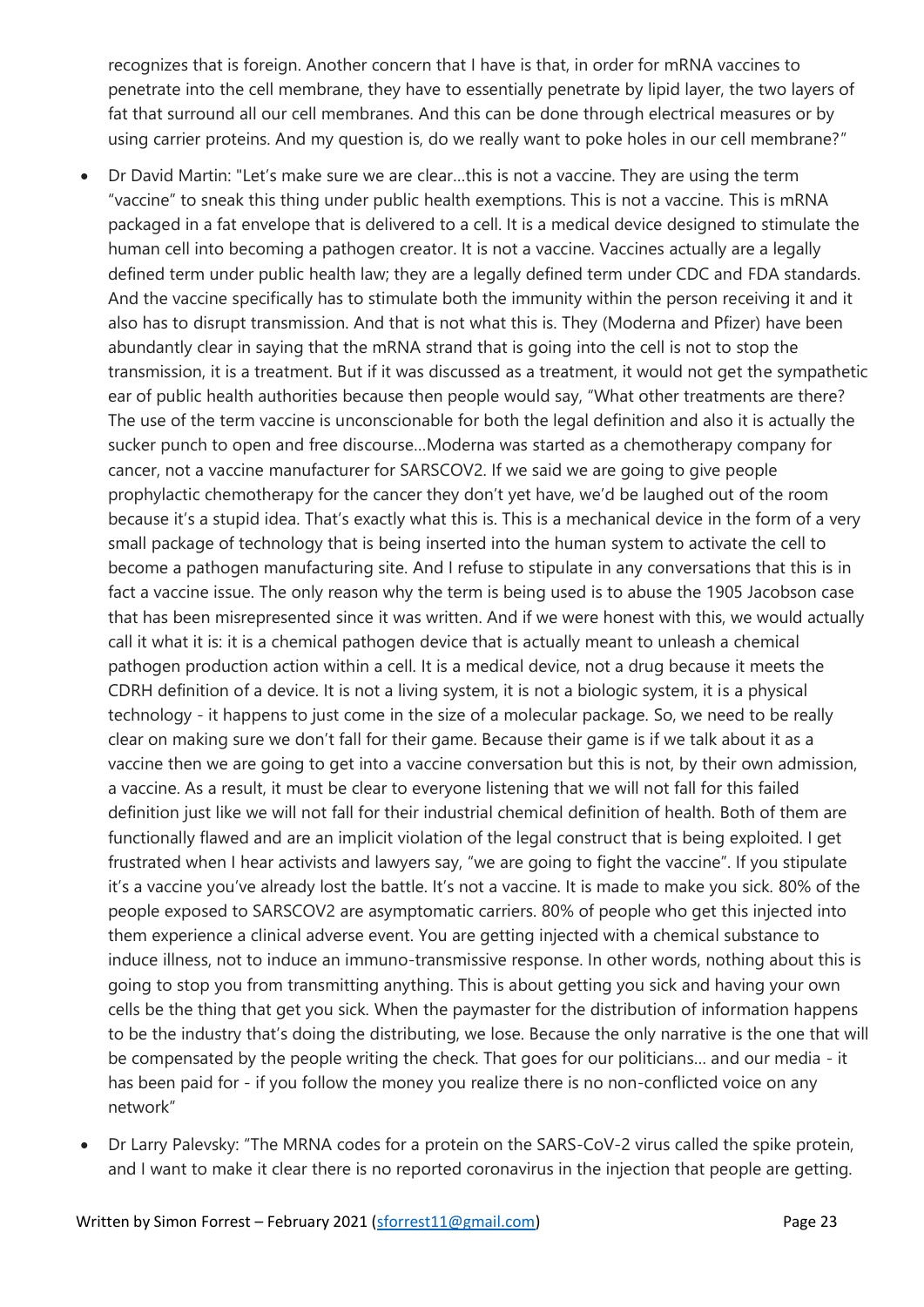Now, what's interesting that most people may not be aware of is the spike protein, which is supposed to be part of the SARS-CoV-2 virus, has been known to be a very unstable protein. And so NIH said, the National Institute of Health said in a statement that science created the, "stabilized Coronavirus spike proteins for the development of vaccines against Coronavirus, including SARS-CoV-2 and the government consequently, has sought patents to preserve the government's right to these inventions." I want to make it clear what this says in English is that the messenger RNA against the spike protein has been altered, it has been stabilized by scientists, which makes this a synthetic messenger RNA. It is not the original MRNA specific to a SARS-CoV-2 virus, it is a synthetic messenger RNA that has been altered and in order to make a patent against a virus with a protein, they have to make the protein synthetic because the manufacturers cannot patent a naturally occurring material. So people think that this is a vaccine and they also think that this is an injection that's going to give them protection against the SARS-CoV-2 virus, but it is just against a synthetic messenger RNA that makes a synthetic spike protein. So is this messenger RNA code that's making this synthetic spike protein specific solely to the SARS-CoV-2 virus? And the answer is no. We've already seen that there are similarities in proteins between the synthetic spike protein and the antibody that's made and parts of the lung, the kidneys, the brains, the hearts, and the male and female reproductive systems, to which the body will not only mount an immune response against the synthetic spike protein, but also to tissue that is very similar in these parts of the body. And what this will do is lead to a cytokine storm, which is an increase in inflammation and the potential for autoimmunity. So when people say that this injection is safe, they do not have legitimate reasons to say that this is safe, because it has not been tested to see if it will create the cytokine storms, which we know it is already doing, and if it will create the auto-immunity, which we know it will already be doing. So does this injection cause alteration of our genetic codes or auto-immunity? I also spoke about the auto-immune potential, but the fact is that this messenger RNA, which is very stable when it gets… Unstable when it gets into the body, has not been evaluated for safety, especially because there are particles around it called polyethylene glycol and lipid nanoparticles, which are wrapped around the messenger RNA never before used in vaccines, so there are no safety data on the use of polyethylene glycol and these lipid nanoparticles in injections. And so we have an experimental vaccine, which is not a vaccine, and none of these ingredients that are wrapped around the messenger RNA to stabilize it have ever been tested for safety when injected. So the concern is that these lipid nanoparticles can travel anywhere in the body. And the potential is also that they can travel into the nuclei of our cells, potentially incorporating the messenger RNA or the by-products of the messenger RNA processing in the cell that could get into the genetic codes. Has this been tested? No. Is it a concern? Yes, and it's a concern by many doctors and many scientists all over the world. So in essence, we have no answers as to whether or not this can alter our genetic codes."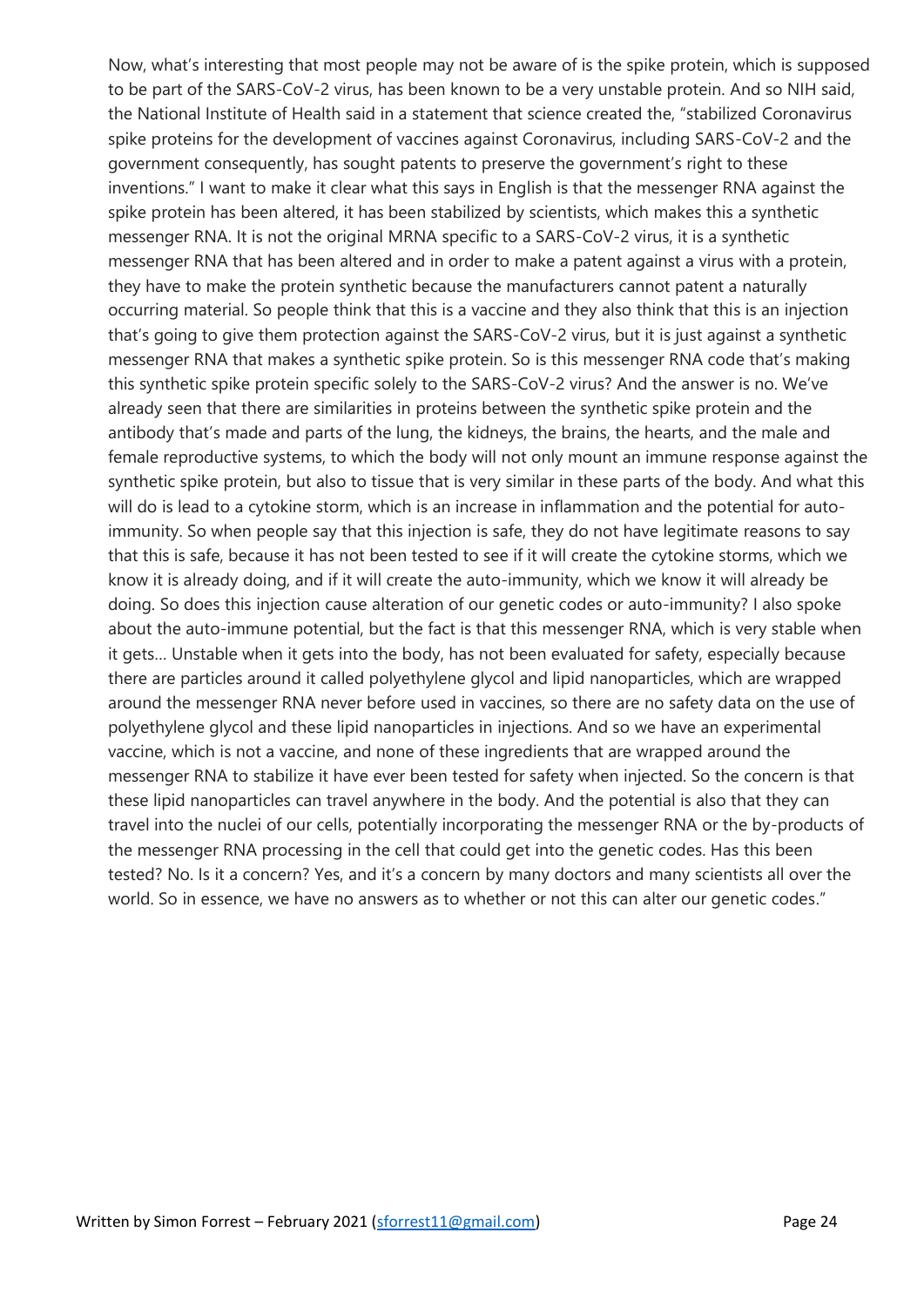# **VACCINE GENERAL DISCUSSIONS**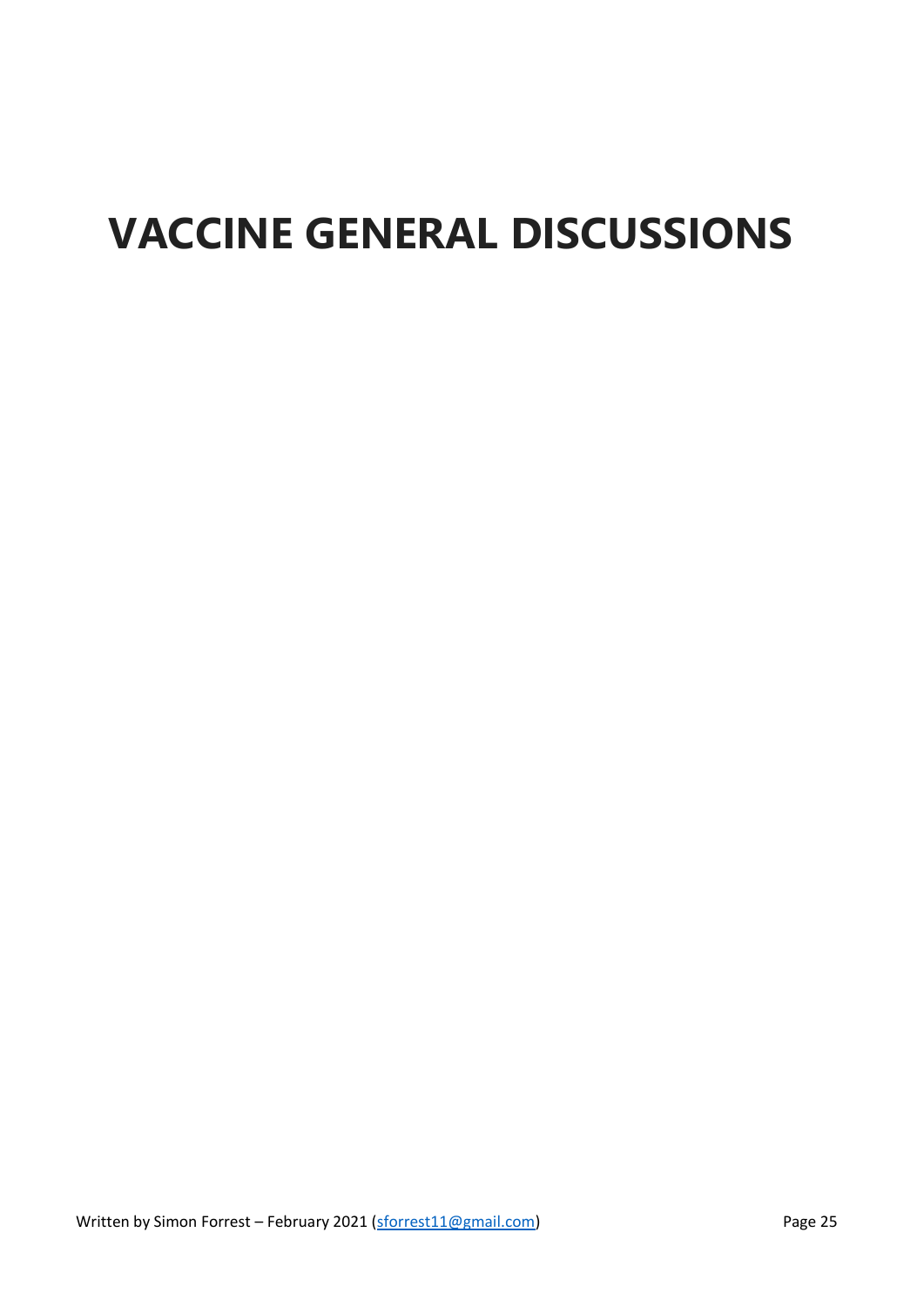#### **Examples of Conflict of Interests/Corruption**

- Pharmaceutical companies supply medical journals with income (through advertising dollars, subscriptions and bulk purchases of reprints), and hence journal editors are subject to pressure and bias. Richard Horton, editor of *The Lancet*, wrote in *The New York Review of Books* that journals "have devolved into information-laundering operations for the pharmaceutical industry." He is also quoted as saying "Today, perhaps half of scientific literature is simply untrue (because of conflict of interest)".
- Pharmaceutical companies donated millions to medical schools. In 2009, 200 Harvard Medical School students confronted the administration demanding an end to pharmaceutical industry influence in the classroom. An article written in *The New York Times* stated: "The students say they worry that pharmaceutical industry scandals in recent years – including some criminal convictions, billions of dollars in fines, proof of bias in research and publishing and false marketing claims – have cast a bad light on the medical profession. And they criticize Harvard as being less vigilant than other leading medical schools in monitoring potential financial conflicts by faculty members." (refer: [https://www.nytimes.com/2009/03/03/business/03medschool.html?emc=eta1\)](https://www.nytimes.com/2009/03/03/business/03medschool.html?emc=eta1).
- In 2012, drug companies paid for twenty-four billion dollars in advertising targeted at physicians (refer: [https://www.pewtrusts.org/en/research-and-analysis/fact-sheets/2013/11/11/persuading-the](https://www.pewtrusts.org/en/research-and-analysis/fact-sheets/2013/11/11/persuading-the-prescribers-pharmaceutical-industry-marketing-and-its-influence-on-physicians-and-patients)[prescribers-pharmaceutical-industry-marketing-and-its-influence-on-physicians-and-patients\)](https://www.pewtrusts.org/en/research-and-analysis/fact-sheets/2013/11/11/persuading-the-prescribers-pharmaceutical-industry-marketing-and-its-influence-on-physicians-and-patients).
- The World Health Organisation (WHO) is sustained by private donations, the bulk of which are made by pharmaceutical and biotechnology corporations who have a vested financial interest in the organisation's support.
- The U.S. Centers for Disease Control (CDC) is tasked with vaccine safety, and yet it is also the largest purchaser of vaccines, currently spending over 5.5 billion dollars annually to purchase vaccines (refer page 43 for the CDC budget (refer: [https://www.hhs.gov/sites/default/files/fy-2021-budget-in](https://www.hhs.gov/sites/default/files/fy-2021-budget-in-brief.pdf)[brief.pdf\)](https://www.hhs.gov/sites/default/files/fy-2021-budget-in-brief.pdf).
- The CDC Immunisation Safety Office is responsible for investigating the safety and effectiveness of all new vaccinations; once an investigation is considered complete, a recommendation is then made to the CDC's Advisory Committee on Immunization Practices (ACIP) who then determines whether the new vaccine will be added to the current vaccination schedule. Members of the ACIP committee include physicians such as Dr. Paul Offit, who also serves as the chief of infectious diseases at the Children's Hospital of Philadelphia. Offit and other CDC members own numerous patents associated with vaccinations and regularly receive funding for their research work from the very same pharmaceutical companies who manufacturer vaccinations which are ultimately sold to the public. This situation creates an obvious conflict of interest, as members of the ACIP committee benefit financially every time a new vaccination is released to the market.
- The CDC has its own lengthy history of corruption and deceit and has routinely turned a blind eye to conflicts of interest while it works to "protect the private good." Although the agency owns 56 patents applicable to vaccines, it has no problem shredding vaccine safety data it doesn't like, while continuing to serve as the nation's powerful (and ostensibly "independent") arbiter of vaccine policy.
- Julie Gerberding, former head of the CDC, became president of Merck's five-billion-dollar global vaccine division after leaving CDC, reportedly earning two and one-half million dollars per year. Gerberding took the position at Merck after having added more vaccines to the CDC childhood schedule than any other person previously in her position; at the time of her departure from CDC,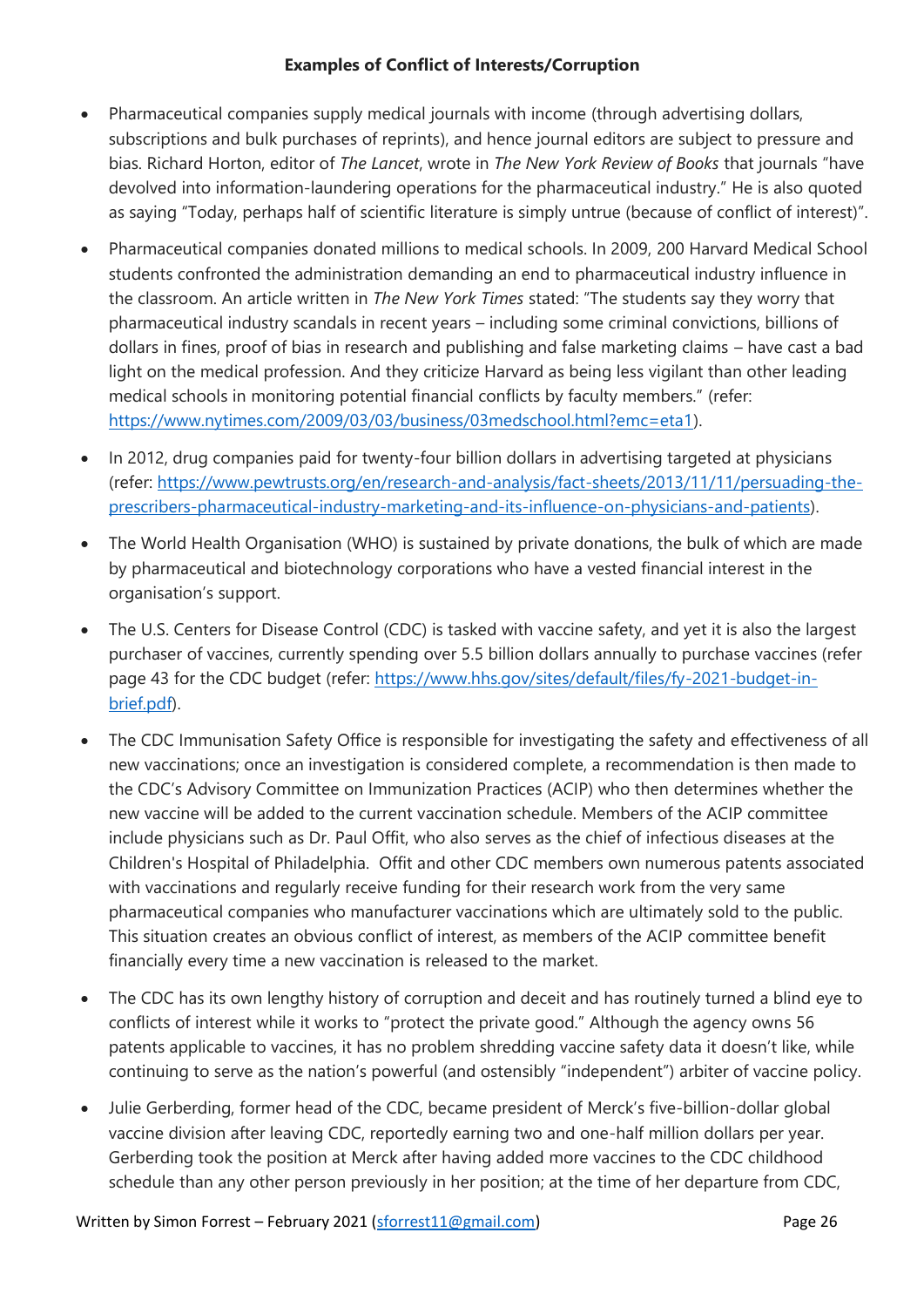Merck was the manufacturer for fourteen of the seventeen vaccines on the schedule. In May 2015, Gerberding sold Merck stock worth over two million dollars, selling stock worth over five million dollars in November 2016 (refer: [https://namelyliberty.com/former-cdc-director-julie-gerberdings](https://namelyliberty.com/former-cdc-director-julie-gerberdings-stock-at-merck/)[stock-at-merck/\)](https://namelyliberty.com/former-cdc-director-julie-gerberdings-stock-at-merck/). Today, Gerberding is executive vice president of strategic communications, global public policy and population health and chief patient officer at Merck.

• In 2000, at a secret meeting at the Simpsonwood Retreat Center in Georgia, the CDC brought together a panel of fifty one experts to discuss the impact of thimerosal-containing vaccines on nervous system disorders in children. The lead speaker, Thomas Verstraeten, MD, presented data supportive of a causal relationship between thimerosal (mercury) exposure and childhood developmental disorders. Although Verstraeten's initial analyses found consistently elevated risks (two to eleven times higher) in the high exposure group compared to the zero exposure group, all but one attendee agreed to rate the association as "weak."(refer:

[https://childrenshealthdefense.org/ebook-sign-up-conflicts-of-interest/\)](https://childrenshealthdefense.org/ebook-sign-up-conflicts-of-interest/). Under then-director Gerberding, the CDC went on to publish a series of epidemiological studies quickly thrown together to support the secret meeting's conclusion. To help construct these spurious studies, the CDC enlisted Danish scientist Poul Thorsen. Today, Thorsen is on the "most wanted fugitives" webpage of the HHS Office of Inspector General for allegedly diverting over one million dollars of CDC grant money to his personal bank account. HHS and the Department of Justice have made no effort to extradite Thorsen from Denmark—where he fled to escape twenty two counts of wire fraud and money laundering—and senior CDC officials continued to collaborate with him and publish his studies after his flight (refer: [https://childrenshealthdefense.org/news/government-corruption/cdcs](https://childrenshealthdefense.org/news/government-corruption/cdcs-vaccine-science-a-decades-long-trail-of-trickery/)[vaccine-science-a-decades-long-trail-of-trickery/\)](https://childrenshealthdefense.org/news/government-corruption/cdcs-vaccine-science-a-decades-long-trail-of-trickery/)

- The National Institute of Health (NIH) also holds patents on vaccines such as Gardasil, and earns royalties from the sale of vaccines.
- In 2013 and 2014, whistleblower Dr William Thompson, a senior CDC scientist, discussed many issues regarding CDC fraud and malfeasance in taped phone conversations with Dr Brian Hooker. According to Thompson, he and other CDC researchers purposely omitted data (again while Gerberding was CDC director) from a 2004 study that examined the MMR vaccine and autism. The study found a 250% increase in autism among African-American boys who received the MMR vaccine before their third birthday compared to African-American boys who received the vaccine after age three, and also showed an increased risk of autism in MMR-vaccinated children who had been developing normally and had no other medical problems. Thompson turned over thousands of pages of CDC documents to Congressman William Posey (R-FL). Although Congressman Posey has consistently urged Congress to take action, to date Congress has not held a single hearing.
- In a public statement released by the CDC Spider in 2016, and following Dr William Thompson's admissions a few years prior, the opening paragraph states "We are a group of scientists at CDC that are very concerned about the current state of ethics at our agency. It appears that our mission is being influenced and shaped by outside parties and rogue interests. It seems that our mission and Congressional intent for our agency is being circumvented by some of our leaders."
- In the USA, approximately 70% of funding for mainstream media is received from pharmaceutical companies.
- Brandy Vaughan (ex-Merck Pharma Rep) is quoted as saying: "Pharma funds 75% of pharmaceutical drug studies and pretty much all the vaccine studies."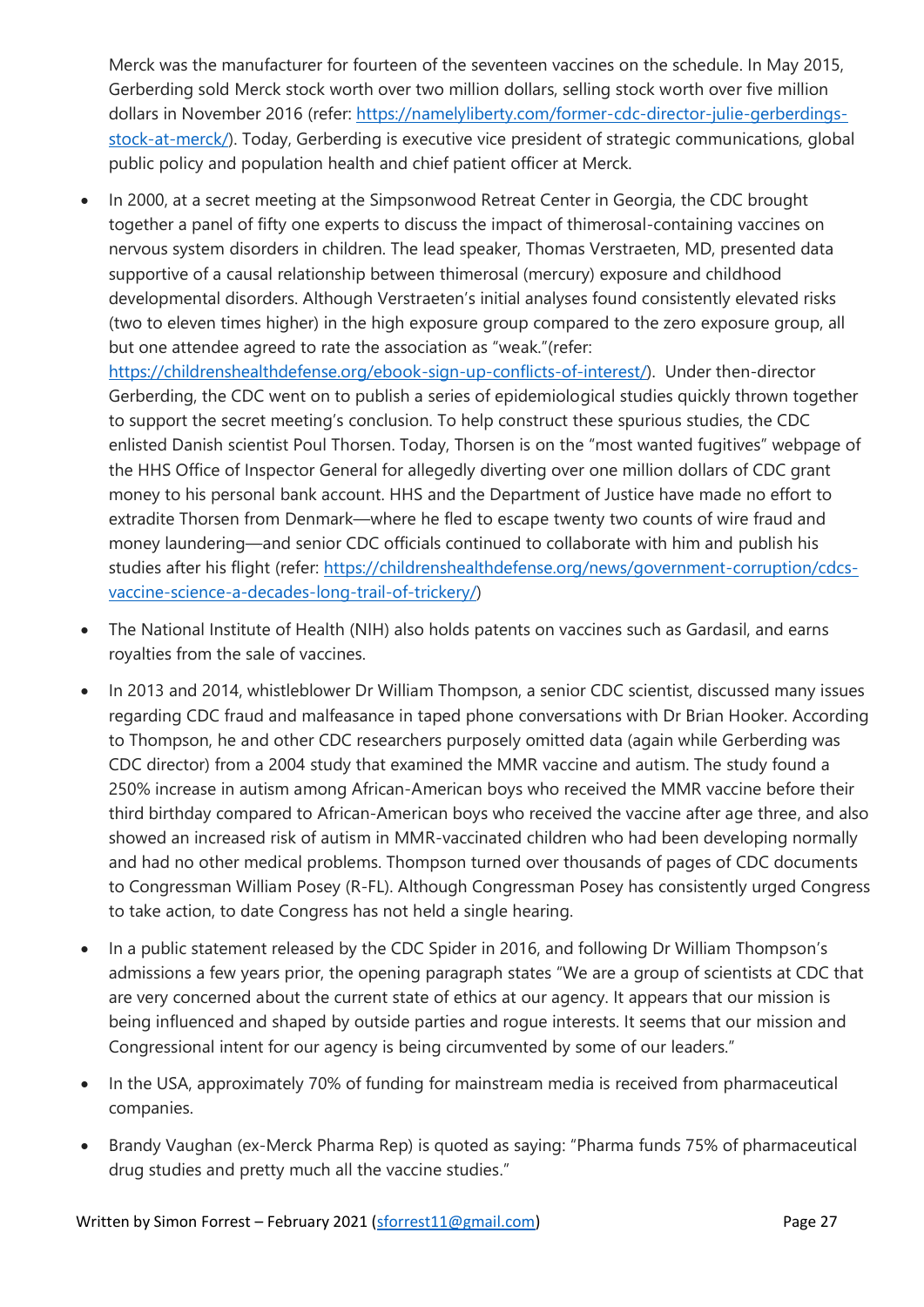- Marcia Angell, MD (20 years as Chief Editor of *New England Journal of Medicine* and author of 'The Truth About the Drug Companies: How They Deceive Us And What To Do About It') is quoted as saying:"...Similar conflicts of interest and biases exist in virtually every field of medicine, particularly those that rely heavily on drugs or devices. It is simply no longer possible to believe much of the clinical research that is published, or to rely on the judgment of trusted physicians or authoritative medical guidelines. I take no pleasure in this conclusion, which I reached slowly and reluctantly over my two decades as an editor of *The New England Journal of Medicine*."
- A study published in the *European Journal of Clinical Investigation* in 2013, concluded that "To serve its interests, the industry masterfully influences evidence base production, evidence synthesis, understanding of harms issues, cost-effectiveness evaluations, clinical practice guidelines and healthcare professional education and also exerts direct influences on professional decisions and health consumers" (refer: [https://onlinelibrary.wiley.com/doi/full/10.1111/eci.12074\)](https://onlinelibrary.wiley.com/doi/full/10.1111/eci.12074).
- One of the authors of that study was John Ioannidis, who's been described by *The Atlantic* as possibly "one of the most influential scientists alive". In a widely cited 2005 paper published in *PLOS Medicine* (refer: [https://www.ncbi.nlm.nih.gov/pmc/articles/PMC1182327/\)](https://www.ncbi.nlm.nih.gov/pmc/articles/PMC1182327/), John Ioannidis, who's been described by The Atlantic as possibly "one of the most influential scientists alive", wrote that "It can be proven that most claimed research findings are false." Not just "the majority" but "the vast majority" of published findings may be false. Rather than majority expert opinion representing scientific truths, study findings "may often be simply accurate measures of the prevailing bias."
- Merck has been in Federal Court since 2010 on fraud charges, accused by their own virologists of falsifying efficacy data for the MMR vaccine (refer: [https://www.reuters.com/article/health](https://www.reuters.com/article/health-vaccine/merck-accused-of-stonewalling-in-mumps-vaccine-antitrust-lawsuit-idUSL1N0YQ0W820150604)[vaccine/merck-accused-of-stonewalling-in-mumps-vaccine-antitrust-lawsuit](https://www.reuters.com/article/health-vaccine/merck-accused-of-stonewalling-in-mumps-vaccine-antitrust-lawsuit-idUSL1N0YQ0W820150604)[idUSL1N0YQ0W820150604\)](https://www.reuters.com/article/health-vaccine/merck-accused-of-stonewalling-in-mumps-vaccine-antitrust-lawsuit-idUSL1N0YQ0W820150604).
- Dr. Sing Hang Lee sent an open letter of complaint to the Director General of the World Health Organization, Dr. Margaret Chan, charging members of GACVS, the CDC, the Japanese Ministry of Health, Labor and Welfare, and others with manipulation of data and suppression of science in order to maintain the illusion of HPV vaccine safety in the face of valid contradictory evidence (refer: [https://sanevax.org/hpv-vaccine-safety-an-illusion-maintained-by-suppression-of-science/\)](https://sanevax.org/hpv-vaccine-safety-an-illusion-maintained-by-suppression-of-science/)
- The primary study that the US government is using to say that vaccines do not cause autism was conducted by a British researcher who was indicted for massive fraud for stealing huge amounts of US government money in his research.
- In her book entitled 'Rising from the Dead', Dr Suzanne Humphries explains why good doctors are constrained within the current corrupt medical system from practicing real, ethical medicine.
- Dr Judy Mikovits recently wrote a book called 'Plague of Corruption' which also looks at corruption at the top level.
- Dr Liz Mumper states: "Government agencies like the CDC, basically have some political motives and conflicts of interest. And in many ways the CDC is also a vaccine distributor because about over \$4 billion of their budget is spent on purchasing vaccines. And they also have the task of making vaccine recommendations and doing educational campaigns for people to get vaccines. So, we should be asking the following questions, should the same organization that's responsible for promoting widespread use of vaccines, be the same agency that looks at safety concerns and adverse reactions?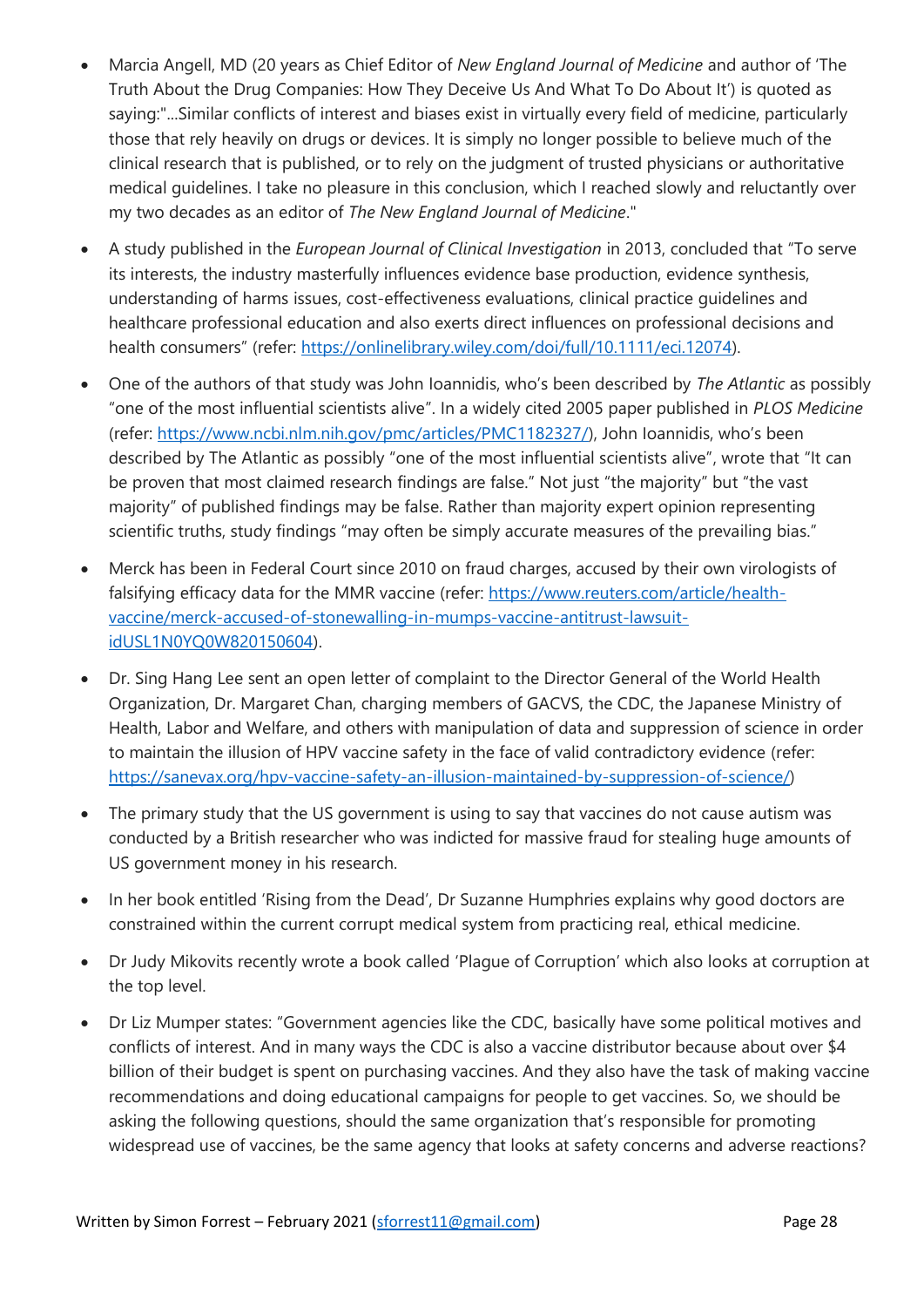Should the same doctors and scientists who develop a vaccine, sit on the American Committee for Immunization Practices to vote on approval of that vaccine?"

- Dr Raymond Obomsawin states "there's been an enormous amount of ghost writing going on, meaning that a professor form a university who may have nothing to do or know nothing about a particular study done by a drug company will sign his name which gives him a number of perks and advantages and benefits, and it makes it appear that it's an objective study when it isn't. And there are even some fake medical journals that have been created by the giant drug companies."
- 'Advocate Me' (a group of lawyers here in Australia) state on their website that they "have been approached by a number of whistle-blowers from the police, medical and health professions and people who have been subject to horrendous treatment by our legal system. These people have information they would like to expose, in relation to activity knowingly perpetrated on the people of Australia, with malicious intent. We have been approached by doctors, nurses and other health practitioners who came to us seeking protections from AHPRA, their regulator, because they were being muzzled. AHPRA was using threats to prevent them from speaking the truth about vaccine safety and efficacy. Two brave members of the police have also come forward issuing public letters to the NSW Police Commissioner. They are blowing the whistle on discriminatory directives, and seeking an investigation into the covid-19 pandemic, which is being used as the reason for having un-elected health officers restrict our freedoms, and push testing and vaccinations on us" (refer: [https://www.advocateme.com.au/whistleblowers\)](https://www.advocateme.com.au/whistleblowers).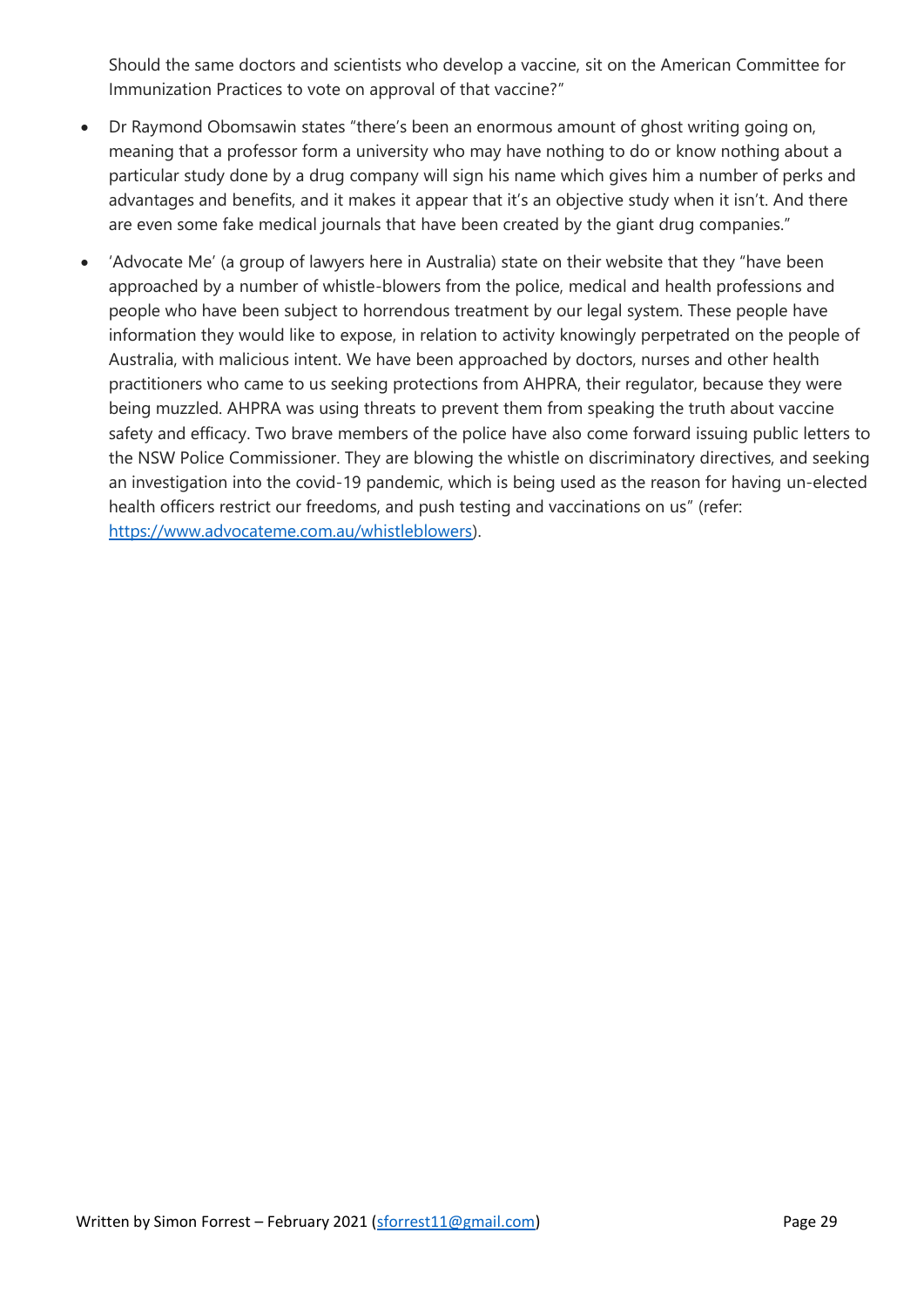#### **Challenging the Efficacy and Effectiveness of Vaccines:**

- There appears to be no clear, independent scientific nor anecdotal evidence to support the notion that an antibody response (and some people don't even develop antibodies following a vaccine) to a vaccine containing an attenuated or inactivated virus and associated chemicals/toxins results in immunity or even some level of "protection" from the wild form of the virus (nor obviously a different strain/mutation of this virus).
- Further to the above point, a British study in the mid  $20<sup>th</sup>$  century investigated the relationship of the incidence of diphtheria to the presence of antibodies. It was observed that there was no observable correlation between the antibody count and the incidence of the disease. "The researchers found people who were highly resistant with extremely low antibody count and people who developed the disease who had high antibody counts" (refer to the book 'Auto Immunity & Auto Immune Disease' by M Burnet)
- There is appears to be no clear, independent scientific nor anecdotal evidence to support the notion that a vaccinated person cannot catch, carry and spread the virus they have been vaccinated against.
- A large body of historical epidemiological data (dating back to the mid 1800's) demonstrates that major declines in virtually all of the major infectious diseases took place before the introduction of vaccines for these diseases. Mortality rates for measles, pertussis, tuberculosis, influenza and other diseases were dropping to almost zero before vaccines were used (e.g. the death rate from measles had already fallen over 95% before mass measles vaccinations began in the USA). Interestingly, diseases that weren't generally vaccinated against such as tuberculosis, typhoid, scarlet fever and scurvy, all followed the same pattern and mortality rates eventually hit zero without the assistance of vaccines. Claims regarding the life-saving impact of artificial immunization programs appear to be assumptive and not factual. As Rene Dubos said in his book entitled 'Mirage of Health': "When the tide is receding from the beach it is easy to have the illusion that one can empty the ocean by removing water with a pail" (Graphs/data can be sourced from various government records including Public Health Agency of Canada, Vital Statistics of the United States 1937 to 1960, Historical Statistics of the United States: Colonial Times to 1970 Part 1, American Journal of Public Health, etc and a summary can also be found at [https://childhealthsafety.files.wordpress.com/2009/02/vaccines-did](https://childhealthsafety.files.wordpress.com/2009/02/vaccines-did-not-save-us-e28093-2-centuries-of-official-statistics.pdf)[not-save-us-e28093-2-centuries-of-official-statistics.pdf\)](https://childhealthsafety.files.wordpress.com/2009/02/vaccines-did-not-save-us-e28093-2-centuries-of-official-statistics.pdf).
- Following on from the above point, the common explanation why mortality rates were dropping to almost zero prior to vaccine introduction is improved living conditions, declining poverty, better sanitation, indoor toilets, cleaner drinking water, better education in personal hygiene, better access to medical care, etc. Many experts have claimed that water contaminated by human feces was the greatest cause of disease & death. The book entitled 'A Sociological Approach To The History Of Medicine' by physician Thomas McKeown expands on this theory.
- A number of outbreaks (e.g. measles, pertussis) all over the world have occurred amongst highly vaccinated populations/communities, discrediting the theory of both individual protection and so called "vaccine herd immunity" protection:
	- o According to GlobalResearch.org, a 2014 report published by Council on Foreign Relations (CFR) states "that the most highly vaccinated populations are also those with the greatest number of outbreaks for those same infectious diseases. This was especially the case for measles, mumps, rubella, polio and pertussis outbreaks."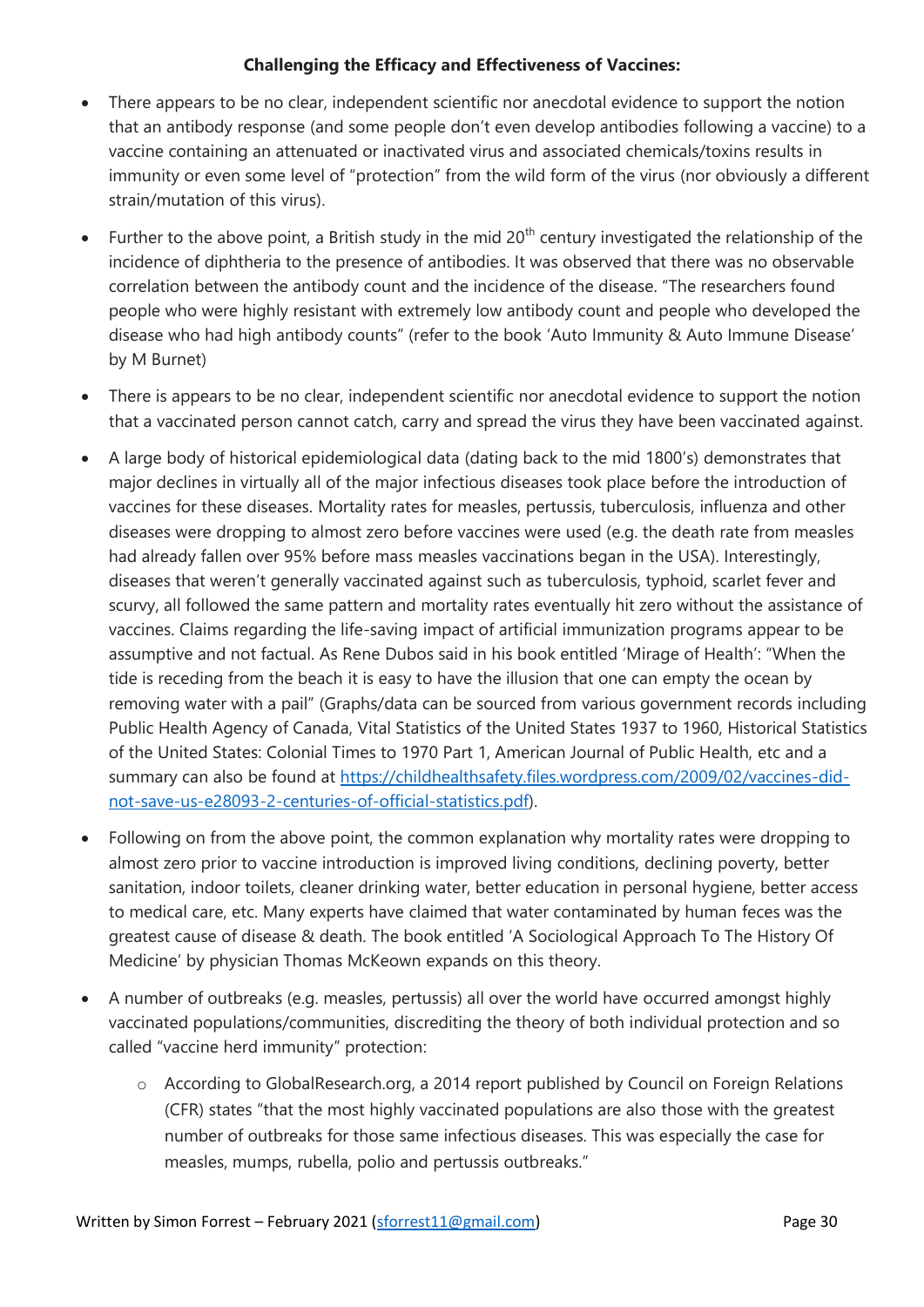- o According to GlobalResearch.org, The Office of Medical and Scientific Justice (OMSJ), having thoroughly analysed the CFR Report, concluded that "the repeated incidences of infectious outbreaks in populations with 94% or more vaccine compliance (the alleged threshold when herd immunity is activated), and the emergence of new viral strains, the concept of herd immunity should be forgotten."
- o In 1984 in Elanou, 100% of high school students who developed measles were fully vaccinated for measles (refer: [https://www.cdc.gov/mmwr/preview/mmwrhtml/00000359.htm\)](https://www.cdc.gov/mmwr/preview/mmwrhtml/00000359.htm)
- o In 1985 in Texas, there was a measles outbreak amongst an almost fully vaccinated (99%) population (refer: [https://www.nejm.org/doi/full/10.1056/NEJM198703263161303\)](https://www.nejm.org/doi/full/10.1056/NEJM198703263161303)
- o In 1987 in Massachusetts, an outbreak of measles occurred in a high school with a documented vaccination level of 98% (refer: [https://ajph.aphapublications.org/doi/10.2105/AJPH.77.4.434\)](https://ajph.aphapublications.org/doi/10.2105/AJPH.77.4.434)
- o In 1991 in the region of Quebec, there was a major measles epidemic despite a 99% vaccine coverage (refer: [https://pubmed.ncbi.nlm.nih.gov/1884314/\)](https://pubmed.ncbi.nlm.nih.gov/1884314/)
- o In 1993 in Ohio, there was a pertussis outbreak amongst a highly vaccinated (90%) population. A study (refer: [https://pubmed.ncbi.nlm.nih.gov/8202096/\)](https://pubmed.ncbi.nlm.nih.gov/8202096/) concluded "Since the 1993 pertussis epidemic in Cincinnati occurred primarily among children who had been appropriately immunized, it is clear that the whole-cell pertussis vaccine failed to give full protection against the disease"
- o In 1995 in Toronto, there was an outbreak of measles in a highly vaccinated secondary school population (refer: [https://www.cmaj.ca/content/155/10/1407\)](https://www.cmaj.ca/content/155/10/1407)
- o In 2001 in Oregon, there was a chickenpox outbreak amongst a highly vaccinated (97%) population (refer: [https://pediatrics.aappublications.org/content/113/3/455\)](https://pediatrics.aappublications.org/content/113/3/455)
- o In 2006 in Iowa, there was a mumps outbreak amongst a highly vaccinated population (refer: [https://www.cdc.gov/mmwr/preview/mmwrhtml/mm5513a3.htm\)](https://www.cdc.gov/mmwr/preview/mmwrhtml/mm5513a3.htm)
- o In 2011 in Quebec, there was the largest measles epidemic in North America in a decade. Imported by a high school teacher, himself vaccinated against measles in his childhood. This single importation affected >600 people starting with high school students. The affected community had 95-97% measles vaccination coverage and no concentrated pockets of unvaccinated groups (refer: [https://www.researchgate.net/publication/260138465\\_Largest\\_Measles\\_Epidemic\\_in\\_North\\_A](https://www.researchgate.net/publication/260138465_Largest_Measles_Epidemic_in_North_America_in_a_Decade-Quebec_Canada_2011_Contribution_of_Susceptibility_Serendipity_and_Superspreading_Events) merica in a Decade-[Quebec\\_Canada\\_2011\\_Contribution\\_of\\_Susceptibility\\_Serendipity\\_and\\_Superspreading\\_Events](https://www.researchgate.net/publication/260138465_Largest_Measles_Epidemic_in_North_America_in_a_Decade-Quebec_Canada_2011_Contribution_of_Susceptibility_Serendipity_and_Superspreading_Events)  $\lambda$
- o A study published in *British Medical Journal* concluded that 86% of children who developed pertussis were fully vaccinated.
- A study published in the *British Medical Journal* (October 26th 2006) conducted by Jefferson (head of the Cochrane Collaboration) stated "There is a big gap between policies promoting annual influenza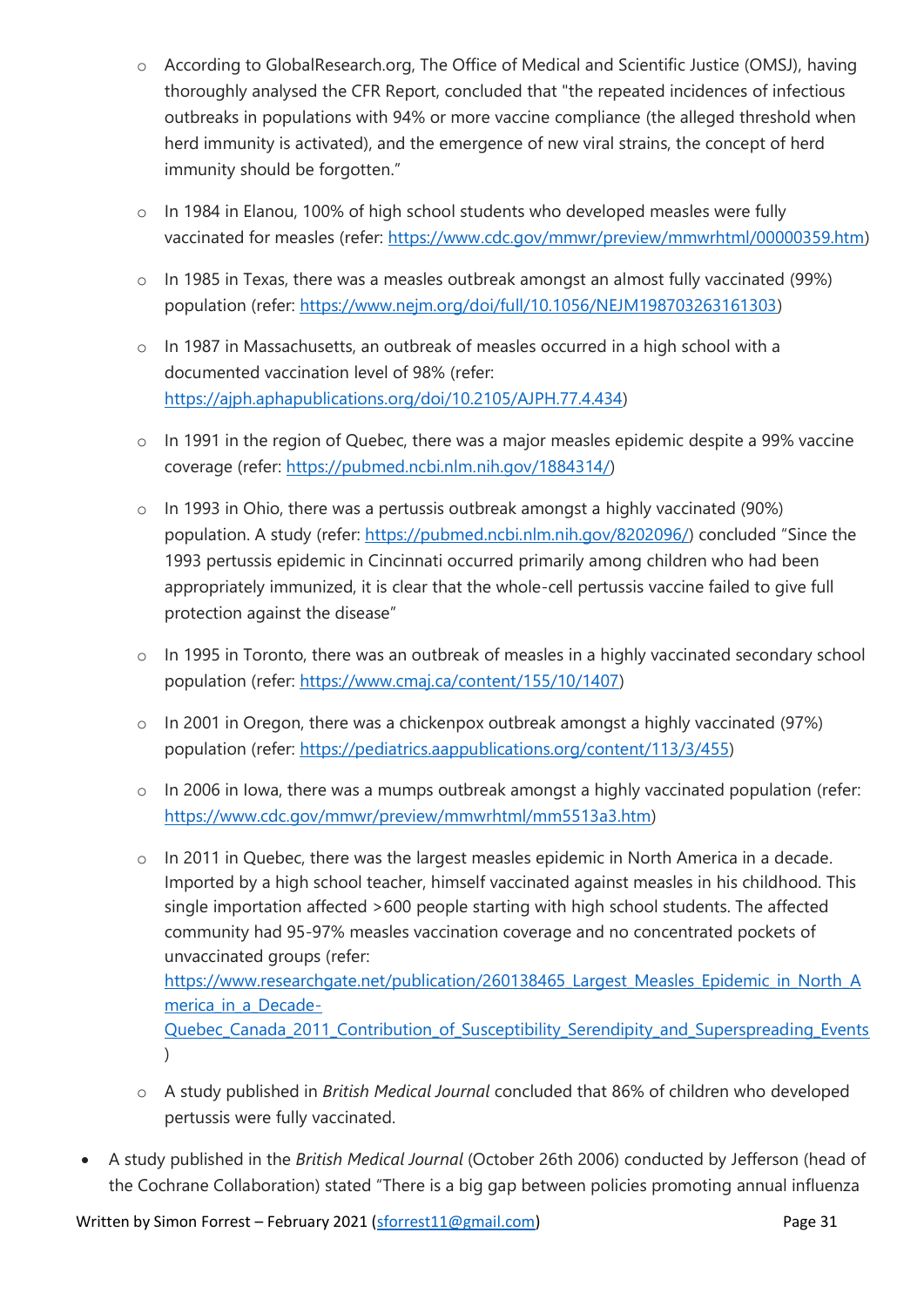vaccinations for most children & adults and supporting scientific evidence…there is urgent need for re-evaluation of these strategies" (refer: [https://www.bmj.com/content/333/7574/912.full\)](https://www.bmj.com/content/333/7574/912.full)

- In the *Journal of American Physicians & Surgeons* (2006) it was stated "The yearly USA mass influenza vaccination campaign has been ineffective in preventing influenza in vaccine recipients"
- The government of Ontario launched a 5 year, \$200M campaign to eradicate the flu. In 2006 a team from The University of Ottawa published a study in the *Journal Vaccine* which concluded "The program was designed to reduce the incidence of flu and this hasn't happened yet". Interestingly, influenza cases actually went up during this period.
- In a Canadian study in 2010, they looked at 4 observational studies and found that 2008-2009 H1N1 vaccination was associated with a 1.4 to 2.5 increased risk of contracting the flu virus (refer: [https://journals.plos.org/plosmedicine/article?id=10.1371/journal.pmed.1000258\)](https://journals.plos.org/plosmedicine/article?id=10.1371/journal.pmed.1000258)
- In the Cochrane Database of Systematic Reviews (refer: https://www.cochranelibrary.com):
	- o they looked at 51 different research studies, covering 260,000 children and they found that for children under 2, the efficacy of the inactivated vaccine was similar to placebo, and for children over the age of 2, influenza vaccines had little effectiveness (refer: [https://onlinelibrary.wiley.com/doi/10.1002/ebch.24\)](https://onlinelibrary.wiley.com/doi/10.1002/ebch.24)
	- o they looked at 64 studies relating to influenza vaccines administered to Elderly Living in Communities and Group Homes, and found that the vaccine had little or no effectiveness. (refer: [https://www.bmj.com/content/333/7574/912.full\)](https://www.bmj.com/content/333/7574/912.full)
	- o they looked at 52 clinical trials of over 80,000 people and again found that the influenza vaccine had little benefit, concluding that "healthy adults who receive inactivated parenteral influenza vaccine rather than no vaccine probably experience less influenza, from just over 2% to just under 1% (moderate‐certainty evidence)" and "certainty of evidence for the small reductions in hospitalisations and time off work is low" (refer: [https://www.cochranelibrary.com/cdsr/doi/10.1002/14651858.CD001269.pub6/full?highlightAbstra](https://www.cochranelibrary.com/cdsr/doi/10.1002/14651858.CD001269.pub6/full?highlightAbstract=influenza%7Cinfluenz) [ct=influenza%7Cinfluenz\)](https://www.cochranelibrary.com/cdsr/doi/10.1002/14651858.CD001269.pub6/full?highlightAbstract=influenza%7Cinfluenz)
- A paper published in *The Lancet* demonstrated that tuberculosis was actually higher in vaccinated people: "376 cases of postvaccination pulmonary tuberculosis and 31 of glandular tuberculosis were ascertained by May, 1995. The rate of diagnostically certain tuberculosis was higher among scarpositive individuals who had received a second BCG (1·43 [0·88–2·35], p=0·15) than among those who had received placebo and there was no evidence that any of the trial vaccines contributed to protection against pulmonary tuberculosis". (refer: [https://www.thelancet.com/journals/lancet/article/PIIS0140-6736\(96\)02166-6/fulltext\)](https://www.thelancet.com/journals/lancet/article/PIIS0140-6736(96)02166-6/fulltext)
- In a double blinded randomized controlled trial of BCG's effectiveness on 250,000 subjects at the Tuberculosis Research Centre (ICMR) in India, they found that in the first 2.5 years, vaccinated people had double the incidence of tuberculosis compared to the placebo group (refer *Indian Journal of Medicine Research* 110, August 1999, pages 56-69).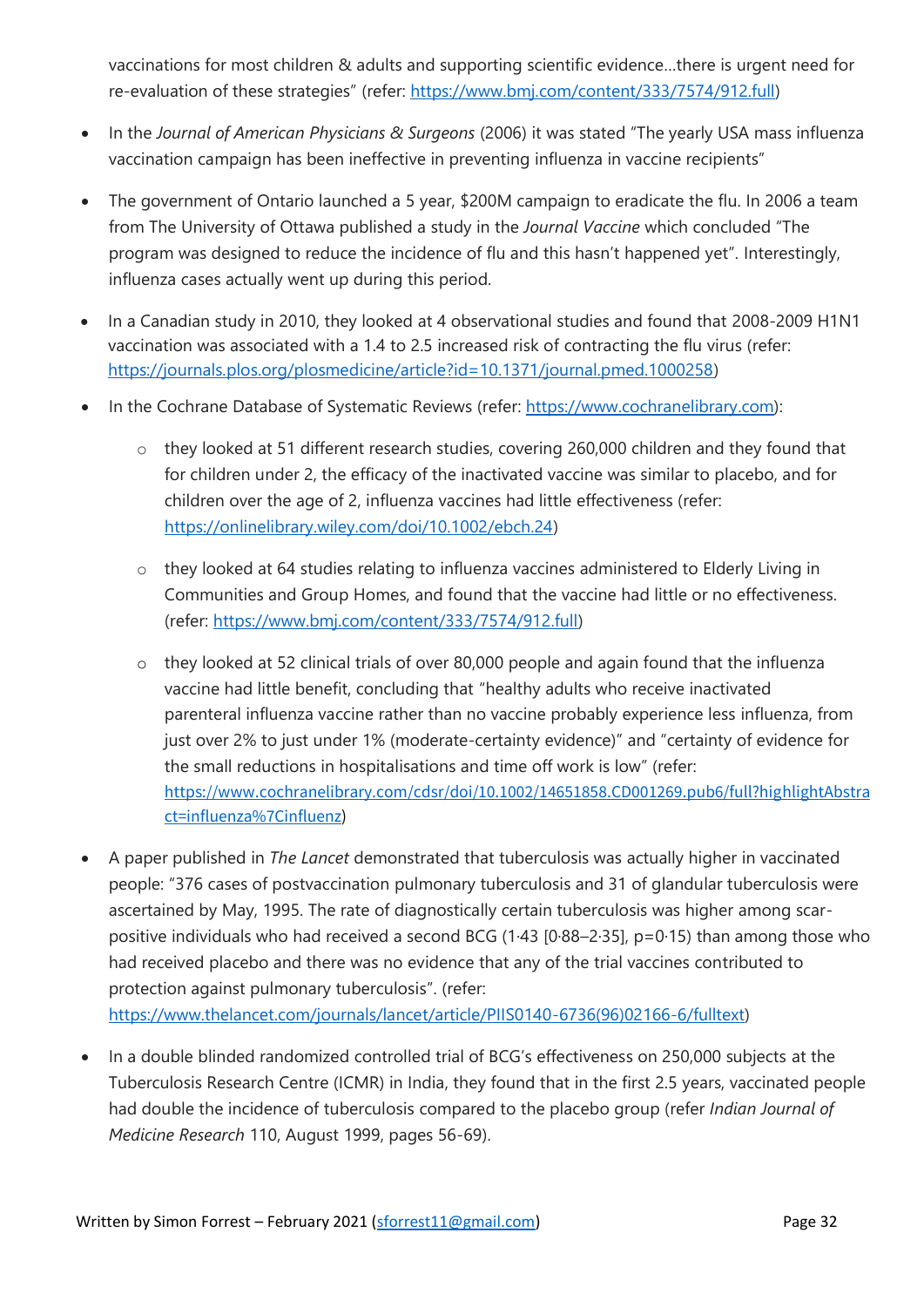- A paper published in *Science Direct* in 2006 entitled 'Incidence of influenza in Ontario following the Universal Influenza Immunization Campaign' concluded "Despite increased vaccine distribution and financial resources towards promotion, the incidence of influenza in Ontario has not decreased following the introduction of the UIIC." The paper concluded that the incidence of influenza had actually increased (refer: [https://www.sciencedirect.com/science/article/pii/S0264410X06003896\)](https://www.sciencedirect.com/science/article/pii/S0264410X06003896).
- In a paper entitled 'Type 1 Diabetes Versus Type 2 Diabetes/Metabolic Syndrome, Opposite Extremes of an Immune Spectrum Disorder Induced by Vaccines', the abstract stated "The epidemic of obesity in US children has a statistically significant positive correlation with the number of vaccine doses recommended. There is a similar trend with both hypertension and metabolic syndrome. The incidence of type 2 diabetes in Japanese children decreased significantly (around 50%) following the discontinuation of the BCG vaccine, a vaccine which is associated with an increased risk of type 1 diabetes" (refer: [https://benthamopen.com/ABSTRACT/TOEJ-2-9\)](https://benthamopen.com/ABSTRACT/TOEJ-2-9).
- In a paper entitled 'Vaccines, depression and neurodegeneration after age 50 years: another reason to avoid the recommended vaccines' published in 2007, the author concludes "According to CDC recommendations, multiple vaccinations for a single disease are separated by no more than 4 weeks, which is sufficiently close together to produce priming and subsequent hyperactivation of brain microglia. We have seen that this can trigger a smoldering process of brain inflammation and excitotoxicity that may not only result in depression, anxiety, and high suicide rates, but can increase one's risk of developing one of the neurodegenerative diseases as well. We have also seen that in many cases a person will be injected with several vaccines during a single office visit and that this means their body is exposed to a very large dose of immune adjuvants. Compelling studies, using many animal species as well as humans, have shown that this over-activates the brain's inflammatory mechanism, and this can last for years. In addition, several additives to vaccines, such as mercury and aluminum compounds, are powerful brain toxins that are known to accumulate in the brain over decades and can trigger brain inflammatory/excitotoxic mechanisms. Vaccine contaminants, such as bacteria, mycoplasma, and viral fragments can also produce prolonged brain inflammation and neurodegeneration." (refer: [http://www.vacinfo.org/uploads/7/9/8/5/79856028/man1742\\_1747.pdf\)](http://www.vacinfo.org/uploads/7/9/8/5/79856028/man1742_1747.pdf).
- In a press release on August 1<sup>st</sup> 2000, the Pasteur Institute (in France) observed that "98% of the immune responses triggered at the early stages of infection are non-specific. These non-specific responses had been observed following different infections by viruses, bacteria, parasites and fungi." Thus the innate or natural immune system affords 98% of early response to an infectious agent, while the adaptive or memory-based response that vaccination seeks to stimulate represents only 2% of early response.
- The theory behind vaccines is that the B lymphocyte cells respond to infectious agents and are dependent on the intelligence from Memory T cells which serve as "helpers" aiding in the recognition of the intrusive pathogens by signalling to B cells to produce "high affinity antibodies". University of Chicago researchers found that Memory T cells are "distressingly slow learners" requiring "several generations" of intensive stimulation to make a lasting impression on T cells: They stated: "No vaccine trial to date has been able to produce significant number of T lymphocytes" (refer: <http://chronicle.uchicago.edu/990415/vaccine.shtml> )
- Refer to various interviews, articles, videos, documentaries, books, websites and podcasts listed on pages 55 to 57 for more information on vaccine efficacy and effectiveness.

Written by Simon Forrest – February 2021 [\(sforrest11@gmail.com\)](mailto:sforrest11@gmail.com) Page 33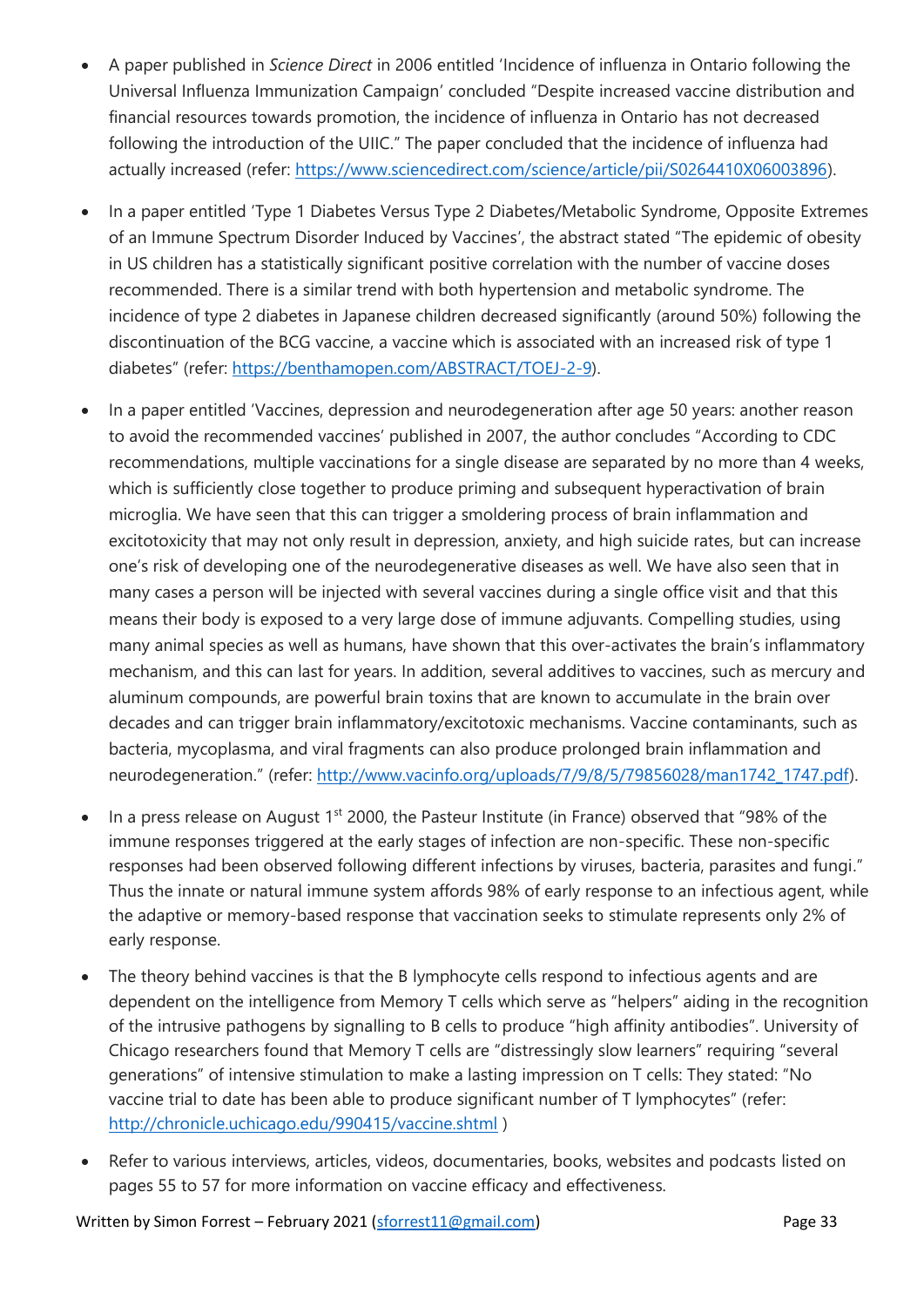#### **Challenging the Notion that Vaccines are Safe**

- According to Vaccine Adverse Events Reporting System (VAERS) in the USA and CDC data, there have been hundreds of thousands of adverse events reported since 1990 including over three thousand deaths. But the actual figure is significantly more, possibly 50 to 100+ times more, given that this is a passive reporting system. This can be supported by the following:
	- o According to The Grant Report "fewer than 1% of vaccine adverse events are reported" (refer: [https://digital.ahrq.gov/sites/default/files/docs/publication/r18hs017045-lazarus-final-report-](https://digital.ahrq.gov/sites/default/files/docs/publication/r18hs017045-lazarus-final-report-2011.pdf)[2011.pdf](https://digital.ahrq.gov/sites/default/files/docs/publication/r18hs017045-lazarus-final-report-2011.pdf)
	- o According to an internal study/investigation (contained within Neil Miller's book 'Vaccine Safety Manual') from a pharmaceutical company, VAERS under reports by 50 (i.e. around 2% of vaccine adverse events are reported).
	- o The government website (refer: [www.vaers.hhs.gov/data/index](http://www.vaers.hhs.gov/data/index)) states "underreporting is one of the main limitations of passive surveillance systems, including VAERS. The term, underreporting refers to the fact that VAESR receives reports for only a small fraction of actual adverse events."
	- o According to the USA Department of Health & Human Services (refer: [https://www.hhs.gov/\)](https://www.hhs.gov/), the events recorded in VAERS only represents 1% of all adverse events due to the large majority going underreported or unidentified.
	- o It is suspected by many physicians that the underreporting is quite likely mostly caused by most doctors not reporting adverse events because they think the events are not vaccine related and that they are just a coincidence.
- Currently, 19 countries have a vaccine-injury compensation scheme (refer: <https://www.who.int/bulletin/volumes/89/5/10-081901/en/> ). These schemes give total immunity to vaccine manufacturers. After years of vaccines injuries and deaths, vaccine makers were going bankrupt. In a move to coheres policy makers, vaccine companies threatened to stop making vaccines, until they could be legally shielded from liability. In the USA, over 4.5 billion dollars has been paid out to families of children who have been permanently injured or died from vaccines. And it must be kept in mind that the maximum payout is \$250K and a large percentage of cases are thrown out.
- The website for Health Resources & Services Administration (an agency of the U.S. Department of Health and Human Services) contains a Vaccine Injury Table (refer: <https://www.hrsa.gov/sites/default/files/hrsa/vaccine-compensation/vaccine-injury-table.pdf> ) which applies for 'Petitions for Compensation Files under the National Vaccine Injury Compensation Program'
- Out of 34 countries in the developed world, it was found that the USA had the worst infant mortality rates yet it had the most amount of vaccinations recommended in its schedule. Research has shown that there is a direct correlation between the number of vaccines that a nation required for their children and the infant mortality rate. The more vaccines, the worst the mortality rate (refer to WHO – World Health Statistics or a paper published in the *SAGE Journal* (refer: [https://journals.sagepub.com/doi/10.1177/0960327111407644\)](https://journals.sagepub.com/doi/10.1177/0960327111407644)
- A 2018 study (refer: [https://www.ncbi.nlm.nih.gov/pmc/articles/PMC6121585/\)](https://www.ncbi.nlm.nih.gov/pmc/articles/PMC6121585/) released in the *International Journal of Environmental Research and Public Health*, concluded that over 490,000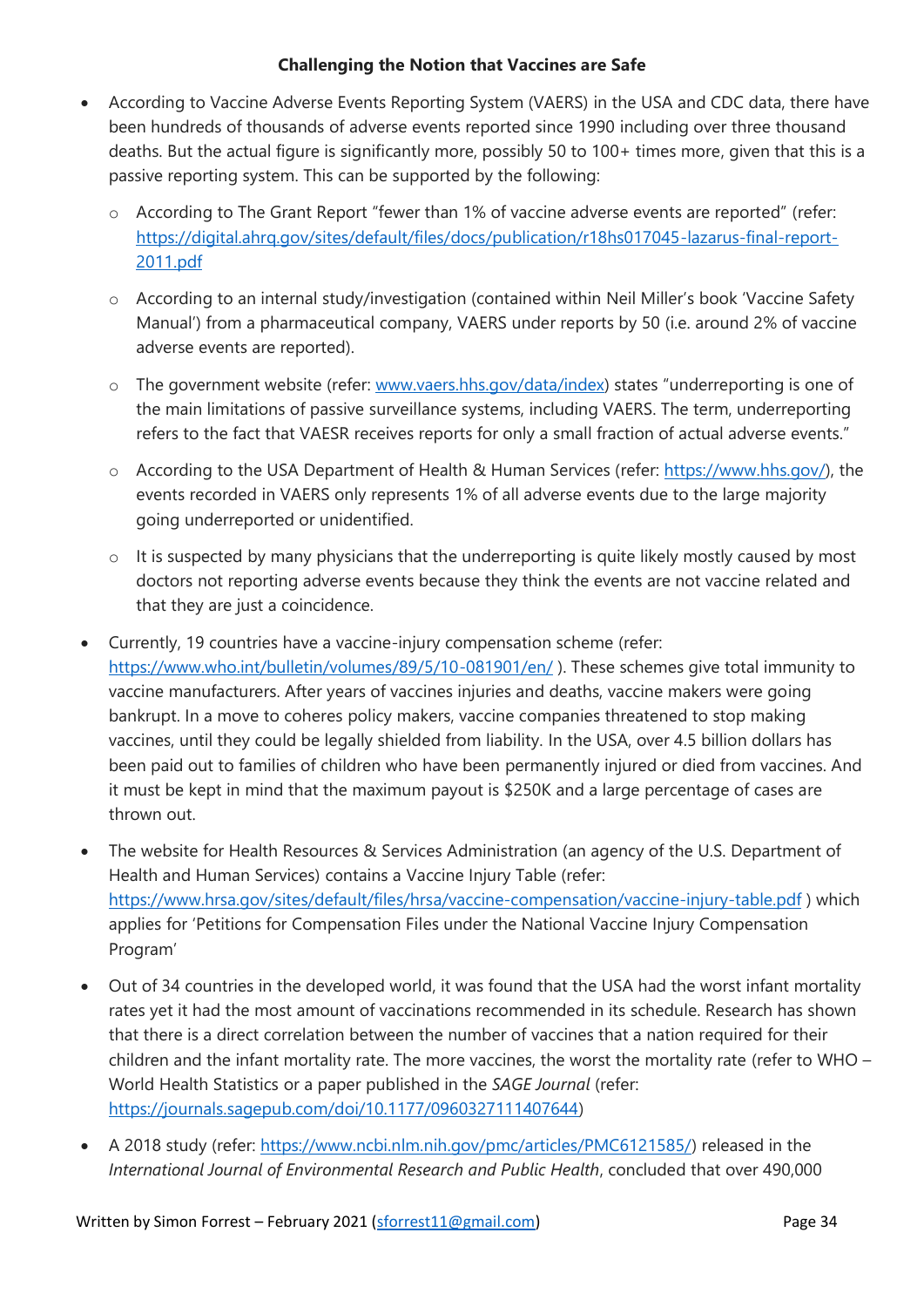children in India developed paralysis as a result of the oral polio vaccine that was administered between 2000 and 2017.

- In 1995, *The New England Journal of Medicine* published a study showing that children who received a single injection within one month after receiving a polio vaccine were 8 times more likely to contract polio than children who received no injections. The risk jumped 27-fold when children received up to nine injections within one month after receiving the polio vaccine. And with ten or more injections, the likelihood of developing polio was 182 times greater than expected (refer: [https://www.nejm.org/doi/full/10.1056/NEJM199502233320804\)](https://www.nejm.org/doi/full/10.1056/NEJM199502233320804).
- In 2017 in South Sudan, botched vaccinations caused 15 deaths in children all under the age of 5 (refer: [https://www.cbsnews.com/news/fifteen-children-die-in-botched-south-sudan-vaccine](https://www.cbsnews.com/news/fifteen-children-die-in-botched-south-sudan-vaccine-campaign/)[campaign/\)](https://www.cbsnews.com/news/fifteen-children-die-in-botched-south-sudan-vaccine-campaign/). The United Nations said the children died of "severe sepsis/toxicity" from the contaminated vaccine.
- In relation to Gardasil (a human papillomavirus vaccine):
	- o In 2009, tribal children in India were administered the HPP vaccine. Over 24,000 girls were told they were being given "wellness" shots, and in many cases without the consent of parents/guardians. 7 girls died and many were injured. The Indian parliament created a task force and eventually stopped the program after a scathing report (refer: [http://hsrii.org/wp](http://hsrii.org/wp-content/uploads/2014/07/72.pdf)[content/uploads/2014/07/72.pdf\)](http://hsrii.org/wp-content/uploads/2014/07/72.pdf).
	- o A case–control study (refer: [https://link.springer.com/article/10.1007/s10067-014-2846-1\)](https://link.springer.com/article/10.1007/s10067-014-2846-1) of quadrivalent human papillomavirus vaccine-associated autoimmune adverse events published in *Springer Link* in 2014 concluded "the present study provides epidemiological evidence supporting a significant relationship between HPV4 vaccine administration and serious autoimmune adverse events (SAAEs). The results are consistent with a number of previous case-series of SAAEs observed following HPV4 vaccine administration, and are also consistent with the known biological plausibility of vaccine administration to induce SAAEs in some vaccine recipients"
	- o A study in 2011 (refer: [https://pubmed.ncbi.nlm.nih.gov/21425100/\)](https://pubmed.ncbi.nlm.nih.gov/21425100/) looking at demyelinating disease and vaccination of the human papillomavirus concluded "Have been described seizures, autoimmune disorders such as Guillain-Barre syndrome, transverse myelitis, or motor neuron disease, probably adverse effects following immunization by HPV vaccine. So we suggest that vaccine may trigger an immunological mechanism leading to demyelinating events, perhaps in predisposed young."
	- o On the Gardasil package insert, it states: "Serious adverse events were collected throughout the entire study period (range one month to 48 months post-last dose) for the seven clinical studies for GARDASIL 9. Out of the 15,705 individuals who were administered GARDASIL 9 and had safety follow-up, 354 reported a serious adverse event; representing 2.3% of the population. As a comparison, of the 7,378 individuals who were administered GARDASIL and had safety follow-up, 185 reported a serious adverse event; representing 2.5% of the population"
	- o Based on data from VAERS, reported conditions from the Gardasil vaccine include brain & spinal cord inflammation, encephalitis, demyelination, psychotic disorders, speech disorders, facial palsy, loss of spinal cord function, Guillain-Barre syndrome & death.
	- o In an article written in the Population Research Institute in 2009 (refer: <https://www.pop.org/merck-researcher-admits-gardasil-guards-against-almost-nothing/> ) it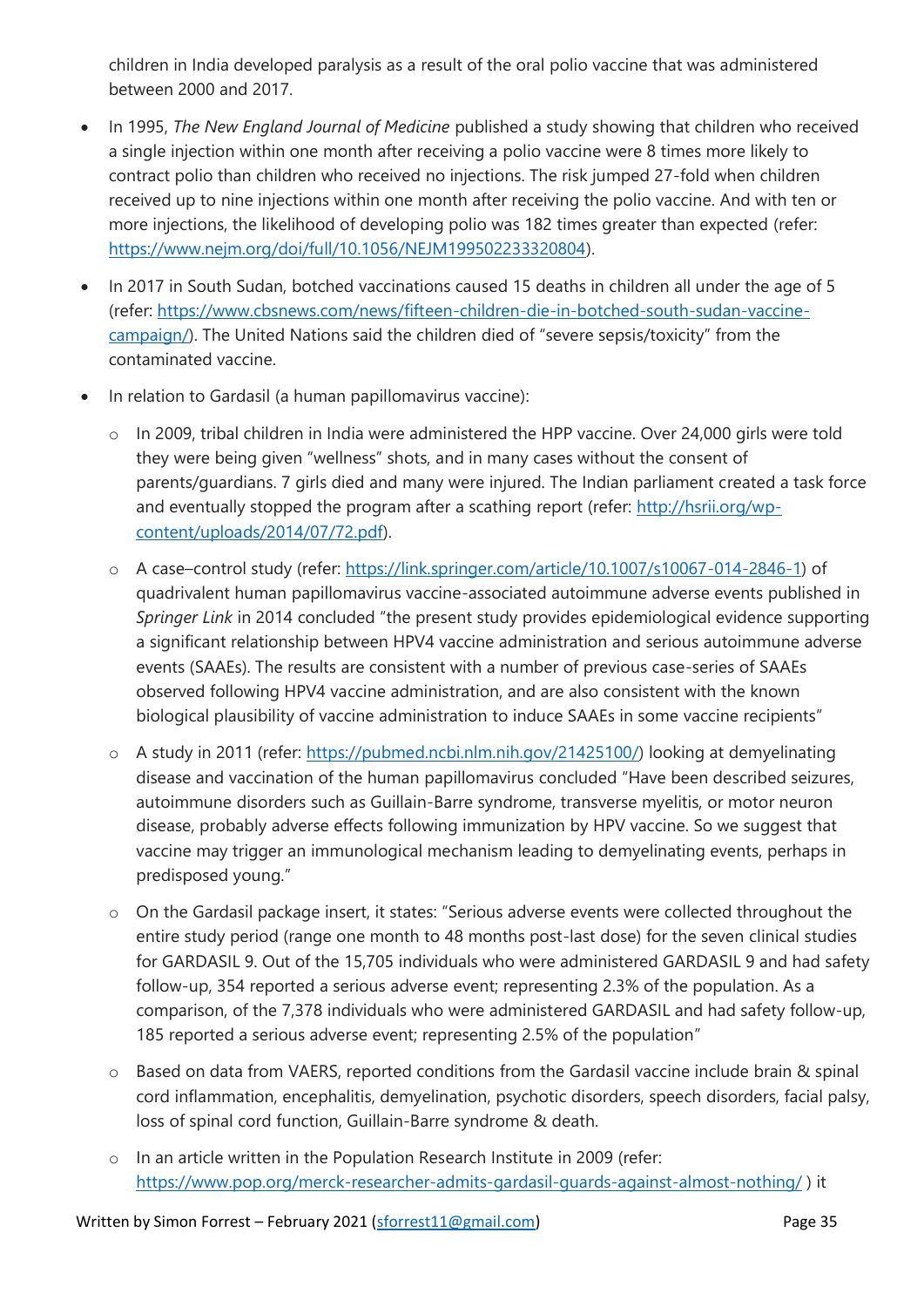stated "In the clinical studies alone, 23 girls died after receiving either Gardasil or the Aluminum control injection. 15 of the 13,686 girls who received Gardasil died, while 8 died among the 11,004 who received the Aluminum shot. There was only one death among the group that had a saline placebo. What this means is that 1 out of every 912 who received Gardasil in the study died (refer: [https://www.merck.com/product/usa/pi\\_circulars/g/gardasil/gardasil\\_pi.pdf\)](https://www.merck.com/product/usa/pi_circulars/g/gardasil/gardasil_pi.pdf). The cervical cancer death rate is 1 out of every 40,000 women per year (refer: [https://seer.cancer.gov/statfacts/html/cervix.html\)](https://seer.cancer.gov/statfacts/html/cervix.html). In other words, even if the vaccine was effective (which is unproven), girls are better off not taking the vaccine because the Gardasil shot kills girls in greater numbers than does the disease it purports to treat" need study/reference

- o Dr. Harper, a scientist, physician, professor and the director of the Gynecologic Cancer Prevention Research Group at the Norris Cotton Cancer Center at Dartmouth Medical School in New Hampshire, said: "It is silly to mandate vaccination of 11- to 12-year-old girls There also is not enough evidence gathered on side effects to know that safety is not an issue." All of her trials have been with subjects ages 15 to 25. "This vaccine has not been tested in little girls for efficacy. At 11, these girls don't get cervical cancer – they won't know for 25 years if they will get cervical cancer."
- Whilst it is acknowledged that correlation does not imply causation, following an examination of autopsy reports of infants listed as SIDS (Sudden Infant Death Syndrome) by Dawn Richardson & Karin Schumacher, it was established that a highly disproportionate amount of SIDS deaths clustered at 2, 4 & 6 months, the very times when infants are routinely vaccinated. If vaccines did not precipitate these deaths, then the infant mortality should have been randomly spread throughout the first 6 months of life. Dr Denton Davis expands on this theory in his book 'Dancing Cats, Silent Canaries'. Note also in a study published in *Oxford Academic* (refer: <https://academic.oup.com/cid/article/61/6/980/451431>) it stated: "Among the 1469 reports of death (to VAERS between 1 July 1997 and 31 December 2013) in children aged 0–17 years, 1166 (79.4%) received >1 vaccine on the day of vaccination". There is also much more evidence supporting the
- In his book 'Every Second Child' Dr Archie Kalokerinos, who was Director of a Health Centre in the Northern Territory, explains how he determined that after months of investigation, 50% of Aboriginal infants and small children were dying as a result of the mass vaccines administered. After initially rejecting his claims, the government eventually hired a team of 3 scientists to investigate the claims. After 6 months of investigation, the head scientist Dr Glen Dettman came to the same conclusion as Dr Kalokerinos.
- Hundreds of Americans suffered neurological disorders (mainly Guillain-Barre syndrome) following the 1976 Swine Influenza Immunisation Program roll out (refer: [https://pubmed.ncbi.nlm.nih.gov/6128862/\)](https://pubmed.ncbi.nlm.nih.gov/6128862/).
- Other examples of people experiencing Guillain-Barre syndrome following vaccinations:
	- o Guillain-Barré Syndrome after H1N1 Shot in Pregnancy: Maternal and Fetal Care in the Third Trimester - Case Report (refer: [https://www.ncbi.nlm.nih.gov/pmc/articles/PMC3521405/\)](https://www.ncbi.nlm.nih.gov/pmc/articles/PMC3521405/)
	- o Guillain-Barre syndrome after influenza vaccine administration: two adult cases (refer: [https://pubmed.ncbi.nlm.nih.gov/20939203/\)](https://pubmed.ncbi.nlm.nih.gov/20939203/)

relationship between vaccines and SIDS.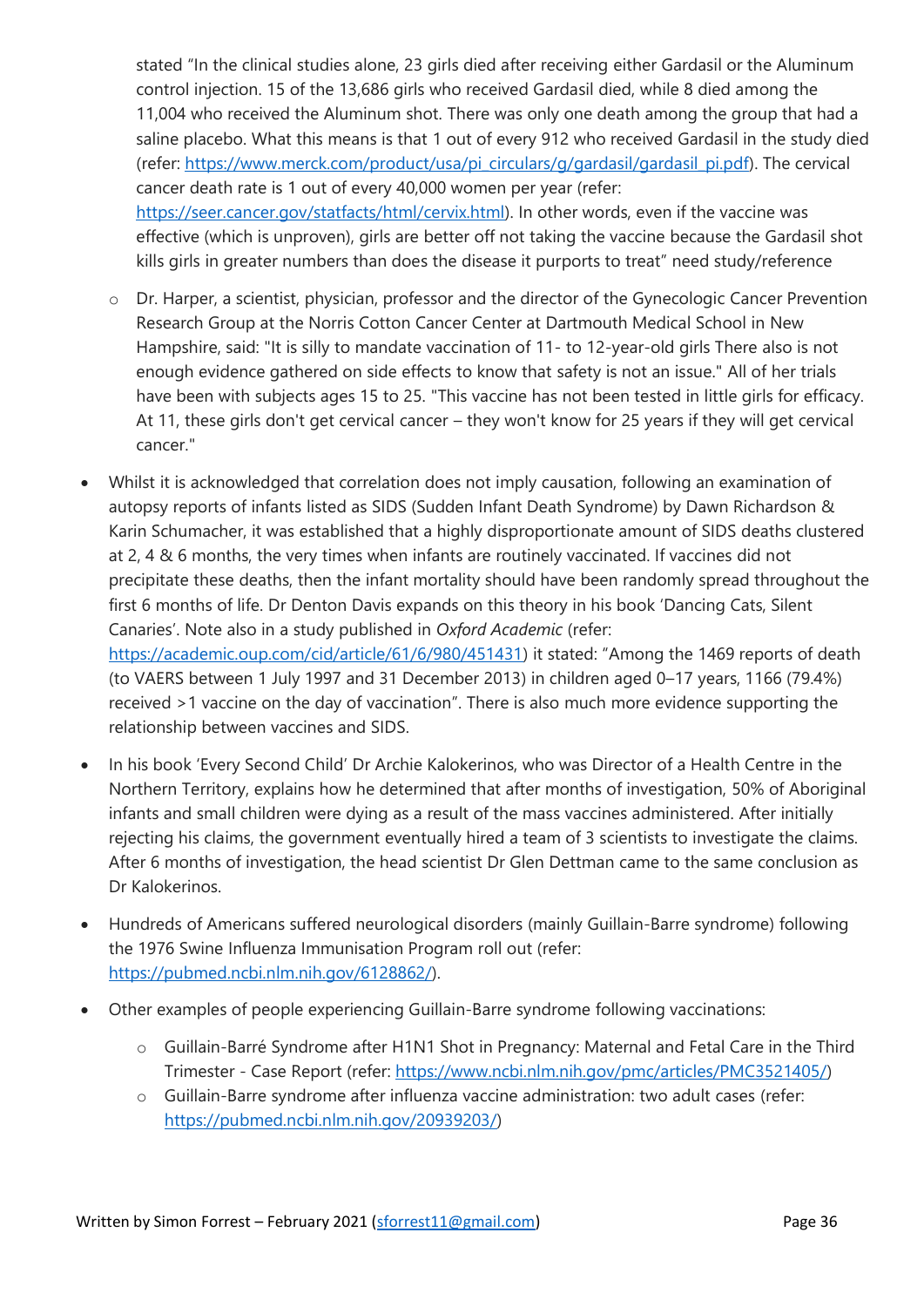- o Guillain-Barré syndrome after vaccination in United States: data from the Centers for Disease Control and Prevention/Food and Drug Administration Vaccine Adverse Event Reporting System (1990-2005) (refer: [https://pubmed.ncbi.nlm.nih.gov/19730016/\)](https://pubmed.ncbi.nlm.nih.gov/19730016/)
- o Guillain-Barré Syndrome Among Recipients of Menactra® Meningococcal Conjugate Vaccine - United States, June - July 2005 (refer:
- [https://www.cdc.gov/mmwr/preview/mmwrhtml/mm5440a6.htm\)](https://www.cdc.gov/mmwr/preview/mmwrhtml/mm5440a6.htm)
- o Guillain Barre' syndrome following recombinant hepatitis B vaccine and literature review (refer: [https://pubmed.ncbi.nlm.nih.gov/11075984/\)](https://pubmed.ncbi.nlm.nih.gov/11075984/)
- o Guillain-Barre Syndrome occurring after Rabies Vaccination (refer: [https://jpma.org.pk/article](https://jpma.org.pk/article-details/601?article_id=601)[details/601?article\\_id=601\)](https://jpma.org.pk/article-details/601?article_id=601)
- o Recurrent Guillain-Barré syndrome following influenza vaccine (refer: [https://pubmed.ncbi.nlm.nih.gov/566873/\)](https://pubmed.ncbi.nlm.nih.gov/566873/)
- An example of severe adverse reactions/injuries/death following pertussis vaccinations can be found in a German study published in 1977 (refer: [https://pubmed.ncbi.nlm.nih.gov/18670/\)](https://pubmed.ncbi.nlm.nih.gov/18670/). The abstract stated: "16 cases of neurological disease and/or death shortly after pertussis immunization are reported. Eight patients had convulsions, six with ensuing permanent defects. Severe polymyositis was observed in one case. Five infants died 12 h to 4 days after vaccination: two after acute encephalopathy and three in the form of a sudden unexpected death (SID)."
- In a paper published in *The Lancet* in 1995, they found that the measles vaccination had a link to inflammatory bowel diseases. Vaccinated people were 10 to 15 times more likely to contract ulcerative colitis and Chron's disease than unvaccinated people. (refer: [https://www.sciencedirect.com/science/article/abs/pii/S0140673695908161\)](https://www.sciencedirect.com/science/article/abs/pii/S0140673695908161)
- A recent study of first nations people in Western Canada shows that "Disseminated BCG (a vaccine created for tuberculosis) infection increases mortality among children with immunodeficiency disorders".
- In a paper published in the *Infectious Disease in Clinical Practice* in 1997, it showed that diabetes rates were significantly higher in countries where the BCG vaccine (administered for tuberculosis) was mandated compared to countries where it was not mandated (refer: [https://journals.lww.com/infectdis/Citation/1997/06070/The\\_Timing\\_of\\_Pediatric\\_Immunization\\_and\\_t](https://journals.lww.com/infectdis/Citation/1997/06070/The_Timing_of_Pediatric_Immunization_and_the_Risk.7.aspx) [he\\_Risk.7.aspx\)](https://journals.lww.com/infectdis/Citation/1997/06070/The_Timing_of_Pediatric_Immunization_and_the_Risk.7.aspx).
- A study published in the *Journal of Pediatric Endocrinology & Metabolism* showed that in the UK (over a 15 year period) that the incidence (in particular the rise and fall) of insulin dependent diabetes mellitus was directly proportional to the pertussis immunization coverage (refer: [https://www.degruyter.com/document/doi/10.1515/JPEM.2003.16.4.495/html\)](https://www.degruyter.com/document/doi/10.1515/JPEM.2003.16.4.495/html)
- Following the CDC mandating influenza vaccines for children in 2002 (in the USA), the number of influenza deaths of children under the age of 5 sky rocketed (by at least 700%) the following year compared to the previous years (refer to CDC Vital Statistics Reports covering years 1999 to 2003).
- In a paper published in ACNEM in 2004 (refer: [http://whale.to/vaccine/scheibner2004.pdf\)](http://whale.to/vaccine/scheibner2004.pdf) Dr Viera Scheibner reveals how stress-induced breathing patterns did not subside after 21 days following the vaccine administration and how it can lead to infant death. Several studies/papers are referenced within this article. Dr Scheibner also wrote a paper in 2001 about Shaken Baby Syndrome and how vaccines may play a role in this (refer: [http://www.medicalveritas.com/R0014.pdf\)](http://www.medicalveritas.com/R0014.pdf).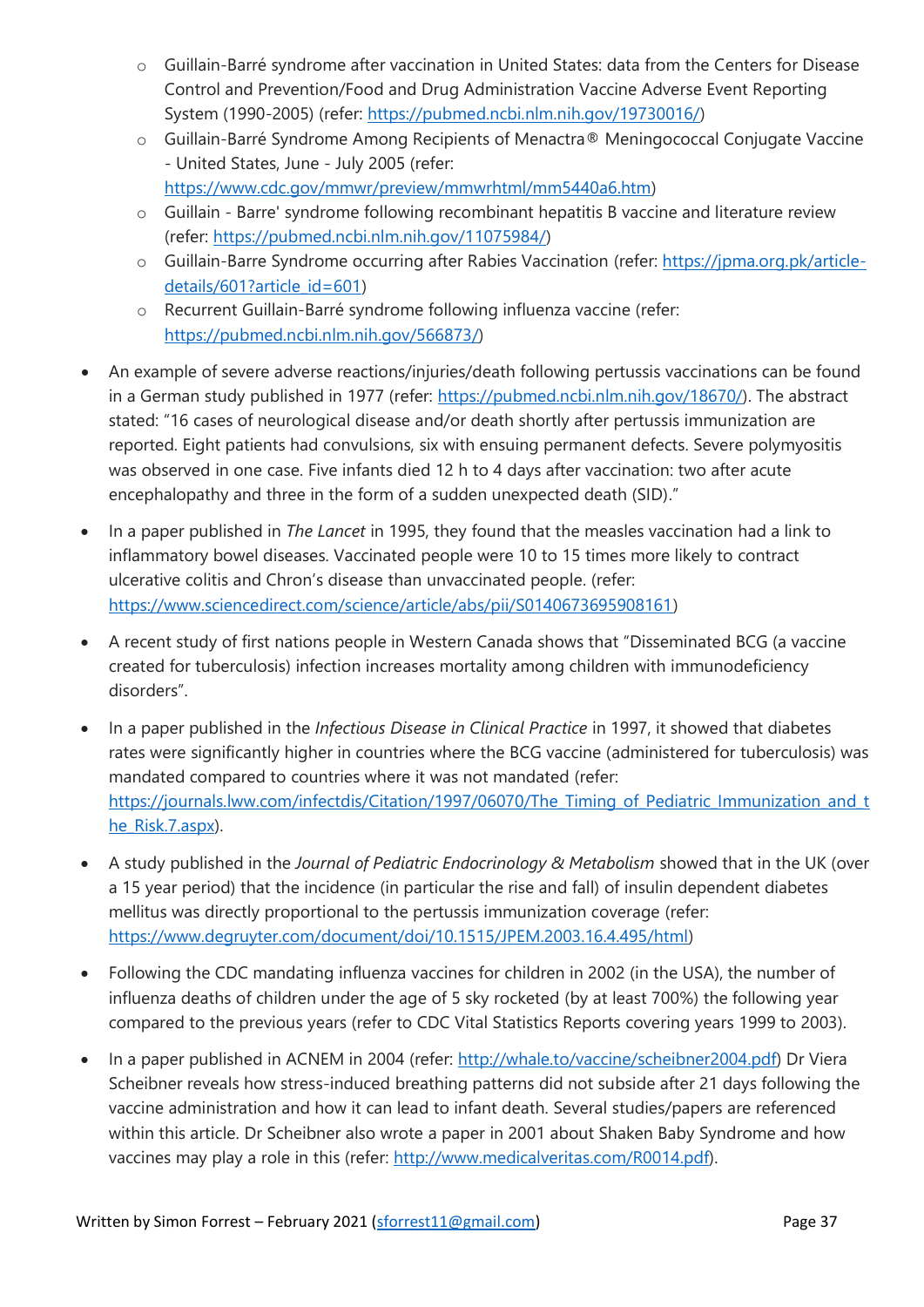- Studies reveal that vaccine antigens & adjuvants which cross the blood-brain barrier cause secretion of cytokines & chemokines. The release of cytokines cause confusions, language difficulties, disorientation, seizures, memory problems, somnolence, irritability, mood alterations, difficulty concentrating and varied behavioural problems. The microglia also release large quantities of glutamate & quinolinic acid, which are destructive to brain cells & their connecting process.
- In an abstract from a study in 2011 (refer: [https://pubmed.ncbi.nlm.nih.gov/21568886/\)](https://pubmed.ncbi.nlm.nih.gov/21568886/) it states: "Experimental research, however, clearly shows that aluminum adjuvants have a potential to induce serious immunological disorders in humans. In particular, aluminum in adjuvant form carries a risk for autoimmunity, long-term brain inflammation and associated neurological complications and may thus have profound and widespread adverse health consequence"
- In an abstract from a study again in 2011 (refer: [https://pubmed.ncbi.nlm.nih.gov/22099159/\)](https://pubmed.ncbi.nlm.nih.gov/22099159/) it states: "Our results show that: (i) children from countries with the highest ASD prevalence appear to have the highest exposure to Al from vaccines; (ii) the increase in exposure to Al adjuvants significantly correlates with the increase in ASD prevalence in the United States observed over the last two decades (Pearson r=0.92, p<0.0001); and (iii) a significant correlation exists between the amounts of Al administered to preschool children and the current prevalence of ASD in seven Western countries, particularly at 3-4 months of age (Pearson r=0.89-0.94, p=0.0018-0.0248)"
- In a paper published in 2011 (refer: [https://pubmed.ncbi.nlm.nih.gov/21568886/\)](https://pubmed.ncbi.nlm.nih.gov/21568886/), the authors studied the effects of aluminium adjuvants in vaccines. A few years prior to this, one of the authors, Dr Shaw, did a study looking at the effects of aluminium hydroxide on mice (doses were equivalent to same volume to bodyweight ratio as children receive). The results showed substantial neurodegeneration and loss of motor function in the mice.
- In 2008 Dr Russell Blaylock wrote an article entitled 'The danger of excessive vaccination during brain development: the case for a link to Autism Spectrum Disorders (ASD)' (refer: [https://www.semanticscholar.org/paper/The-danger-of-excessive-vaccination-during-brain-a-](https://www.semanticscholar.org/paper/The-danger-of-excessive-vaccination-during-brain-a-Blaylock/76e17c19387edf1d9e9c66604da2d99dbe798ada)[Blaylock/76e17c19387edf1d9e9c66604da2d99dbe798ada\)](https://www.semanticscholar.org/paper/The-danger-of-excessive-vaccination-during-brain-a-Blaylock/76e17c19387edf1d9e9c66604da2d99dbe798ada) in which he makes a compelling case for the link based on the neurological and medical research. In regards to administration of multiple vaccines, Dr Russel Blaylock warns that "multiple studies have shown conclusively that such a practice can lead to severe injury to the brain by numerous mechanisms.
- In 2008, Dr Paul King and Gary Goldman published an article entitles 'Key realities about autism, vaccines, vaccine-injury compensation, Thimerosal, and autism-related research' (refer: https://www.researchgate.net/publication/228357505 Key realities about autism vaccines vaccineinjury compensation Thimerosal and autism-related research) which discusses "the propaganda dispensed by public health care and vaccine apologists". It states "Such propaganda often relies on half-truths and/or superficially logical, but foundationally flawed, phrasing. However, this propaganda is fundamentally flawed and based on pseudo-science or non-reviewable statistical studies of medical records, where, contrary to ethical science, the study design, data selection/rejection criteria, exact approach used to evaluate the data, and/or the original data set itself is kept confidential making independent evaluation/verification of the published findings impossible"
- In August 2020, after a court challenge questioning the scientific support behind the claim that "vaccines do not cause autism," the Centers for Disease Control & Prevention (CDC) removed that headline from its website. They were asked to show studies that proved no link between autism and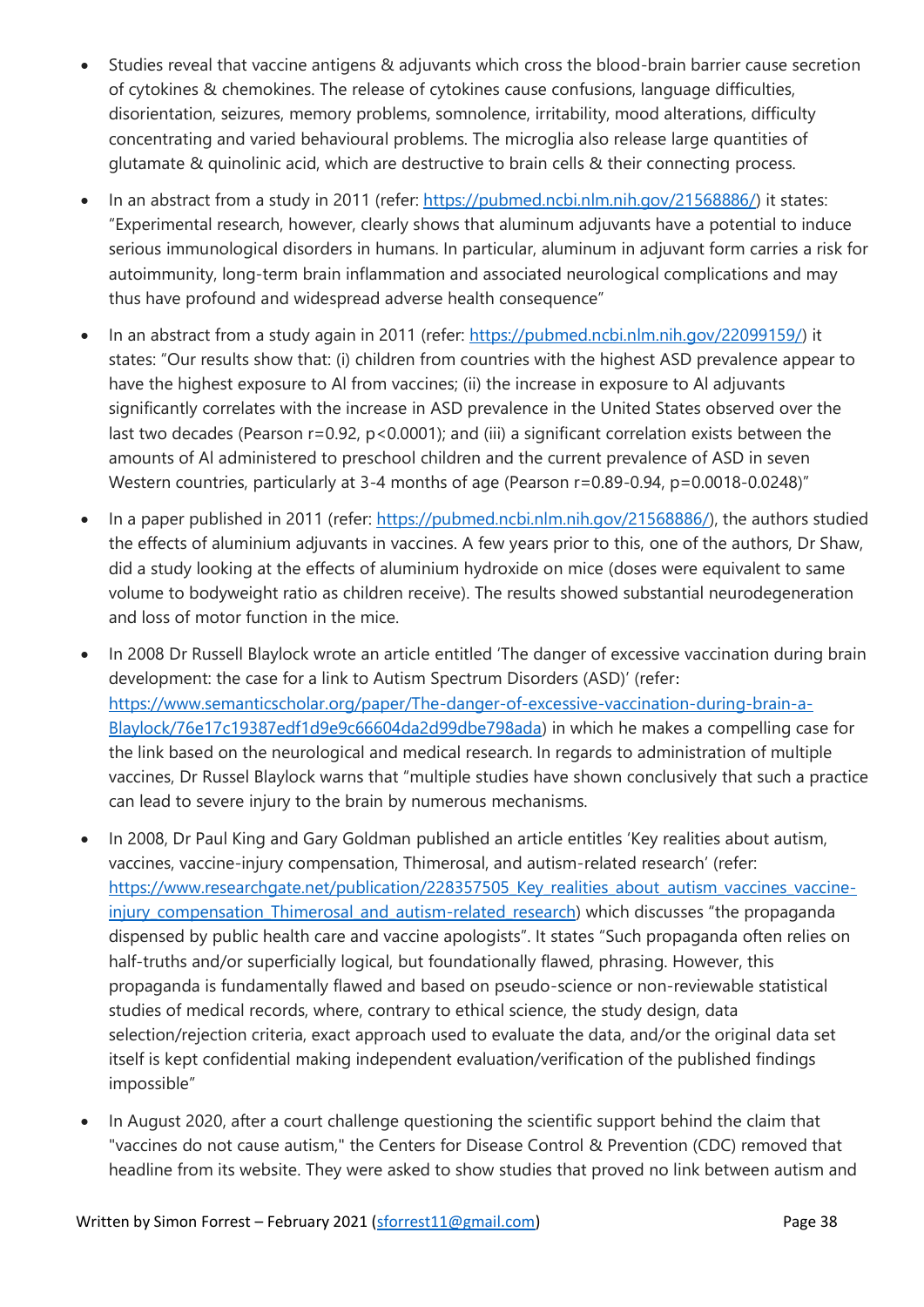the first 6 vaccinations children receive in the USA (Hep B, RV, DTaP, Hib, PCV13 and IPV). They could only provide 2 after claiming they had thousands of studies. One of these two was actually just paper which asked what research has been done around the world to decide whether the DTAP vaccine causes/doesn't cause autism. The conclusion was that there had never been a single study to prove or disprove a connection between DTAP and autism. The second one, which looked at antigen loads, could not disprove the connection between autism and the vaccine (note more parents say the DTAP causes the symptoms of autism in their children than any other vaccine).

- In 2014 the FDA helped develop a dengue vaccine called Dengvaxia. They ignored signs that the vaccine could exacerbate the effects of contracting the wild virus and sent the vaccine to the Philippines. The program was stopped when Sanofi Pasteur advised the government that the vaccine could put previously uninfected people at a somewhat higher risk of a severe case of dengue fever. Many hundreds of thousands of kids received the vaccine and when the wild dengue came through, many of these vaccinated kids got extremely sick and many died (reports ranging from 130 to 600). A prominent pediatrician and medical researcher in the Philippines was indicted over this (refer: [https://www.sciencemag.org/news/2019/04/dengue-vaccine-fiasco-leads-criminal-charges](https://www.sciencemag.org/news/2019/04/dengue-vaccine-fiasco-leads-criminal-charges-researcher-philippines)[researcher-philippines\)](https://www.sciencemag.org/news/2019/04/dengue-vaccine-fiasco-leads-criminal-charges-researcher-philippines)
- Whilst we will never be able to ascertain exact numbers, many physicians have been quoted as saying that thousands, if not millions, of parents have reported complete changes in their children directly following vaccination shots. Their observations include initial seizures/convulsions, significantly reduced vocabulary (e.g. from 100 words to almost zero), not being able to walk, inconsolably crying, significantly reduced eye contact/awareness, not wanting to make contact or be touched, banging their heads against the walls, regressing to diapers/nappies after previously being toilet trained, etc. I have also personally met a number of parents who have expressed these exact same observations.
- GreenMedInfo.com has collected over 300 pages of study abstracts (refer: https://www.greenmedinfo.com/sites/default/files/gpub\_58635\_anti\_therapeutic\_action\_vaccination [all.pdf\)](https://www.greenmedinfo.com/sites/default/files/gpub_58635_anti_therapeutic_action_vaccination_all.pdf) culled directly from the National Library of Medicine's [pubmed.gov](https://www.ncbi.nlm.nih.gov/pubmed/?term=vaccine) bibliographic database on the wide-ranging adverse health effects linked to vaccines in the today's schedule ([over 200 distinct](http://www.greenmedinfo.com/anti-therapeutic-action/vaccination-all)  [adverse effects, including death\)](http://www.greenmedinfo.com/anti-therapeutic-action/vaccination-all), as well as numerous studies related to vaccine contamination, and vaccine failure in highly vaccine compliant populations.
- More studies can be found in the Science Library section of The Children's Health Defense website (refer: [https://childrenshealthdefense.org/research-database/\)](https://childrenshealthdefense.org/research-database/).
- On Neil Miller's website <http://www.thinktwice.com/> there are also hundreds of studies (some may overlap with previous studies mentioned above) that:
	- o identify risks associated with aluminum-containing vaccines.
	- o provide evidence of a link between vaccines and autism
	- o confirmed a link between vaccinations and higher rates of cancer
	- o provide evidence that childhood vaccines significantly increase the risk of developing type 1 diabetes
	- o demonstrate hearing and vision loss and other conditions resulting from the Hep B vaccine
	- o show the risks associated with the influenza vaccine
	- o provide evidence that vaccines containing mercury significantly increase the risk of developmental delay, speech and sleep disorders, mental retardation and autism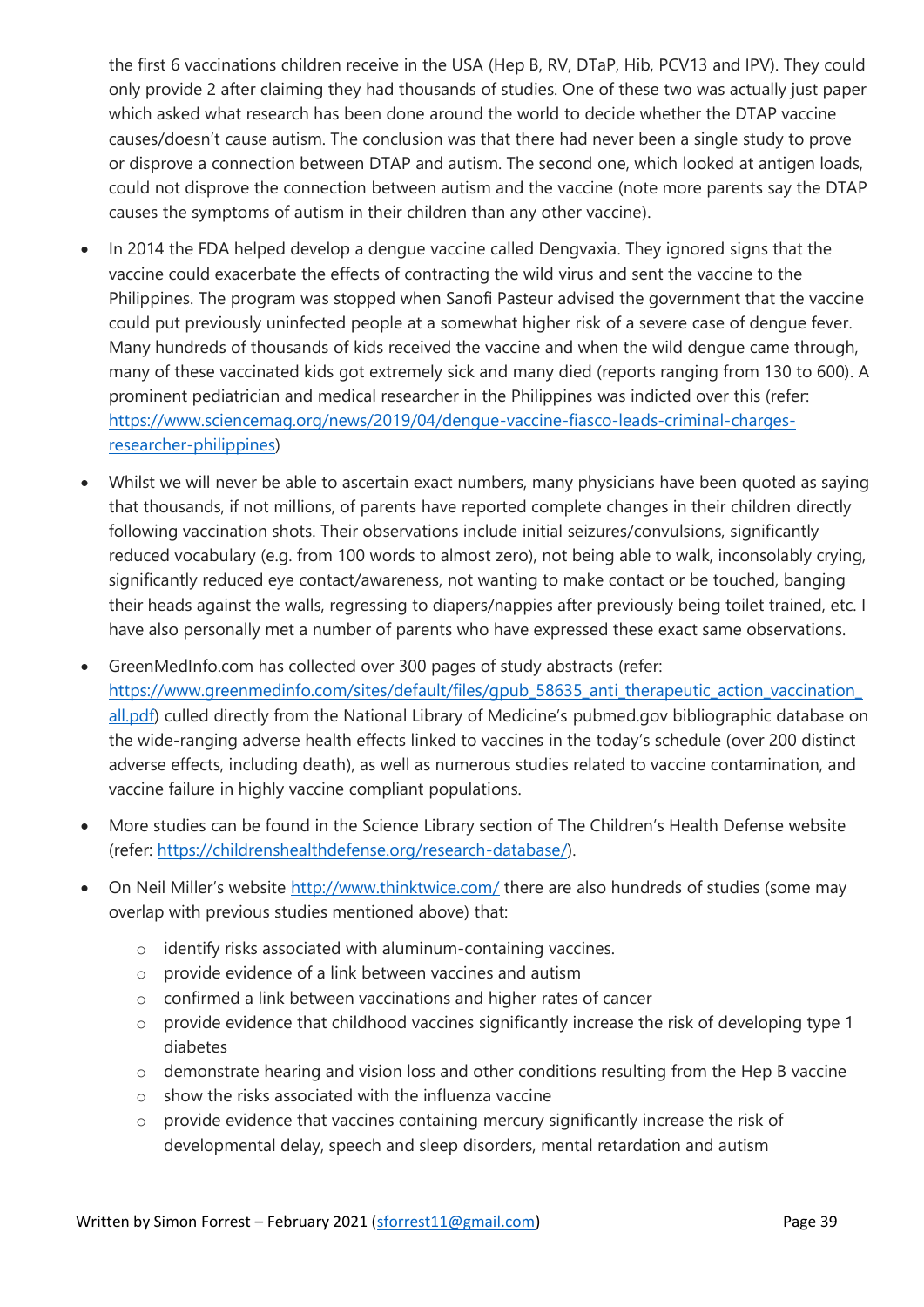- o demonstrate risks associated with the MMR vaccine & Mumps vaccine (no longer available as a single vaccine)
- o show links between vaccines and neurological disorders, including: alterations to the nervous system, autism, demyelination, seizures, convulsions, epilepsy, brain swelling and other neurological complications.
- o demonstrate how polio vaccine injections caused paralytic polio, provide evidence of links between the polio vaccine and cancer, the polio vaccine and AIDS, and new virulent strains of polio that have arisen from the polio vaccine
- o illustrate the hazards associated with the rubella vaccine
- \*\* The majority of these studies are referenced in the back of this paper (page numbers 58 to 72).
- Refer to various interviews, articles, videos, documentaries, books, websites and podcasts listed on pages 55 to 57 for more information on vaccine safety.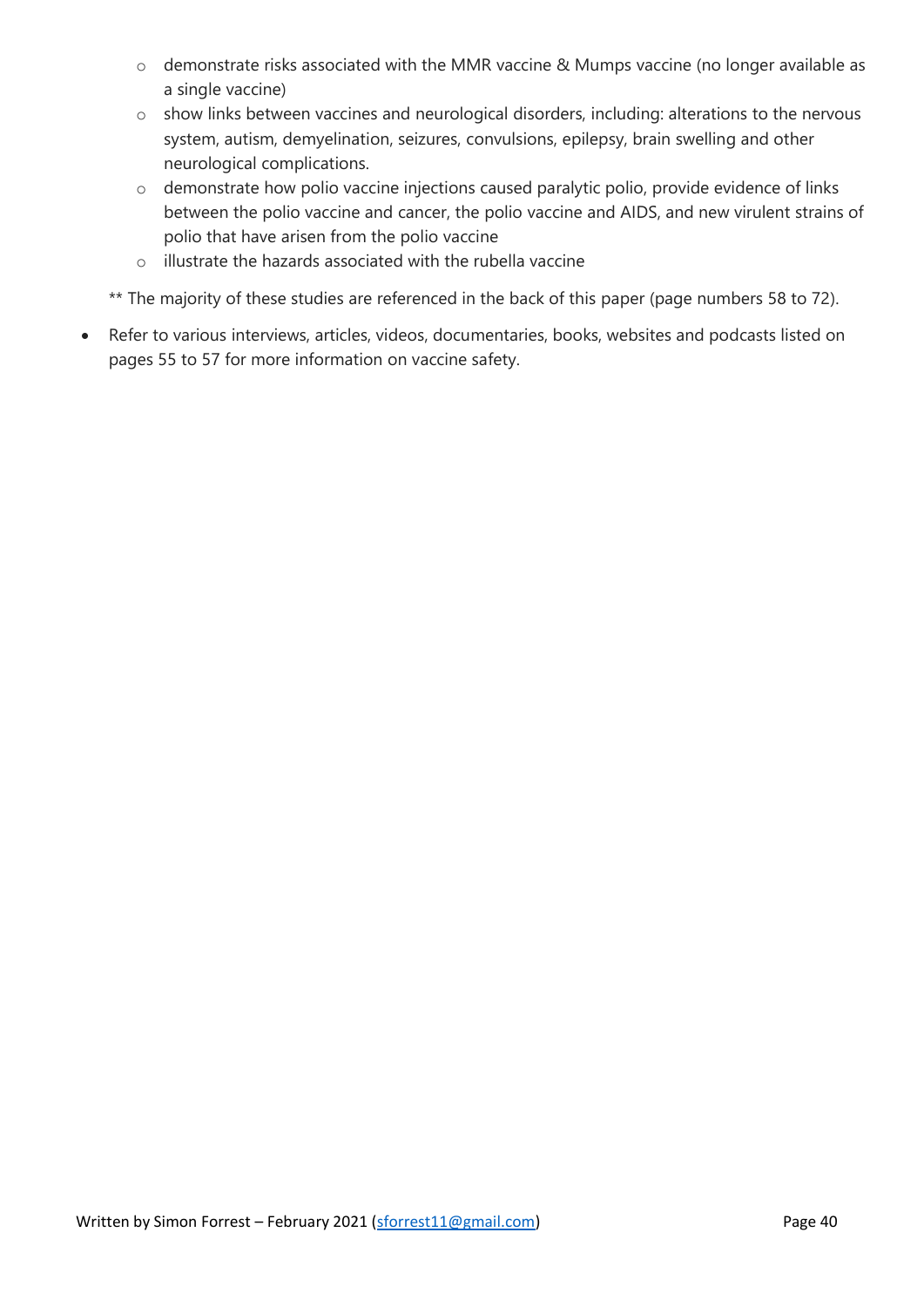# **Vaccine Inserts – Ingredients, Warnings, Precautions & Adverse Effects**

- Vaccine inserts can be found at [https://www.vaccinesafety.edu/package\\_inserts.htm](https://www.vaccinesafety.edu/package_inserts.htm) or generally by visiting the website of each manufacturer.
- Vaccine ingredients can be found on the inserts, or for quick reference, the following link can be used: [https://www.cdc.gov/vaccines/pubs/pinkbook/downloads/appendices/b/excipient-table-2.pdf.](https://www.cdc.gov/vaccines/pubs/pinkbook/downloads/appendices/b/excipient-table-2.pdf)
- Vaccine Ingredients of Concern Are:
	- o Aluminum: Can cause bone, bone marrow and brain degeneration.
	- o Ammonium Sulphate: Suspected gastrointestinal, liver, nerve and respiratory system poison
	- o Animal, Bacterial & Viral DNA: Can be incorporated into the recipient's DNA and cause unknown genetic mutation
	- o Beta-Propiolactone: Known to cause cancer, suspected gastrointestinal, liver, skin and sense organ poison
	- o Formaldehyde: Major constituent of embalming fluid. Linked to various cancers.
	- o Gelatin: Produced from selected pieces of calf and cattle skin, cattle bones, pork skin. Known to cause anaphylactic reactions
	- o Gentamicin Sulphate and Polymyxin B (Antibiotic): Can cause allergic reactions.
	- o Glutaraldehyde: Causes birth defects in animals.
	- o Human & Animal Cells: Human cells from aborted fetuses and human albumin; pig blood, horse blood, rabbit brain, guinea pig, dog kidney, cow heart, monkey kidney, chick embryo, chicken egg, duck egg, calf serum, sheep's blood, etc
	- o Latex Rubber: Can cause life-threatening allergic reactions
	- o Mercury (Thimersol): A well‐documented neurotoxin. Is still in the multi‐dose flu vaccines throughout the world (but has been removed or reduced in concentration in many vaccines)
	- o Micro-Organisms: Live and killed viruses and bacteria
	- o Monosodium Glutamate: A neurotoxin. Linked to various cancers. Known to cause metabolic disturbances (e.g. diabetes), seizures and other neurologic disorders
	- o Neomycin Sulphate (Antibiotic): Interferes with B6 absorption which can lead to epilepsy and mental retardation. Allergic reactions can range from mild to life threatening
	- o Phenol/Phenoxyethanol (2-PE): Used in antifreeze. Toxic to call cells and capable of disabling the immune system's primary response mechanism.
	- o Polysorbate 80: Known to cause cancer and infertility in animals.
	- o Tri(N) Butylphosphate: Suspected kidney and nerve poison.
- According to a report by The Children's Health Defense (refer: [https://childrenshealthdefense.org/news/read-the-fine-print-part-two-nearly-400-adverse-reactions](https://childrenshealthdefense.org/news/read-the-fine-print-part-two-nearly-400-adverse-reactions-listed-in-vaccine-package-inserts/)[listed-in-vaccine-package-inserts/\)](https://childrenshealthdefense.org/news/read-the-fine-print-part-two-nearly-400-adverse-reactions-listed-in-vaccine-package-inserts/) there are just under 400 adverse events, many of them potentially lethal, listed on manufacturers' inserts. And there are 175 injuries that The Institute of Medicine has said they think they are coming from vaccines.
- An example of the warnings, precautions and adverse reactions associated with vaccines can be found on the insert for **Merck's MMR II vaccine**:
	- o Warnings & Precautions:
		- 5.1 Febrile Seizure There is a risk of fever and associated febrile seizure in the first 2 weeks following immunization with M-M-R II vaccine. For children who have experienced a previous febrile seizure (from any cause) and those with a family history of febrile seizures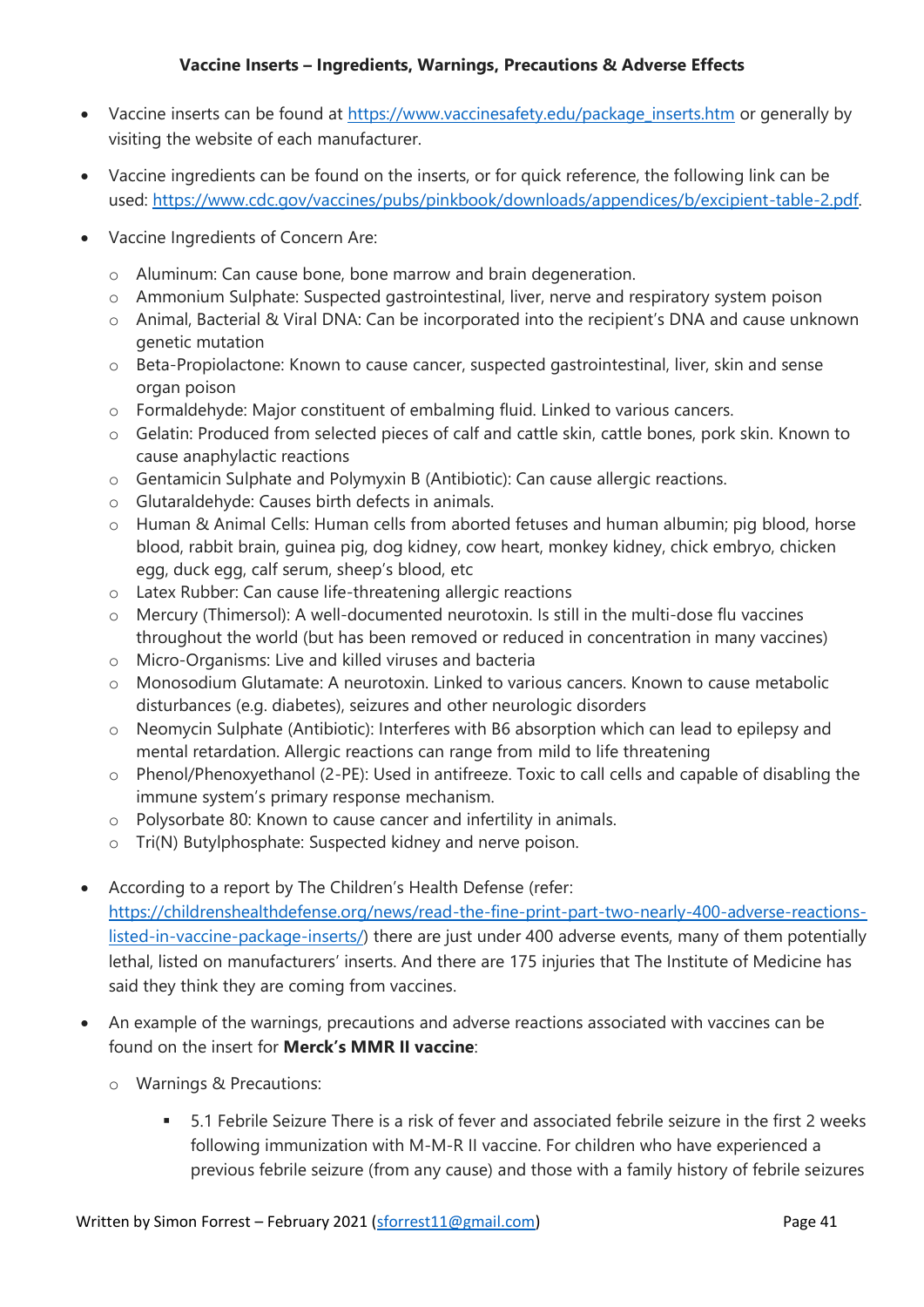there is a small increase in risk of febrile seizure following receipt of M-M-R II vaccine [see Adverse Reactions (6)].

- 5.2 Hypersensitivity to Eggs Individuals with a history of anaphylactic, anaphylactoid, or other immediate reactions (e.g., hives, swelling of the mouth and throat, difficulty breathing, hypotension, or shock) subsequent to egg ingestion may be at an enhanced risk of immediate-type hypersensitivity reactions after receiving M-M-R II vaccine. The potential risks and known benefits should be evaluated before considering vaccination in these individuals.
- 5.3 Thrombocytopenia Transient thrombocytopenia has been reported within 4-6 weeks following vaccination with measles, mumps and rubella vaccine. Carefully evaluate the potential risk and benefit of vaccination in children with thrombocytopenia or in those who experienced thrombocytopenia after vaccination with a previous dose of measles, mumps, and rubella vaccine {6-8} [see Adverse Reactions (6)].
- 5.4 Family History of Immunodeficiency Vaccination should be deferred in individuals with a family history of congenital or hereditary immunodeficiency until the individual's immune status has been evaluated and the individual has been found to be immunocompetent.
- 5.5 Immune Globulins and Transfusions Immune Globulins (IG) and other blood products should not be given concurrently with M-M-R II [see Drug Interactions (7.2)]. These products may contain antibodies that interfere with vaccine virus replication and decrease the expected immune response. The Advisory Committee on Immunization Practices (ACIP) has specific recommendations for intervals between administration of antibody containing products and live virus vaccines.
- o Adverse Reactions:
	- **•** The following adverse reactions include those identified during clinical trials or reported during post approval use of M-M-R II vaccine or its individual components. Body as a Whole Panniculitis; atypical measles; fever; syncope; headache; dizziness; malaise; irritability. Cardiovascular System Vasculitis. Digestive System Pancreatitis; diarrhea; vomiting; parotitis; nausea. Hematologic and Lymphatic Systems Thrombocytopenia; purpura; regional lymphadenopathy; leukocytosis. Immune System Anaphylaxis, anaphylactoid reactions, angioedema (including peripheral or facial edema) and bronchial spasm. Musculoskeletal System Arthritis; arthralgia; myalgia. Nervous System Encephalitis; encephalopathy; measles inclusion body encephalitis (MIBE) subacute sclerosing panencephalitis (SSPE); Guillain-Barré Syndrome (GBS); acute disseminated encephalomyelitis (ADEM); transverse myelitis; febrile convulsions; afebrile convulsions or seizures; ataxia; polyneuritis; polyneuropathy; ocular palsies; paresthesia. Respiratory System Pneumonia; pneumonitis; sore throat; cough; rhinitis. Skin Stevens-Johnson syndrome; acute hemorrhagic edema of infancy; Henoch-Schönlein purpura; erythema multiforme; urticaria; rash; measles-like rash; pruritus; injection site reactions (pain, erythema, swelling and vesiculation). Special Senses — Ear Nerve deafness; otitis media. Special Senses — Eye Retinitis; optic neuritis; papillitis; conjunctivitis. Urogenital System Epididymitis; orchitis.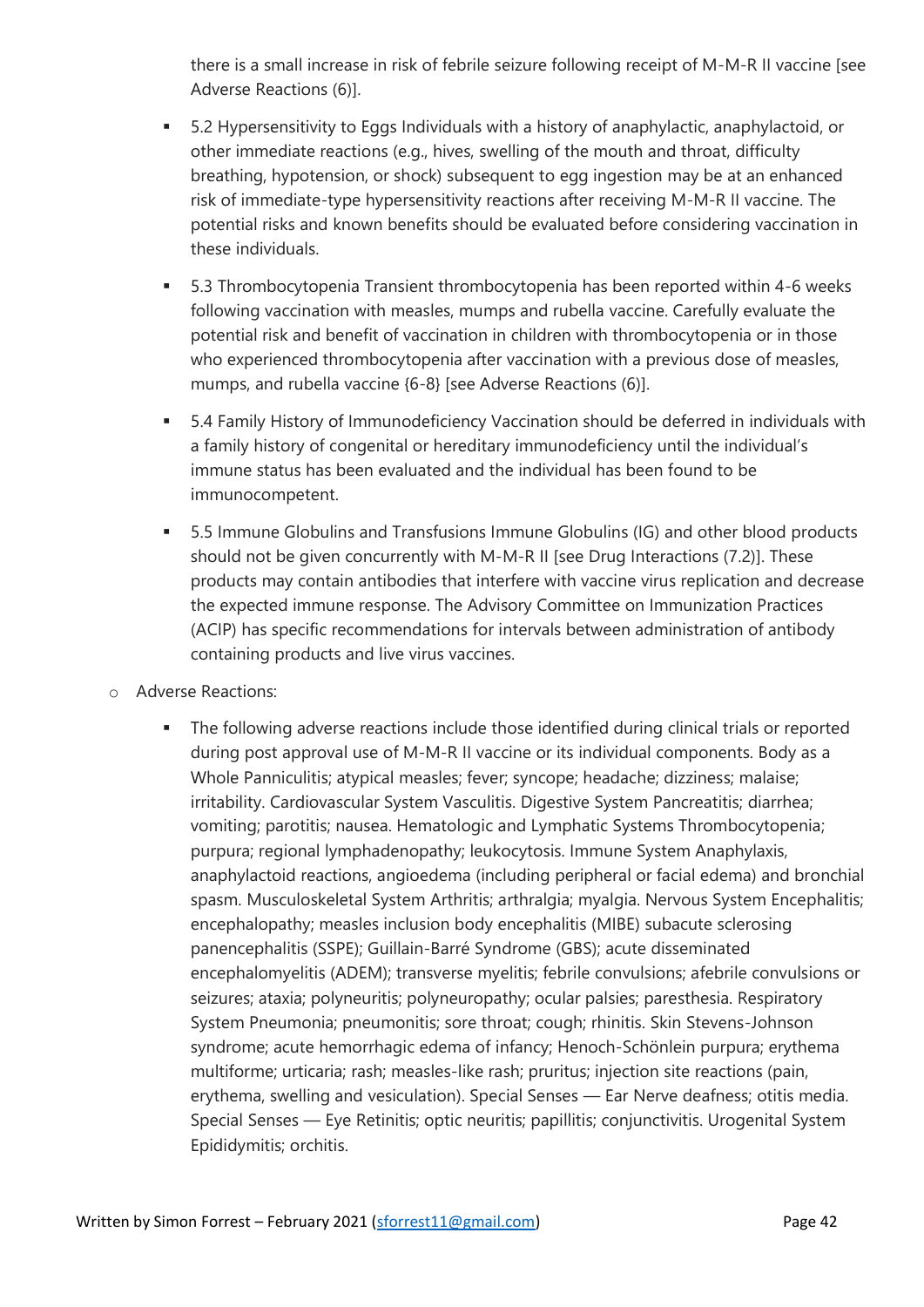# **Comparison of Vaccinated Versus Unvaccinated People:**

- Government organisations have never conducted or published studies relating to vaccinated versus non vaccinated people.
- In response to a FOIA request, on July 29th 2020, after months of false claims and objections, the CDC finally conceded that it could not find a single study comparing health outcomes between vaccinated and unvaccinated children and that it "has not conducted a study of health outcomes in vaccinated vs unvaccinated populations."
- A [pilot study](http://archive.is/PwUrN) (refer:<https://archive.is/PwUrN> or [https://oatext.com/Pilot-comparative-study-on-the](https://oatext.com/Pilot-comparative-study-on-the-health-of-vaccinated-and-unvaccinated-6-to-12-year-old-U-S-children.php#gsc.tab=0)[health-of-vaccinated-and-unvaccinated-6-to-12-year-old-U-S-children.php#gsc.tab=0\)](https://oatext.com/Pilot-comparative-study-on-the-health-of-vaccinated-and-unvaccinated-6-to-12-year-old-U-S-children.php#gsc.tab=0) of 666 home schooled six to 12-year-olds from four American states published on April 27th 2017 in the [Journal of](http://www.oatext.com/Journal-of-Translational-Science-JTS.php)  [Translational Sciences,](http://www.oatext.com/Journal-of-Translational-Science-JTS.php) compared 261 unvaccinated children with 405 partially or fully vaccinated children, and assessed their overall health based on their mothers' reports of vaccinations and physician-diagnosed illnesses. The results were that vaccinated children were:
	- o over four-fold more likely to be diagnosed on the Autism Spectrum (OR 4.3)
	- o 30-fold more likely to be diagnosed with allergic rhinitis (hay fever) than non-vaccinated children
	- o 22-fold more likely to require an allergy medication than unvaccinated children
	- o over five-fold more likely to be diagnosed with a learning disability than unvaccinated children (OR 5.2)
	- $\circ$  340 percent more likely to be diagnosed with Attention Deficit Hyperactivity Disorder than unvaccinated children (OR 4.3)
	- o 5.9-fold more likely to have been diagnosed with pneumonia than unvaccinated children
	- o 3.8-fold more likely to be diagnosed with middle ear infection (otitis media) than unvaccinated children (OR 3.8)
	- o 700 percent more likely to have had surgery to insert ear drainage tubes than unvaccinated children (OR 8.1)
	- o 2.4-fold more likely to have been diagnosed with any chronic illness than unvaccinated children
- A privately financed national study in the Netherlands in 2004 showed that vaccinated children, compared to unvaccinated children, were significantly much more likely to develop the following symptoms/conditions: fevers, ear infections, throat inflammation, aggressive behaviour, convulsions/collapse, the need for antibiotics, frequency of crying, general sickness, eczema, asthma/chronic lung disease, allergic reactions, difficulty sleeping. (refer: [http://www.thinktwice.com/Dutch.pdf\)](http://www.thinktwice.com/Dutch.pdf)
- A study published in *SAGE Journals* (refer: [https://journals.sagepub.com/doi/10.1177/2050312120925344\)](https://journals.sagepub.com/doi/10.1177/2050312120925344) concluded ""In this study, which only allowed for the calculation of unadjusted observational associations, higher ORs were observed within the vaccinated versus unvaccinated group for developmental delays, asthma and ear infections. Further study is necessary to understand the full spectrum of health effects associated with childhood vaccination."
- A study published in MDPI (refer<https://www.mdpi.com/1660-4601/17/22/8674> ) titled 'Relative Incidence of Office Visits & Cumulative Rates of Billed Diagnosis Along The Axis of Vaccination' involving 2,763 vaccinated kids and 561 unvaccinated kids clearly demonstrated that the vaccinated children, compared with unvaccinated children, were significantly more likely to be diagnosed with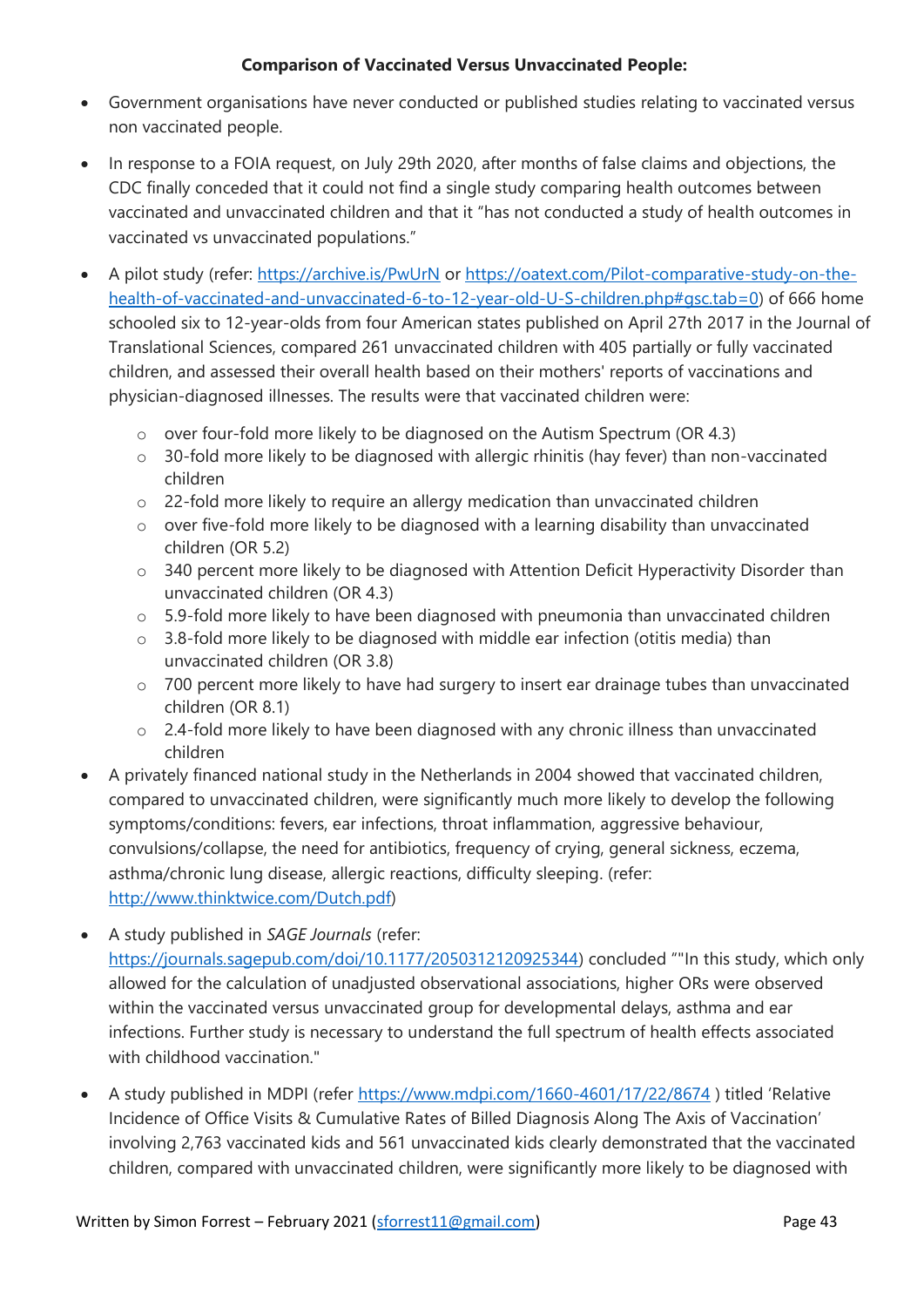ADHD, allergic rhinitis, anemia, asthma, behavioural issues, breathing issues, dermatitis, ear pain/disorders, eczema, eye disorders, general infections, lung infections, otitis media, respiratory infections and urticaria.

- The Cal-Oregon project sponsored by Generation Rescue surveyed parents of vaccinated vs. unvaccinated U.S. children (the link to this website/study is no longer available). Of the 17,674 children included in the survey, the results showed:
	- o Vaccinated children had 120% more asthma
	- o Vaccinated boys had 317% more ADHD
	- o Vaccinated boys had 185% more neurologic disorders
	- o Vaccinated boys had 146% more autism
- There is an ongoing study in Germany that compares the long-term health of 17,641 vaccinated children with that of 15,320 unvaccinated children (refer: <http://webenz.com/vaccine-safety-trials/>). <https://www.vaccineinjury.info/survey/results-unvaccinated/results-illnesses.html> ). The study shows that vaccinated children are:
	- o twice as likely to have allergies
	- o 7 times more likely to have asthma/chronic bronchitis
	- o 3 and half times more likely to have hayfever
	- o 3.8 times more likely to have Hyperactivity
	- o 19 times more likely to have an Autoimmune disorder
	- o 10 times as likely to have skoliosis
	- o 11 times as likely to have Epilepsy/Seizures
	- o twice as likely to have migranes
	- o 2.5 times more likely to have Autism
- The conclusion of a studies in 2017 [\(www.pubmed.ncbi.nlm.nih.gov/28188123/\)](http://www.pubmed.ncbi.nlm.nih.gov/28188123/) and 2018 (refer: [https://pubmed.ncbi.nlm.nih.gov/29616207/\)](https://pubmed.ncbi.nlm.nih.gov/29616207/) found that over the past 40 years, 6-35 months old DTP-vaccinated children in Guinea-Bissau tended to have much higher mortality than DTPunvaccinated children. All studies of the introduction of DTP have found increased overall mortality.
- In 1992, IAS conducted a survey on the health and vaccination status of New Zealand children. The results overwhelming showed that unvaccinated children suffer far less from chronic childhood conditions than vaccinated children (refer: [https://mednat.news/vaccini/dannivacc\\_study.pdf\)](https://mednat.news/vaccini/dannivacc_study.pdf).
- Between the late 1800's and early 1900's, the chickenpox fatality rate in Leicester (UK), where vaccinations were stopped being administered from 1882, was considerably lower than the rest of England and all other countries (refer: [https://childhealthsafety.files.wordpress.com/2009/02/vaccines-did-not-save-us-e28093-2-centuries](https://childhealthsafety.files.wordpress.com/2009/02/vaccines-did-not-save-us-e28093-2-centuries-of-official-statistics.pdf)[of-official-statistics.pdf](https://childhealthsafety.files.wordpress.com/2009/02/vaccines-did-not-save-us-e28093-2-centuries-of-official-statistics.pdf) )
- Anecdotally and through different medians (i.e. forums, groups, social media posts, etc) thousands of parents all around the world have reported how their unvaccinated kid(s) have been so much more healthier than their vaccinated kids, and/or how their partially vaccinated kids have been healthier than their fully vaccinated kids. I have personally met and spoken with countless parents who have expressed this exact same experience. Keep in mind almost 100% of these parents started out as pro vaccine advocates.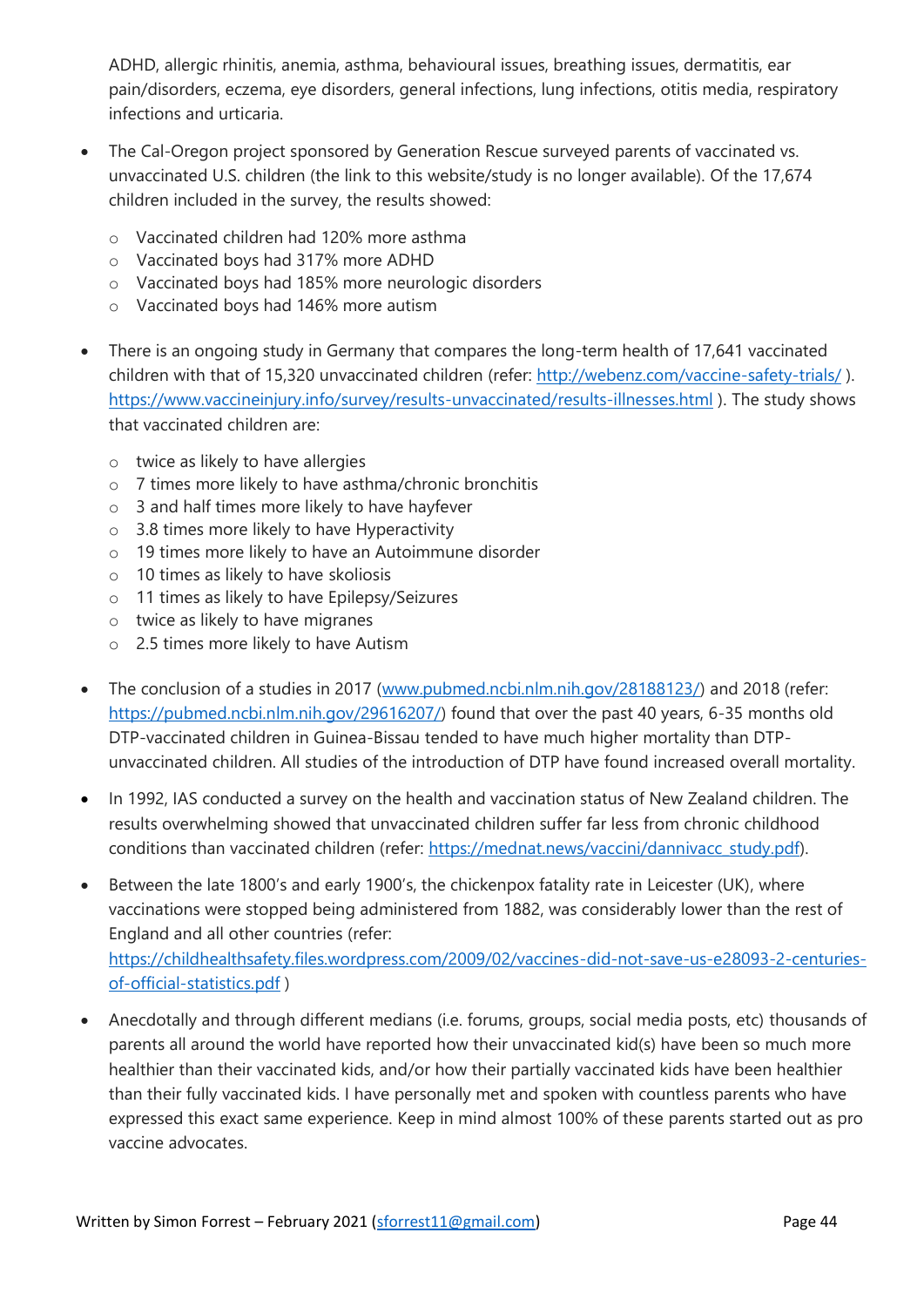# **Evidence of Contamination in Vaccines**

- In the book 'Fear Of The Invisible' by Janine Roberts published in 2008, the abstract for the chapter entitled 'The Dangerous Impurities of Vaccines' stated "In 1998 & 1999, scientists representing the World Health Organisation (WHO) met with senior vaccine regulatory scientists of the USA and UK at the National Institutes of Health (NIH) to discuss the safety of the manufacturing methods employed to produce vaccines. All the experts that spoke expressed grave concern over the safety of the manufacturing process currently employed to make licensed vaccines. It was reported that the vaccines could not be purified, were "primitive", made on "crude materials" and the manufacturers could not meet lowered government standards. WHO specialists reported the widespread and continuing presence in the MMR vaccine of chicken leukosis virus. Other spoke about the presence of various other viruses, toxins, foreign proteins, enzymes and possible prions and oncogenes. It was reported that the polio vaccine had sometimes contained more monkey viruses than polio viruses. Grave concerns were expressed about the level of foreign residual DNA and RNA contaminating the vaccines. It was feared that this could be causing caners and autoimmune diseases (refer: [http://www.medicalveritas.com/images/00197.pdf\)](http://www.medicalveritas.com/images/00197.pdf).
- In 1959, Bernice Eddy—a government scientist working in biologics at the National Institutes of Health (NIH)—discovered that polio vaccines being administered throughout the world contained an infectious agent capable of causing cancer.1 When Eddy attempted to report her findings and halt production of the contaminated polio vaccines, her government superiors barred her from publicly revealing the problem. Instead, they took away her lab and equipment, and she was demoted. It was not until the following year, 1960, that two Merck scientists, Dr. Maurice Hilleman and Dr. Benjamin Sweet, published findings concluding that all three types of Sabin's live oral polio vaccine were contaminated with a "hitherto undetectable" monkey virus that they named simian virus 40 (SV40). The contamination was the direct result of using rhesus monkey kidney cells to make the vaccines. Further research proved that SV40 was also present in Salk's injectable IPV vaccine when the microbes survived the formaldehyde "killing" process. In 1996, Michele Carbone, a molecular pathologist at Loyola University Medical Center, was able to detect SV40 in 38 percent of patients with bone cancer and in 58 percent of those with mesothelioma, a deadly type of lung cancer. By April 2001, sixty-two papers from thirty laboratories around the world had reported SV40 in human tissues and tumors, including pituitary and thyroid cancers. Dr. Hilleman later admitted on tape that Merck knew that the vaccines were contaminated but continued to dispense them to the public anyway.
- In 2018, Italian researchers tested the Infranix Hexa vaccine and found that: "Not only vaccine antigens have been not detected, there were also 65 signs of chemical contaminants of which only 35% is known, there are among these various processing residues and cross-contaminations from other manufacturing lines, and their identification will be checked during the second level of the analytical study (ie with standard controls). 7 chemical toxins among these signals have also been identified, probably deriving from chemical contaminants of the manufacturing process or other manufacturing lines at the vaccine manufacturing site..." (refer: [https://www.corvelva.it/en/speciale](https://www.corvelva.it/en/speciale-corvelva/vaccinegate-en/initial-results-on-infanrix-hexa-chemical-composition.html)[corvelva/vaccinegate-en/initial-results-on-infanrix-hexa-chemical-composition.html\)](https://www.corvelva.it/en/speciale-corvelva/vaccinegate-en/initial-results-on-infanrix-hexa-chemical-composition.html)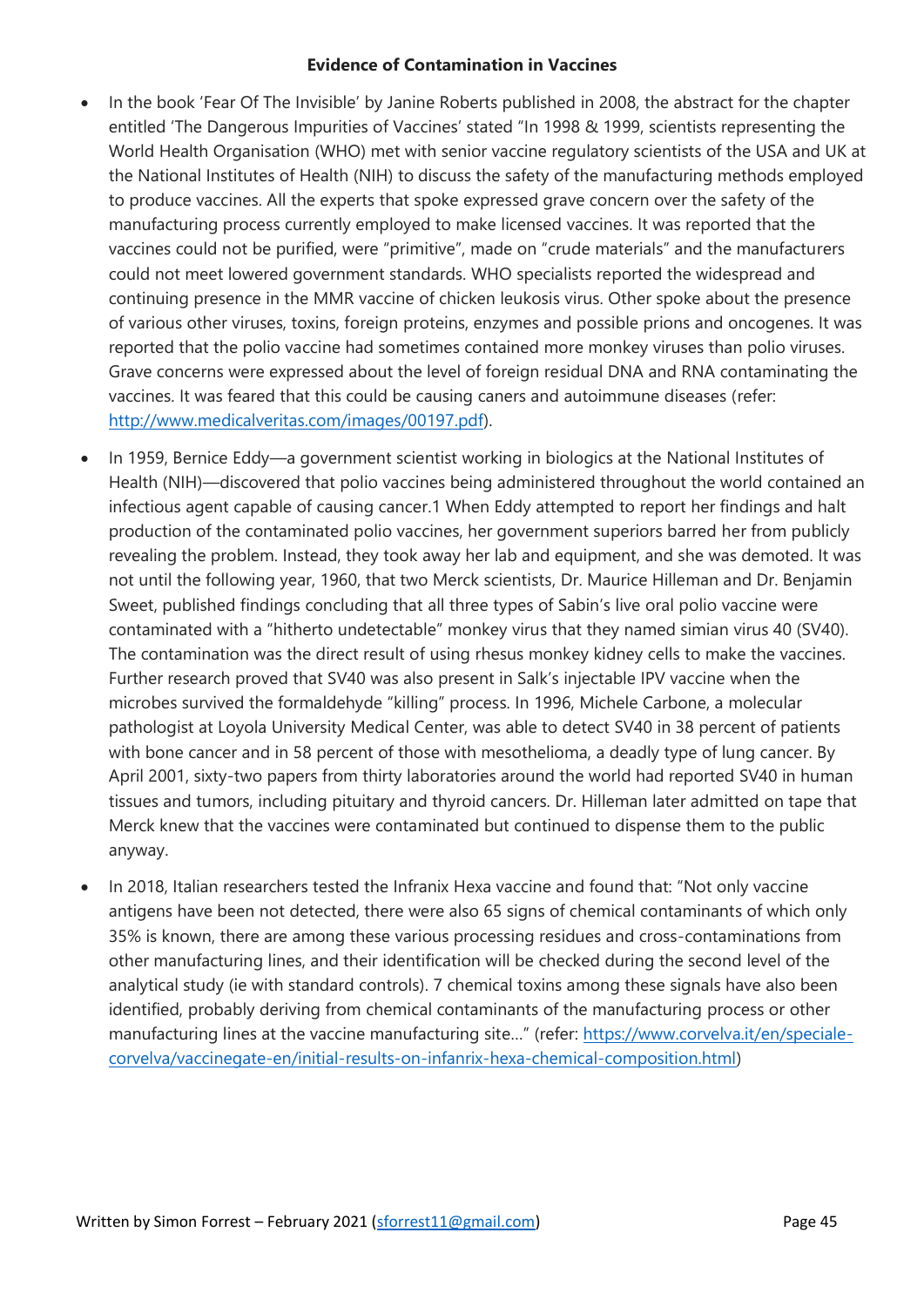# **Vaccines Potentially Increase the Risk of Spread & Infection:**

- Scientific evidence demonstrates that individuals vaccinated with live virus vaccines such as MMR (measles, mumps and rubella), rotavirus, chicken pox, shingles and influenza can shed the virus for many weeks or months afterwards and infect the vaccinated and unvaccinated alike.
- Physicians and public health officials know that recently vaccinated individuals can spread disease and that contact with the immunocompromised can be especially dangerous. For example:
	- o the Johns Hopkins Patient Guide warns the immunocompromised to "Avoid contact with children who are recently vaccinated," and to "Tell friends and family who are sick, or have recently had a live vaccine (such as chicken pox, measles, rubella, intranasal influenza, polio or smallpox) not to visit."
	- o a statement on the website of St. Jude's Hospital which warns parents not to allow people to visit children undergoing cancer treatment if they have received oral polio or smallpox vaccines within four weeks, have received the nasal flu vaccine within one week, or have rashes after receiving the chickenpox vaccine or MMR (measles, mumps, rubella) vaccine.
- Adults have contracted polio from recently vaccinated infants. A father from Staten Island ended up in a wheel chair after contracting polio while changing his daughter's diaper. He received a \$22.5M award in 2009. [https://www.nydailynews.com/new-york/staten-island-dad-22-5m-polio-case-lederle](https://www.nydailynews.com/new-york/staten-island-dad-22-5m-polio-case-lederle-laboratories-article-1.369105)[laboratories-article-1.369105](https://www.nydailynews.com/new-york/staten-island-dad-22-5m-polio-case-lederle-laboratories-article-1.369105)
- More information about shedding from vaccines can be found at <https://vaccinetruth.org/shedding.html>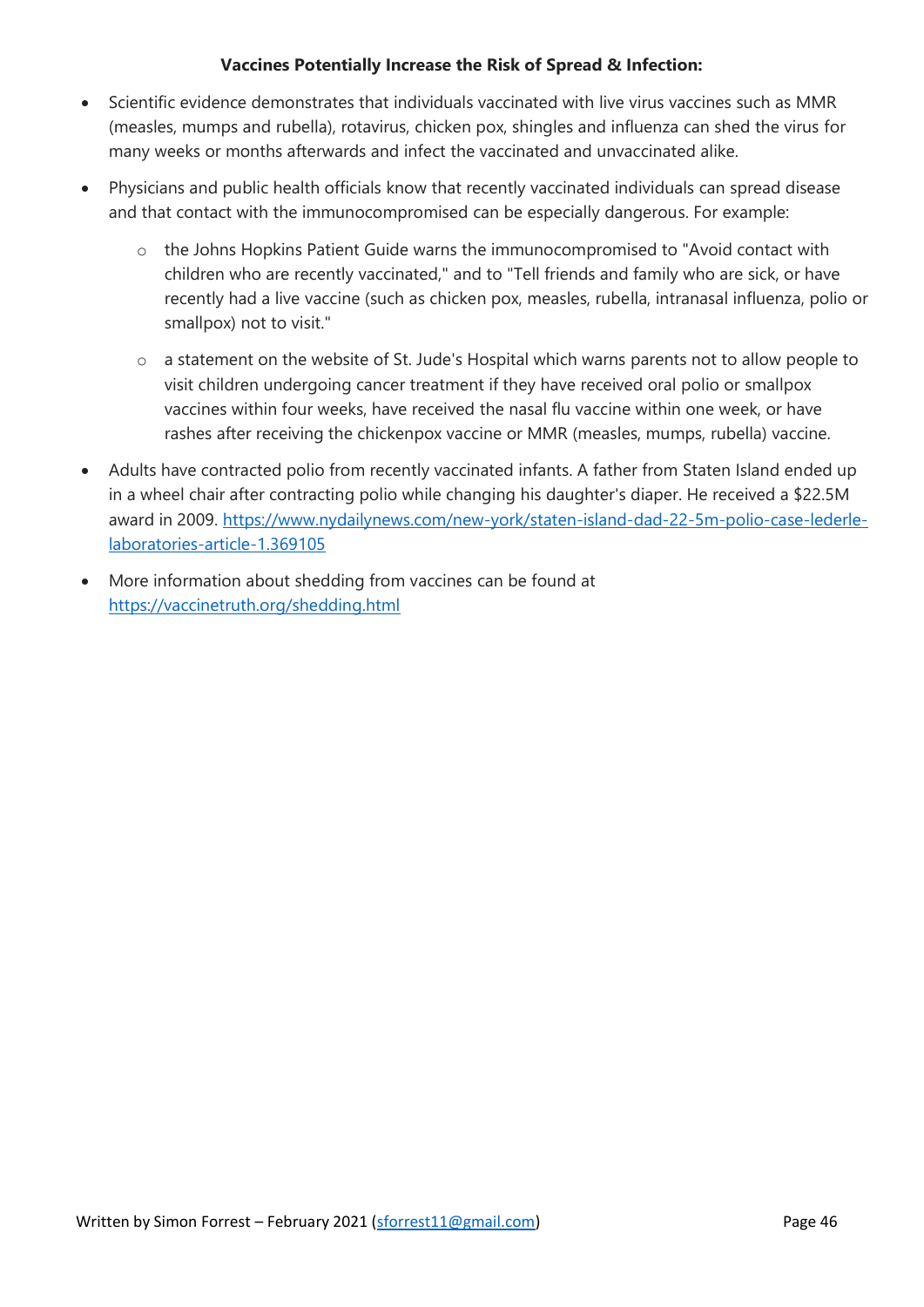# **Additional Information**

# **Improving our Health and Strengthening Our Immune System:**

- There are thousands of studies and articles demonstrating how proper nutrition (including Vitamin A, C, D, zinc, selenium), exercise, lowering stress levels and other healthy life choices can strengthen and support our immune systems which help prevent diseases and better prepare us for managing infections.
- In a paper published in *Science Direct* titled 'Host nutritional status: the neglected virulence factor' [\(https://www.sciencedirect.com/science/article/abs/pii/S0966842X04001647\)](https://www.sciencedirect.com/science/article/abs/pii/S0966842X04001647) it concluded "the nutritional status of the host, until recently, has not been considered a contributing factor to the emergence of infectious disease. In this review, we show that host nutritional status can influence not only the host response to the pathogen, but can also influence the genetic make-up of the viral genome".

# **Most Diseases Are Either Gone, or Rare or Not Fatal:**

• Most diseases that children are vaccinated against are either not common or not fatal (or both).

# **Contracting Diseases Naturally Can Have Health Benefits:**

• In Neil Miller's book 'Review of Critical Vaccine Studies' there are dozens of peer reviewed studies demonstrating that by contracting natural diseases such as chicken pox, measles, mumps, rubella, you gain protected benefits from various types of cancers (by building your immunity authentically & naturally).

# **Toxins In Vaccines Are Not Able To Be Eliminated From Our Bodies:**

• Toxins that are inhaled and ingested can potentially be dealt with by our immune systems via the airways and intestines and liver, but when toxins are injected directly into the blood stream we are bypassing all of our natural protection mechanisms.

# **Vaccination Debates:**

• On numerous occasions, debates between the pro-vaccine representatives versus non pro-vaccine representatives have been organised, almost all of which the pro-vaccine people cancelled or did not show up. A recent example of this was a planned televised debate in Atlanta where 8 to 9 non provaccine representatives showed up and zero pro vaccine representatives attended.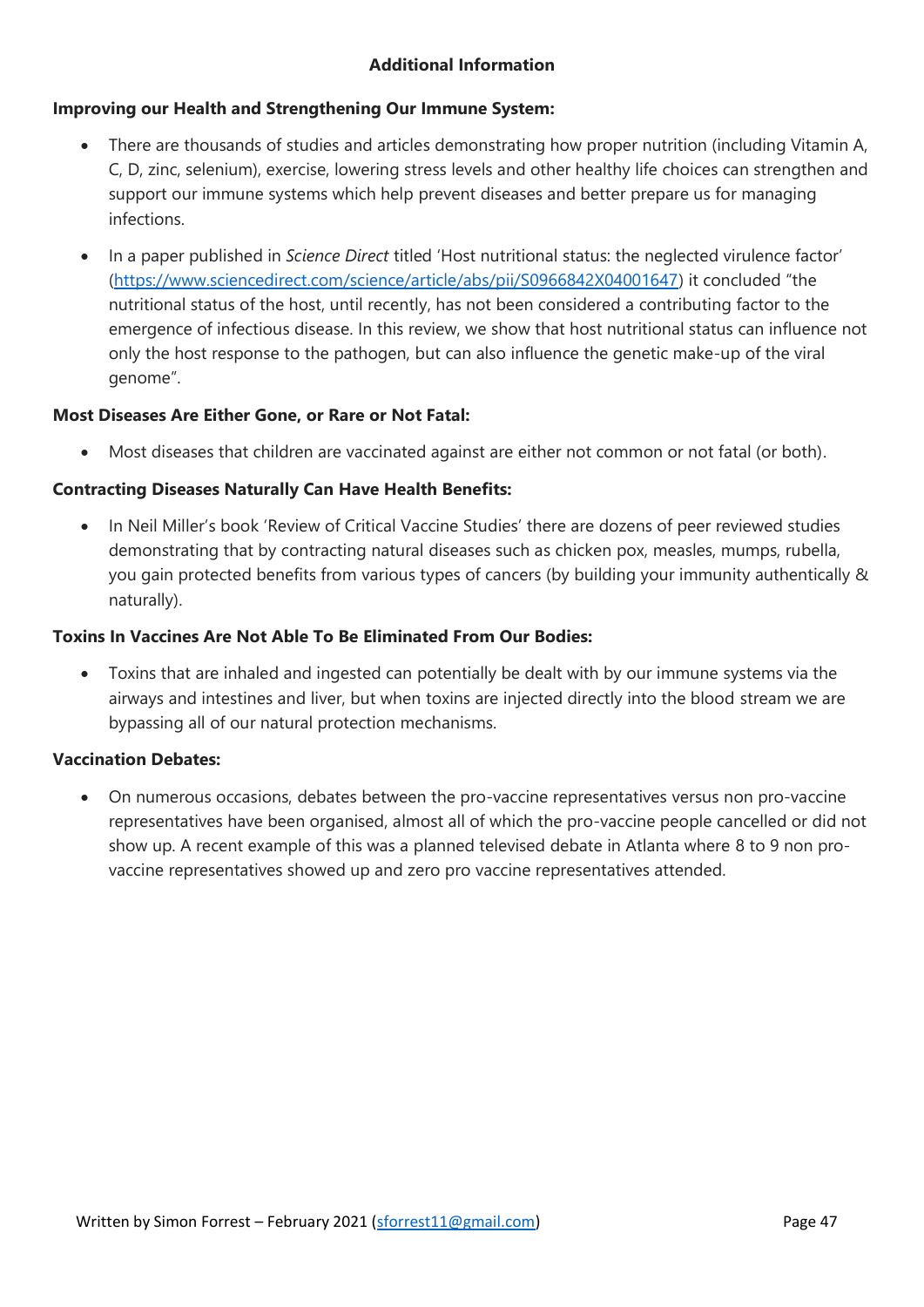# **Quotes from Physicians on Vaccines In General:**

- Dr Suzanne Humphries: "My current opinion about vaccinations is that they have never been safe, never has there been a safe vaccine, never will there be a safe vaccine and it is not possible to have a safe vaccine. The reasoning for that is that the actual process of vaccination defies the natural function of the immune system of living beings. It thwarts the immune system into a balance that's very unnatural and that leaves it susceptible to more things than just what you may be vaccinated supposedly for".
- Dr Kelly Brogan: "As those of us who shake our heads in pain and frustration watching the sheep get herded off the cliff, we refrain: these agents cannot be considered "safe and effective" and also "unavoidably unsafe" as the government agencies would have us accept. They are avoidably unsafe, in fact, when you don't use them as part of your healthcare."
- Dr Larry Palevsky: "One of the assumptions we have heard is that high vaccinations protect those vulnerable and it reduces the probability of those people vaccinated to spread the germ to others. Never once in my 37 years have I ever seen a study that showed that a vaccination makes the bacteria or the virus disappear from the body of those who are vaccinated. Yet all we continue to say is that once a vaccine is given not only are people are immune but the bacteria and viruses are no longer in their bodies to transmit to others, and that is not true. We have also heard that once you are vaccinated you are immune. Well actually the text books don't say that….We are told that unvaccinated children are the only children (and the only people) that are capable of spreading germs but that's not true either because vaccinated children can still spread germs, they can still carry the bacteria and viruses that we vaccinate against, and so can adults…" (refer: <https://www.youtube.com/watch?v=NsJ4i9Z3Qfs> for full speech).
- Dr Larry Palevsky (again): "You can't vaccinate believing that your children are protected and then feel that your children are not protected because somehow some non-vaccinated child is carrying some secret organism that no-one else is carrying. It just doesn't make any sense."
- Dr Raymond Obomsawin: "Personally, I can attest to the fact that as a child I did get all the vaccines available. I also came down with measles and mumps and chickenpox…natural immunity is the only true immunity. Everything else is an artificial attempt to cheat nature".
- Dr Tim O'Shea: "Common sense is all that protects travellers from disease, not vaccines. Are about food, drinking water, local plants, air, environment, supporting the immune system – these are the only defences that ever protect anyone, home or abroad. For the last time, germs are the evidence of disease, not the cause of disease."
- Dr Robert Sears: "The stupidity of having the Hep B vaccine on the schedule for every American born newborn is what woke me up to even scrutinise the (vaccine) schedule" and "I've had the privilege to basically watch around 15,000 unvaccinated kids grow up as healthy children."
- Dr Shiv Chopra (who started his career developing vaccines for pharmaceutical companies): "Vaccine induced adverse reactions, including autism, diabetes, cancer, allergies & various neurological disorders continue to mount & more so where vaccines are used the most. For all these reasons I refer to vaccines as "cluster bombs" which, when injected, explode in all parts of one's body & knock out some of the most critical organs & tissues. Therefore, my opinion on this subject is that no currently used vaccine does any good to anyone's health & every vaccine is potentially dangerous to everyone's health."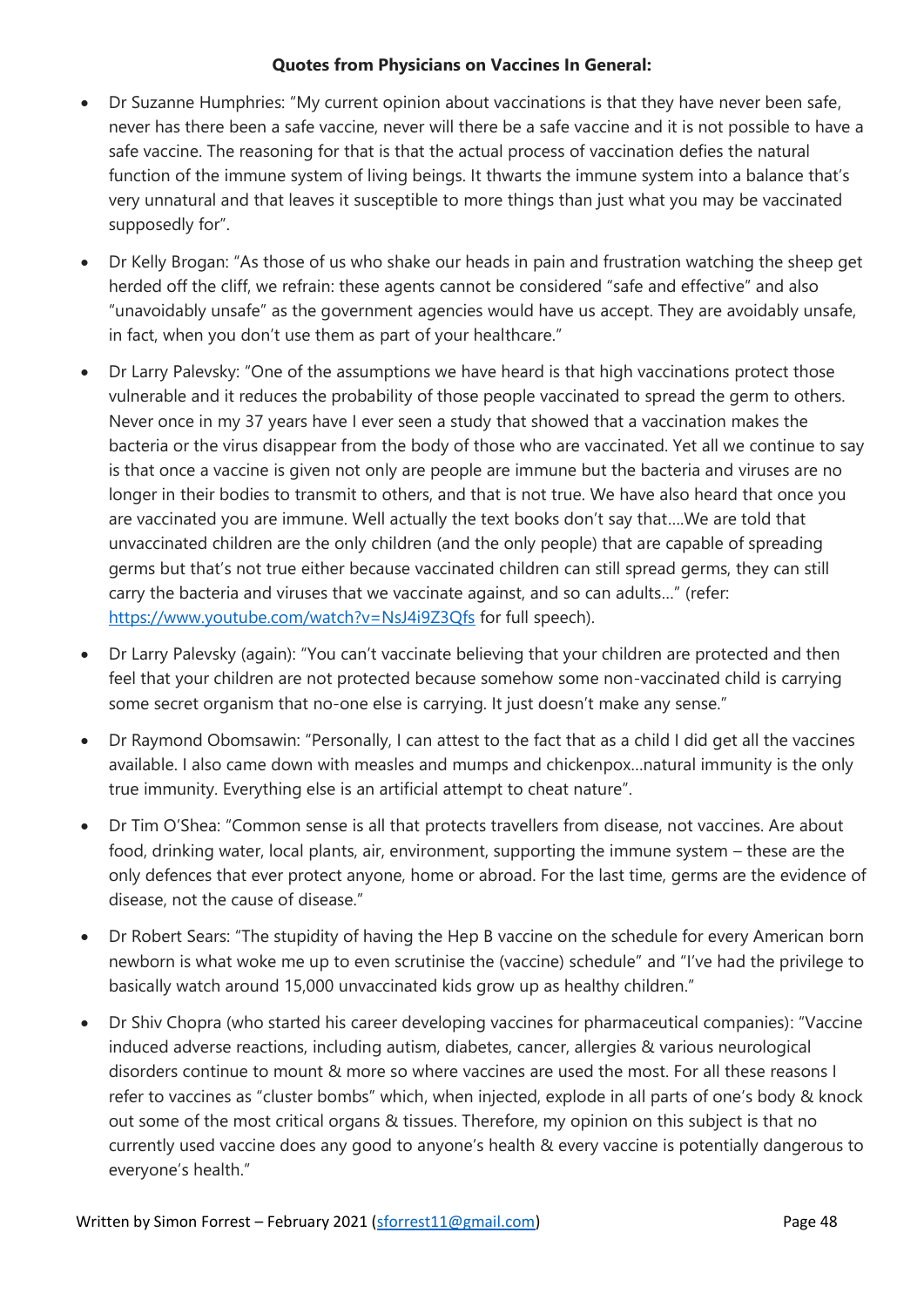- Dr Jo Mercola: "There was a deliberate confusion by the public health authorities to make the public believe the vaccines were far more effective than they were, so they would use data to show that the incidence of the disease they were vaccinating against had dropped dramatically since the introduction of vaccines but what they failed to do was extend the graphs further (before the vaccines) where it had already gone down by at least 90%."
- Dr Bernard Dalbergue (a former pharmaceutical industry physician with Gardasil manufacturer Merck): "I predict that Gardasil will become the greatest medical scandal of all times because at some point in time, the evidence will add up to prove that this vaccine, technical and scientific feat that it may be, has absolutely no effect on cervical cancer and that all the very many adverse effects which destroy lives and even kill, serve no other purpose than to generate profit for the manufacturers."
- Dr Paul Thomas (who wrote 'The Vaccine-Friendly Plan'): "I have over 13,000 children in my pediatric practice and I have to say, as unpopular as this observation might be, my unvaccinated children are by far the healthiest."
- Dr Liz Mumper: "As somebody who has studied vaccines for many years, and I've read every single (vaccine) insert of every single vaccine, I'm not as worried about the short-term effects - the redness, the swelling, all those signs that show that the body has recognised the shot is foreign and is reacting to it. I'm much more concerned about potential long term affects - brain inflammation or auto-immunity for example."
- Dr Rebecca Carley: "Inoculations are the true weapons of mass destruction which cause autoimmune disease, non-traumatic seizures, cancer and genetic damage". "There's two parts to the immune system – there's the B cells that make the antibodies, there's the T cells which are like the little 'pacman' cells that are supposed to go after the cancer cells, the viruses, bacteria, etc. Vaccines make the B cells go into hyperdrive and therefore the T cells are paralysed, so all you're doing is making an antibody and that antibody is attacking you."
- Dr Stephanie Cave: "As a family practice physician, I was prompted into action myself around 1997, as more and more autistic children showed up in my office. Although the children came from different social and family environments their histories were the same in one frightening way. They had all been healthy and developing normally – physically, emotionally and mentally until age 15 to 18 months. Then, the parents reported, their once happy, friendly babies disappeared, as if their inner spark had gone out. Suddenly the children lost speech, would not maintain eye contact, were highly sensitive to touch and noise, and were intentionally injuring themselves. The parents were horrified and frightened. And I did not know what to tell them. But then as I studied the medical charts, I realised that all the children had one thing in common. All of them had deteriorated within weeks of receiving several vaccines simultaneously. It was then that I began to document my cases and read about other similar instances reported by doctors around the world. I discovered I was not witnessing an isolated pocket of cases where I practiced…but that I was verifying a phenomenon that was happening around the globe."
- Dr Thomas Cowan: "Health does not come from the injection of toxins into our bodies."
- Dr Zoltan Rona: "Studies are increasingly pointing to the conclusion that vaccines represent a dangerous assault to the immune system leading to autoimmune diseases like multiple sclerosis, lupus, juvenile onset diabetes, fibromyalgia and cystic fibrosis as well as previously rare disorders like brain cancer, SIDS, childhood leukemia, autism and asthma"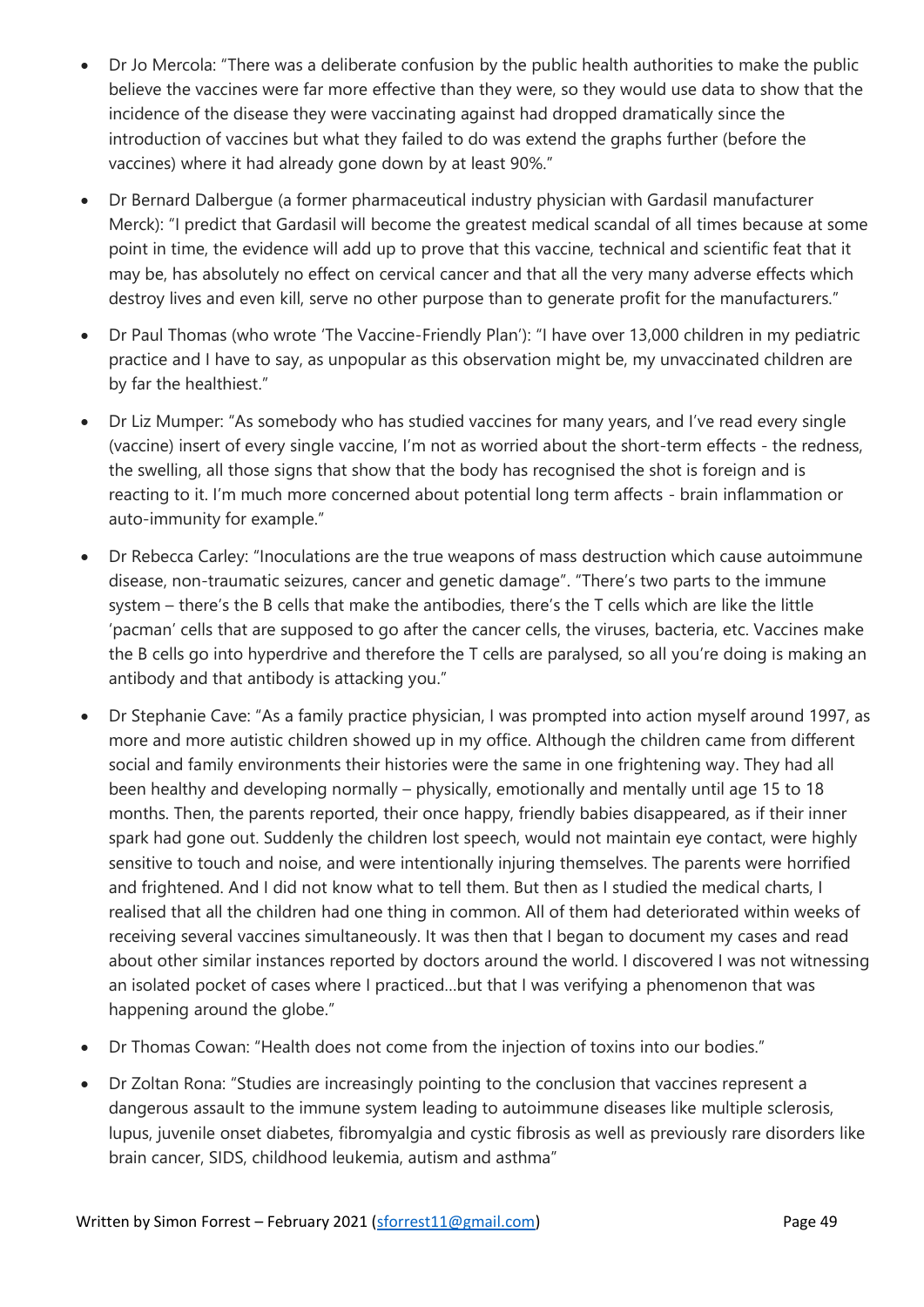- Professor Yehuda Shoenfeld: "Defined autoimmune diseases that may occur following vaccinations include arthritis, lupus, diabetes mellitus, thrombocytopenia, vasculitis, dermatomyositis, Guillain-Barre syndrome and demyelinating disorders. Almost all types of vaccines have been reported to be associated with the onset of ASIA (autoimmune/inflammatory syndrome induced by adjuvants)"
- Dr Kelly Brogan: "As those of us who shake our heads in pain and frustration watching the sheep get herded off the cliff, we refrain: these agents cannot be considered "safe and effective" and also "unavoidably unsafe" as the government agencies would have us accept. They are avoidably unsafe, in fact, when you don't use them as part of your healthcare."
- Dr Sherri Tenpenny: "It's a multi generation indoctrination based on myths of science…I can say unequivocally vaccines have never been proven to be safe, they don't keep you from getting sick, and unequivocally they cause harm".
- Dr Viera Scheibner: "Vaccination is the single most prevalent and most preventable cause of infant deaths."
- Dr Robert Rowen: "Vaccinations are a major issue. I am willing to exempt any child from vaccinations in the state of Alaska under my powers as a physician and state law upon request. The reason why I am willing to do that is that because to this date, the highest health official in this state has not given me any study demonstrating that all the vaccines given to children confer less risk than not receiving the vaccines at all."
- Professor L. Vincent: "All vaccination has the effect of directing the three values of the blood into or toward the zone characteristics of cancer and leukaemia...Vaccines do predispose to cancer and leukaemia."
- Dr Anthony Morris: "There is a great deal of evidence to prove that immunization of children does more harm than good."
- Dr Paul Frame: "There is insufficient evidence to support routine vaccination of healthy persons of any age."
- Dr H. M. Shelton (who treated around 1,000 patients during the 1918-19 flu pandemic without losing one, using natural therapies/treatments): "Making war on disease with vaccine & toxic drugs amounts to battling down reserve life forces & fighting delusional causes & entities. It is really a war upon the human constitution."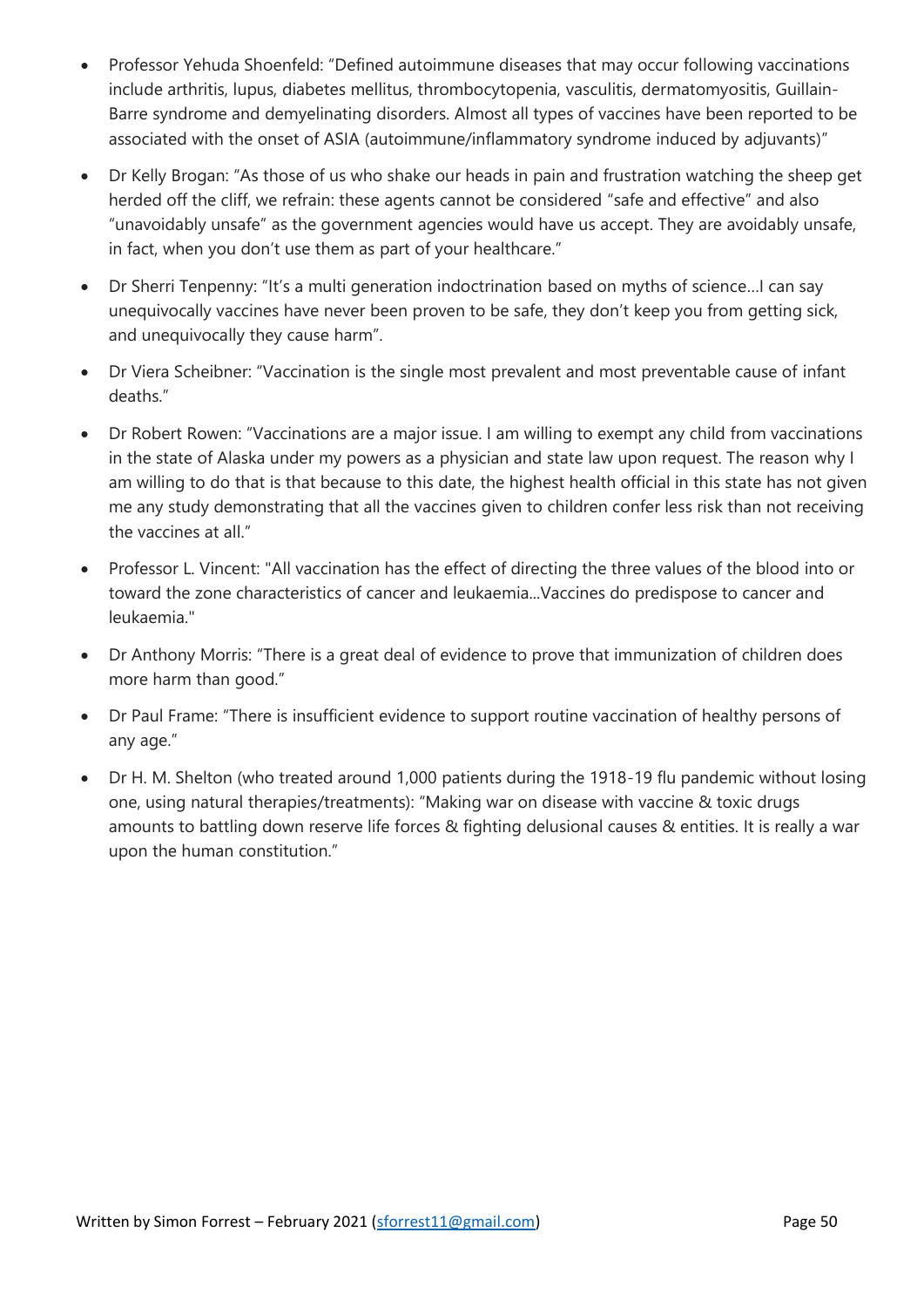# **Polio Notes**

• In a 2004 paper, 'The polio vaccine: a critical assessment of its arcane history, efficacy, and long-term health-related consequences' (refer:

https://www.researchgate.net/publication/252553744 The polio vaccine a critical assessment of its [arcane\\_history\\_efficacy\\_and\\_long-term\\_health-related\\_consequences](https://www.researchgate.net/publication/252553744_The_polio_vaccine_a_critical_assessment_of_its_arcane_history_efficacy_and_long-term_health-related_consequences)) the author wrote: "Many people mistakenly believe that anyone who contracts polio will become paralysed or die." In fact, the majority of people who are infected with poliovirus do not become sick and are never even aware that they have had the infection. The CDC also confirms that 75% of people infected with poliovirus will experience no symptoms whatsoever and indicates that a very low percentage will have weakness or paralysis in their arms/legs and many individuals recover completely.

- In her 2013 book 'Dissolving Illusions: Disease, Vaccines, and the Forgotten History' Dr Suzanne Humphries describes how we were "indoctrinated to believe polio was a highly prevalent and contagious disease" from the early 1900s on "despite the actual numbers of paralytic polio cases being very low."
- Between 1923 and 1953 (before the introduction of the Salk vaccine), the polio death rate in the U.S. had declined on its own by 47% and England had observed a similar pattern, with a 55% decline. But there was a spike upwards in the 1940's and early 1950's. This has been attributed to the following factors:
	- o Intramuscular injection of vaccines and other pharmaceuticals started prompting "polio" cases to skyrocket, particularly after introduction of the diphtheria and pertussis vaccines in the 1940s. Studies in various journals can be found to support these claims.
	- o Diagnoses of what was thought to be "polio" also followed the 1939 discovery and introduction of the insecticide dichloro-diphenyl-trichloroethane (DDT). Most doctors of the time were unaware that DDT poisoning mimics the paralytic symptoms of polio.
	- o The general consciousness of polio was leading to more frequent diagnosis and recording of mild cases. Also, there was an increased financial incentive, there being more polio insurance and more aid available from the National Foundation for Infantile Paralysis.
- In 1949 Dr Klenner had successful treatment of polio using Vitamin C, with many dramatic case histories (refer to the book 'Vitamin C, Natures Miraculous Healing Missile' by Dr Kalokerinos).
- In 1955, an estimated 220,000 individuals were injected with the vaccine developed by Jonas Salk which contained the live, infectious virus which was thought to be inactivated. This "bad batch" caused around 70,000 cases of muscle weakness, 164 cases of severe paralysis and 10 deaths. This was known as the "Cutter Incident". As a result of this, more people developed paralysis from the 1955 vaccine than would have developed it from a wild, natural poliovirus. Moreover, children given the Cutter Laboratories vaccines were more likely to experience paralysis in their arms, suffer severe and permanent paralysis, require breathing assistance in iron lungs and die than children naturally infected with poliovirus.
- Following a halt in production and once this was sorted, the vaccines were rolled out again. Despite a spike of polio cases between 1957 and 1958, polio cases eventually started dropping again, like they were dropping prior to the 1940's. Whilst many claim that the vaccine was being effective, the evidence suggested that the decline was more likely due to the following factors: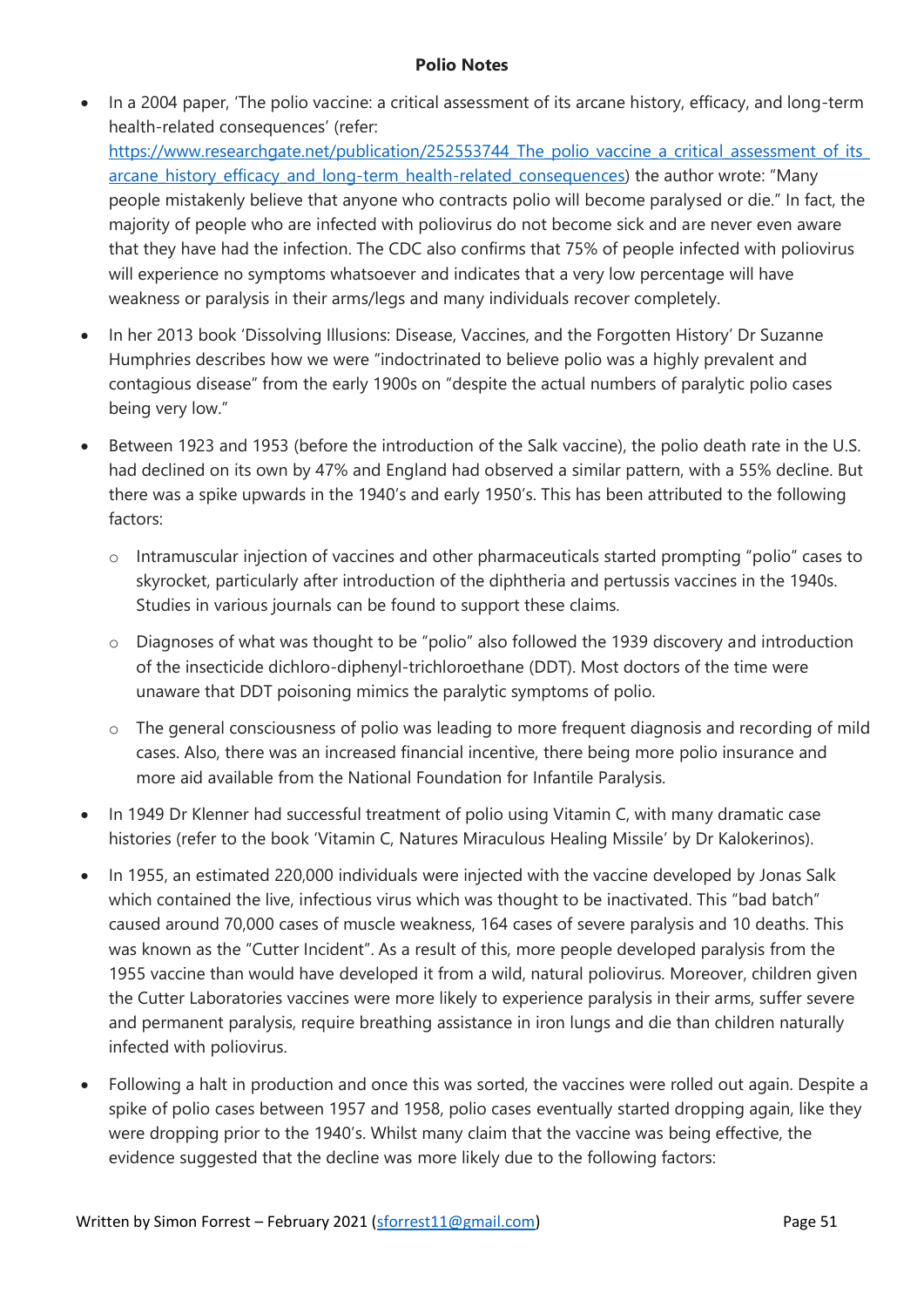- o In 1955, officials redefined "paralytic poliomyelitis" and made the diagnosis much more stringent (e.g. patients with a short paralytic duration were no longer counted as having polio).
- o distinct diseases that had previously been grouped together under the umbrella of "polio" began to be reported as separate diseases (including aseptic meningitis, coxsackie virus and transverse myelitis). For example in one US county, in July 1955 there were 273 cases of polio reported for 50 cases of aseptic meningitis, compared to 5 cases of polio and 256 cases of aseptic meningitis in 1966.
- o the subsequent prohibition of neurotoxins, such as DDT, BHC, arsenic & lead based pesticides.
- In 1958 mass vaccination triggered a disastrous increase in polio, the highest being 700% in Ottawa, Canada. The highest incidence in the USA occurred in those states which had been induced to adopt compulsory polio shots (refer: 'Vaccination, The Medical Assault on the Immune System' by Dr V. Scheibner).
- Where polio vaccination programs have been instituted worldwide, reported polio infections show a 700% increase as a result of compulsory vaccination.
- In 1962, Bernard Greenberg, Chair Committee on Evaluation & Standards APHA provided evidence for US congressional hearings on polio vaccination and disputed the widespread publicising of the Salk vaccine's effectiveness.
- Dr Mendelsohn wrote: "Use of either Salk or Sabin vaccine will increase the possibility that your child will contract the disease. It appears that the most effective way to protect your child from polio is to make sure that he/she doesn't get the vaccine."
- Dr Sabin, the developer of the Polio vaccine (after Salk) is quoted as saying: "Official data shows that large scale vaccination has failed to obtain any significant improvement of the diseases against which they were supposed to provide protection".
- In March 2014, the WHO declared India to be polio-free due to vaccination. Once again, however, the global health agency failed to tell the public the whole truth, omitting the fact that they established the same diagnostic criteria in India and other "polio-free" nations as the U.S. used starting in 1955 to create the impression of vaccine success.
- The WHO has also made little mention of the skyrocketing incidence in countries like India of a condition called acute flaccid paralysis (AFP). In India, the timing and incidence of "non-polio" AFP have corresponded very closely to the country's largely experimental policy of administering "pulse" doses of OPV to children ages zero to five.
- In 2017, it was declared that for the first time, the number of children paralysed by mutant strains of the polio vaccine are greater than the number of children paralysed by polio itself. Raul Andino, a professor of microbiology at the University of California at San Francisco stated "It's actually an interesting conundrum. The very tool you are using for [polio] eradication is causing the problem"
- A more thorough summary of the history and misperceptions surrounding polio can be found at [https://www.westonaprice.org/health-topics/vaccinations/polio-vaccines-medical-triumph-or](https://www.westonaprice.org/health-topics/vaccinations/polio-vaccines-medical-triumph-or-medical-mishap/)[medical-mishap/](https://www.westonaprice.org/health-topics/vaccinations/polio-vaccines-medical-triumph-or-medical-mishap/) (includes 48 references to studies, papers, etc) and in many vaccine books including Dr Suzanne Humphries book 'Dissolving Illusions: Disease, Vaccines, and the Forgotten History'.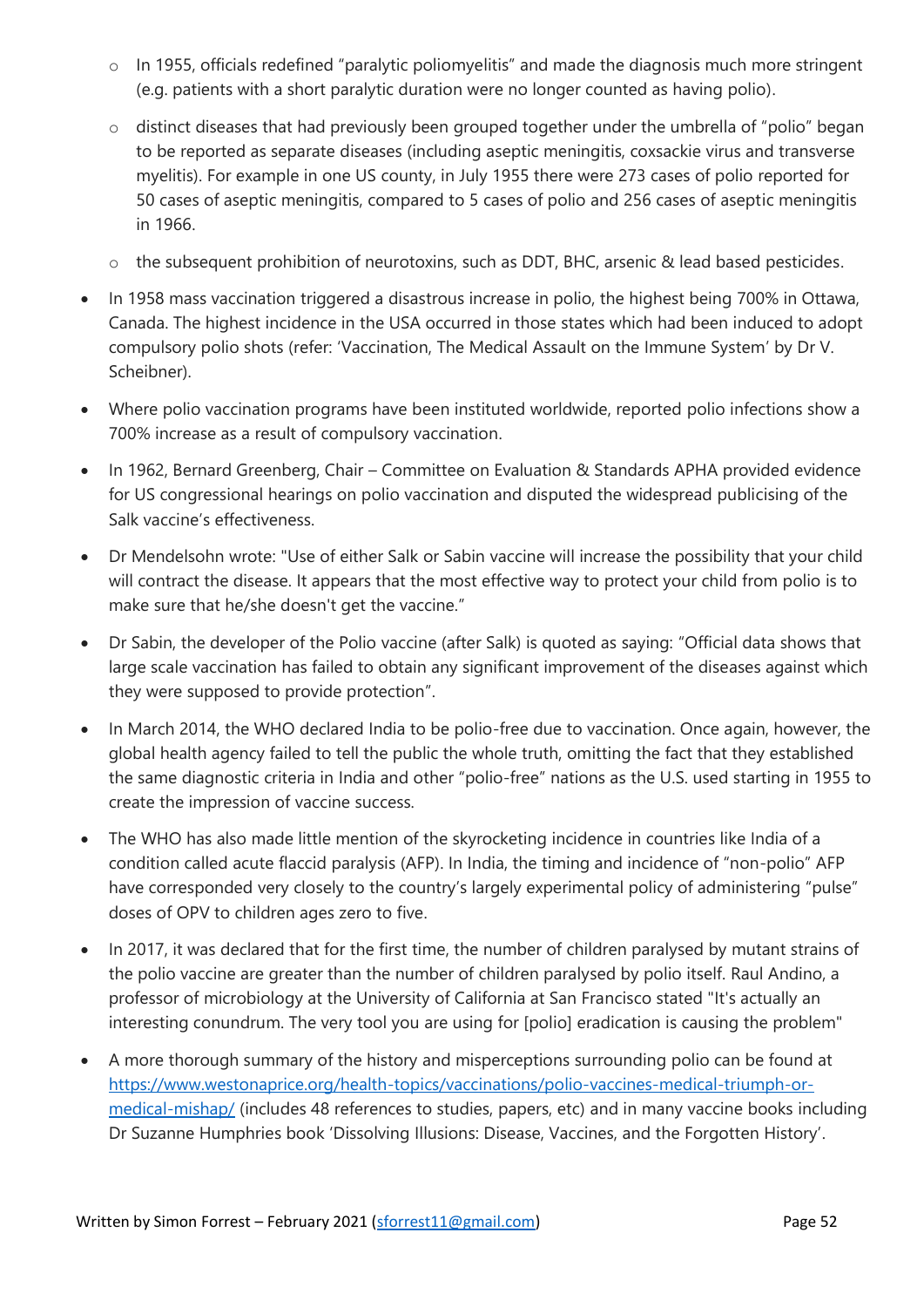# **Smallpox Notes**

- From an article by Dr Charles Creighton (UK's leading epidemiologist and author of "The History of Epidemics in Britain") published in the Ninth Edition of the Encyclopedia Britannia UK (1888):
	- o In 1871 in Bavaria, out of 30,742 cases, 29,429 were in vaccinated persons (95.7%)
	- o In 1871, Prussia was the highest re-vaccinated country in Europe yet had the highest death rate from smallpox of any northern European country (69,839 deaths)
	- o In 1870 in Cologne, the first unvaccinated person attacked by smallpox was 174th in order, and similarly in 1871 in Liegnitz, the first unvaccinated person attacked by smallpox was 225th in order.
- Dr Walter Hadwen who wrote the report 'The Case Against Vaccination' in 1896 (refer: [https://hpvmeldpunt.weebly.com/uploads/1/0/0/4/10040204/hadwen-the-case-against](https://hpvmeldpunt.weebly.com/uploads/1/0/0/4/10040204/hadwen-the-case-against-vaccination.pdf)[vaccination.pdf\)](https://hpvmeldpunt.weebly.com/uploads/1/0/0/4/10040204/hadwen-the-case-against-vaccination.pdf) stated:
	- "Since the passing of the (UK compulsory vaccination) Act of 1853 we have had no less than three distinct epidemics. In 1857-59 we had more than 14,000 deaths from smallpox; in the 1863-65 epidemic the deaths had increased to 20,000; and in 1871-72….44,800"
	- o "Stricter enforcement led to the highest vaccination rate ever achieved in England in 1871 97.5%. This rate coincided with England's worst smallpox epidemic"

\* Note that Dr Hadwen also was from Gloucester and he delivered that city from the smallpox epidemic more quickly than any other British city by ruling out all vaccination and introducing strict measures of hygiene and isolation of the infected.

- Dr L A Parry, whose paper "Fatality Rates of Small-Pox in the Vaccinated & Unvaccinated" (refer: [https://www.bmj.com/content/1/3498/116.1.full.pdf+html\)](https://www.bmj.com/content/1/3498/116.1.full.pdf+html) was published in *British Medical Journal* in 1928 (and was never challenged), stated:
	- o Smallpox is five times as likely to be fatal in the vaccinated as in the unvaccinated
	- o In highly vaccinated areas (e.g. Bombay and Calcutta) smallpox is rife, while in minimally vaccinated areas, such as Leicester, it is almost unknown
	- o 80% of the smallpox cases admitted into the hospitals have been vaccinated, with 20% unvaccinated
	- o Germany, the best-vaccinated country in the world, has more smallpox deaths proportional to the population than England. In 1919, there were 28 deaths in England compared with 707 in Germany.
- Speaking to the Medical Freedom Society on a bill in Congress to abolish compulsory vaccination (in 1936), Dr William Howard Hay stated:
	- o "One of the most insane…things we have advocated in medicine…was to insist on the vaccination of children, or anybody else, for the prevention of smallpox. We (were) never able to prove that vaccination saved one man from smallpox"
	- o "I know of one epidemic of smallpox comprising nine hundred and some cases, in which 95% of the infected had been vaccinated and most of them recently"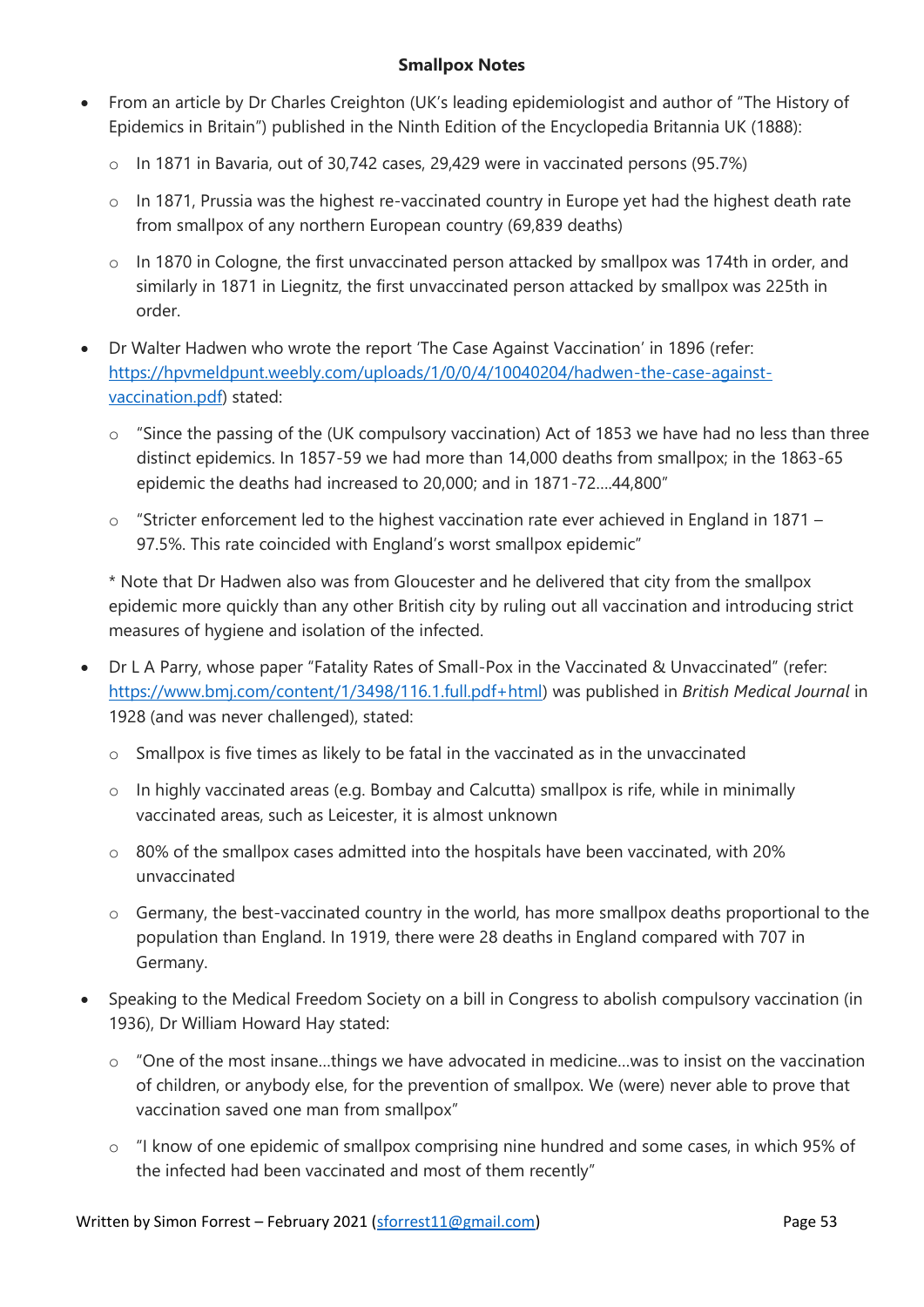- o "In thirty years of practicing medicine, I have run across so many histories of children who had never seen a sick day until they were vaccinated and who have never seen a well day since"
- Between the late 1800's and early 1900's, the chickenpox fatality rate in Leicester (UK), where vaccinations were stopped being administered from 1882, was considerably lower than the rest of England and all other countries (refer: [https://childhealthsafety.files.wordpress.com/2009/02/vaccines-did-not-save-us-e28093-2-centuries](https://childhealthsafety.files.wordpress.com/2009/02/vaccines-did-not-save-us-e28093-2-centuries-of-official-statistics.pdf)[of-official-statistics.pdf\)](https://childhealthsafety.files.wordpress.com/2009/02/vaccines-did-not-save-us-e28093-2-centuries-of-official-statistics.pdf)
- In 1919 in England and Wales, with a population of 37.8M and being one (two) of the least vaccinated countries (in 1907 Vaccination Acts of England repealed), only 28 deaths from smallpox were registered that year. In the same year in the Philippines, with a population of 10M and with people being triple vaccinated over the prior 6 years, 47,368 death from smallpox were recorded. (refer: Dangers of Smallpox Vaccination' by G Krasner and also a publication in the Australasian Nurses Journal No.9 in August 1980)
- With regards to the eradication of Smallpox:
	- o During the 16 years preceding the 1966 launch of the WHO smallpox eradication campaign, 38 additional countries became free of smallpox cases with several more nations being very close to zero cases (refer: F.Hoole; Evaluation Research & Development Activities; Sage Publications, Newberry Park, California 1978, Figure 2.3 page 58)
	- o Over 90% of children in developing countries were never reached with the vaccine (refer: H. Buttram & J. Hoffman; Bringing Vaccines into Perspective; Mothering Magazine; Vol. 34; 1985; page 43)
	- o It is proposed that Smallpox was eradicated by three synergistic mechanisms: 1. Isolation 2. Attenuation and 3. Improved social determinants, particularly nutrition and sanitation (refer: [https://childhealthsafety.wordpress.com/2010/11/03/small-pox-big-lie/\)](https://childhealthsafety.wordpress.com/2010/11/03/small-pox-big-lie/)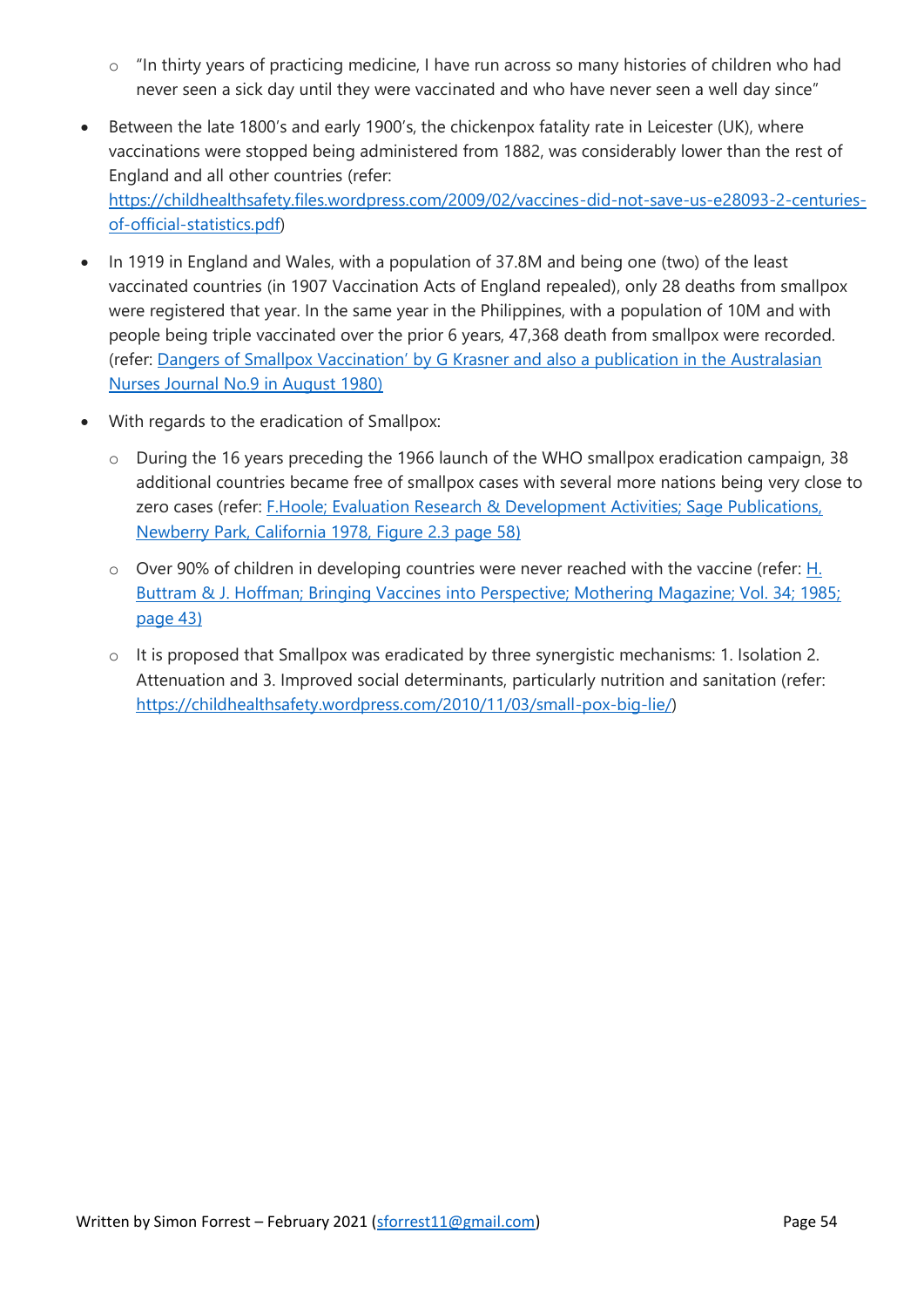# **Interviews With/Articles From Physicians Regarding Vaccine Safety & Efficacy (Excluding Those That Have Been Removed/Censored):**

- Dr. Nancy Banks <http://bit.ly/1Ip0aIm>
- Dr. Russell Blaylock <http://bit.ly/1BXxQZL>
- Dr. Shiv Chopra www.youtube.com/watch?v=X0kf3W6z0ts
- Dr. Sherri Tenpenny <http://bit.ly/1MPVbjx>
- Dr. Suzanne Humphries <http://bit.ly/17sKDbf>
- Dr. Suzanne Humphries (best of) [https://m.youtube.com/watch?feature=youtu.be&v=McfXd\\_Xuojs](https://m.youtube.com/watch?feature=youtu.be&v=McfXd_Xuojs)
- Dr. Larry Palevsky <http://bit.ly/1LLEjf6>
- Dr. Meryl Nass <http://bit.ly/1DGzJsc>
- Dr. Raymond Obomsawin <http://bit.ly/1G9ZXYl>
- Dr. Robert Rowen <http://bit.ly/1SIELeF>
- Dr. David Ayoub <http://bit.ly/1SIELve>
- Dr. Boyd Haley PhD <http://bit.ly/1KsdVby>
- Dr. Roby Mitchell <http://bit.ly/1gdgEZU>
- Dr. Ken Stoller <http://bit.ly/1MPVqLI>
- Dr. David Davis <http://bit.ly/1gdgJwo>
- Dr. Tetyana Obukhanych <http://bit.ly/16Z7k6J>
- Dr. Harold E Buttram <http://bit.ly/1Kru6Df>
- Dr. RC Tent <http://bit.ly/1MPVwmu>
- Dr. Rebecca Carley <http://bit.ly/K49F4d>
- Dr. Andrew Moulden <http://bit.ly/1fwzKJu>
- Dr. Michael Elice <http://bit.ly/1KsdpKA>
- Dr. Paul Thomas <http://bit.ly/1DpeXPf>
- Many doctors talking at once <http://bit.ly/1MPVHOv>
- Dr. Jane Orient <http://bit.ly/1MXX7pb>
- Dr. Richard Deth <http://bit.ly/1GQDL10>
- Dr. Lucija Tomljenovic <http://bit.ly/1eqiPr5>
- Dr. Chris Shaw <http://bit.ly/1IlGiBp>
- Dr. Susan McCreadie <http://bit.ly/1CqqN83>
- Dr. Mary Ann Block <http://bit.ly/1OHcyUX>
- Dr. Jayne Donegan <http://bit.ly/1wOk4Zz>
- Dr. Joseph Mercola <http://bit.ly/18dE38I>
- Dr. Jeff Bradstreet <http://bit.ly/1MaX0cC>
- Dr. Robert Mendelson <http://bit.ly/1JpAEQr>
- Dr. Theresa Deisher <https://m.youtube.com/watch?feature=youtu.be&v=6Bc6WX33SuE>
- Dr. Sam Eggertsen <https://m.youtube.com/watch?v=8LB-3xkeDAE>
- Dr. Marc Girard <https://unavoidablyunsafe.wordpress.com/2015/07/30/marc-girard-m-d-m-sc/>
- Dr. Charles Richet [https://smartvax.com/?option=com\\_content&view=article&id=90](https://smartvax.com/?option=com_content&view=article&id=90)
- Dr. Zach Bush <https://www.youtube.com/watch?t=2033&v=Ea-VzpdKwrc>
- \*Brandy Vaughan (ex Merck Rep) <https://www.youtube.com/watch?v=ZDUlfptPMjg>
- Others Doctors Who Have Concerns About Vaccine Efficacy & Safety Dr Kelly Brogan, Dr Frank Engley, Dr Mayer Eisenstein, Dr Rashid Buttar, Dr Ghislaine Lanctot, Dr Toni Bark, Dr Philip Incao, Dr Troy Ross, Dr Garth Nicolson, Dr. Richard Moskowitz, Dr. David Brownstein, Dr. Stephanie Seneff, Dr. Terry Wahls, Dr. Jack Wolfson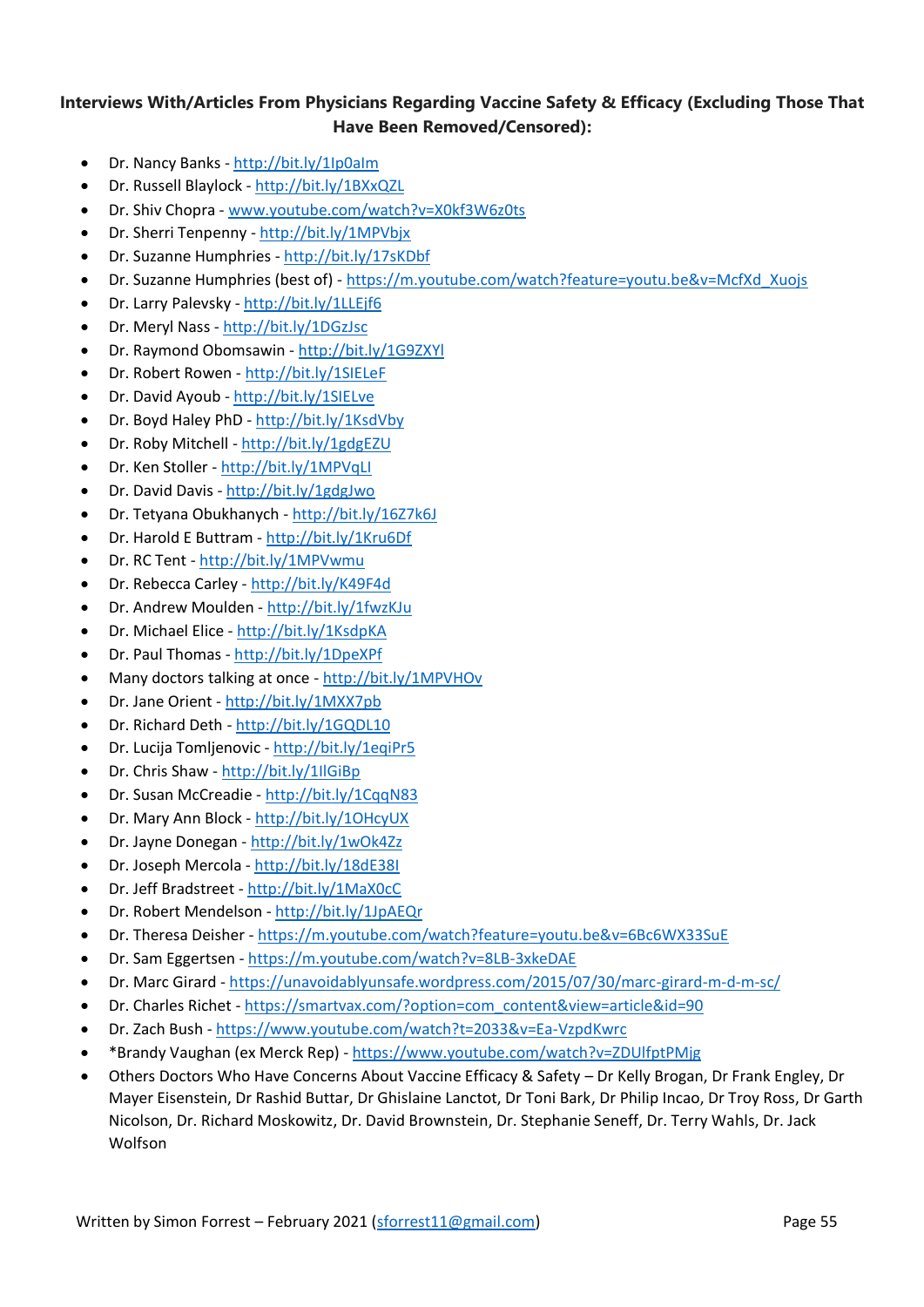## **Documentaries/Videos:**

- Autism Made in the USA <http://bit.ly/1J8WQN5>
- Beyond Treason <http://bit.ly/1B7kmvt>
- Bought <https://www.bitchute.com/video/ywE9Ywrwb2Nz/>
- Deadly Immunity <http://bit.ly/1KUg64Z>
- Lethal Injection <http://bit.ly/1URN7BJ>
- Shots In The Dark <http://bit.ly/1ObtC8h>
- The Greater Good Movie <https://www.bitchute.com/video/urJbeBjGnYBT/>
- The Silent Epidemic http://bit.ly/1vvQJ2W
- The Truth About Vaccines http://bit.ly/1vlpwvU
- Trace Amounts https://www.bitchute.com/video/bGHpE7MrbPA3/
- Vaccination: The Hidden Truth <http://bit.ly/KEYDUh>
- Vaccine Nation <https://www.bitchute.com/video/inVDv55F8OdB/>
- Vaxxed <https://vaxxedthemovie.com/>
- Why We Didn't Vaccinate Our 4 Children <https://www.bitchute.com/video/f4N1IUT8UQWq/>

## **Books:**

- Anyone Who Tells You Vaccines Are Safe an Effective is Lying Dr Vernon Coleman
- Child Health Guide Randall Neustaedter
- Childhood Vaccinations: Questions All Parents Should Ask Tedd Koren, DC
- DDT/Polio: Virology vs Toxicology Jim West
- Dissolving Illusions Suzanne Humphries, MD & Roman Bystrianyk
- Every Vaccine Produces Harm Andrew Moulden, MD
- Fear of the Invisible Janine Roberts
- Failure of Vaccination Carl Spinzig, MD
- How to Raise a Healthy Child in Spite of Your Doctor Robert Mendelsohn, MD
- Jabs, Jenner and Juggernauts Jennifer Craig, PhD, BSN, MA, Dhom
- Make an Informed Vaccine Decision For the Health of Your Child Mayer Eisenstein, MD, JD, MPH
- Mirage of Health Rene Dubos
- Miller's Reviews of Critical Vaccines Studies Neil Miller
- Natural Alternatives to Vaccination Zoltan Rona, MD
- Rising From the Dead Suzanne Humphries, MD
- Saying No To Vaccines Sherri Tenpenny, DO
- The Vaccine Book ( $3<sup>rd</sup>$  edition) Robert W Sears, MD
- The Vaccine Court Wayne Rohde
- The Crime of Vaccination Tenison Deane, MD
- Vaccines: Are They Really Safe and Effective? Neil Miller
- Vaccines are Dangerous Curtis Cost
- Vaccination is Not Immunization: The War On Children Tim O'Shea, DC
- Vaccine Illusion Tetyana Obukhanych, PhD
- Vaccination Gerhard Buchwald, MD
- Vaccination: 100 Years of Orthodox Research Viera Scheibner, PhD
- Vaccine Epidemic Louise Kuo Habakus and Mary Holland J.D
- Vaccination, Social Violence & Criminality Harris Coulter
- What Your Doctor May Not Tell You About Children's Vaccinations Stephanie Cave, MD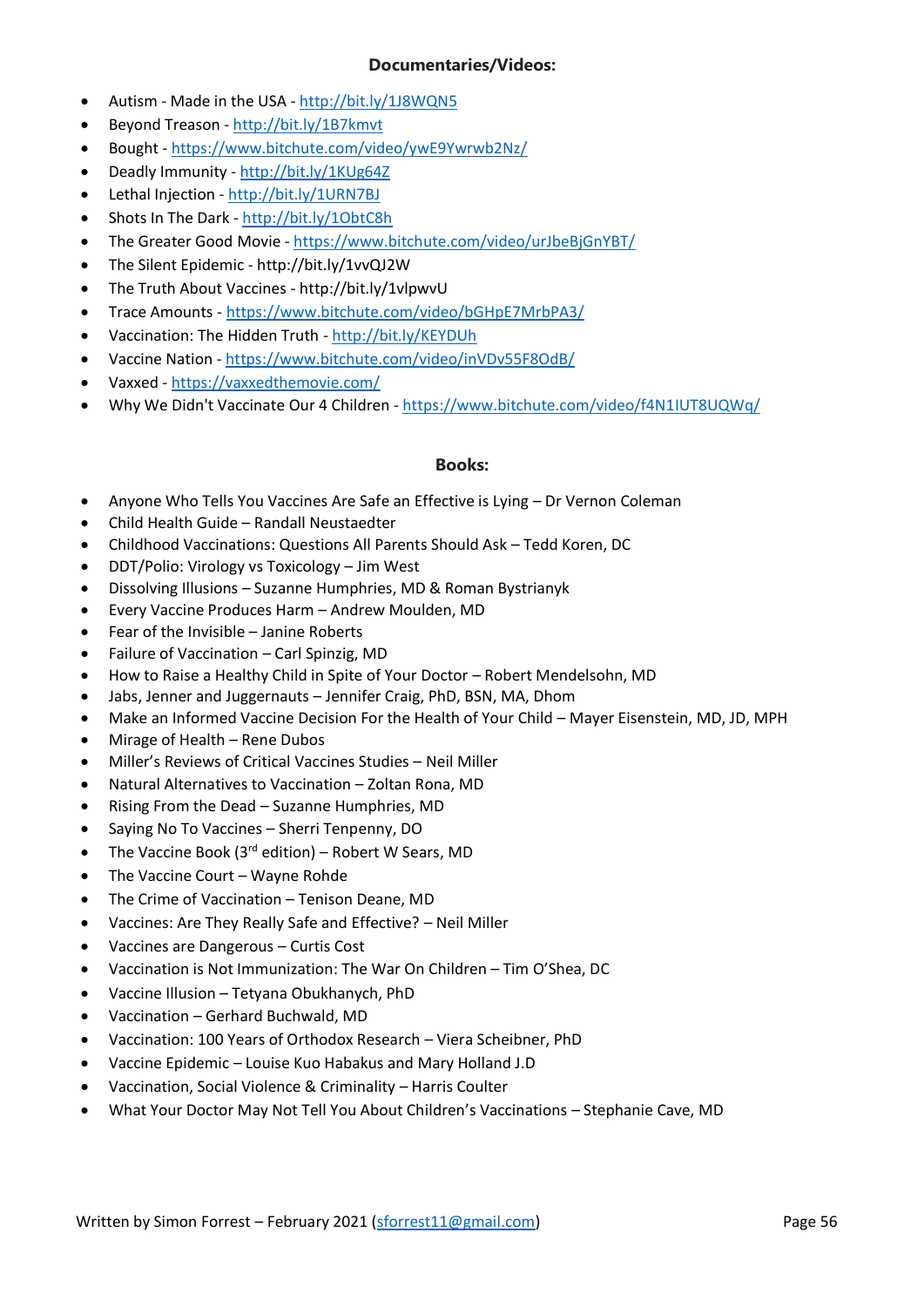## **Websites:**

- Child Health Safety: [www.childhealthsafety.com](http://www.childhealthsafety.com/)
- Children's Health Defense: [www.childrenshealthdefense.org](http://www.childrenshealthdefense.org/)
- Learn The Risk: [www.learntherisk.org](http://www.learntherisk.org/)
- Think Twice: [www.thinktwice.com](http://www.thinktwice.com/)
- Vaccination Awareness: [www.vaccinationawareness.com.au](http://www.vaccinationawareness.com.au/)
- Vaccine Impact: [www.vaccineimpact.com](http://www.vaccineimpact.com/)
- Vactruth: [www.vactruth.com](http://www.vactruth.com/)
- Vaxxter: [www.vaxxter.com](http://www.vaxxter.com/)
- WAPF:<https://www.westonaprice.org/>

## **Podcasts:**

• The Vaccine Conversation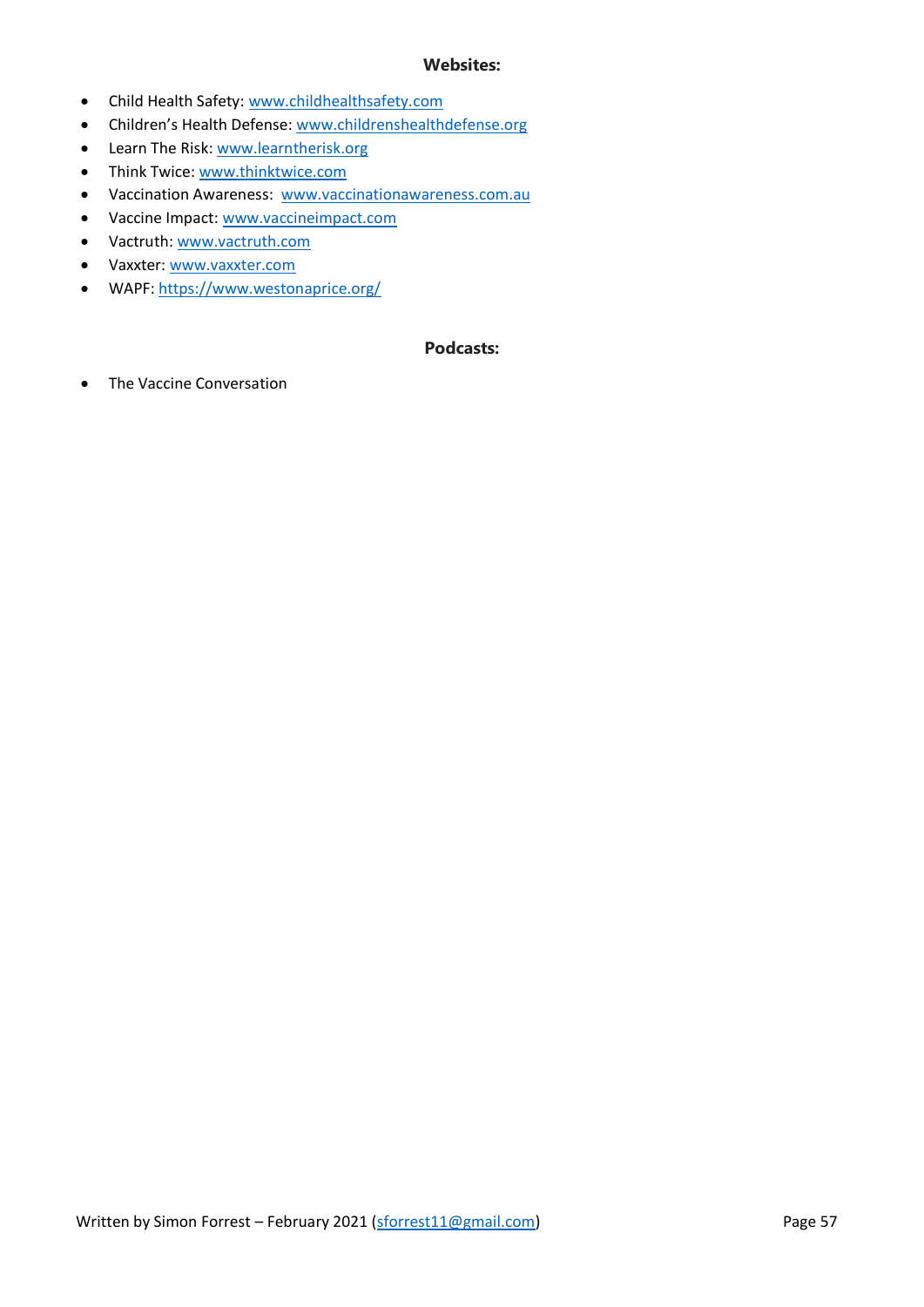# **Studies from Neil Miller's website** <http://www.thinktwice.com/>

## **Aluminum:**

- Aluminum hydroxide injections lead to motor deficits and motor neuron degeneration (Aluminum in vaccines can cause neuron death plus motor and memory deficits similar to Gulf War Syndrome):<https://pubmed.ncbi.nlm.nih.gov/19740540/>
- Aluminum vaccine adjuvants: are they safe? (Aluminum in vaccines may cause severe health problems in children and adults): <https://pubmed.ncbi.nlm.nih.gov/21568886/>
- Autoimmune/inflammatory syndrome induced by adjuvants (ASIA) 2013: Unveiling the pathogenic, clinical and diagnostic aspects (Aluminum adjuvants in vaccines can be dangerous, causing autoimmunity and ASIA syndrome in some people): <https://pubmed.ncbi.nlm.nih.gov/24238833/>
- Central nervous system disease in patients with macrophagic myofasciitis (Aluminum in vaccines can cause central nervous system disorders and multiple sclerosis-like symptoms)[: https://pubmed.ncbi.nlm.nih.gov/11335699/](https://pubmed.ncbi.nlm.nih.gov/11335699/)
- Clinical features in patients with long-lasting macrophagic myofasciitis (Chronic fatigue, chronic pain, and cognitive disorders have all been linked to aluminum in vaccines):<https://pubmed.ncbi.nlm.nih.gov/25506338/>
- Do aluminum vaccine adjuvants contribute to the rising prevalence of autism?: (Aluminum in vaccines may be linked to autism spectrum disorders[\) https://pubmed.ncbi.nlm.nih.gov/22099159/](https://pubmed.ncbi.nlm.nih.gov/22099159/)
- Mechanisms of aluminum adjuvant toxicity and autoimmunity in pediatric populations (Aluminum in vaccines can provoke permanent malfunctions of the brain and immune system)[: https://pubmed.ncbi.nlm.nih.gov/22235057/](https://pubmed.ncbi.nlm.nih.gov/22235057/)
- Macrophagic myofasciitis: characterization and pathophysiology (Aluminum in vaccines can cause chronic fatigue, sleep disturbances, multiple sclerosis-like demyelinating disorders, and memory problems)[: https://pubmed.ncbi.nlm.nih.gov/22235051/](https://pubmed.ncbi.nlm.nih.gov/22235051/)
- On vaccine's adjuvants and autoimmunity: Current evidence and future perspectives (Vaccine adjuvants such as aluminum and oil-inwater emulsions may cause autoimmune diseases)[: https://pubmed.ncbi.nlm.nih.gov/26031899/](https://pubmed.ncbi.nlm.nih.gov/26031899/)
- Predicting post-vaccination autoimmunity: who might be at risk? (Some people may be predisposed to developing vaccine-induced autoimmunity)[: https://pubmed.ncbi.nlm.nih.gov/25277820/](https://pubmed.ncbi.nlm.nih.gov/25277820/)
- Slow CCL2-dependent translocation of biopersistent particles from muscle to brain (Aluminum in vaccines can travel to distant organs, like the spleen and brain, and become "insidiously unsafe")[: https://pubmed.ncbi.nlm.nih.gov/23557144/](https://pubmed.ncbi.nlm.nih.gov/23557144/)

## **Autism:**

- A case series of children with apparent mercury toxic encephalopathies manifesting with clinical symptoms of regressive autistic disorders (There is a significant relationship between regressive autism spectrum disorders and the amount of mercury children received from thimerosal-containing vaccines)[: https://pubmed.ncbi.nlm.nih.gov/17454560/](https://pubmed.ncbi.nlm.nih.gov/17454560/)
- A two-phased population epidemiological study of the safety of thimerosal-containing vaccines: a follow-up analysis (A CDCsponsored database shows significant links between thimerosal in vaccines and neurodevelopmental disabilities, including autism and attention deficit disorder (ADD))[: https://pubmed.ncbi.nlm.nih.gov/15795695/](https://pubmed.ncbi.nlm.nih.gov/15795695/)
- A two-phase study evaluating the relationship between Thimerosal-containing vaccine administration and the risk for an autism spectrum disorder diagnosis in the United States (Infants who received vaccines containing mercury had significantly increased odds of being diagnosed with an autism spectrum disorder):<https://pubmed.ncbi.nlm.nih.gov/24354891/>
- Abnormal measles-mumps-rubella antibodies and CNS autoimmunity in children with autism (The MMR vaccine may be associated with brain autoimmunity and autism)[: http://www.ncbi.nlm.nih.gov/pubmed/12145534/](http://www.ncbi.nlm.nih.gov/pubmed/12145534/)
- An assessment of the impact of thimerosal on childhood neurodevelopmental disorders (Autism, mental retardation and personality disorders occurred more often in children who received vaccines with thimerosal)[: https://pubmed.ncbi.nlm.nih.gov/14534046/](https://pubmed.ncbi.nlm.nih.gov/14534046/)
- Epidemiologic and Molecular Relationship Between Vaccine Manufacture and Autism Spectrum Disorder Prevalence (MMR contains human fetal DNA fragments that may be associated with autism and genetic mutation)[: https://pubmed.ncbi.nlm.nih.gov/26103708/](https://pubmed.ncbi.nlm.nih.gov/26103708/)
- Hepatitis B vaccination of male neonates and autism diagnosis, NHIS 1997-2002 (Boys who received hepatitis B vaccines containing mercury were 3 times more likely than unvaccinated boys to develop autism)[: https://pubmed.ncbi.nlm.nih.gov/21058170/](https://pubmed.ncbi.nlm.nih.gov/21058170/)
- Impact of environmental factors on the prevalence of autistic disorder after 1979 (MMR and other vaccines made with human fetal cells may be linked with rising cases of autism)[: https://academicjournals.org/journal/JPHE/article-full-text-pdf/C98151247042](https://academicjournals.org/journal/JPHE/article-full-text-pdf/C98151247042)
- Increased risk of developmental neurologic impairment after high exposure to thimerosal-containing vaccine in first month of life (Infants who received vaccines containing mercury developed speech disorders, sleep disorders and autism: [http://www.thinktwice.com/CDC\\_quashed\\_study.pdf](http://www.thinktwice.com/CDC_quashed_study.pdf)
- Influence of pediatric vaccines on amygdala growth and opioid ligand binding in rhesus macaque infants: A pilot study (Baby monkeys that were given vaccines according to the US vaccination schedule had abnormalities in the region of the brain affecting social and emotional development):<https://pubmed.ncbi.nlm.nih.gov/20628439/>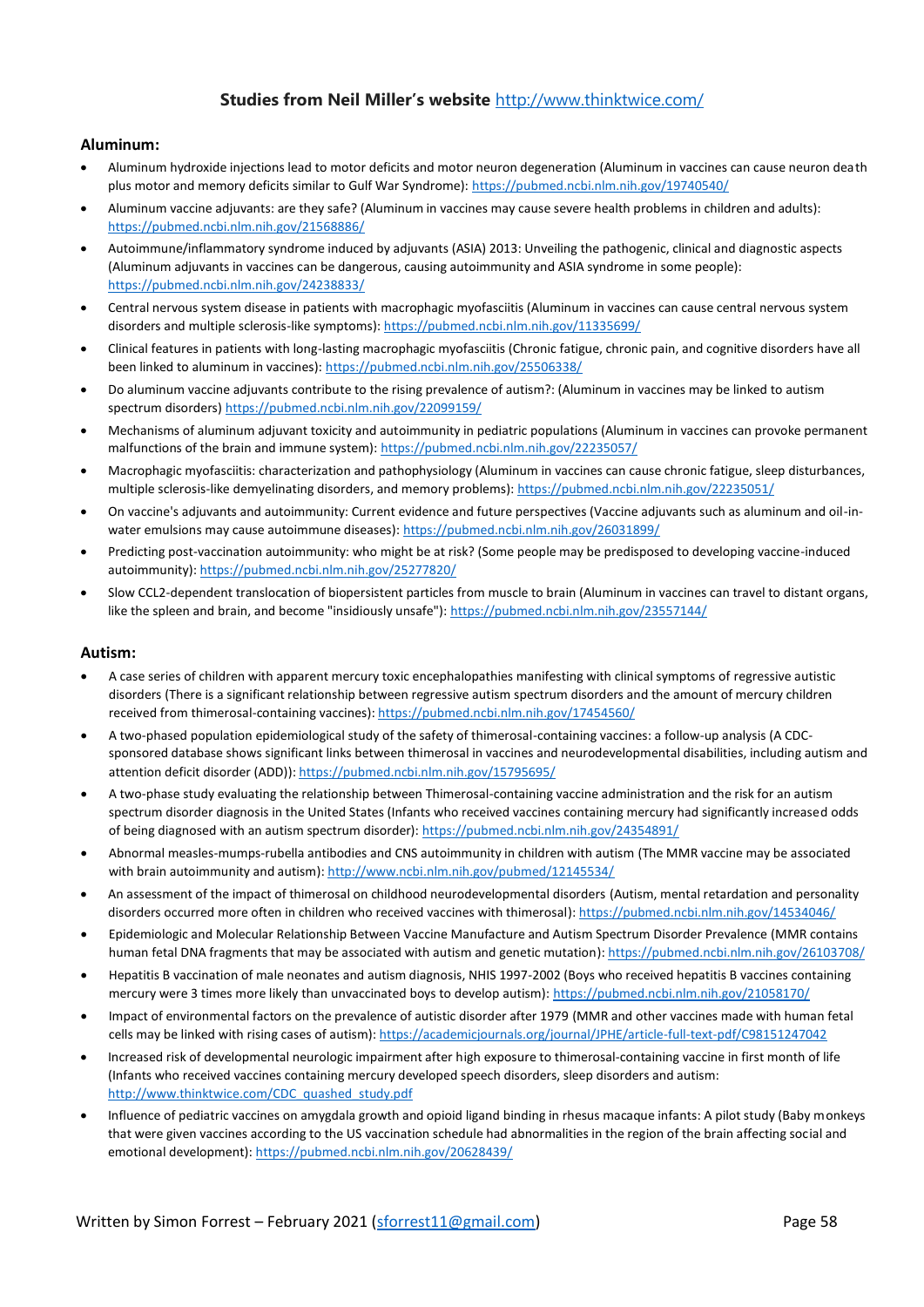- Neurodevelopmental disorders after thimerosal-containing vaccines: a brief communication (Rates of autism and mental retardation were 6 times higher in children who received DTaP vaccines with thimerosal):<https://pubmed.ncbi.nlm.nih.gov/12773696/>
- Transcriptomic analyses of neurotoxic effects in mouse brain after intermittent neonatal administration of thimerosal (Young mice and rats injected with thimerosal (mercury) had behavioral impairments characteristic of autistic children): <http://www.ncbi.nlm.nih.gov/pubmed/24675092>
- Do aluminum vaccine adjuvants contribute to the rising prevalence of autism? (Aluminum in vaccines may be linked to autism spectrum disorders)[: https://pubmed.ncbi.nlm.nih.gov/22099159/](https://pubmed.ncbi.nlm.nih.gov/22099159/)

## **Cancer:**

- A case control study of carcinoma of the ovary (Women with prior infections of mumps, measles, rubella or chickenpox were significantly less likely to develop ovarian cancer)[: https://pubmed.ncbi.nlm.nih.gov/588853/](https://pubmed.ncbi.nlm.nih.gov/588853/)
- A meta-analysis of the association between day-care attendance and childhood acute lymphoblastic leukaemia (Early exposure to infectious disease significantly reduces the risk of childhood leukemia): <https://pubmed.ncbi.nlm.nih.gov/20110276/>
- Do childhood diseases affect NHL and HL risk? A case-control study from northern and southern Italy (Measles and other childhood infections protect against cancer of the lymph system)[: https://pubmed.ncbi.nlm.nih.gov/16406019/](https://pubmed.ncbi.nlm.nih.gov/16406019/)
- Does prior infection with varicella-zoster virus influence risk of adult glioma? (A history of chickenpox is significantly protective against the risk of developing a brain tumor):<https://pubmed.ncbi.nlm.nih.gov/9098175/>
- Epidemiological characteristics of childhood acute lymphocytic leukemia. Analysis by immunophenotype. The Childrens Cancer Group (MMR vaccination increases the risk of childhood leukemia):<https://pubmed.ncbi.nlm.nih.gov/8182942/>
- Febrile infectious childhood diseases in the history of cancer patients and matched controls (Childhood diseases experienced early in life protect against many different types of cancer later in life):<https://pubmed.ncbi.nlm.nih.gov/9824838/>
- Febrile infections and malignant melanoma: results of a case-control study (Adults with previous infections of influenza, measles, mumps or chickenpox are less likely to develop malignant melanoma)[: https://pubmed.ncbi.nlm.nih.gov/1450674/](https://pubmed.ncbi.nlm.nih.gov/1450674/)
- Mumps and ovarian cancer: modern interpretation of an historic association (A mumps infection but not mumps vaccination protects women against ovarian cancer): https://pubmed.ncbi.nlm.nih.gov/20559706/

## **Diabetes:**

- Clustering of cases of insulin dependent diabetes (IDDM) occurring three years after hemophilus influenza B (HiB) immunization support causal relationship between immunization and IDDM (The Haemophilus influenzae type b (Hib) vaccine significantly increases the risk of developing type 1 diabetes)[: https://pubmed.ncbi.nlm.nih.gov/12482192/](https://pubmed.ncbi.nlm.nih.gov/12482192/)
- Clustering of Cases of IDDM 2 to 4 Years after Hepatitis B Immunization is Consistent with Clustering after Infections and Progression to IDDM in Autoantibody Positive Individuals (The hepatitis B vaccine significantly increases the risk of developing type 1 diabetes): <https://benthamopen.com/ABSTRACT/TOPEDJ-2-1>
- Clustering of cases of type 1 diabetes mellitus occurring 2-4 years after vaccination is consistent with clustering after infections and progression to type 1 diabetes mellitus in autoantibody positive individuals (Cases of type 1 diabetes increased after the introduction of MMR and pertussis vaccines)[: https://pubmed.ncbi.nlm.nih.gov/12793601/](https://pubmed.ncbi.nlm.nih.gov/12793601/)
- Diabetes insipidus after small pox vaccination (together with a contribution on the expert opinion) (German researchers documented diabetes following smallpox vaccination)[: https://pubmed.ncbi.nlm.nih.gov/5983569/](https://pubmed.ncbi.nlm.nih.gov/5983569/)
- Mumps, mumps vaccination, islet cell antibodies and the first manifestation of diabetes mellitus type I (The mumps vaccine may increase the risk of developing type 1 diabetes)[: https://pubmed.ncbi.nlm.nih.gov/6385957/](https://pubmed.ncbi.nlm.nih.gov/6385957/)
- Review of evidence that epidemics of type 1 diabetes and type 2 diabetes/metabolic syndrome are polar opposite responses to iatrogenic inflammation (Vaccination caused epidemics of type 1 diabetes, type 2 diabetes, obesity, and metabolic syndrome): <https://pubmed.ncbi.nlm.nih.gov/22934546/>
- Vaccinations may induce diabetes-related autoantibodies in one-year-old children (Vaccination against Haemophilus influenzae type b (Hib) may induce diabetes-related autoantibodies in children):<https://pubmed.ncbi.nlm.nih.gov/14679101/>

## **Hep B:**

## **The Hepatitis B Vaccine and Vision Loss:**

- Albitar S, et al. Bilateral retrobulbar optic neuritis with hepatitis B vaccination. Nephrol Dial Transplant. 1997 Oct;12(10):2169-70.
- Achiron LR, et al. Postinfectious hepatitis B optic neuritis. Optom Vis Sci 1994;71:53-6. Arya SC., et al. Ophthalmic complications of vaccines against hepatitis B virus. Int Ophthalmol. 1997;21(3):177-8.
- Baglivo E, et al. Multiple evanescent white dot syndrome after hepatitis B vaccine. Am J Ophthalmol. 1996 Sep;122(3):431-2.
- Berkman N, Benzarti T, Dhaoui R, Mouly P., et al. [Bilateral neuro-papillitis after hepatitis B vaccination] Presse Med. 1996 Sep 28;25(28):1301. French.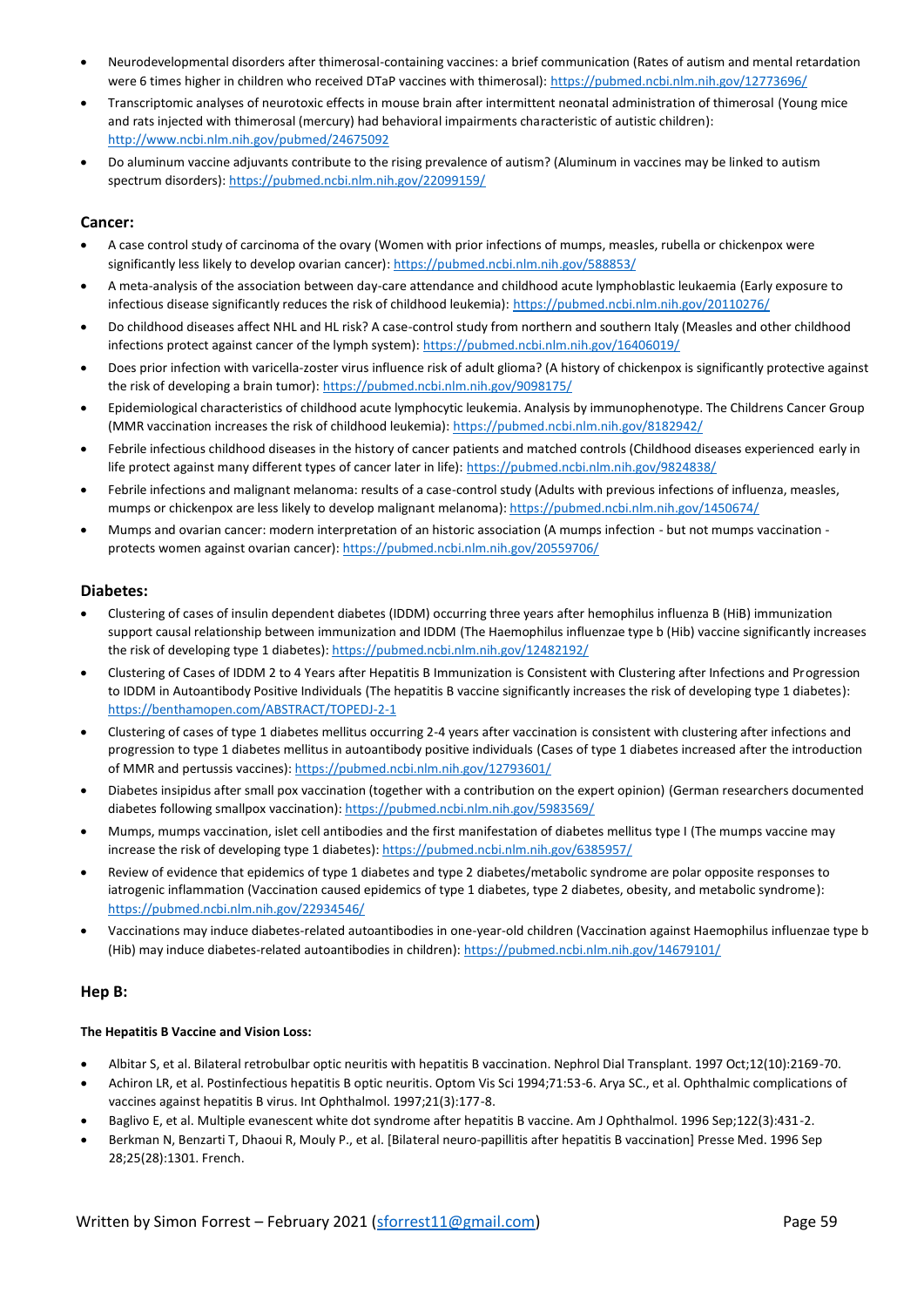- Berkman N. [A case of segmentary unilateral occlusion of the central retinal vein following hepatitis B vaccination]. Presse Med. 1997 Apr 26;26(14):670. French.
- Bourges JL, Pisella PJ, Laurens C, Limon S. [Multifocal placoid epitheliopathy and anti-hepatitis B vaccination] J Fr Ophtalmol. 1998 Nov;21(9):696-700. French.
- Brezin A, et al. Visual loss and eosinophilia after recombinant hepatitis B vaccine. Lancet. 1993 Aug 28;342(8870):563-4.
- Brezin AP, Massin-Korobelnik P, Boudin M, Gaudric A, LeHoang P., et al. Acute posterior multifocal placoid pigment epitheliopathy after hepatitis B vaccine. Arch Ophthalmol. 1995 Mar;113(3):297-300.
- Galli M, Morelli R, Casellato A, et al. Retrobulbar optic neuritis in a patient with acute type B hepatitis. Neurol Sci 1986;72:195-200.
- Granel B, et al. [Occlusion of the central retinal vein after vaccination against viral hepatitis B with recombinant vaccines. 4 cases]. Presse Med. 1997 Feb 1;26(2):62-5. French.
- McKibbin M, et al. Bilateral optic neuritis after hepatitis A. J Neurol Neurosurg Psychiatry. 1995 Apr;58(4):508.
- Voigt U, Baum U, Behrendt W, Hegemann S, Terborg C, Strobel J. [Neuritis of the optic nerve after vaccinations against hepatitis A, hepatitis B and yellow fever] Klin Monatsbl Augenheilkd. 2001 Oct;218(10):688-90. German.

## **The Hepatitis B Vaccine and Hearing Loss:**

- Orlando MP, Masieri S, Pascarella MA, Ciofalo A. Filiaci F, et al, "Sudden hearing loss Consequent to Hepatitis B Vaccination: a case report." Annals of the New York Academy of Sciences. 1997 Dec 29, 830: 319-321
- Biacabe B, Erminy M, Bonfils P, et al, "A Case of Fluctuant Sensorineural Hearing Loss consequent to Hepatitis B Vaccination: a case report." Auris Nasus Larynx. 1997 Oct; 24(4): 357-360.

## **The Hepatitis B Vaccine and Assorted Ailments:**

- Herroelen L. de Keyser J. Ebinger G. Central nervous system demyelination after immunization with recombinant hepatitis B vaccine. Lancet, 1991 Nov 9; 338 (8776):1174-75.
- Ribera ER. Dutka AJ. Polyneuropathy associated with administration of hepatitis B vaccine. N Engl J Med. 1983 Sep 8;309(10):614-5.
- Snider GB. Gogate SA. A possible systemic reaction to hepatitis B vaccine. JAMA 1985 Mar 1;253(9):1260-1.
- Fried M. Conen D. Conzelmann M. Steinemann E. Uveitis after hepatitis B vaccination. Lancet, 1987 Sep 12;2(8559:631-2.
- Shaw FE Jr. Graham DJ. Guess HA, et al. Postmarketing surveillance for neurologic adverse events reported after hepatitis B vaccination. Experience of the first three years. Am J Epidemiol 1988 Feb;127(s):337-52.
- Biron P. Montpetit P. Infante-Rivard C. Lery L. Myasthenia gravis after general anesthesia and hepatitis B vaccine. Arch Intern Med. 1988 Dec;148(12):2685.
- Goolsby PL. Erythema nodosum after Recombivax HB hepatitis B vaccine. N Engl J Med 1989 Oct;321:1198-9.
- Anonymous, hepatitis B vaccines: reported reactions. World Health Organization Adverse Drug Reaction Bulletin. August 1990.
- Cockwell P. Allen MB. Page R. Vasculitis related to hepatitis B vaccine. BMJ 1990 Dec 1;301(6763):1281.
- Tudela P. Marti S. Bonal J. Systemic lupus erthemoatosus and vaccination against hepatitis B. Nephron 1992 62(2):236.
- Ganry O. Lerailler F. Vercelleto M. Chiffoleau A. Larouse C. Peripheral facial paralysis following vaccination against hepatitis B. Apropos of a case. Therapie. 1992;47:437-438.
- Trevisani F. Gattinara GC. Caraceni P, et al. Transverse myelitis following hepatitis B vaccination. J Hepatol 1993 Sep;19(2):317-8.
- Mahassin F. Algayres JP. Valmary J, et al. Acute myelitis after vaccination against hepatitis B. Presse Med 1993 Dec 18;22(40):1997-8.
- Nadler JP. Multiple sclerosis and hepatitis B vaccination. Clin Infect Dis 1993 Nov:17(5):928-9.
- Brezin A. Lautier-Frau M. Hamedani M. Rogeaux O. Hoang PL. Visual loss and eosinophilia after recombinant hepatitis B vaccine. Lancet 1993 Aug 28;342(8870):563-4.
- Trevisian G. Stinco G. Lichen rubber planus following HBV vaccination. Acta Dermato-Venereologica 1993 Feb;73(1):73.
- Castresana-Isla CJ. Herrera-Martinez G. Vega-Molina J. Erythema nodosum and Takayasu's arteritis after immunization with plasma derived hepatitis B vaccine. J Rheumatol 1993 Aug;20(8):1417-8.
- Allen MB. Cockwell P. Page RL. Pulmonary and cutaneous vasculitis following hepatitis B vaccination. Thorax 1993 May;48(5):580-1.
- Deisenhammer F. Pohl P. Bosch S. Schmidauer C. Acute cerebellar ataxia after immunisation with recombinant hepatitis B vaccine. Acta Neurol Scand 1994 Jun;89(6):462-3.
- Vautier G. Carty JE. Acute sero-positive rheumatoid arthritis occurring after hepatitis vaccination. Br J Rheumatol 1994 Oct;33(10):991.
- Hassan W. Oldham R. Reiter's syndrome and reactive arthritis in health care workers after vaccination. BMJ 1994 Jul 9;309(6967):94.
- Aubin F. Angonin R. Humbert P. Agache P. Lichen planus following hepatitis B vaccination. Archives of Dermatology. 1994 Oct;130(10):1329-30.
- Birley HD. Arya OP. Hepatitis B immunisation and reactive arthritis. BMJ 1994 Dec;309(6967):1514.
- Poullin P. Gabriel B. Thrombocytopenic purpura after recombinant hepatitis B vaccine. Lancet 1994 Nov;344(8932):1293.
- Di Lernia V. Lo Scocco G. Bisighini G. Erythema multiforme following hepatitis B vaccine. Ped Derma 1994 Dec;11(4):363-4.
- Fraser PA. Wilson JD. Reiter's syndrome attributed to hepatitis B immunisation. BMJ 1994 Dec;309(6967):1513.
- Lilic D. Ghosh SK. Liver dysfunction and DNA antibodies after hepatitis B vaccination. Lancet 1994 Nov;344(8932):1292-3.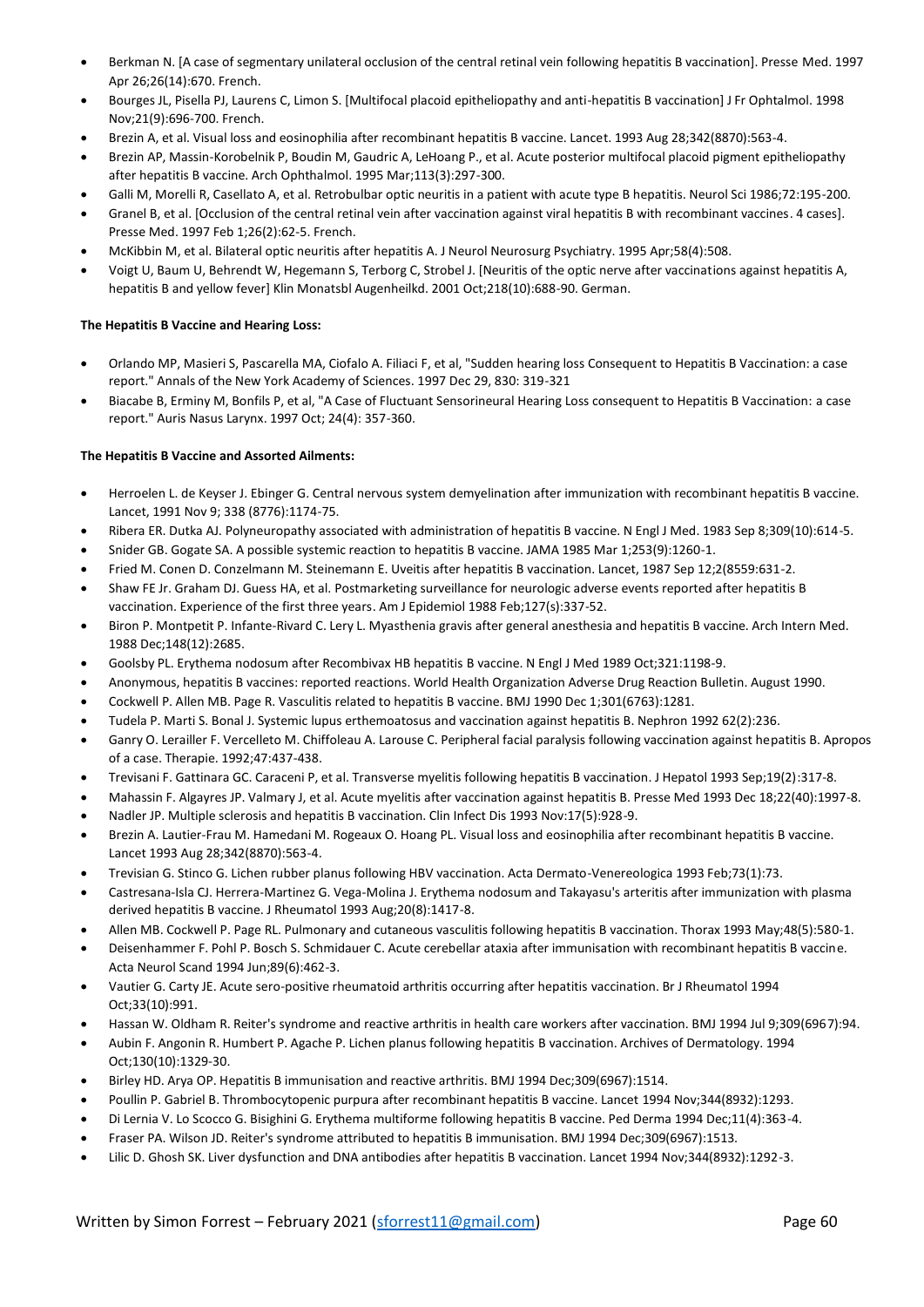- Brezin AP. Massin-Korobelnik P. Boudin B., et al. Acute posterior multifocal placoid pigment epitheliopathy after hepatitis B vaccine. Arch Ophthal 1995 Mar;113(3):297-300.
- Gross K. Combe C. Kruger K. Schattenkkirchner M. Arthritis after hepatitis B vaccination. Report of three cases. Scand J Rheumatol. 1995;24(1):50-2.
- Kaplanski G. Retornaz F. Durand J. Soubeyrand J. Central nervous system demyelination after vaccination against hepatitis B and HLA haplotype. J Neurol Neurosurg Psychiatry 1995 Jun;58(6):758-9.
- Tartaglino LM. Heiman-Patterson T. Friedman DP. Flanders AE. MR imaging in a case of postvaccination myelitis. AJNR Am J Neuroadiol 1995;16(3):581-2.
- Macario F. Freitas L. Correira J., et al. Nephrotic syndrome after recombinant hepatitis B vaccine. Clin Nephrol 1995 May;43(5):349.
- Germanaud J. Causse X. Trinh DH., et al. A case of severe cytolysis after hepatitis B vaccination. Amer J Med 1995 Jun;98(6):595-6.
- Meyboom RH. Fucik H. Edwards IR. Thrombocytopenia reported in association with hepatitis B and A vaccines. Lancet 1995 Jun;345(8965):1638.
- Aherne P. Collins M. Psoriatic arthropathy. Irish Medical Journal 1995 Mar-Apr;88(2):72.
- Guiserix J. Systemic lupus erythematosus following hepatitis B vaccine. Nephron 1996;74(2):441.
- Bonfils P. Biacabe B. Potard G. Aidan D. Fluctuant perception hearing loss after hepatitis B vaccine. Ann Otolaryngol Chir Cervicofac 1996;113(6):359-61.
- Baglivo E. Safran AB. Borruat FX. Multiple evanescent white dot syndrome after hepatitis B vaccine. Am J Ophthalmol 1996 Sep;122(3):431-2.
- Grezard P. Chefai M. Philipott V. Perrot H. Faisant M. Cutaneous lupus erythematosus and buccal aphthosis after hepatitis B vaccination in a 6-year old child. Ann Dermatol Venereol. 1996;123(10):657-9.
- Classen JB. The diabetes epidemic and the hepatitis B vaccines. New Zealand Med J. 1996 Sep;109(1030):366.
- Classen JB. Childhood immunisation and diabetes mellitus. New Zealand Med J 1996 May;109(1022):195.
- Manna R. De Santis A. Oliviero A., et al. Leukoencephalitis after recombinant hepatitis B vaccine. J Hepatol. 1996 June;24(6):764-5.
- Devin F. Roques G. Disdier P., et al. Occlusion of central retinal vein after hepatitis B vaccination. Lancet 1996 Jun;347(9015):1626.
- Cohen AD. Shoenfeld Y. Vaccine-induced autoimmunity. J Autoimmunity 1996 Dec;9(6):699-703.
- Mathieu E. Fain O. Krivitzky A. Cryoglobulinemia after hepatitis B vaccination. New England J Med 1996 Aug;335(5):335.
- Dauod MS. Dicken CH. Anetoderma after hepatitis B immunization in two siblings. J Amer Acad Dermo 1997 May;36(5 Pt 1): 779-80.
- Harrison BJ. Thomson W. Pepper L, et al. Patients who develop inflammatory polyarthritis (IP) after immunization are clinically indistinguishable from other patients with IP. Br J Rheumatol 1997 Mar;36(3):366-9.
- Wise RP. Kiminyo KP. Salive ME. Hair loss after routine immunizations. JAMA 1997 Oct 8;278(14):1176-8.
- Song HK. Kim HC. Yun YH. Acute Myelitis after hepatitis B vaccination. J Korean Med Sci 1997 Jun;12(3):249-51.
- Granel B. Disdier P. Devin F, et al. Occlusion of the central retinal vein after vaccination against viral hepatitis B with recombinant vaccines. 4 cases. Presse Med 1997 Feb 1;26(2):62-5.
- Saywell CA. Wittal RA. Kossard S. Lichenoid reaction to hepatitis B vaccination. Australasian J Derm 1997 Aug;38(3):152-4.
- Biacabe B. Erminy M. Bonfils P. A case report of fluctuant sensorineural hearing loss after hepatitis B vaccination. Auris, Nasus, Larynx 1997 Oct;24(4):357-60.
- Arya SC. Ophthalmic complications of vaccines against hepatitis B virus. Int Ophth 1997;21(3):177-8.
- Bracci M. Zopinni A. Polyarthritis associated with hepatitis B vaccination. British J Rheumatol 1997 Feb;36(2):300-1.
- Maillefert JF. Farge P. Gazet-Maillefert MP. Tavernier C. Mental nerve neuropathy as a result of hepatitis B vaccination. Oral Surg Oral Med Orla Path Oral Radio & Endo 1997 Jun;83(6):663-4.
- Ranieri VM. Dell'Erba A. Gentile A., et al. Liver inflammation and acute respiratory distress syndrome in a patient receiving hepatitis B vaccine: a possible relationship?. Intensive Care Medicine 1997 Jan;23(1):119-21.
- Kakar A. Sethi PK. Guillain Barre syndrome associated with hepatitis B vaccination. Indian J Ped 1997 Sept-Oct;64(5):710-2.
- Orlando MP. Masieri S. Pascarella MA., et al. Sudden hearing loss in childhood consequent to hepatitis B vaccination: a case report. Annals of New York Academy of Sciences 1997 Dec;830:319-21.
- Pope JE. Stevens A. Howson W. Bell DA. The development of rheumatoid arthritis after recombinant hepatitis B vaccination. J Rheumatol 1998 Sep;25(9):1687-93.
- Neau D. Bonnet F. Michaud M, et al. Immune thrombocytopenic purpura after recombinant hepatitis B vaccine: retrospective study of seven case. Scan J. Infect Dis 1998;30(2):115-8.
- Ronchi F. Cecchi P. Falcioni F, et al. Thrombocytopenic purpura as adverse reaction to recombinant hepatitis B vaccine. Arch Dis Child 1998 Mar;78(3):273-4.
- Grasland A. Le Maitre F. Pouchot J, et al. Adult-onset Still's disease after hepatitis A and B vaccination? Rev Med Interne 1998 Feb;19(2):134-6.
- Finielz P. Lam-Kam-San LF. Guiserix J. Systemic lupus erythematosus and thrombocytopenic purpura in two members of the same family following hepatitis B vaccine. Nephrol Dial Transplant 1998;13(9):2420-1.
- Le Hello C. Cohen P. Bousser MG. Letellier P. Guillevin L: Suspected hepatitis B vaccination related vasculitis. J Rheumatol, 1999 Jan;26(1):191-4.
- Renard JL. Guillamo JS. Ramirez JM, et al. Acute transverse cervical myelitis following hepatitis B vaccination. Evolution of anti-HBs antibodies. Presse Med 1999 Jul 3-10;28(24):1290-2.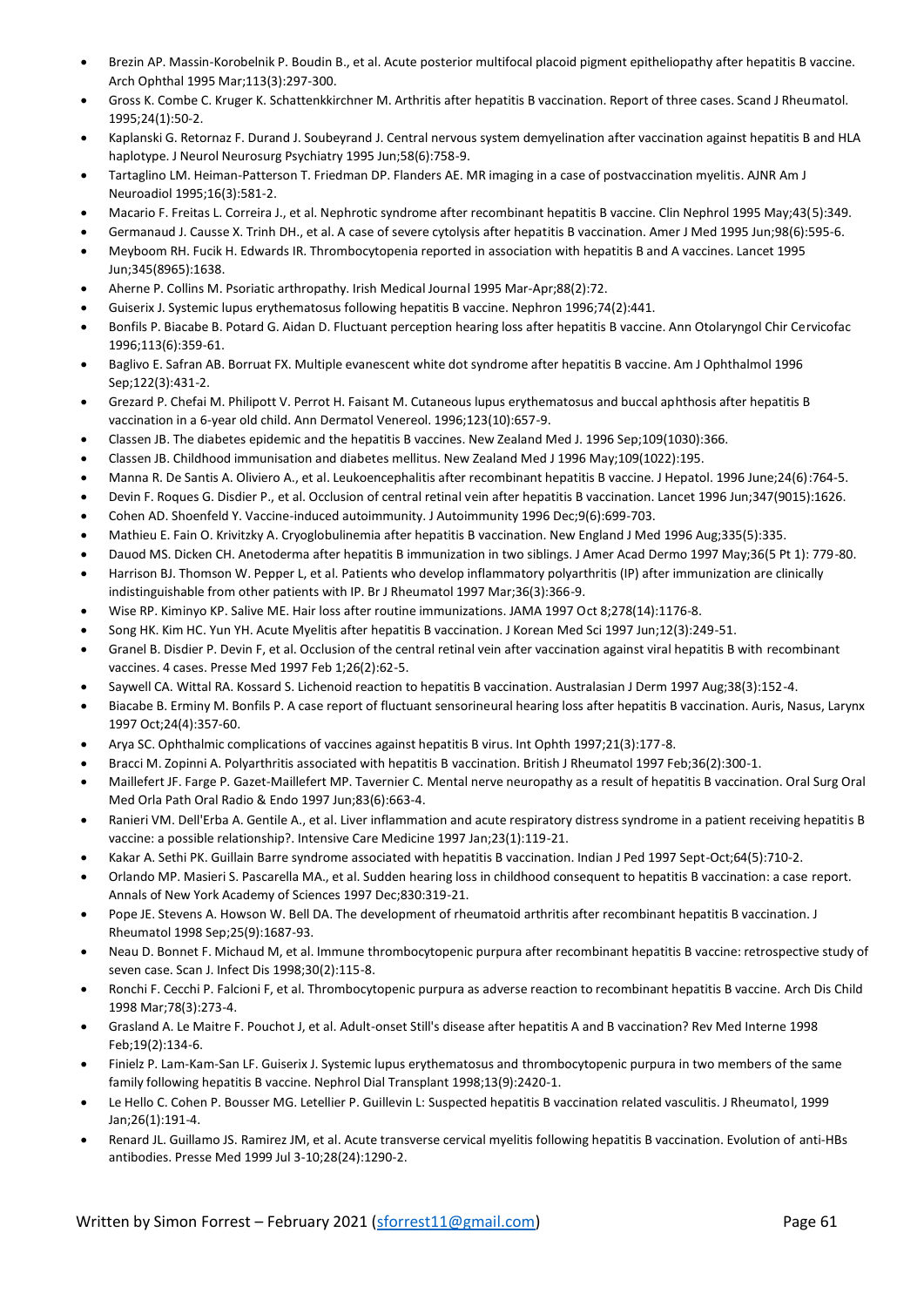- Tourbah A. Gout O. Liblau R. Lyon-Caen O, et al. Encephalitis after hepatitis B vaccination: recurrent disseminated encephalitis or MS? Neurology 1999 Jul 22;53(2):396-401.
- De Keyser F. Naeyaert JM. Hindryckx P, et al. Immune-mediated pathology following hepatitis B vaccination. Two cases of polyarteritis nodosa and one case of pityriasis rosea-like drug eruption. Clin Exp Rheumatol 2000 Jan-Feb;18(1):81-5.
- Konstantinou D. Paschalis C. Maraziotis T, et al. Two episodes of leukoencephalites associated with recombinant hepatitis B vaccination in a single patient. Clin Inf Dis 2001 Nov 15;33:1772-3.
- Creange A. Temam G. Lefaucher JP. Lumbosacral acute demyelinating polyneuropathy following hepatitis B vaccination. Autoimmunity 1999;30:143-6.
- Usman A. Kimyai-Asadi A. Stiller MJ. Alam M. Lichenoid eruption following hepatitis B vaccination: first North American case report. Pediatr Dermatol. 2001 Mar-Apr;18(2):123-6.
- Conesa V. Nunez MF. Navarro JF. Mompel A. Ruiz J. Gomez A. Thrombocytopenic Purpura after Recombinant Hepatitis B Vaccine. A rare association. Haematologica. 2001 Mar;86(3):E09
- Zaas A. Scheel P. Venbrux A. Helmann DB. Large artery vasculitis following recombinant hepatitis B vaccination. 2 cases. J Rheumatol. 2001 May;28(5):1116-20.
- Al-Khenaizan S. Lichen planus occurring after hepatitis B vaccination: a new case. J Am Acad Dermatol. 2001 Oct;45(4):614-5.
- Barbaud A. Trechot P. Reichert-Penetrat S. Weber M. Schmutz JL. Allergic mechanisms and urticaria/angioedema after hepatitis B immunization. Br J Dermatol. 1998 Nov;139(5):925-6.
- Ferrando MF. Doutre MS. Beylot-Barry M. Durand I. Beylot C. Lichen planus following hepatitis B vaccination. Br J Dermatol. 1998 Aug;139(2):350.
- Rabaud C. Barbaud A. Trechot P. First case of erythermalgia related to hepatitis B vaccination. Journal of Rheumatol. 26(1):233-4, 1999 Jan.
- Schupp P. Vente C. Lichen planus following hepatitis B vaccination. International Journal of Dermatol. 38(10):799-800, 1999 Oct.
- Maillefert JF. Sibilia J. Toussirot E., et al. Rheumatic disorders developed after hepatitis B vaccination. Rheumatol (Oxford). 1999 Oct;38(10):978-83.
- Fledelius HC. Unilateral papilloedema after hepatitis B vaccination in a migraine patient. A case report including forensic aspects. Acta Ophthalmol Scand. 1999 Dec;77(6):722-4.
- Muller A. Kertzscher F. Kiefel V. Lenk H. Thrombocytopenic purpura: adverse reaction to a combined immunisation (recombinant hepatitis B and measles-mumps-rubella-vaccine) and after therapy with Co-trimoxazole. Eur J Pediatr. 1999 Dec;158 Suppl 3:S209-10.
- Stewart O. Chang B. Bradbury J. Simultaneous administration of hepatitis B and polio vaccines associated with bilateral optic neuritis. Br J Ophthalmol. 1999 Oct;83(10):1200-1.
- Islek I. Cengiz K. Cakir M. Kucukoduk S. Nephrotic syndrome following hepatitis B vaccination. Pediatr Nephrol. 2000 Jan;14(1):89-90.
- Loche F. Schwarze HP. Thedenat B. Carriere M. Bazex J. Erythema multiforme associated with hepatitis B immunization. Clin Exp Dermatol. 2000 Mar;25(2):167-8.
- Viallard JF. Boiron JM. Parrens M. Moreau JF. Ranchin V. Reiffers J. Leng B. Pellegrin JL. Severe pancytopenia triggered by recombinant hepatitis B vaccine. Br J Haematol. 2000 Jul;110(1):230-3.
- Toussirot E. Lohse A. Wendling D. Mougin C. Sjogren's syndrome occurring after hepatitis B vaccination. Arthritis Rheumatol. 2000 Sep;43(9):2139-40.
- Sinsawaiwong S. Thampanitchawong P. Guillain-Barre syndrome following recombinant hepatitis B vaccine and literature review. J Med Assoc Thai. 2000 Sep;83(9):1124-6.
- Agrawal S. Garg VK. Joshi A. Agarwalla A. Sah SP. Lichen planus after HBV vaccination in a child: a case report from Nepal. J Dermatol. 2000 Sep;27(9):618-20.
- Flemmer M. Oldfield EC 3rd. The bald truth. Am J Gastroenterol. 1999 Apr;94(4):1104.
- Gran B. Bielekova B. McFarland HF. Martin R. Development of Multiple Sclerosis after hepatitis B vaccination. Neurol 2000;54(suppl 3):A164.
- Biasi D. Carletto A. Caramaschi P. Frigo A. Pacor M. Bezzi D., et al. Rheumatological manisfestations following hepatitis B vaccination. Report of three cases. Scand J Rheumatol. 1995;24:50-52.
- Rogerston SJ. Nye FJ. Hepatitis B vaccine associated with erythema nodosum and poly arthritis. BMJ. 1990;301:345.
- Wieland KK. Cohen MR. Hepatitis B vaccine: Recombivax reaction. Nursing. 88;18:87.
- Mamoux V. Dumont C. Lupus erthymatosus disseminatus and vaccination against hepatitis B virus. Arch Pediatr. 1994;1:307-309.
- Martinez E. Domingo P. Evan's syndrome triggered by recombinant hepatitis B vaccine. Clin Infect Dis. 1992;15:1051.
- AADRAC. Australian Adverse Drug Reactions Advisory Committee: Reactions to hepatitis B vaccines. Austr Adv Drug React Bull;1990.
- Nagafuchi S. Tokiyam K. Kashiwagi S. Yayashi S. Imayama S. Niho Y. Eosinophillia after intradermal hepatitis B vaccination. Lancet. 1993;342:998.

## **Influenza:**

- Are US flu death figures more PR than science? (The CDC collaborates with vaccine manufacturers to increase uptake by intentionally using scare tactics and inflated influenza death figures): https://www.ncbi.nlm.nih.gov/pmc/articles/PMC1309667/
- Association between the 2008-09 seasonal influenza vaccine and pandemic H1N1 illness during Spring-Summer 2009: four observational studies from Canada (Prior vaccination against seasonal influenza may increase the risk of contracting a severe case of pandemic influenza)[: https://pubmed.ncbi.nlm.nih.gov/20386731/](https://pubmed.ncbi.nlm.nih.gov/20386731/)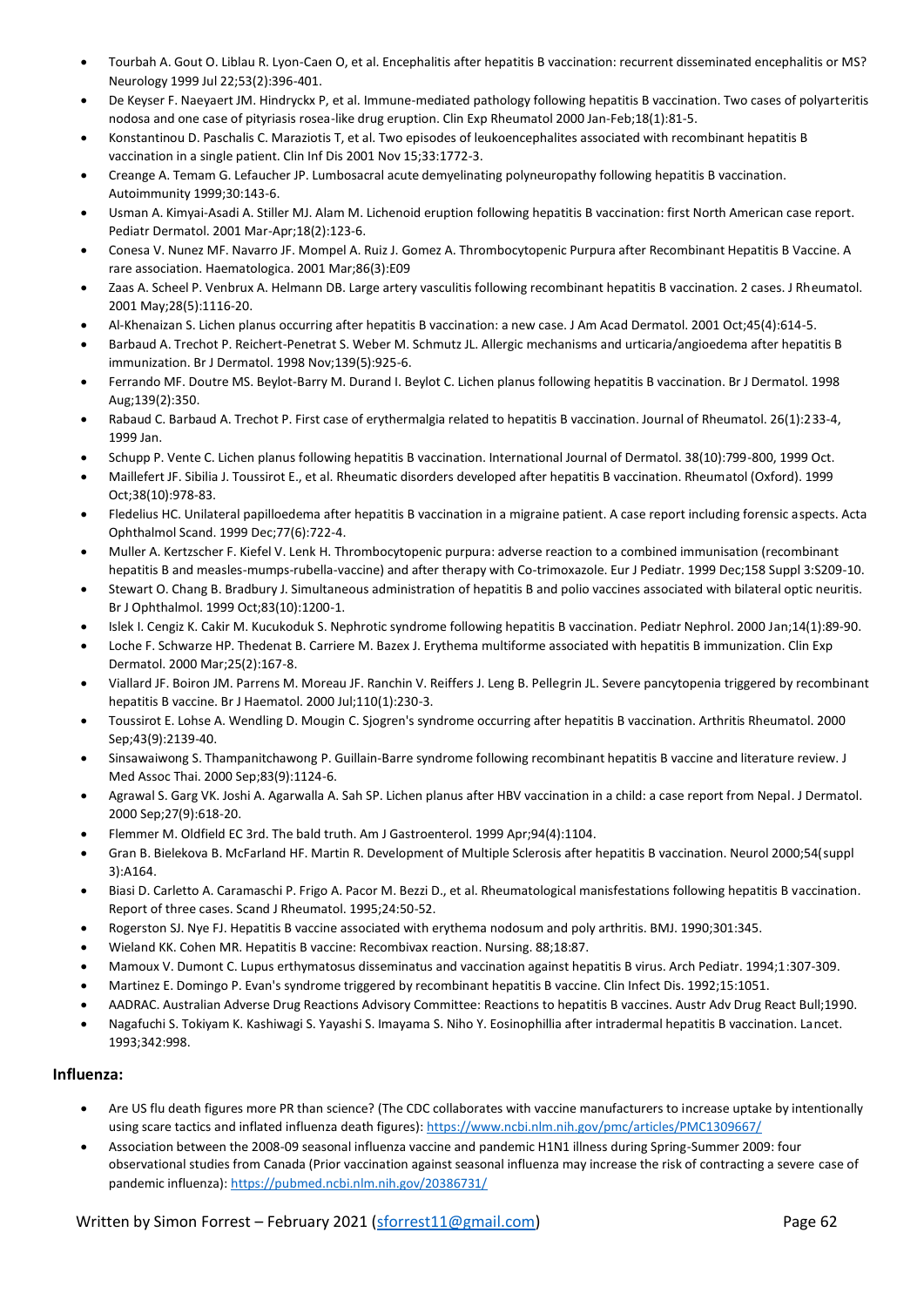- Comparison of VAERS fetal-loss reports during three consecutive influenza seasons: was there a synergistic fetal toxicity associated with the two-vaccine 2009/2010 season? (Pregnant women vaccinated against seasonal influenza and A-H1N1 (swine flu) had high rates of spontaneous abortions)[: https://pubmed.ncbi.nlm.nih.gov/23023030/](https://pubmed.ncbi.nlm.nih.gov/23023030/)
- Effectiveness of trivalent inactivated influenza vaccine in influenza-related hospitalization in children: a case-control study (Children who receive an inactivated influenza vaccine are significantly more likely than non-vaccinated children to be hospitalized): <https://pubmed.ncbi.nlm.nih.gov/22525386/>
- Impact of influenza vaccination on seasonal mortality in the US elderly population (Influenza-related death rates in the elderly do not improve by increasing influenza vaccination rates in the elderly): https://pubmed.ncbi.nlm.nih.gov/15710788/
- Increased risk of non-influenza respiratory virus infections associated with receipt of inactivated influenza vaccine (Children vaccinated against seasonal influenza are not protected and are more likely than non-vaccinated children to develop respiratory virus infections)[: https://pubmed.ncbi.nlm.nih.gov/22423139/](https://pubmed.ncbi.nlm.nih.gov/22423139/)
- Influenza vaccine effectiveness in the community and the household (The current season's influenza vaccine will not work in people who also received the previous season's influenza vaccine)[: https://pubmed.ncbi.nlm.nih.gov/23413420/](https://pubmed.ncbi.nlm.nih.gov/23413420/)
- Influenza Vaccination During Pregnancy: A Critical Assessment of the Recommendations of the Advisory Committee on Immunization Practices (ACIP) (CDC policy to vaccinate pregnant women with thimerosal-containing influenza vaccines is not supported by science): [http://thinktwice.com/Influenza\\_vaccination\\_during\\_pregnancy\\_Ayoub\\_Yazbak.pdf](http://thinktwice.com/Influenza_vaccination_during_pregnancy_Ayoub_Yazbak.pdf)
- Influenza vaccination and Guillain Barre syndrome (Influenza vaccination increases the risk of Guillain Barre syndrome (GBS)): <https://pubmed.ncbi.nlm.nih.gov/12763480/>
- Influenza vaccination for healthcare workers who care for people aged 60 or older living in long-term care institutions (There is no evidence that vaccinating healthcare workers against influenza to protect their elderly patients is effective): <https://pubmed.ncbi.nlm.nih.gov/23881655/>
- Influenza vaccines: time for a rethink (Health authorities exaggerate the dangers of influenza and inflate the benefits of influenza vaccination):<https://pubmed.ncbi.nlm.nih.gov/23553143/>
- Randomized trial of vitamin D supplementation to prevent seasonal influenza A in schoolchildren (Vitamin D supplementation significantly protects school children against influenza and asthma attacks)[: https://pubmed.ncbi.nlm.nih.gov/20219962/](https://pubmed.ncbi.nlm.nih.gov/20219962/)
- Vaccination against human influenza A/H3N2 virus prevents the induction of heterosubtypic immunity against lethal infection with avian influenza A/H5N1 virus (Mice that were infected with a seasonal influenza virus survived exposure to a lethal influenza strain; vaccinated mice died):<https://pubmed.ncbi.nlm.nih.gov/19440239/>
- Vaccines for preventing influenza in healthy children (Influenza vaccines are not effective in young children; safety data can't be trusted):<https://pubmed.ncbi.nlm.nih.gov/22895945/>
- Vitamin D and Respiratory Tract Infections: A Systematic Review and Meta-Analysis of Randomized Controlled Trials (Eleven randomized studies show that vitamin D supplementation significantly reduces the risk of influenza, pneumonia and other respiratory infections)[: https://pubmed.ncbi.nlm.nih.gov/23840373/](https://pubmed.ncbi.nlm.nih.gov/23840373/)
- Yearly influenza vaccinations: a double-edged sword? (Annual vaccination against common strains of influenza reduces protective immunity against more dangerous strains of the disease):<https://pubmed.ncbi.nlm.nih.gov/19879807/>

## **Mercury (excluding those studies that have already been included under Autism):**

- Administration of thimerosal to infant rats increases overflow of glutamate and aspartate in the prefrontal cortex: protective role of dehydroepiandrosterone sulfate (Brain injuries can be induced in rats by injecting them with thimerosal): <https://pubmed.ncbi.nlm.nih.gov/22015977/>
- Delayed acquisition of neonatal reflexes in newborn primates receiving a thimerosal-containing hepatitis B vaccine: influence of gestational age and birth weight (Newborn monkeys that received a thimerosal-containing hepatitis B vaccine had significant delays in neonatal reflexes and neurological development)[: https://pubmed.ncbi.nlm.nih.gov/20711932/](https://pubmed.ncbi.nlm.nih.gov/20711932/)
- Hepatitis B triple series vaccine and developmental disability in US children aged 1–9 years (Boys who received hepatitis B vaccines with mercury were 9 times more likely than unvaccinated boys to become developmentally disabled): <https://www.tandfonline.com/doi/abs/10.1080/02772240701806501?journalCode=gtec20>
- Methodological issues and evidence of malfeasance in research purporting to show thimerosal in vaccines is safe (Six CDC studies showing that mercury in vaccines is safe are unreliable and provide evidence of scientific malfeasance): <https://pubmed.ncbi.nlm.nih.gov/24995277/>
- Neonatal administration of thimerosal causes persistent changes in mu opioid receptors in the rat brain (Young rats injected with thimerosal in doses equivalent to those used in infant vaccines developed severe brain pathologies): <https://pubmed.ncbi.nlm.nih.gov/20803069/>
- Neonatal exposure to Thimerosal from vaccines and child development in the first 3 years of life (Psychomotor development -- the ability to crawl, walk, and run -- is adversely affected by neonatal exposure to thimerosal-containing vaccines): <https://pubmed.ncbi.nlm.nih.gov/23069197/>
- Neurodevelopmental disorders after thimerosal-containing vaccines: a brief communication (Rates of autism and mental retardation were 6 times higher in children who received DTaP vaccines with thimerosal):<https://pubmed.ncbi.nlm.nih.gov/12773696/>
- Thimerosal: clinical, epidemiologic and biochemical studies (180 studies provide evidence that thimerosal is dangerous; thimerosalcontaining vaccines are unsafe for humans):<https://pubmed.ncbi.nlm.nih.gov/25708367/>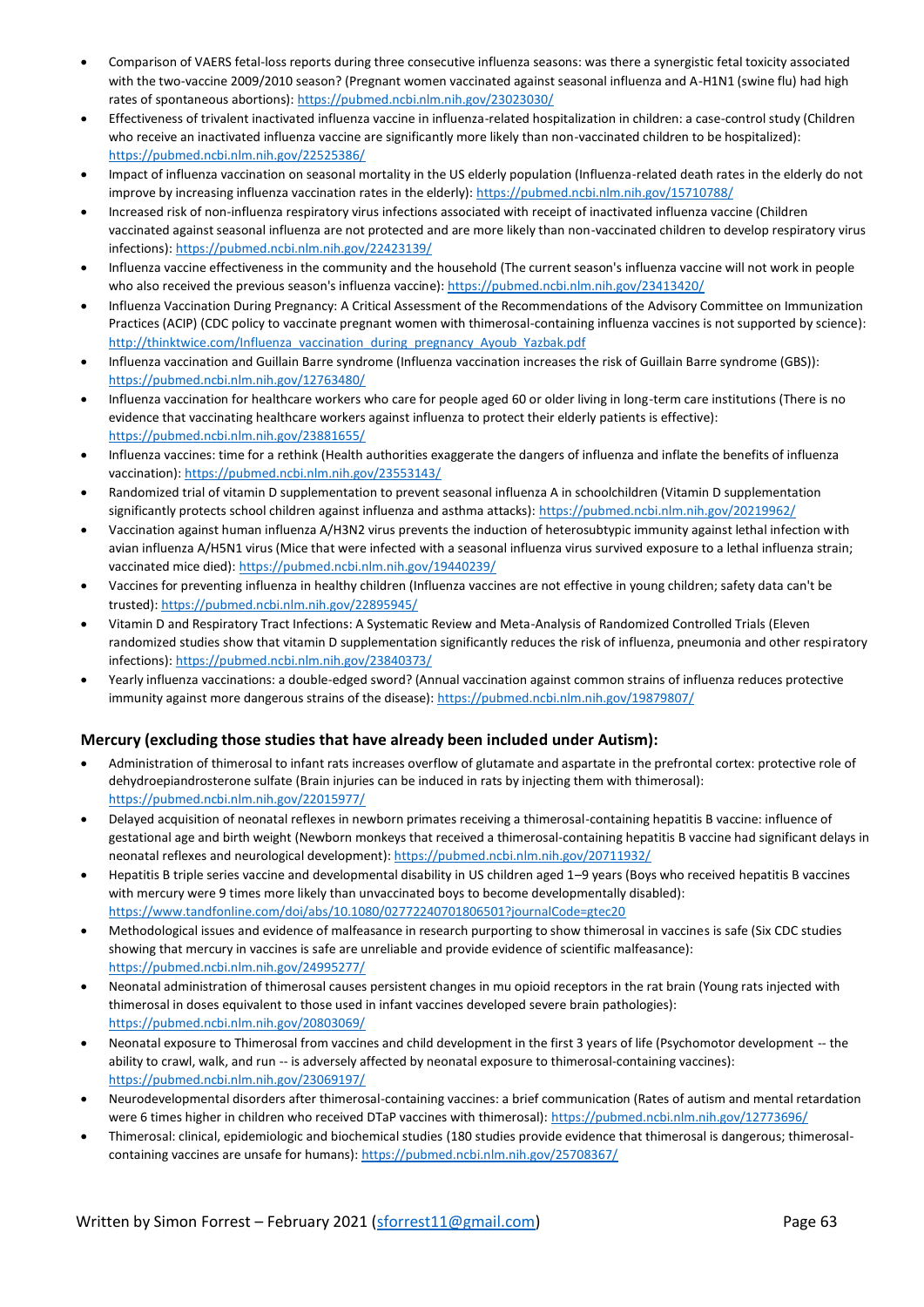- Thimerosal-containing hepatitis B vaccination and the risk for diagnosed specific delays in development in the United States: a casecontrol study in the vaccine safety datalink (Developmental delays are 3 times more common in children who received vaccines with mercury)[: https://pubmed.ncbi.nlm.nih.gov/25489565/](https://pubmed.ncbi.nlm.nih.gov/25489565/)
- Thimerosal exposure in infants and neurodevelopmental disorders: an assessment of computerized medical records in the Vaccine Safety Datalink (A CDC-sponsored database shows significant links between thimerosal in vaccines and neurodevelopmental disorders)[: https://pubmed.ncbi.nlm.nih.gov/18482737/](https://pubmed.ncbi.nlm.nih.gov/18482737/)

## **MMR:**

- Adverse events following 12 and 18 month vaccinations: a population-based, self-controlled case series analysis (Emergency room visits are significantly more common in children who were recently vaccinated against MMR): <https://pubmed.ncbi.nlm.nih.gov/22174753/>
- Allergic disease and atopic sensitization in children in relation to measles vaccination and measles infection (Children who contract measles are significantly less likely to develop allergies than children who are vaccinated against measles): <https://pubmed.ncbi.nlm.nih.gov/19255001/>
- Association of measles and mumps with cardiovascular disease: The Japan Collaborative Cohort (JACC) study (Measles and mumps infections in childhood protect against deadly heart attacks and strokes during adulthood): <https://pubmed.ncbi.nlm.nih.gov/26122188/>
- Atopy in children of families with an anthroposophic lifestyle (Children who never received an MMR vaccine were protected against allergies)[: https://pubmed.ncbi.nlm.nih.gov/10232315/](https://pubmed.ncbi.nlm.nih.gov/10232315/)
- Frequency of allergic diseases following measles (Children with a history of measles are significantly less likely to develop allergies than children without a history of measles)[: https://pubmed.ncbi.nlm.nih.gov/16854347/](https://pubmed.ncbi.nlm.nih.gov/16854347/)
- Immune thrombocytopaenic purpura: an autoimmune cross-link between infections and vaccines (Thrombocytopenia, a serious autoimmune bleeding disorder, is 5 times more likely to occur after MMR vaccination)[: https://pubmed.ncbi.nlm.nih.gov/24763539/](https://pubmed.ncbi.nlm.nih.gov/24763539/)
- Largest measles epidemic in North America in a decade--Quebec, Canada, 2011: contribution of susceptibility, serendipity, and superspreading events (Measles vaccine failures cause outbreaks of the disease):<https://pubmed.ncbi.nlm.nih.gov/23264672/>
- MMR vaccination and febrile seizures: evaluation of susceptible subgroups and long-term prognosis (The MMR vaccine significantly increases the risk of seizure)[: https://pubmed.ncbi.nlm.nih.gov/15265850/](https://pubmed.ncbi.nlm.nih.gov/15265850/)
- MMR vaccine and idiopathic thrombocytopaenic purpura (MMR significantly increases the risk of thrombocytopenia (ITP), a serious internal bleeding disorder)[: https://pubmed.ncbi.nlm.nih.gov/12534647/](https://pubmed.ncbi.nlm.nih.gov/12534647/)
- Outbreak of measles among persons with prior evidence of immunity, New York City, 2011 (Measles can be spread from fully vaccinated people to other fully vaccinated people):<https://pubmed.ncbi.nlm.nih.gov/24585562/>
- Risk of febrile convulsions after MMRV vaccination in comparison to MMR or MMR+V vaccination (Vaccination with MMRV (measlesmumps-rubella-varicella) significantly increases the risk of being hospitalized for febrile convulsions): <https://pubmed.ncbi.nlm.nih.gov/24374498/>
- Use of the Australian Childhood Immunisation Register for vaccine safety data linkage (Febrile seizures are serious adverse events that occur at significantly elevated levels after MMR vaccination)[: https://pubmed.ncbi.nlm.nih.gov/20430123/](https://pubmed.ncbi.nlm.nih.gov/20430123/)

## **Mumps:**

## **The Mumps Vaccine and Neurological Disorders:**

- Bottiger, M., et al. "Swedish experience of two dose vaccination programme aiming at eliminating measles, mumps and rubella." British Medical Journal 1987; 295:264-67.
- Thomas, E. "A case of mumps meningitis: A complication of vaccination?" Journal of the Canadian Medical Association 1988; 138:135.
- Champagne, S., et al. "A case of mumps meningitis: a post-immunization complication?" Canadian Disease Weekly Report 1988; 13- 35:155-156.
- Ehrengut, W. "Mumps vaccine and meningitis." Lancet 1989; 2:751.
- Von Muhlendahl, K.E. "Mumps meningitis following measles, mumps and rubella immunisations." Lancet (August 12, 1989), p. 394.
- Cizman, M., et al. "Aseptic meningitis after vaccination against measles and mumps." Pediatric Infectious Disease Journal 1989; 8:302- 308.
- McDonald, J., et al. "Clinical and epidemiological features of mumps meningo-encephalitis and possible vaccine-related disease." Pediatric Infectious Disease Journal (November 1989), pp. 751-754.
- Gray, J.A., et al. "Mumps meningitis following measles, mumps, and rubella immunisation." Lancet 1989; i:98.
- Gray, J.A., et al. "Mumps vaccine meningitis." Lancet 1989; i:927.
- Murray, M.W., et al. "Mumps meningitis after measles, mumps, and rubella immunisation." Lancet 1989; ii:877.
- "Mumps meningitis and MMR vaccination." [Editorial] Lancet 1989; ii:1015-1016.
- Forsey, T., et al. "Mumps viruses and mumps, measles, and rubella vaccine." British Medical Journal 1989; 299:1340.
- Forsey, T., et al. "Mumps vaccines and meningitis." Lancet 1992; 340:980.
- Miller, E., et al. "Risk of aseptic meningitis after measles, mumps, and rubella vaccine in U.K. children." Lancet 1993; 341:979.
- Sawada, et al. Lancet 1993; 342:371.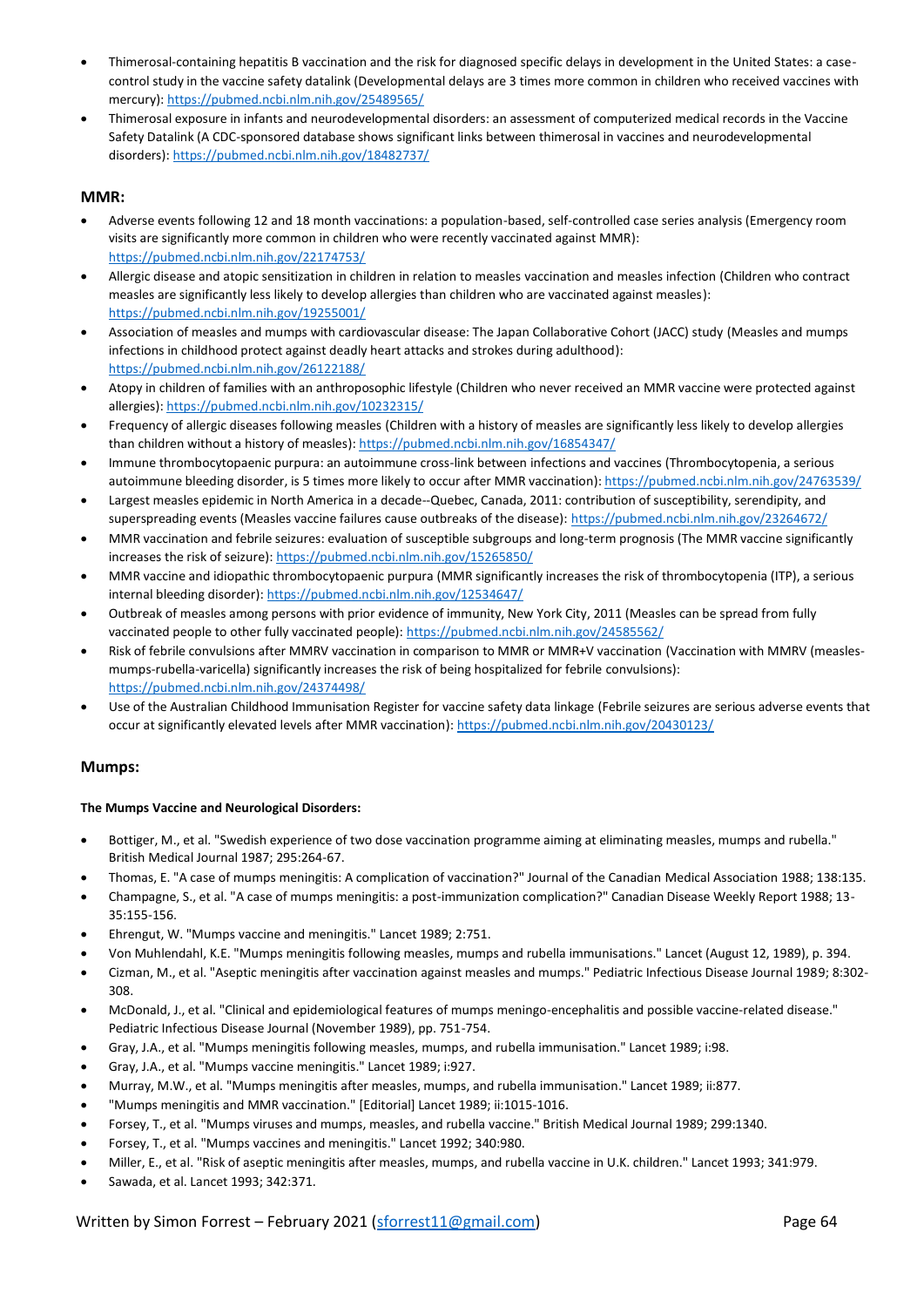## **The Mumps Vaccine and Meningitis Attack Rates:**

- Sugiura, A., et al. "Aseptic meningitis as a complication of mumps vaccination." Journal of Pediatric Infectious Diseases 1991; 10:209- 213. [1 case of meningitis per 2000 doses of mumps vaccine.]
- Fujinaga, T., et al. "A prefecture-wide survey of mumps meningitis associated with measles, mumps and rubella vaccine." Journal of Pediatric Infectious Diseases 1991; 10:204-209. [6 cases of meningitis per 2000 doses of mumps vaccine.]
- Colville, A., et al. "Mumps meningitis and measles, mumps, and rubella vaccine." Lancet 1992; 340:786. [1 case of meningitis per 3800 doses of mumps vaccine.]

## **The Mumps Vaccine and Diabetes:**

- Sultz, H.A., et al. "Is mumps virus an etiologic factor in juvenile diabetes mellitus?" Journal of Pediatrics 1975; 86:654-656.
- Sinaniotis, C.A., et al. "Diabetes mellitus after mumps vaccination (letter)." Archives of Disease in Childhood 1975; 50:749-750.
- Quast, U., et al. "Vaccine-induced mumps-like diseases." Developments in Biological Standardization 1979; 43:269-272.
- Otten, A., et al. "Mumps, mumps vaccination, islet cell antibodies and the first manifestation of diabetes mellitus type I." Behring Institute Mitteilungen 1984; 75:83-88.
- Helmke, K., et al. "Islet cell antibodies and the development of diabetes mellitus in relation to mumps infection and mumps vaccination." Diabetologia 1986; 29:30-33.
- Fescharek, R., et al. "Measles-mumps vaccination in the FRG: an empirical analysis after 14 years of use. II. Tolerability and analysis of spontaneously reported side effects." Vaccine 1990; 8:446-456.
- Pawlowski, B., et al. "Mumps vaccination and type-1 diabetes." Deutsche Medizinische Wochenschrift 1991; 116:635.
- Adler, J.B., et al. "Pancreatitis caused by measles, mumps, and rubella vaccine." Pancreas 1991; 6:489-490.
- Albonico, H., Klein, P., et al. "The immunization campaign against measles, mumps and rubella -- coercion leading to a realm of uncertainty: medical objections to a continued MMR immunization campaign in Switzerland." JAM 1992; 9(1). [180 European medical doctors jointly noted that the mumps vaccine "can trigger diabetes, which only becomes apparent months after vaccination."]

#### **Atypical Mumps:**

- Gunby, P. "'Atypical' mumps may occur after immunization." Journal of the American Medical Association 1980; 243(23): 2374-75.
- Family Practice News (July 15, 1980), p. 1.

## **The Mumps Vaccine is Often Ineffective and Alters the Epidemiology of the Disease (It Causes Higher Rates of Mumps in High-Risk Groups):**

- Fiumara, N.J., et al. "Mumps outbreak in Westwood, Massachusetts -- 1981." MMWR 1982; 33(29):421-430.
- Kaplan, K.M., et al. "Further evidence of the changing epidemiology of a childhood vaccine-preventable disease." Journal of the American Medical Association 1988; 260(10):1434-1438.
- Briss, P. A., et al. "Sustained transmission of mumps in a highly vaccinated population: assessment of vaccine failure and waning vaccine-induced immunity." Journal of Infectious Diseases 1994; 169:77-82.
- Sawada, et al. Lancet 1993; 342:371.
- CDC. "Mumps -- United States, 1985-1988." MMWR 1989; 38:101-05.

#### **Girls who contract mumps naturally during childhood are less likely to develop ovarian cancer in later life:**

- West, R. "Epidemiologic study of malignancies of the ovaries." Cancer 1966; 19:1001-1007.
- Wynder, E., et al. "Epidemiology of cancer of the ovary." Cancer 1969; 23:352.
- Newhouse, M., et al. "A case control study of carcinoma of the ovary." Brit J Prev Soc Med 1977; 31:148-53.
- McGowan, L., et al. "The woman at risk from developing ovarian cancer." Gynecol Oncol 1979; 7:325-344.

## **Neurological Disorders:**

#### **Vaccines and Nervous System Changes:**

- Bondarev, VN et al, "The Changes of the Nervous System in Children After Vaccination", Pediatria, Jun 1969; 48:20-24.
- Ehrengut W, "Central nervous sequelae of vaccinations," Lancet 1986 May 31;1(8492):1275-1276.
- Provvidenza, G et al, [On a Case of Benign Acute Cerebellar Ataxia in Childhood], Arch Ital Sci Med Trop, 43:189-194, Apr 1962.
- Katsilambros, L, "[The Phenomenom of Apathy in Man and Animals After the Injection of Viruses in Very High Doses. Clinical Data]", Rev Med Moyen Orient, 20:539-546, Nov - Dec 1963.

#### **Vaccines and Autism:**

- Eggers, C, "Autistic Syndrome (Kanner) And Vaccinations against Smallpox", Klin Paediatr, Mar 1976, 188(2):172-180.
- Kiln MR, "Autism, inflammatory bowel disease, and MMR vaccine." Lancet 1998 May 2;351(9112):1358.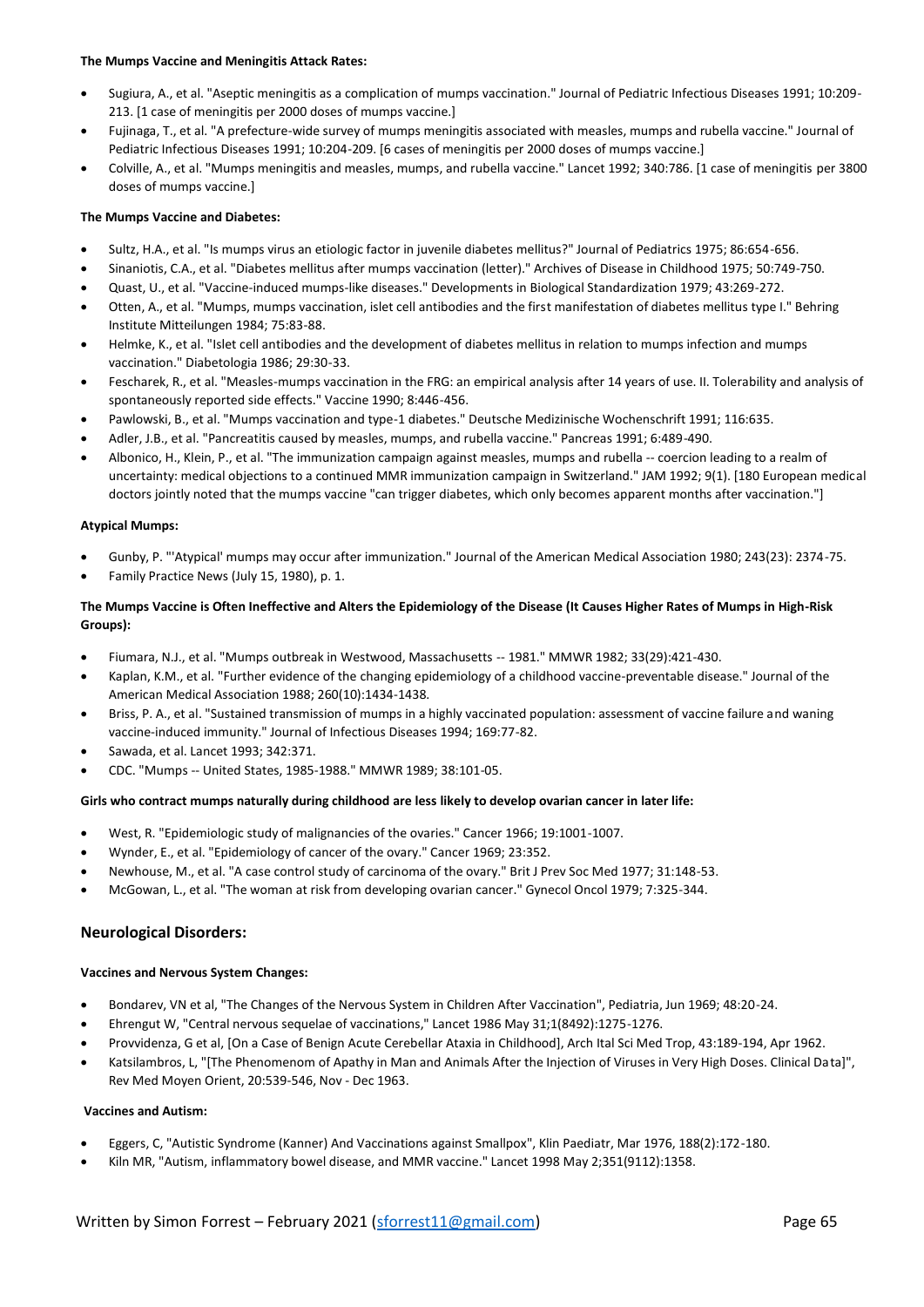- Selway, "MMR vaccination and autism 1998. Medical practitioners need to give more than reassurance." BMJ 1998 Jun 13;316(7147):1824.
- Nicoll A, Elliman D, Ross E, "MMR vaccination and autism 1998," MJ 1998 Mar 7;316(7133):715-716.
- Lindley K J, Milla PJ, "Autism, inflammatory bowel disease, and MMR vaccine."Lancet 1998 Mar 21;351(9106):907-908.
- Bedford H, et al, "Autism, inflammatory bowel disease, and MMR vaccine." Lancet 1998 Mar 21;351(9106):907.
- Vijendra K. Singh, Sheren X. Lin, and Victor C. Yang, "Serological Association of Measles Virus and Human Herpesvirus-6 with Brain Autoantibodies in Autism," Clinical Immunology and Immunopathology, Oct 1998, Vol. 89, No. 1, p 105-108. ["None of the autistic children in the study had measles in the past, but all had the MMR" stated David Whalgren.

## **Vaccines and Demyelination:**

- Herroelen, L et al, "Central-Nervous-System Demyelination After Immunization with Recombinant Hepatitis B Vaccine", Lancet, Nov 9, 1991, 338(8776):1174-1175.
- Kaplanski G, Retornaz F, Durand J, Soubeyrand J, "Central nervous system demyelination after vaccination against hepatitis B and HLA haplotype." J Neurol Neurosurg Psychiatry 1995 Jun; 58(6):758-759.
- Matyszak MK, Perry VH, "Demyelination in the central nervous system following a delayed-type hypersensitivity response to bacillus Calmette-Guerin." Neuroscience 1995 Feb;64(4):967-977.
- Tornatore CS, Richert JR, "CNS demyelination associated with diploid cell rabies vaccine." Lancet 1990 Jun 2;335(8701):1346-1347.
- Adams, JM et al, "Neuromyelitis Optica: Severe Demyelination Occurring Years After Primary Smallpox Vaccinations", Rev Roum Neurol, 1973, 10:227-231.
- In 1988, Dietrich used MRI to show that developmentally delayed children had alterations in their myelin. Coulter described that central nervous system damage can be exhibited as abnormal behavior of the child. In 1935, Thomas Rivers, experimental allergic encephalitis (EAE) can be the result of a viral or bacterial infection of the nervous system. "The fact of the matter is that it is a matter of record that it was known that vaccination produced encephalitis since 1926." The authors stated, "In regions in which there is no organized vaccination of the population, general paralysis is rare. ... It is impossible to deny a connection between vaccinations and the encephalitis (brain damage) which follows it." Vaccines have been linked to seizures, convulsions and epilepsy.

## **Vaccines and Seizures:**

- Hirtz DG, Nelson KB, Ellenberg J H, "Seizures following childhood immunizations", Pediatr 1983 Jan; 102(1):14-18.
- Cherry JD, Holtzman AE, Shields WD, Buch D, Nielsen, "Pertussis immunization and characteristics related to first seizures in infants and children,"J Pediatr 1993 Jun;122(6):900-903.
- Coplan J, "Seizures following immunizations," J Pediatr 1983 Sep;103(3):496.
- Barkin RM, Jabhour JT, Samuelson J S, "Immunizations, seizures, and subsequent evaluation," JAMA 1987 Jul 10;258(2):201.
- Griffin MR, et al, "Risk of seizures after measles-mumps-rubella immunization," Pediatrics 1991 Nov;88(5):881-885.
- Griffin MR, et al, "Risk of seizures and encephalopathy after immunization with the diphtheria-tetanus-pertussis vaccine," JAMA 1990 Mar 23-30;263(12):1641-1645.
- Cizewska S, Huber Z, Sluzewski W, "[Prophylactic inoculations and seizure activity in the EEG]," Neurol Neurochir Pol 1981 Sep-Dec;15(5-6):553-557. [Article in Polish]
- Huttenlocher PR, Hapke RJ, "A follow-up study of intractable seizures in childhood." Ann Neurol 1990 Nov; 28(5):699-705.
- Blumberg DA, "Severe reactions associated with diphtheria-tetanus-pertussis vaccine: detailed study of children with seizures, hypotonic-hypo-responsive episodes, high fevers, and persistent crying."Pediatrics 1993 Jun; 91(6):1158-1165.

## **Vaccines and Convulsions:**

- Prensky AL, et al, "History of convulsions and use of pertussis vaccine," J Pediatr 1985 Aug; 107(2):244-255.
- Baraff LJ, "Infants and children with convulsions and hypotonic-hypo-responsive episodes following diphtheria-tetanus-pertussis immunization: follow-up evaluation," Pediatrics 1988 Jun; 81(6):789-794.
- Jacobson V, "Relationship of pertussis immunization to the onset of epilepsy, febrile convulsions and central nervous system infections: a retrospective epidemiologic study," Tokai J Exp Clin Med 1988;13 Suppl: 137-142.
- Cupic V,et al, "[Role of DTP vaccine in the convulsive syndromes in children]," Lijec Vjesn 1978 Jun; 100(6):345-348. [Article in Serbo-Croatian (Roman)]
- Pokrovskaia NIa, "[Convulsive syndrome in DPT vaccination (a clinico-experimental study)]," Pediatriia 1983 May;(5):37-39. [Article in Russian]

## **Vaccines and Epilepsy:**

- Ballerini, Ricci, B, et al, "On Neurological Complications of Vaccination, With Special Reference to Epileptic Syndromes," Riv Neurol, Jul-Aug 1973, 43:254-258.
- Wolf SM, Forsythe A, "Epilepsy and mental retardation following febrile seizures in childhood," Acta Paediatr Scand 1989 Mar;78(2):291-295.

## **Vaccines and Brain Swelling:**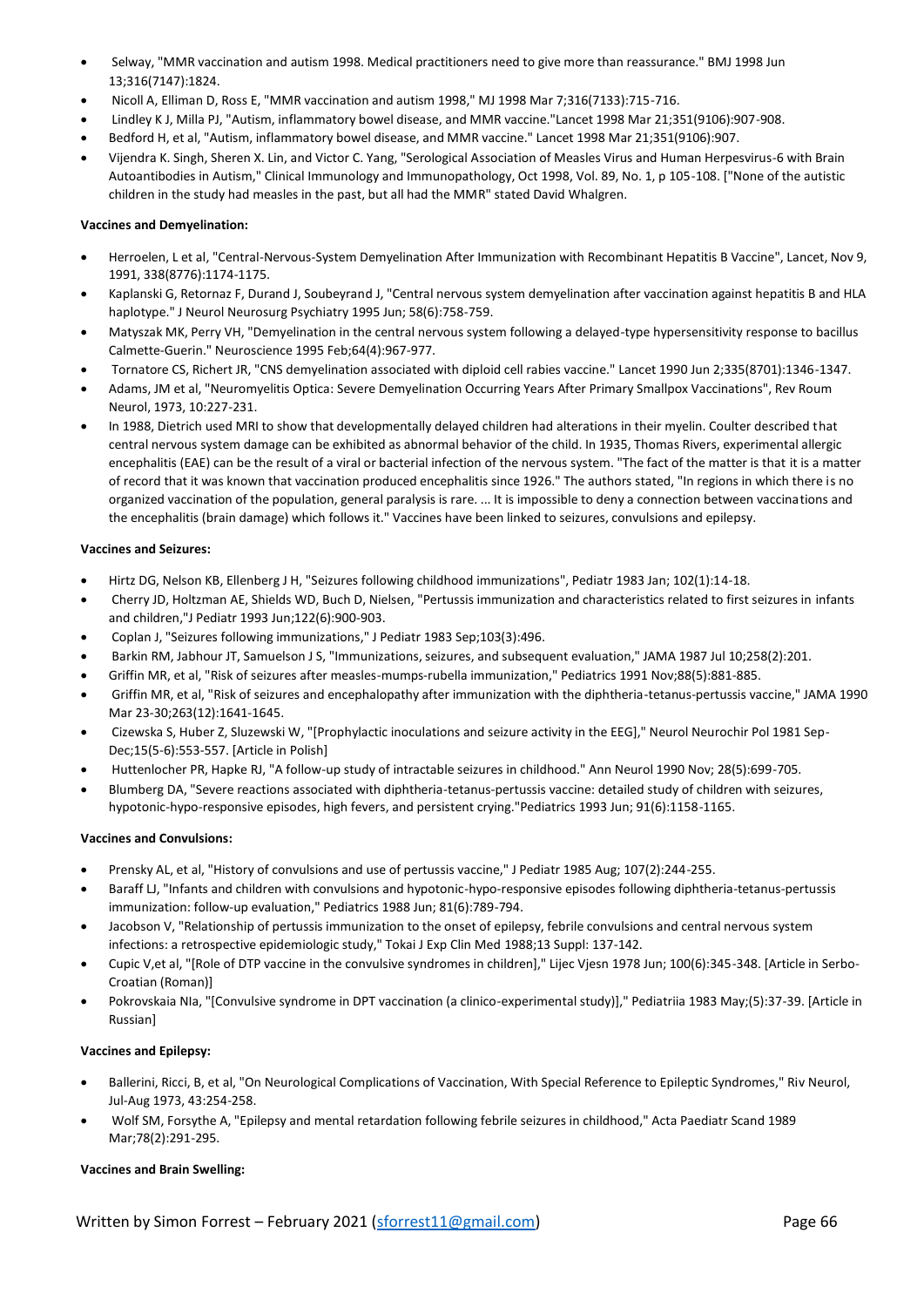- Iwasa, S et al, "Swelling of the Brain in Mice Caused by Pertussis ... Quantitative Determination and the Responsibility of the Vaccine", Jpn J Med Sci Biol, 1985 , 38(2):53-65.
- Mathur R, Kumari S, "Bulging fontanel following triple vaccine." Indian Pediatr 1981 Jun;18(6):417-418.
- Barry W, Lenney W, Hatcher G, "Bulging fontanelles in infants without meningitis." Arch Dis Child 1989 Apr;64(4):635-636.
- Shendurnikar N, "Bulging fontanel following DPT" Indian Pediatr 1986 Nov;23(11):960.
- Gross TP, Milstien JB, Kuritsky JN, "Bulging fontanelle after immunization with diphtheria-tetanus-pertussis vaccine and diphtheriatetanus vaccine." J Pediatr 1989 Mar;114(3):423-425.
- Jacob J, Mannino F, "Increased intracranial pressure after diphtheria, tetanus, and pertussis immunization." Am J Dis Child 1979 Feb;133(2):217-218.
- Dugmore, WN, "Bilateral Oedema at the Posterior Pole. Hypersensitivity Reaction to Alavac P injection." Br J Ophthalmol, Dec 1972, 55:848-849.

## **Vaccines and Neurological Damage**

- Nedar P R, and Warren, R J, "Reported Neurological Disorders Following Live Measles Vaccine", 1968, Ped, 41:997-1001.
- Paradiso, G et al, "Multifocal Demyelinating Neuropathy after Tetanus Vaccine", Medicina (B Aires), 1990, 50(1):52-54.
- Landrigan, PJ, Whitte, J, "Neurologic Disorders Following Live Measles-virus Vaccination", JAMA, Mar 26, 1973, v223(13):1459-1462.
- Turnbull, H M, "Encephalomyelitis Following Vaccination", Brit Jour Exper Path, 7:181, 1926.
- Kulenkampff, M et al, "Neurological Complications of Pertussis Inoculation", Arch Dis Child, 1974, 49:46.
- Strom, J, "Further Experience of Reactions, Especially of a Cerebral Nature in Conjunction with Triple Vaccination", Brit Med Jour, 1967, 4:320-323.
- Berg, J M, "Neurological Complications of Pertussis Immunization," Brit Med Jour, July 5,1958; p 24.
- Bondarev, VN et al, "The Changes of the Nervous System in Children After Vaccination", Pediatria, Jun 1969; 48:20-24.
- Badalian, LO, "Vaccinal Lesions of the Nervous System in Children," Vop Okhr Materin Dets, Dec 1959, 13:54-59
- Lorentz, IT, et al, "Post-Vaccinal Sensory Polyneuropathy with Myoclonus", Proc Aust Ass Neurol, 1969, 6:81-86.
- Trump, R C, White, T R, "Cerebellar Ataxia Presumed Due To Live Attenuated Measles Virus Vaccine," JAMA, 1967, 199:165-166.
- Allerdist, H, "Neurological Complications Following Measles Vaccination", Inter Symp, Brussels, 1978, Development Biol Std, Vol 43, 259-264.
- Finley, K H, "Pathogenesis of Encephalitis Occurring With Vaccination, Variola and Measles, Arch Neur and Psychologist, 1938; 39:1047-1054.
- Froissart, M et al, "Acute Meningoencephalitis Immediately after an Influenza Vaccination", Lille Med, Oct 1978, 23(8):548-551.
- Pokrovskaia, Nia, et al, "Neurological Complications in Children From Smallpox Vaccination", Pediatriia, Dec 1978, (12):45-49.
- Allerdist, H, "Neurological Complications Following Measles Virus Vaccination. Evaluation of the Cases seen Between 1971-1977", Monatsschr Kinderheilkd, Jan 1979, 127(1): 23-28.
- Ehrengut, W et al, "On Convulsive Reactions Following Oral vaccination Against Polio", Klin Paediatr, May 1979, 191(3):261-270.
- Naumova, R P, et al, "Encephalitis Developing After Vaccination without a Local Skin Reaction", Vrach Delo, Jul 1979, (7):114-115.
- Goswamy, BM, "Neurological Complications After Smallpox Vaccination", J Ass Phys India, Jan 1969, 17:41-43.
- Schchelkunov, SN et al, "The Role of Viruses in the Induction of Allergic Encephalomyelitis," Dokl Akad Nauk SSSR, 1990,315(1):252- 255. [Vaccines contain viruses, too]
- Walker AM, "Neurologic events following diphtheria-tetanus-pertussis immunization," Pediatrics 1988 Mar;81(3):345-349.
- Shields WD, et al, "Relationship of pertussis immunization to the onset of neurologic disorders: a retrospective epidemiologic study," J Pediatr 1988 Nov; 113(5):801-805.
- Wilson J, "Proceedings: Neurological complications of DPT inoculation in infancy," Arch Dis Child 1973 Oct; 48(10):829-830.
- Iakunin IuA, "[Nervous system complications in children after preventive vaccinations]," Pediatriia 1968 Nov; 47(11):19-26. [Article in Russian]
- Greco D, et al, "Case-control study on encephalopathy associated with diphtheria-tetanus immunization in Campania, Italy," Bull World Health Organ 1985;63(5):919-925.
- Ehrengut W at Institute of Vaccinology and Virology, Hamburg, Germany states, "Bias in the evaluation of CNS complications following pertussis immunization are the following: 1) Notifications of post-immunization adverse events, 2) Publications by vaccine producers on the frequency of adverse reactions, 3) Comparison of permanent brain damage after DPT and DT immunization, 4) Proimmunization, 5) Immunization associated viral encephalitis, 6) Accuracy of statistics, 7) Personal. A review of these points indicates an underestimation of CNS complications after pertussis immunization."
- Reference: Ehrengut W, "Bias in evaluating CNS complications following pertussis immunization." Acta Paediatr Jpn, 1991 Aug; 33(4):421-427.

## **Polio**

## **Numerous Studies Show That Vaccine Injections Cause Paralytic Polio:**

- Houchaus. "Ueber Poliomyelitis acuta." Munch Med Wochenschr 1909; 56:2353-55.
- Lambert, S.M. "A yaws campaign and an epidemic of poliomyelitis in Western Samoa." J Trop Med Hyg 1936; 39:41-46.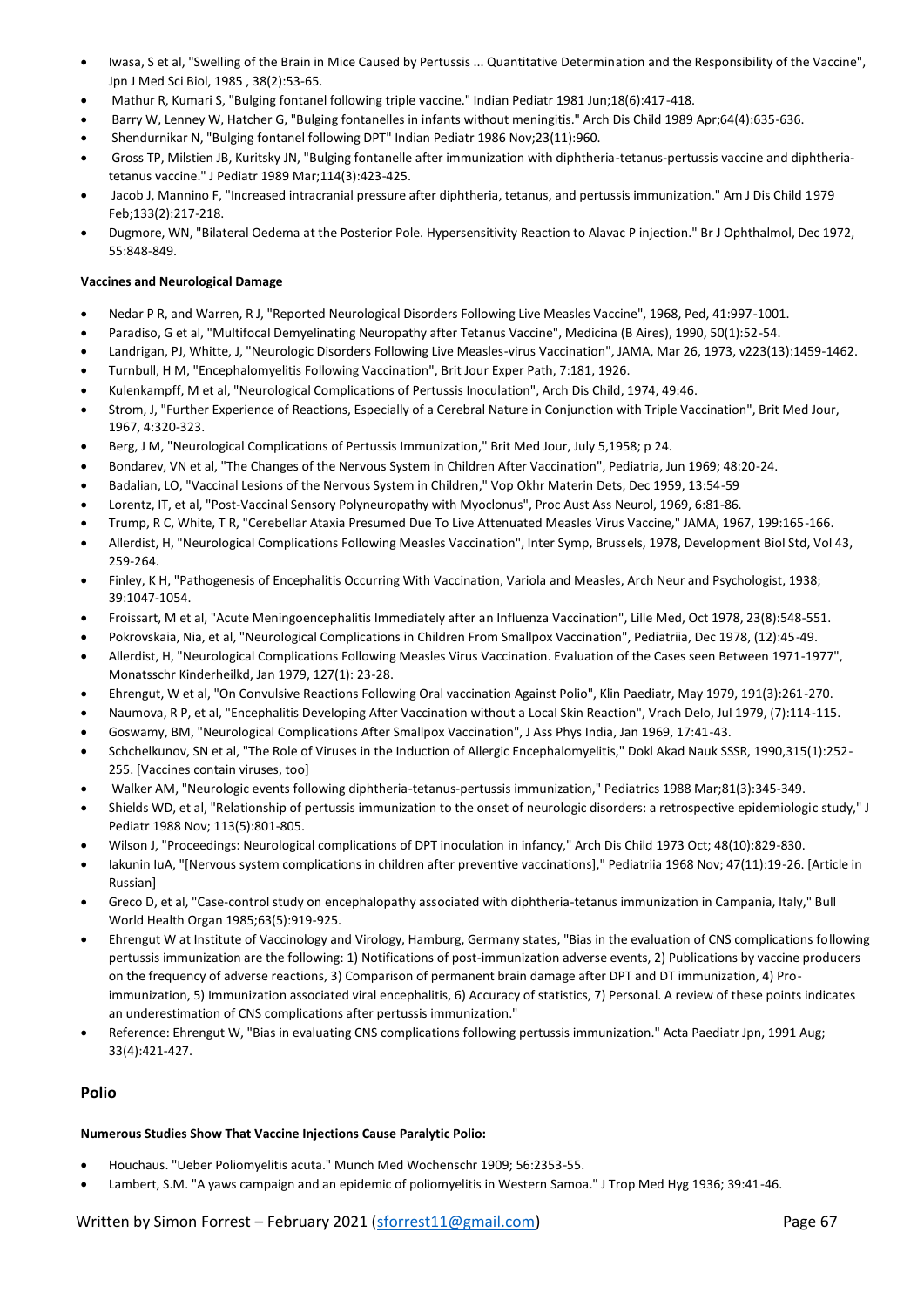- McCloskey, B.P. "The relation of prophylactic inoculations to the onset of poliomyletis." Lancet (April 18, 1950), pp. 659-63.
- Geffen, D.H. "The incidence of paralysis occurring in London children within four weeks after immunization." Med Officer 1950; 83:137-40.
- Martin, J.K. "Local paralysis in children after injections." Arch Dis Child 1950; 25:1-14.
- Hill, A.B., et al. "Inoculation and poliomyelitis. A statistical investigation in England and Wales in 1949." British Medical Journal 1950; ii:1-6.
- Medical Research Council Committee on Inoculation Procedures and Neurological Lesions. "Poliomyelitis and prophylactic inoculation." Lancet 1956; ii:1223-31.
- Sutter, Roland W., et al. "Attributable risk of DTP (Diphtheria and Tetanus Toxoids and Pertussis Vaccine) injection in provoking paralytic poliomyelitis during a large outbreak in Oman." Journal of Infectious Diseases 1992; 165:444-9.
- Strebel, Peter M., et al. "Intramuscular injections within 30 days of immunization with oral poliovirus vaccine -- a risk factor for vaccine-associated paralytic poliomyelitis." New England J of Med (February 23, 1995), pp. 500+.
- Editorial. "Provocation paralysis." Lancet 1992; 340:1005.
- Wyatt, H.V. "Provocation poliomyelitis: neglected clinical observations from 1914-1950." Bulletin of Historical Medicine 1981; 55:543- 57.
- Townsend-Coles, W.F and Findlay, G.M. "Poliomyelitis in relation to intramuscular injections of quinine and other drugs." Trans R Soc Trop Med Hyg 1953; 47:77-81.
- Guyer, B., et al. "Injections and paralytic poliomyelitis in tropical Africa." Bull WHO 1980; 58:285-91.
- Bodian, D. "Viremia in experimental poliomyelitis. II. Viremia and the mechanism of the 'provoking' effect of injections of trauma." Amer J Hyg 1954; 60:358-70.
- Wyatt, H.V. "Incubation of poliomyelitis as calculated from time of entry into the central nervous system via the peripheral nerve pathways." Rev Infect Dis 1990; 12:547-56.
- Wyatt H.V., et al. "Unnecessary injections and paralytic poliomyelitis in India." Trans R Soc Trop Med Hyg 1992; 86:546-49.

## **Rubella**

## **Rubella Vaccines Produced in Dog Kidneys and Duck Embryos:**

- Spruance, S.L., et al. "Recurrent joint symptoms in children vaccinated with HPV-77DK12 rubella vaccine." Journal of Pediatrics 1972;80(3):413-17.
- Hilleman, M.R., et al. "Live attenuated rubella virus vaccines: experiences with duck embryo cell preparations." American Journal of Diseases of Children 1969; 118:166-171.
- Cherry, J.D. "The 'new' epidemiology of measles and rubella." Hospital Practice (July 1980), pp. 53-54.

## **Rubella Vaccines Produced in Lung Tissues of Dissected Human Fetuses:**

- Plotkin, S.A. "Development of RA 27/3 attenuated rubella virus grown in WI-38 cells." Wistar Institute of Anatomy and Biology. Cited in International Symposium on Rubella Vaccines, London 1968; Symposium Series on Immunobiol. Standards (Karger, Basel/New York, 1969); 11:249-260.
- Hayflick, L., et al. "The serial cultivation of human diploid cell strains." Exp. Cell Res. 1961; 25:585-621.
- Plotkin, S.A., et al. "Studies of immunization with living rubella virus. Trials in children with a strain cultured from an aborted foetus." Amer. J. Dis. Child. 1965; 110:381-389.
- Hoskins, J.M., et al. "Behaviour of rubella virus in human diploid cell strains. I. Growth of virus. II. Studies of infected cells." Arch. ges. Virusforsch 1967; 21:283-296.
- Hayflick, L. "The limited in vitro lifetime of human diploid cell strains." Exp. Cell Res. 1965; 37:614-636.
- Physician's Desk Reference (PDR); 55th edition. (Montvale, NJ: Medical Economics, 2001), p. 1966.

## **The Rubella Vaccine and Arthritis:**

- Cooper, L.Z., et al. "Transient arthritis after rubella vaccination." Am J Dis Child 1969; 118:218-225.
- Spruance, S.L., et al. "Joint complications associated with derivatives of HPV-77 rubella virus vaccine." American Journal of Diseases in Children 1971; 122:105-111.
- Swartz, T.A., et al. "Clinical manifestations, according to age, among females given HPV-77 duck rubella vaccine." American Journal of Epidemiology 1971; 94:246-51.
- Weibel, R.E., et al. "Influence of age on clinical response to HPV-77 duck rubella vaccine." J. of American Medical Association 1972; 222:805-807.
- Thompson, G.R., et al. "Intermittent arthritis following rubella vaccination: a three year follow-up." American Journal of Diseases of Children 1973; 125:526-530.
- Chantler, J.K., et al. "Persistent rubella infection and rubella-associated arthritis." Lancet (June 12, 1982):1323-1325.
- Tingle, A.J., et al. "Prolonged arthritis, viraemia, hypogamma-globulinaemia, and failed seroconversion following rubella immunisation." Lancet 1984; 1:1475-1476.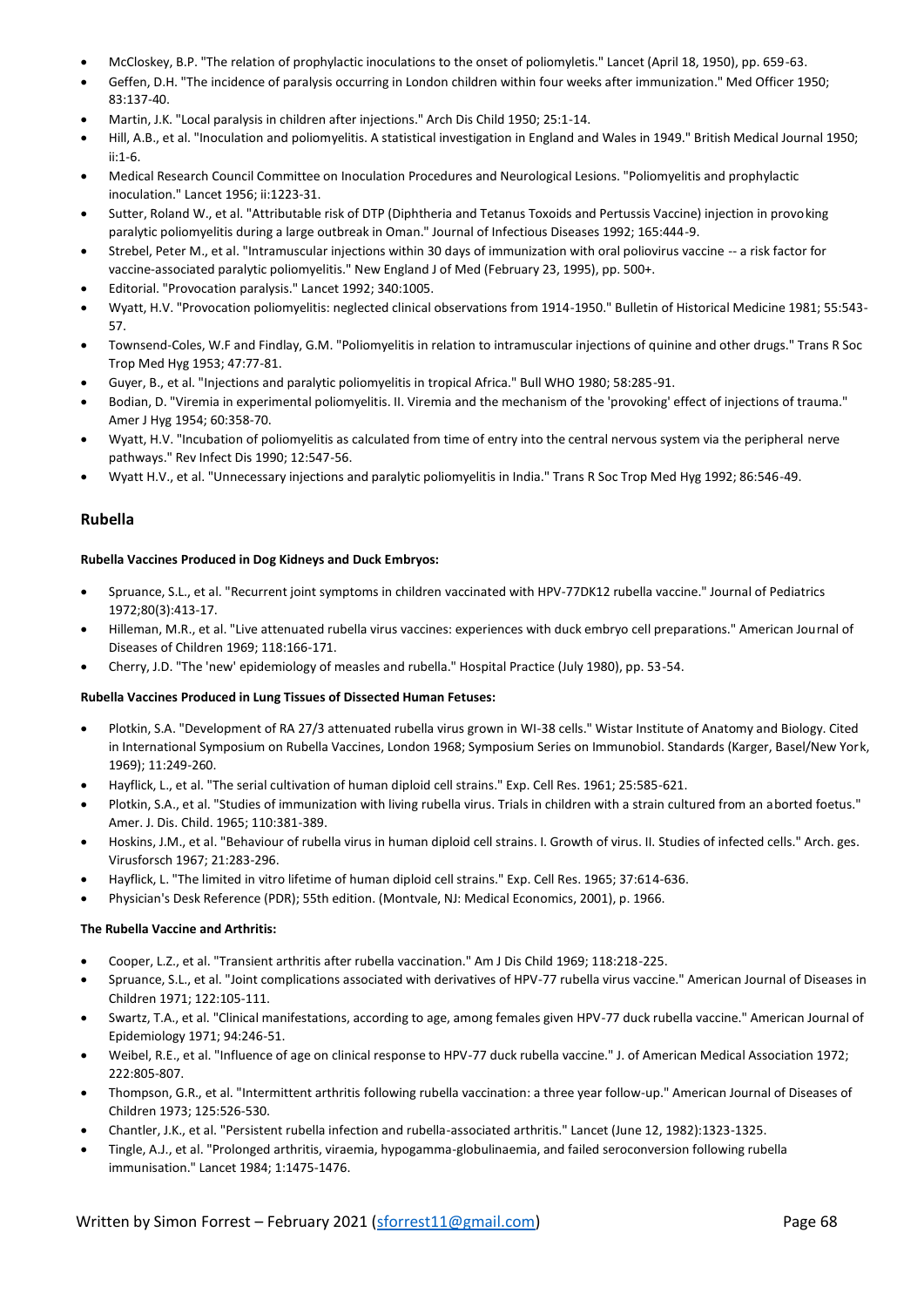- Tingle, A.J., et al. "Postpartum rubella immunization: association with development of prolonged arthritis, neurological sequelae, and chronic rubella viremia." Journal of Infectious Diseases 1985; 152:606-612.
- Tingle, A.J., et al. "Rubella-associated arthritis. Comparative study of joint manifestations associated with natural rubella infection and RA 27/3 rubella immunisation." Annals of the Rheumatic Diseases 1986; 45:110-114.
- Institute of Medicine. Adverse Effects of Pertussis and Rubella Vaccines. (Washington, DC: National Academy Press, 1991).
- Benjamin, C.M., et al. "Joint and limb symptoms in children after immunisation with measles, mumps, and rubella vaccine." British Medical Journal 1992; 304:1075-78.

## **The Rubella Vaccine and Neurological Disorders:**

- Kilroy, A.W., et al. "Two syndromes following rubella immunization." Journal of the American Medical Association 1970; 214:2287- 2292.
- Gilmarten, R.C., et al. "Rubella vaccine myeloradiculoneuritis." Journal of Pediatrics 1972; 80:406-412.
- Schaffner, W., et al. "Polyneuropathy following rubella immunization: a follow-up study and review of the problem." American Journal of Diseases of Children 1974; 127:684-688.
- Institute of Medicine. Adverse Effects of Pertussis and Rubella Vaccines. (Washington, DC: National Academy Press, 1991).
- Muhlebach-Sponer, M., et al. "Intrathecal rubella antibodies in an adolescent with Guillain-Barre syndrome after mumps-measlesrubella vaccination." European Journal of Pediatrics 1994; 154:166.

## **The Rubella Vaccine and Diabetes:**

- Menser, M., et al. "Rubella infection and diabetes mellitus." Lancet (January 14, 1978), pp. 57-60.
- Rayfield, E.J., et al. "Rubella virus-induced diabetes in the hamster." Diabetes (December 1986); 35:1278-1281.
- Ehrengut, W. "Central nervous system sequelae of immunization against measles, mumps, rubella and poliomyelitis." Acta Paediatrica Japonica 1990; 32:8-11.
- Aubrey, J., et al. "Postpartum rubella immunization: association with development of prolonged arthritis, neurological sequelae, and chronic rubella viremia." Journal of Infectious Diseases (September 1985); 152(3):606-612.
- Coulter, Harris. "Childhood vaccinations and Juvenile-Onset (Type-1) diabetes." Congressional Testimony. Committee on Appropriations, subcommittee on Labor, Health and Human Services, Education, and Related Agencies. (April 16, 1997).
- Coyle, P.K., et al. "Rubella-specific immune complexes after congenital infection and vaccination." Infection and Immunity (May 1982); 36(2):498-503.
- Numazaki, K., et al. "Infection of cultured human fetal pancreatic islet cells by rubella virus." American Journal of Clinical Pathology 1989; 91:446-451.

## **The Rubella Vaccine and Chronic Fatigue Syndrome:**

- Tobi, M., et al. "Prolonged atypical illness associated with serological evidence of persistent Epstein-Barr virus infection." Lancet 1982; 1:61-64.
- Bicker, U. "Some new aspects of autoimmunity." Journal of Immuno-pharmacology 1986; 8:543-559.
- Allen, A.D. "Is RA27/3 rubella immunization a cause of Chronic Fatigue?" Medical Hypotheses 1988; 27:217-220.
- Lieberman, A.D. "The role of the rubella virus in the chronic fatigue syndrome." Clinical Ecology 1991; 7(3):51-54.

## **The Rubella Vaccine and Poor Efficacy Rates:**

- Klock, L.E., et al. "Failure of rubella herd immunity during an epidemic." New England Journal of Medicine 1973; 288(2):69-72.
- Allan, B. "Rubella immunisation." Australian Journal of Medical Technology 1973; 4:26-27.
- Lawless, M., et al. "Rubella susceptibility in sixth-graders." Pediatrics (June 1980); 65:1086-1089.
- Bart, K.J., et al. "Universal immunization to interrupt rubella." Review of Infectious Diseases 1985; 7(1):S177-184.
- Crowder, M., et al. "Rubella susceptibility in young women of rural East Texas: 1980 and 1985." Texas Medicine 1987; 83:43-47.
- Fulginiti, V. "Controversies in current immunization policy and practices." Current Problems in Pediatrics 1976; 6:14.
- Herrmann, K.L., et al. "Rubella antibody persistence after immunization." Journal of the America Medical Association 1982; 247(2):193-196.
- Tingle, A.J., et al. "Failed rubella immunization in adults: association with immunologic and virological abnormalities." Journal of Infectious Diseases 1985; 151(2):330-336.

## **The Rubella Vaccine Altered the Epidemiology of the Disease** (It Shifted Cases to High-Risk Groups):

- Cherry, J.D. "The 'new' epidemiology of measles and rubella." Hospital Practice (July 1980), p. 55.
- CDC. "Rubella and congenital rubella syndrome -- United States, 1985-1988." MMWR 1989; 38:173-178.
- CDC. "Current trends increase in rubella and congenital rubella syndrome -- United States, 1988-1990." MMWR Weekly (February 15, 1991); 40(6):93-99.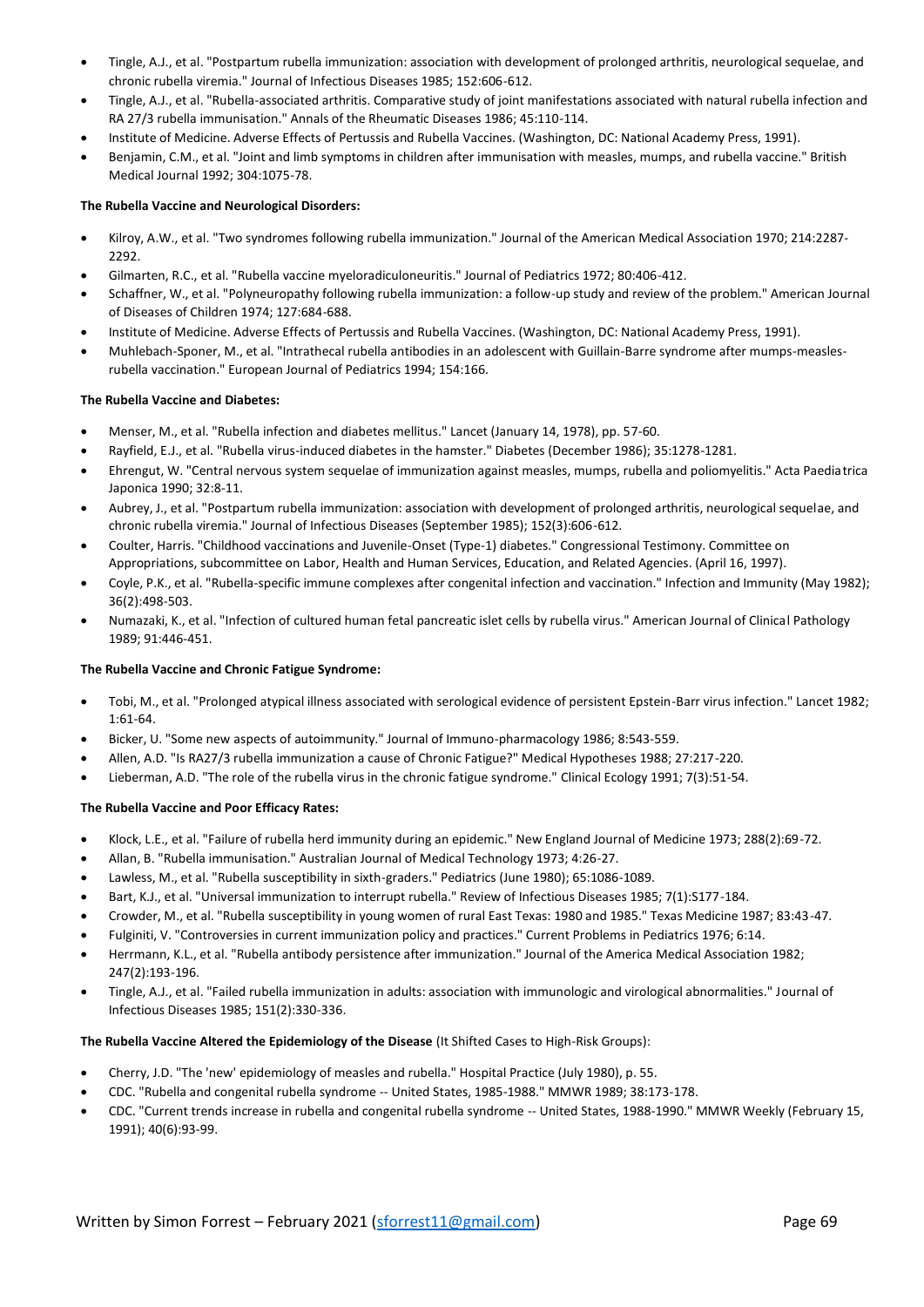## **Doctors Refuse the Rubella Vaccine:**

- Mendelsohn, R. "Rubella shots for hospital employees." The Doctor's People: A Medical Newsletter for Consumers (Evanston, IL, August 1991):1-2.
- Polk, B.F., et al. "An outbreak of rubella among hospital personnel." New England Journal of Medicine 1980;303:541-545.
- Orenstein, W.A., et al. "Rubella vaccine and susceptible hospital employees: poor physician participation." Journal of the American Medical Association (February 20, 1981); 245(7):711-713.
- Sacks, J.J., et al. "Employee rubella screening program." Journal of the American Medical Association 1983; 249:2675-2678.

## **Miscellaneous Studies**

## **Vaccines and Unexplained Diseases:**

- Hiner, E E, Frasch, C E, "Spectrum of Disease Due to Haemophilus Influenza Type B Occurring in Vaccinated Children", J Infect Disorder, 1988 Aug; 158(2): 343-348.
- Olin P, Romanus, V, Storsaeter, J, "Invasive Bacterial Infections During an Efficiacy Trial of Acellular Pertussis Vaccines --Implications For Future Surveilance In Pertussis Vaccine Programmes", Tokai J Exp Clin Med, 1988; 13 Suppl: 143-144.
- Storsaeter, J, et al, "Mortality and Morbidity From Invasive Bacterial Infections During a Clinical Trial of Acellular Pertussis Vaccines in Sweden", Pediatr Infect Disorder J, 1988 Sept; 7(9):637-645.
- Vadheim, CM, et al, "Effectiveness and Safety of an Haemophilus Influenzae type b Conjugate Vaccine (PRP-T) in Young Infants. Kaiser-UCLA Vaccine Study Group," Pediartics, 1993 Aug; 92(2):272-279. [The vaccines caused fevers, irritability, crying, and seizures, but were declared to be "safe and ... effective ... ".]
- Stickl, H, "Estimation of Vaccination Damage", Med Welt, Oct 14, 1972, 23:1495-1497.
- Waters, VV, et al, "Risk Factors for Measles in a Vaccinated Population", JAMA, Mar 27, 1991, 265(12): 1527.
- Stickl, H, "Iatrogenic Immuno-suppression as a Result of Vaccination", Fortschr Med, Mar 5, 1981, 99(9);289-292.

## **Vaccines Cause the "Prevented" Disease:**

- Nkowane, et al, "Vaccine-Associated Paralytic Poliomyelitis, US 1973 through 1984, JAMA, 1987, Vol 257:1335-1340.
- Quast, et al, "Vaccine Induced Mumps-like Diseases", nd, Int Symp on Immun, Development Bio Stand, Vol 43, p269-272.
- Green, C et al, "A Case of Hepatitis Related to Etretinate Therapy and Hepatitis B Vaccine", Dermatologica, 1991, 182(2):119-120.
- Shasby, DM, et al, "Epidemic Measles in Highly Vaccinated Population", NEJM, Mar 1977, 296(11): 585-589.
- Tesovic, G et al, "Aseptic Meningitis after Measles, Mumps and Rubella Vaccine", Lancet, Jun 12, 1993, 341(8859):1541.
- Johnson, RH, et al, "Nosocomial Vaccinia Infection", West J Med, Oct 1976, 125(4):266-270.
- Malengreau, M, "Reappearance of Post-Vaccination Infection of Measles, Rubella, and Mumps. Should Adolescents be revaccinated?" Pedaitric, 1992;47(9):597-601 (25 ref)
- Basa, SN, "Paralytic Poliomyelitis Following Inoculation With Combined DTP Prophylactic. A review of Sixteen cases with Special Reference to Immunization Schedules in Infancy", J Indian Med Assoc, Feb 1, 1973, 60:97-99.
- Landrigan, PJ et al, "Measles in Previously Vaccinated Children in Illinois", Ill Med J, Arp 1974, 141:367-372.
- NA, "Vaccine-Associated Poliomyelitis", Med J Aust, Oct 1973, 2:795-796.

## **Vaccine Failures:**

- Hardy, GE, Jr, et al, "The Failure of a School Immunization Campaign to Terminate an Urban Epidemic of Measles," Amer J Epidem, Mar 1970; 91:286-293.
- Cherry, JD, et al, "A Clinical and Serologic Study of 103 Children With Measles Vaccine Failure", J Pediatr, May 1973; 82:801-808.
- Jilg, W, et al, "Inoculation Failure Following Hepatitis B Vaccination", Dtsch Med wochenschr, 1990 Oct 12; 115(41):1514-1548.
- Plotkin, SA, "Failures of Protection by Measles Vaccine," J Pediatr, May 1973; 82:798-801.
- Bolotovskii, V, et al, "Measles Incidence Among Children Properly Vaccinated Against This Infection", ZH Mikrobiol Epidemiol Immunobiol, 1974; 00(5):32-35.
- Landrigan, PJ, et al, "Measles in Previously Vaccinated Children in Illinois", Ill Med J, Apr 1974; 141:367-372.
- Strebel, P et al, "An Outbreak of Whooping Cough in a Highly Vaccinated Urban Community", J Trop Pediatr, Mar 1991, 37(2): 71-76.
- Forrest, JM, et al, "Failure of Rubella Vaccination to Prevent Congenital Rubella,"Med J Aust, 1977 Jan 15; 1(3): 77.
- Jilg, W, "Unsuccessful Vaccination against Hepatitis B", Dtsch Med Wochenschr, Nov 16, 1990, 115(46):1773.
- Coles, FB, et al, "An Outbreak of Influenza A (H3N2) in a Well-Immunized Nursing home Population," J Am ger Sociologist, Jun 1992, 40(6):589-592.
- Jilg, W, et al, "Inoculation Failure following Hepatitis B Vaccination," Dtsch Med Wochenschr, Oct 12, 1990, 115(41):1545-1548.
- Hartmann, G et al, "Unsuccessful Inoculation against Hepatitis B," Dtsch Med Wochenschr, May 17, 1991, 116(20): 797.
- Buddle, BM et al, "Contagious Ecthyma Virus-Vaccination Failures", Am J Vet Research, Feb 1984, 45(2):263-266.
- Mathias, R G, "Whooping Cough In Spite of Immunization", Can J Pub Health, 1978 Mar/Apr; 69(2):130-132.
- Osterholm, MT, et al, "Lack of Efficacy of Haemophilus b Polysacharide Vaccine in Minnesota", JAMA, 1988 Sept 9; 260(10:1423-1428.
- Johnson, RH, et al, "Nosocomial Vaccinia Infection", West J Med, Oct 1976, 125(4):266-270.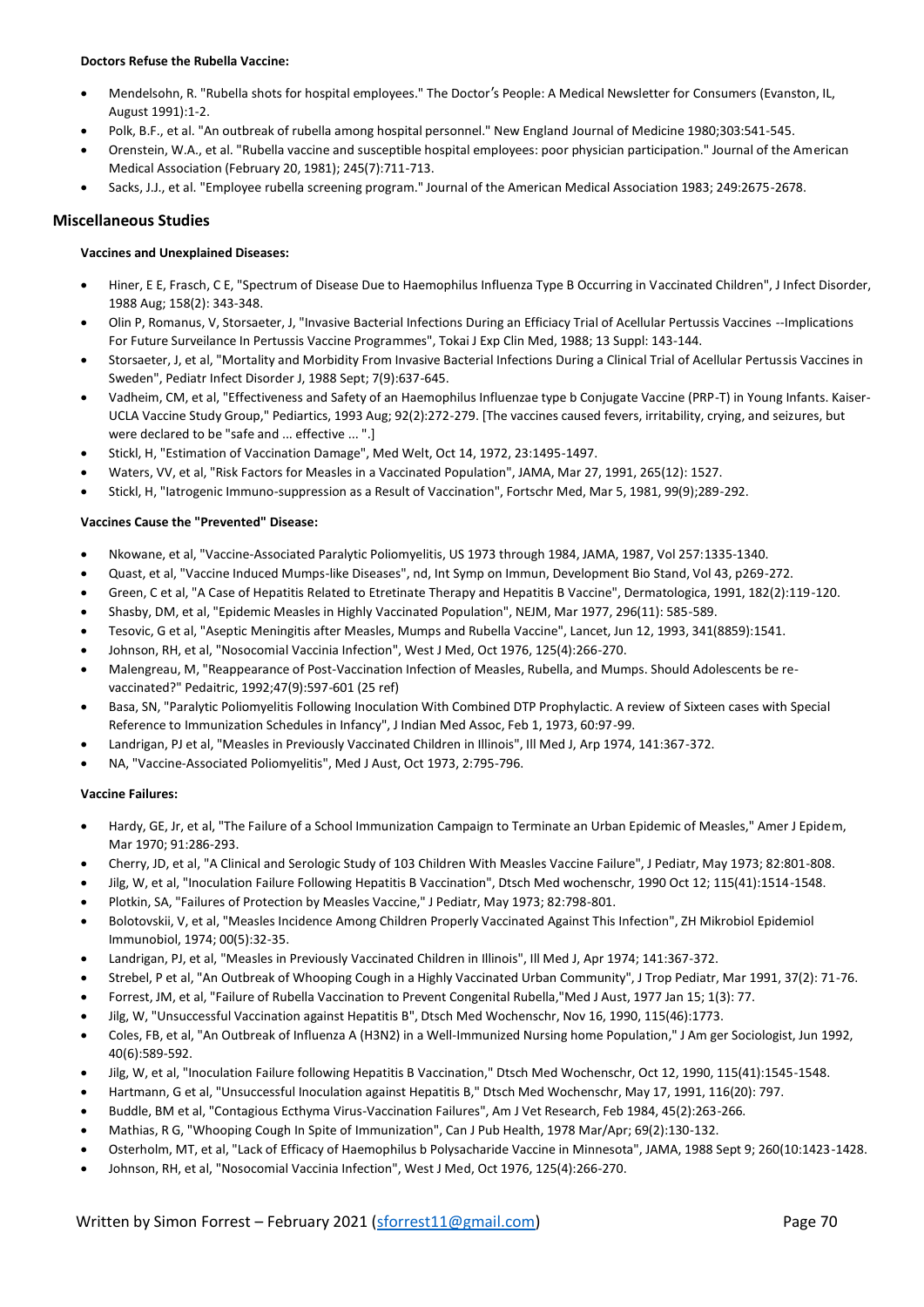## **Vaccines Causing Another Vaccinal Disease:**

- Basa, SN, "Paralytic Poliomyelitis Following Inoculation With Combined DTP Prophylactic. A review of Sixteen cases with Special Reference to Immunization Schedules in Infancy", J Indian Med Assoc, Feb 1, 1973, 60:97-99.
- Pathel, JC, et al, "Tetanus Following Vaccination Against Small-pox", J Pediatr, Jul 1960; 27:251-263.
- Favez, G, "Tuberculous Superinfection Following a Smallpox Re-Vaccination", Praxis, July 21, 1960; 49:698-699.
- Quast, Ute, and Hennessen, "Vaccine-Induced Mumps-like Diseases", Intern Symp on Immunizations , Development Bio Stand, Vol 43, p 269-272.
- Forrest, J M, et al, "Clinical Rubella Eleven months after Vaccination," Lancet, Aug 26, 1972, 2:399-400.
- Dittman, S, "Atypical Measles after Vaccination", Beitr Hyg Epidemiol, 19891, 25:1-274 (939 ref)
- Sen S, et al, "Poliomyelitis in Vaccinated Children", Indian Pediatr, May 1989, 26(5): 423-429.
- Arya, SC, "Putative Failure of Recombinant DNA Hepatitis B Vaccines", Vaccine, Apr 1989, 7(2): 164-165.
- Lawrence, R et al, "The Risk of Zoster after Varicella Vaccination in Children with Leukemia", NEJM, Mar 3, 1988, 318(9): 543-548.

#### **Vaccines and Death:**

- Na, "DPT Vaccination and Sudden Infant Death Tennessee, US Dept HEW, MMWR Report, Mar 23, 1979, vol 28(11): 132.
- Arevalo, "Vaccinia Necrosum. Report on a Fatal Case", Bol Ofoc Sanit Panamer, Aug 1967, 63:106-110.
- Connolly, J H, Dick, G W, Field, CM, "A Case of Fatal Progressive Vaccinia", Brit Med Jour, 12 May 1962; 5288:1315-1317.
- Aragona, F, "Fatal Acute Adrenal Insufficiency Caused by Bilateral Apoplexy of the Adrenal Glands (WFS) following Anti-poliomyelitis Vaccination", Minerva Medicolegale, Aug 1960; 80:167-173.
- Moblus, G et al, "Pathological-Anatomical Findings in Cases of Death Following Poliomyelitis and DPT Vaccination", Dtsch Gesundheitsw, Jul 20, 1972, 27:1382-1386.
- NA, "Immunizations and Cot Deaths", Lancet, Sept 25, 1982, np.
- Goetzeler, A, "Fatal Encephalitis after Poliomyelitis Vaccination", 22 Jun 1961, Muenchen Med Wschr, 102:1419-1422.
- Fulginiti, V, "Sudden Infant Death Syndrome, Diphtheria-Tetanus Toxoid-Pertussis Vaccination and Visits to the Doctor: Chance Association or Cause and Effect?", Pediatr Infect Disorder, Jan-Feb 1983, 2(1): 7-11.
- Baraff, LJ, et al, "Possible Temporal Association Between Diphtheria-tetanus toxoid-Pertussis Vaccination and Sudden Infant Death Syndrome", Pediatr Infect Disorder, Jan-Feb 1983, 2(1): 5-6.
- Reynolds, E, "Fatal Outcome of a Case of Eczema Vaccinatum", Lancet, 24 Sept 1960, 2:684-686.
- Apostolov. et al, "Death of an Infant in Hyperthermia After Vaccination", J Clin Path, Mar 1961, 14:196-197.
- Bouvier-Colle, MH, "Sex-Specific Differences in Mortality After High-Titre Measles Vaccination", Rev Epidemiol Sante Publique, 1995; 43(1): 97.
- Stewart GT, "Deaths of infants after triple vaccine.", Lancet 1979 Aug 18;2(8138):354-355.
- Flahault A, "Sudden infant death syndrome and diphtheria/tetanus toxoid/pertussis/poliomyelitis immunisation.", Lancet 1988 Mar 12;1(8585):582-583.
- Larbre, F et al, "Fatal Acute Myocarditis After Smallpox Vaccination", Pediatrie, Apr-May 1966, 21:345-350.
- Mortimer EA Jr, "DTP and SIDS: when data differ", Am J Public Health 1987 Aug; 77(8):925-926.

## **Vaccines and Metabolism:**

- Deutsch J, " [Temperature changes after triple-immunization in infant age]," Padiatr Grenzgeb 1976;15(1):3-6. [Article in German]
- NA, "[Temperature changes after triple immunization in childhood]," Padiatr Grenzgeb 1976;15(1):7-10. [Article in German]
- [Considering that the thyroid controls our Basal Metabolism, it would appear that vaccines altered (depressed) thryoid activity.]

#### **Vaccines Altering Resistance to Disease:**

• Burmistrova AL, "[Change in the non-specific resistance of the body to influenza and acute respiratory diseases following immunization diphtheria-tetanus vaccine]," Zh Mikrobiol Epidemiol Immunobiol 1976; (3):89-91. [Article in Russian]

## **Other Miscellaneous Studies Found:**

- A positive association found between autism prevalence and childhood vaccination uptake across the U.S. population: <http://www.ncbi.nlm.nih.gov/pubmed/21623535>
- A possible central mechanism in autism spectrum disorders, part 1[: http://www.ncbi.nlm.nih.gov/pubmed/19043938](http://www.ncbi.nlm.nih.gov/pubmed/19043938)
- A prospective study of thimerosal-containing Rho(D)-immune globulin administration as a risk factor for autistic disorders: <http://www.ncbi.nlm.nih.gov/pubmed/17674242>
- Abnormal immune response to brain tissue antigen in the syndrome of autism[: https://pubmed.ncbi.nlm.nih.gov/6182806/](https://pubmed.ncbi.nlm.nih.gov/6182806/)
- Acute disseminated encephalomyelitis after tetanus vaccination of a pregnant woman in Senegal: <https://pubmed.ncbi.nlm.nih.gov/22868743/>
- Acute disseminated encephalomyelitis associated with oral polio vaccine[: https://pubmed.ncbi.nlm.nih.gov/17106158/](https://pubmed.ncbi.nlm.nih.gov/17106158/)